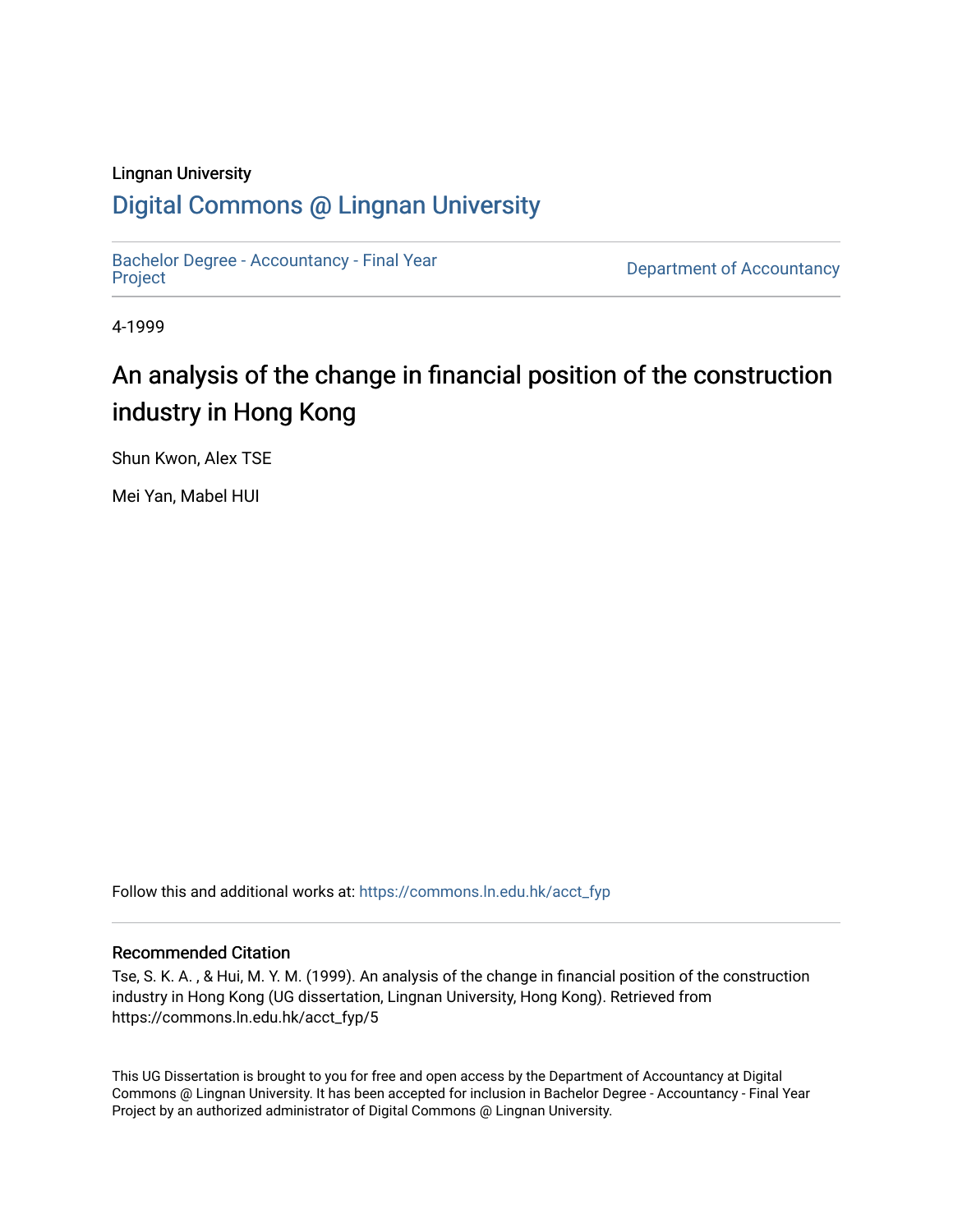## **An Analysis**

# **of the Change in Financial Position of the Construction Industry in Hong Kong**

A final year project

Prepared for

Dr. Helen Kwok (Project Supervisor)

In a Partial Fulfillment of The Requirement for the Degree of The Bachelor of Business Administration (Hon)

Prepared by

Alex, Tse Shun Kwon

Mabel, Hui Mei Yan

Department of Accounting and Finance Lingnan College

April 1999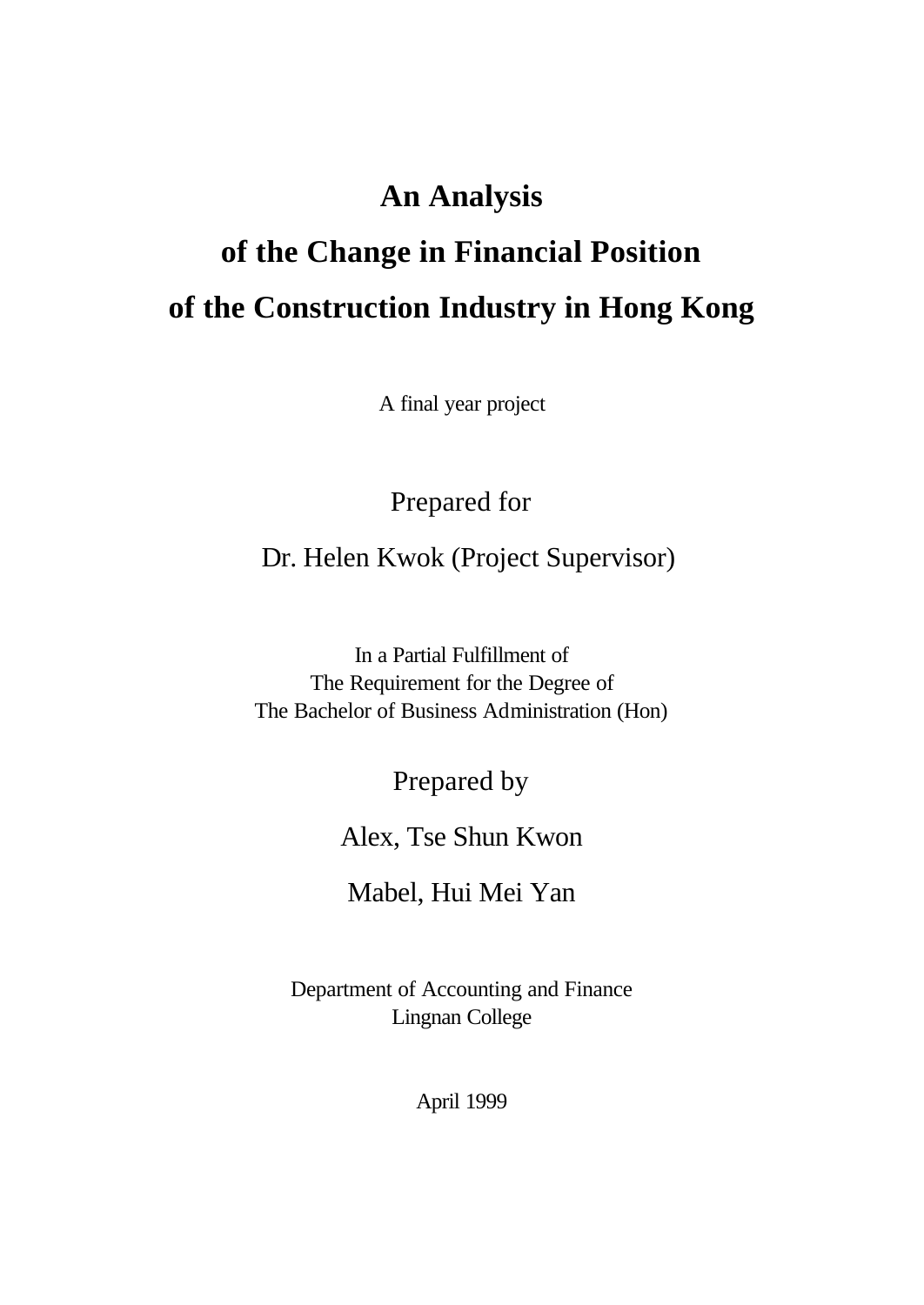# **Table of Content**

**Abstract**

| <b>Acknowledgements</b> |                                                                                                  |
|-------------------------|--------------------------------------------------------------------------------------------------|
| <b>List of Tables</b>   |                                                                                                  |
| <b>List of Figures</b>  |                                                                                                  |
|                         | <b>Chapter 1 Introduction</b>                                                                    |
|                         |                                                                                                  |
| <b>Chapter 2</b>        | <b>Literature Review</b>                                                                         |
|                         | 2.1 Construction Industry as an Important Area for Study                                         |
| <b>Chapter 3</b>        | <b>Methodology</b>                                                                               |
|                         | Procedure 1: Industrial average calculation<br>Procedure 2: Financial statement analysis of each |

1 3 4

5 6 10

11 12 12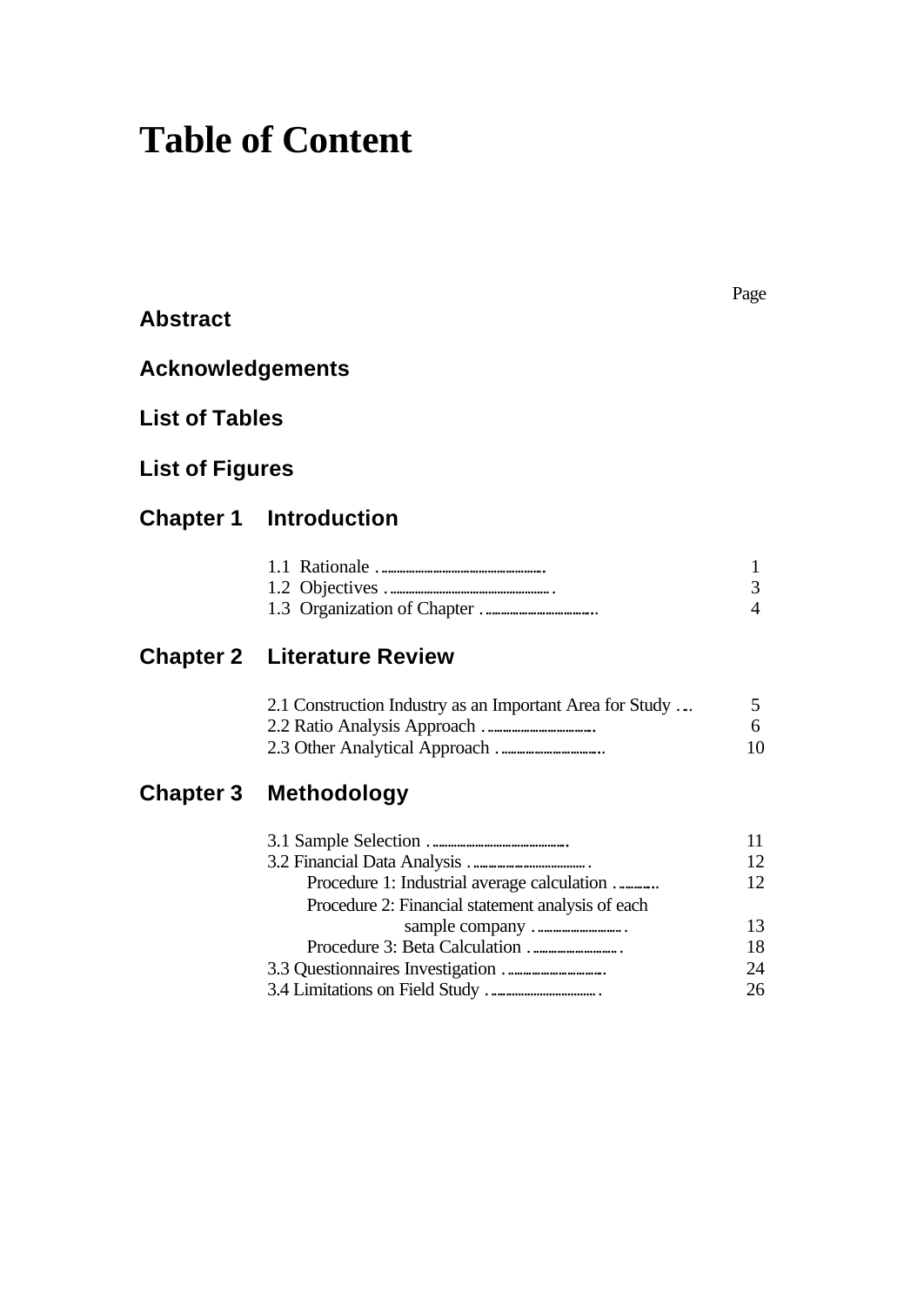## **Chapter 4 Findings**

|                     |                                                             | 28                   |
|---------------------|-------------------------------------------------------------|----------------------|
|                     | 4.2 Result from Financial Statement Analysis                | 38                   |
|                     | 4.2.1 Common-size balance sheet analysis                    | 38                   |
|                     | 4.2.2 Common-size income statement analysis                 | 42                   |
|                     | 4.2.3. Ratio analysis for sample companies                  | 44                   |
|                     |                                                             | 52                   |
|                     |                                                             | 55                   |
|                     | 4.3.1 Result of simple regression analysis                  | 55                   |
|                     |                                                             | 56                   |
|                     | 4.3.3 Implication indicated by the CAPM                     | 56                   |
|                     |                                                             | 57                   |
|                     | <b>Chapter 5 Conclusions</b>                                | 61                   |
| <b>Chapter 6</b>    | <b>Recommendations</b>                                      | 65                   |
| <b>Bibliography</b> |                                                             | 70                   |
|                     |                                                             | $\mathbf{i}$         |
|                     | <b>Appendix B</b> Capital Asset Pricing Model (CAPM)        | $\dddot{\mathbf{m}}$ |
|                     | <b>Appendix C</b> Definition of Simple Regression           |                      |
|                     |                                                             | $\overline{vi}$      |
|                     |                                                             | vii                  |
|                     | <b>Appendix E</b> Result of Simple Regression Analysis      | xxiv                 |
|                     | <b>Appendix F</b> Letter to Invite Questionnaire Completion | <b>XXX</b>           |
|                     |                                                             | xxxi                 |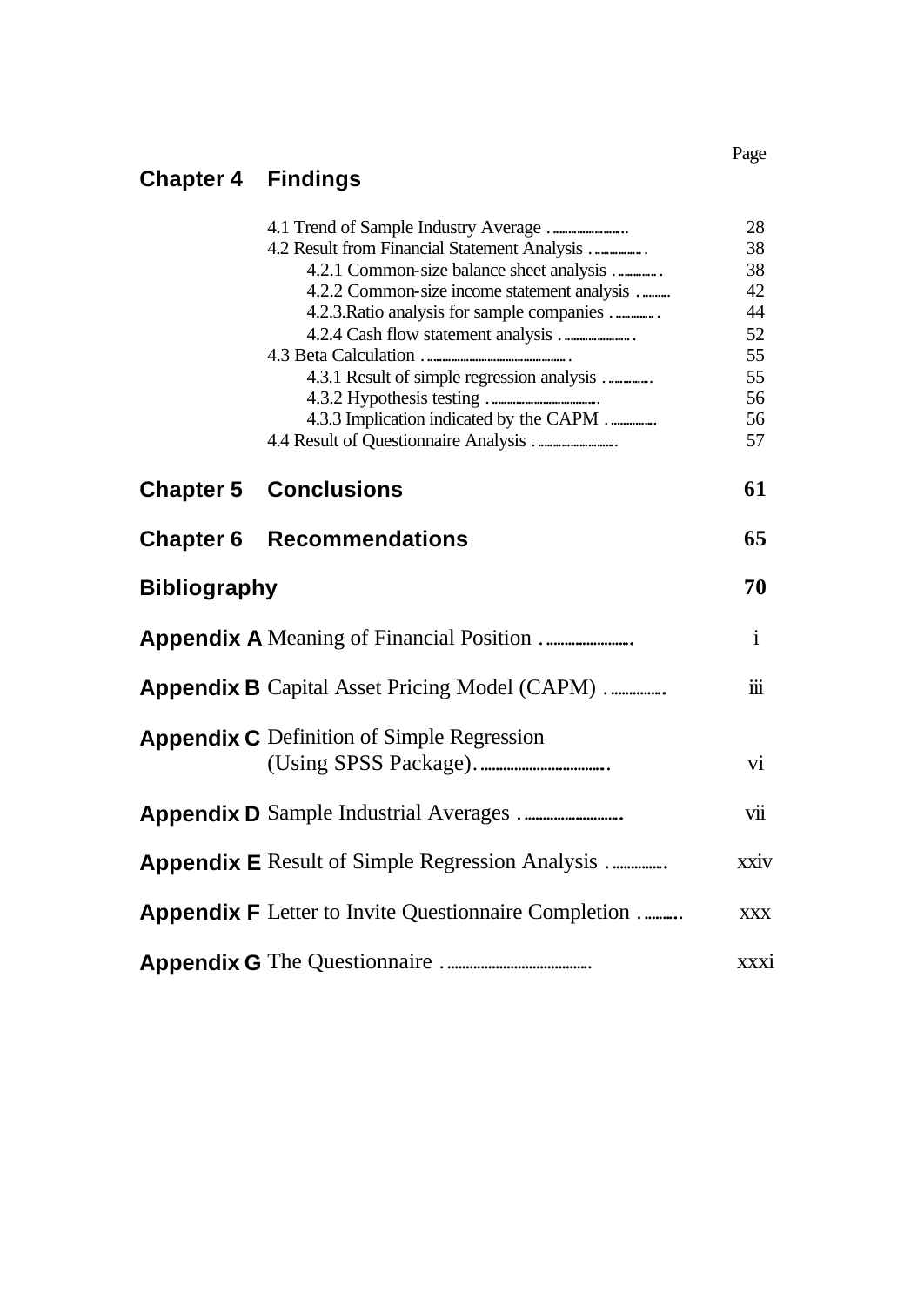# **Abstracts**

The purpose of this report is to find out the relationship between Hong Kong construction industry and the market condition of Hong Kong in the past 5 years (1993-97).

Prior research showed that construction industry is an important contributor to the economic development of Singapore by helping to establish the infrastructure required for sustaining socioeconomic development (Ofori 1988). Although a number of researches were on the prediction of solvency, none was related to the construction industry in Hong Kong. Recently, Hong Kong has been facing economy difficulty, concern is aroused in the healthiness of Hong Kong business. Construction industry, being an important industry, deserves to study.

To determine the relationship between market condition and the industry, we use the Capital Asset Pricing Model (CAPM). The results of CAPM showed that the financial performance of construction companies follow the movement of the market. We determine the change of financial position of Hong Kong construction companies by using the industrial average of the construction sector in Hong Kong and applying financial statement analysis techniques. We found from the financial statement analysis that most construction companies were not profitable and most of them had high gearing ratios. Questionnaires are sent to 22 listed construction companies to identify the possible factors that affect the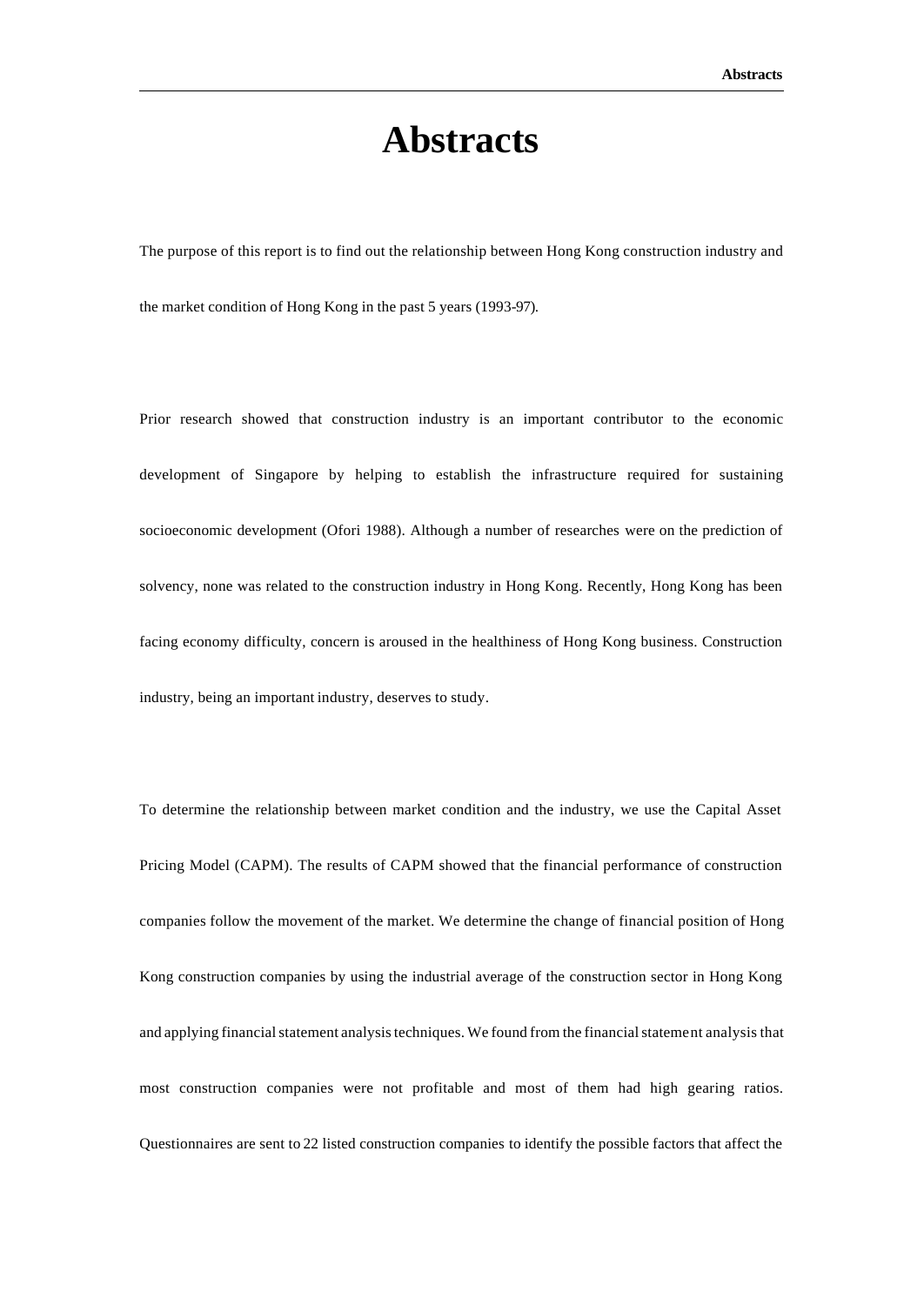their performance. According to the view of these construction companies, their performance was much affected by the economic condition.

These results are consistent in the way that the construction companies are not profitable during the periods. Long Debtor's Day and high gearing position are norms in construction industry. Most sample companies in our study follow these norms. The result shows that most sample companies follow the market to grow but the growth rate is not as rapid as the market. We recommend that the construction companies should better control their debt and expenses with great care so as to improve profitability and financial leverage. Through value management to achieve an effective management of change.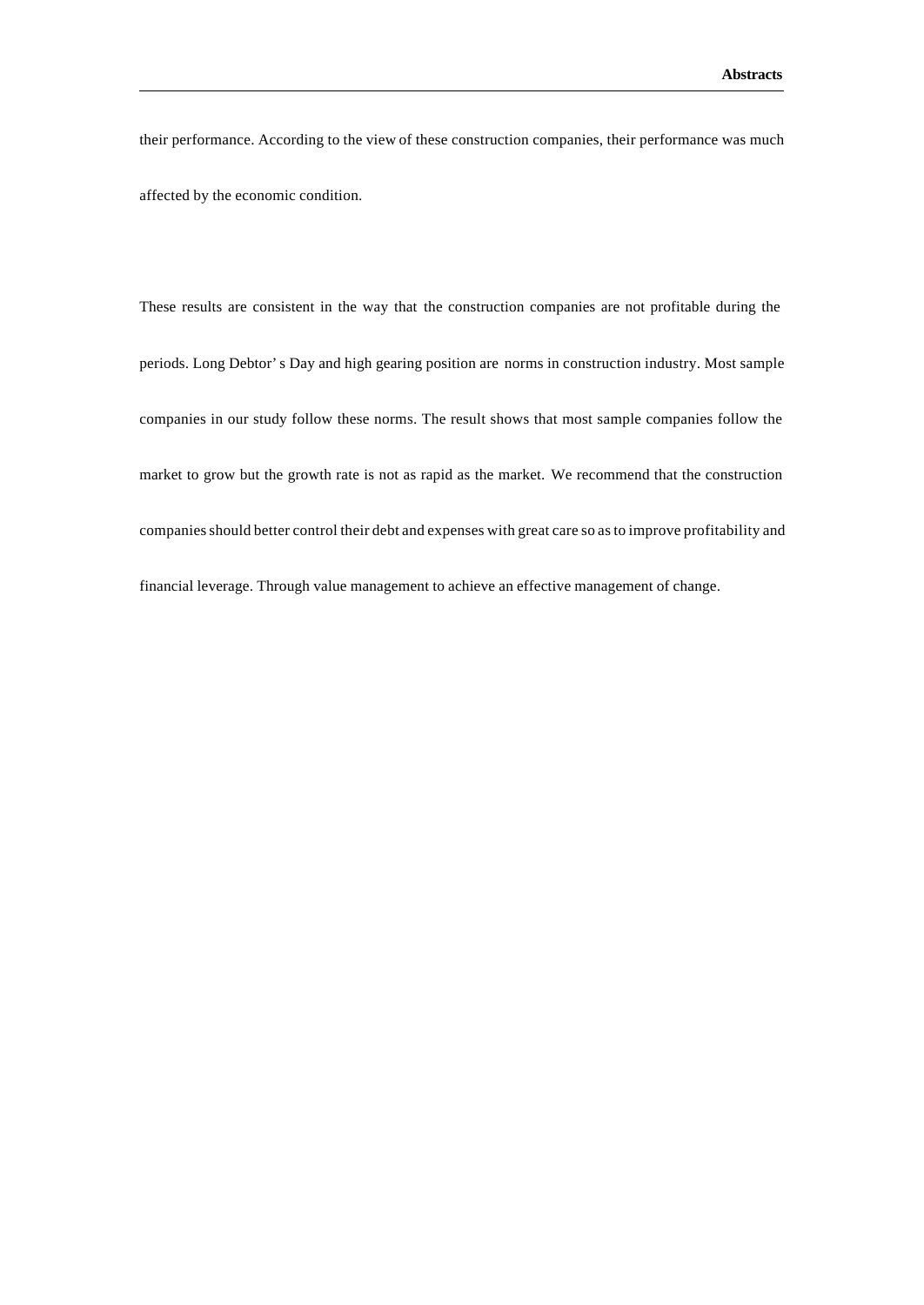# **Acknowledgements**

The project has been benefited immensely from many helpful comments we have received along the way from various people.

Special and profound thanks must be given to our Supervisor, Dr. Helen Kwok, Assistant Professor of Department of Accounting and Finance in Lingnan College, for her valuable advice, support, guidance and recommendations to this project. Her dedication is of paramount value and importance for the completion of this research.

Also, we owe many thanks to Mr. Cheung Wai-kong, Adrian and Mr. Tong Sik-hei, Godfrey (Department of Accounting and Financing) for their kindly assistance and technical advice during research.

We would like to acknowledge Mr. Lok, director of Alpha Building Construction Limited, for his generosity in informing us on the information of construction industry. We would also like to express our gratitude to all who have contributed to the completion of our project.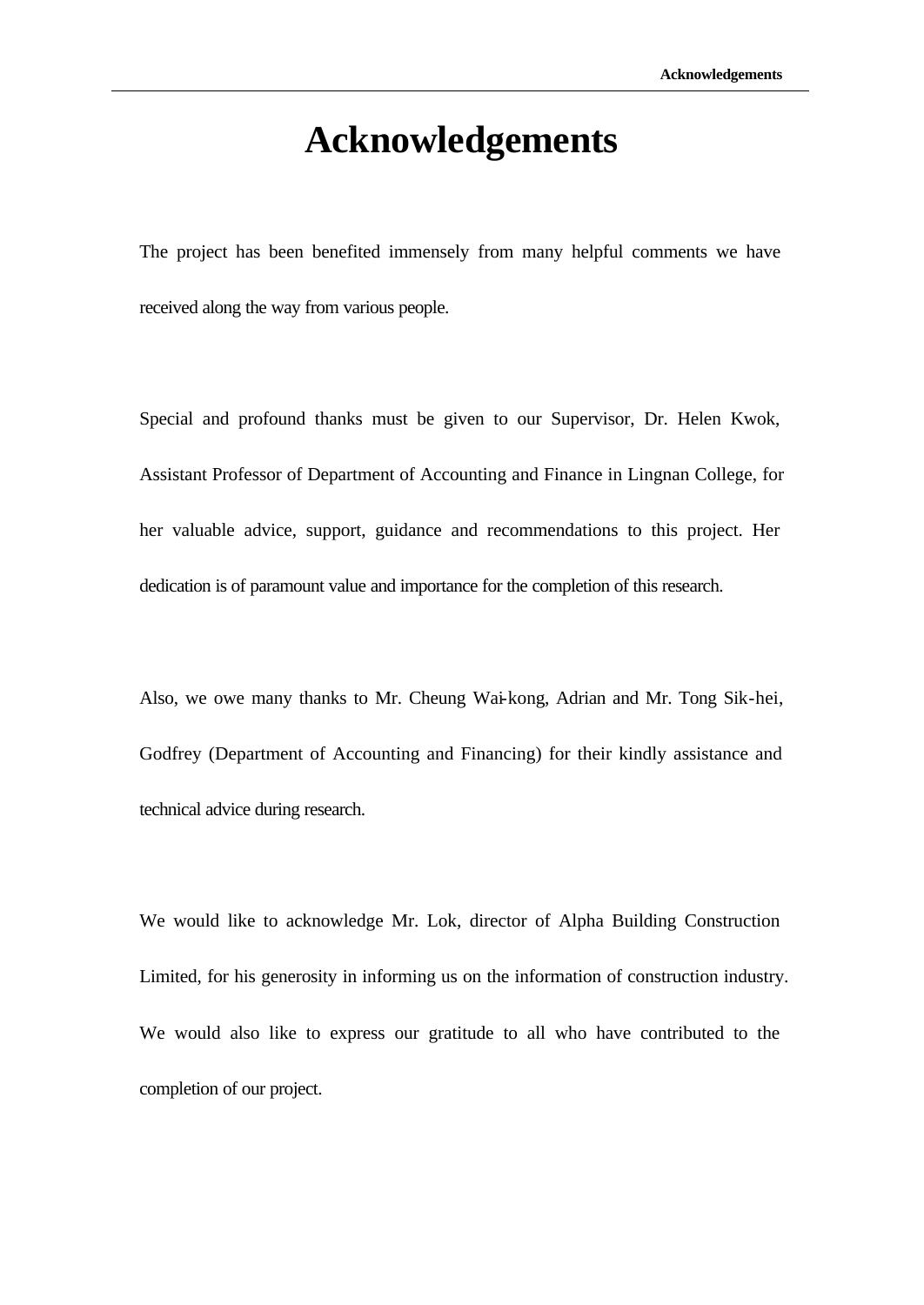# **List of Tables**

|                |                                                                                              | page        |
|----------------|----------------------------------------------------------------------------------------------|-------------|
| 4.1            | Construction companies' profitability performance as compared with<br>industry averages      | 46          |
| 4.2            | Construction companies' short-term solvency as compared with<br>industry averages            | 47          |
| 4.3            | Construction companies' long-term solvency performance as compared<br>with industry averages | 48          |
| 4.4            | Construction companies' assets utilization performance as compared<br>with industry averages | 49          |
| 4.5            | Construction companies' earnings performance as compared with the<br>industry averages       | 51          |
| 4.6            | The number of company that had a negative cash flow                                          | 53          |
| 4.7            | The number of company that experienced a decrease in net cash flow<br>before financing       | 54          |
| 4.8            | The number of companies that had negative cash flow after financing                          | 54          |
| A1             | Sample Industrial Averages: Net Profit Margin                                                | vii         |
| A2             | Sample Industrial Averages: Return on Assets                                                 | $\nu$       |
| A <sub>3</sub> | Sample Industrial Averages: Return on Equity                                                 | ix          |
| A4             | Sample Industrial Averages: Return on Capital Employed                                       | $\mathbf X$ |
| A5             | Sample Industrial Averages: Current Ratio                                                    | xi          |
| A6             | Sample Industrial Averages: Quick Ratio                                                      | xii         |
| A7             | Sample Industrial Averages: Net Working Capital to Total Assets                              | xiii        |
| A8             | Sample Industrial Averages: Total Debt to Total Assets                                       | xiv         |
| A9             | Sample Industrial Averages: Total Debt to Total Equity                                       | XV          |
| A10            | Sample Industrial Averages: Total Debt to Equity                                             | xvi         |
| A11            | Sample Industrial Averages: Debtor's Day                                                     | xvii        |
| A12            | Sample Industrial Averages: Sales to Total Assets                                            | xviii       |
|                |                                                                                              |             |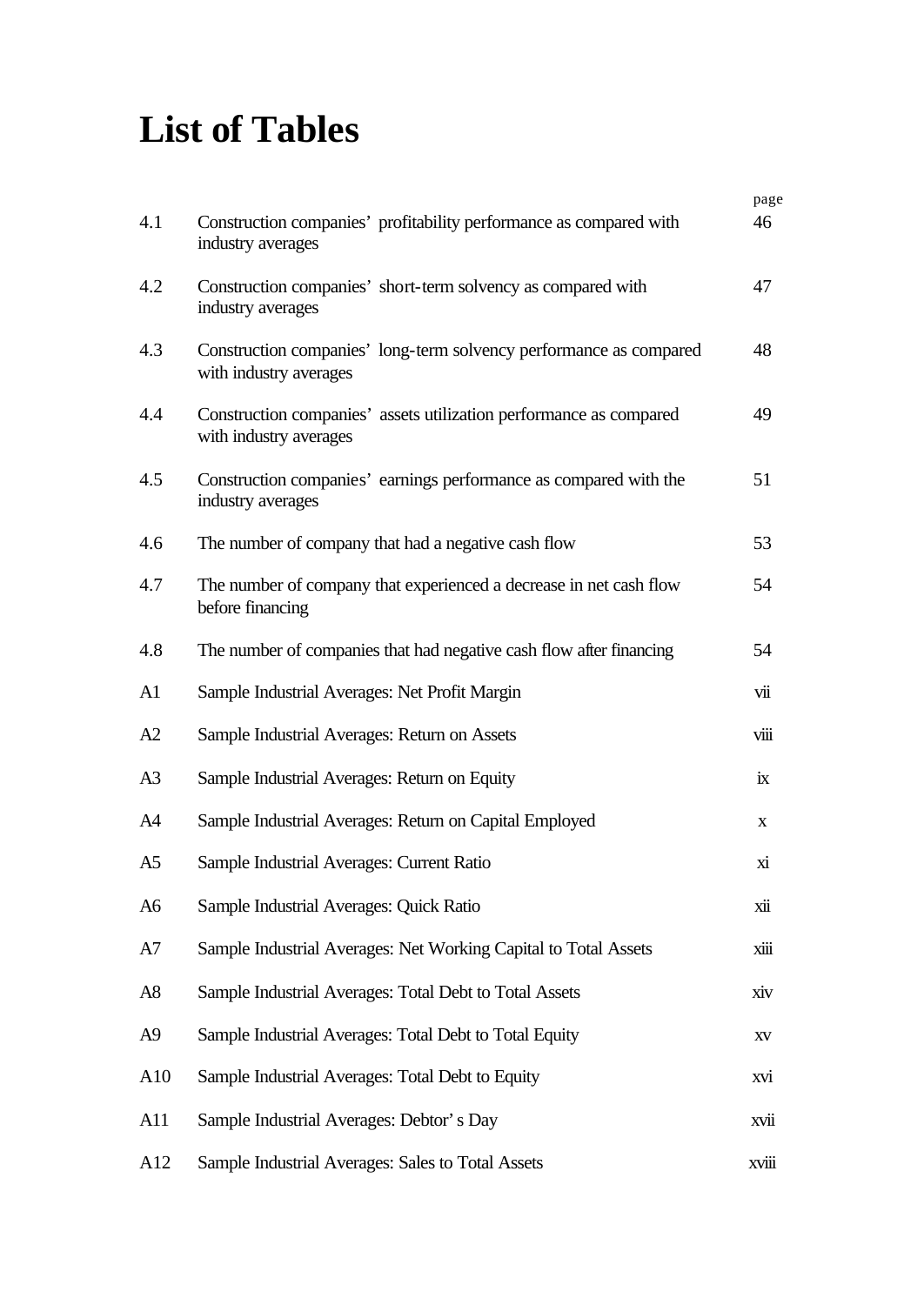| A13 | Sample Industrial Averages: Turnover to Stock | X1X   |
|-----|-----------------------------------------------|-------|
| A14 | Sample Industrial Averages: Dividend Payout   | XX    |
| A15 | Sample Industrial Averages: Interest Cover    | xxi   |
| A16 | Sample Industrial Averages: Earning Per Share | xxii  |
| A17 | Sample Industrial Averages: Price Earning     | xxiii |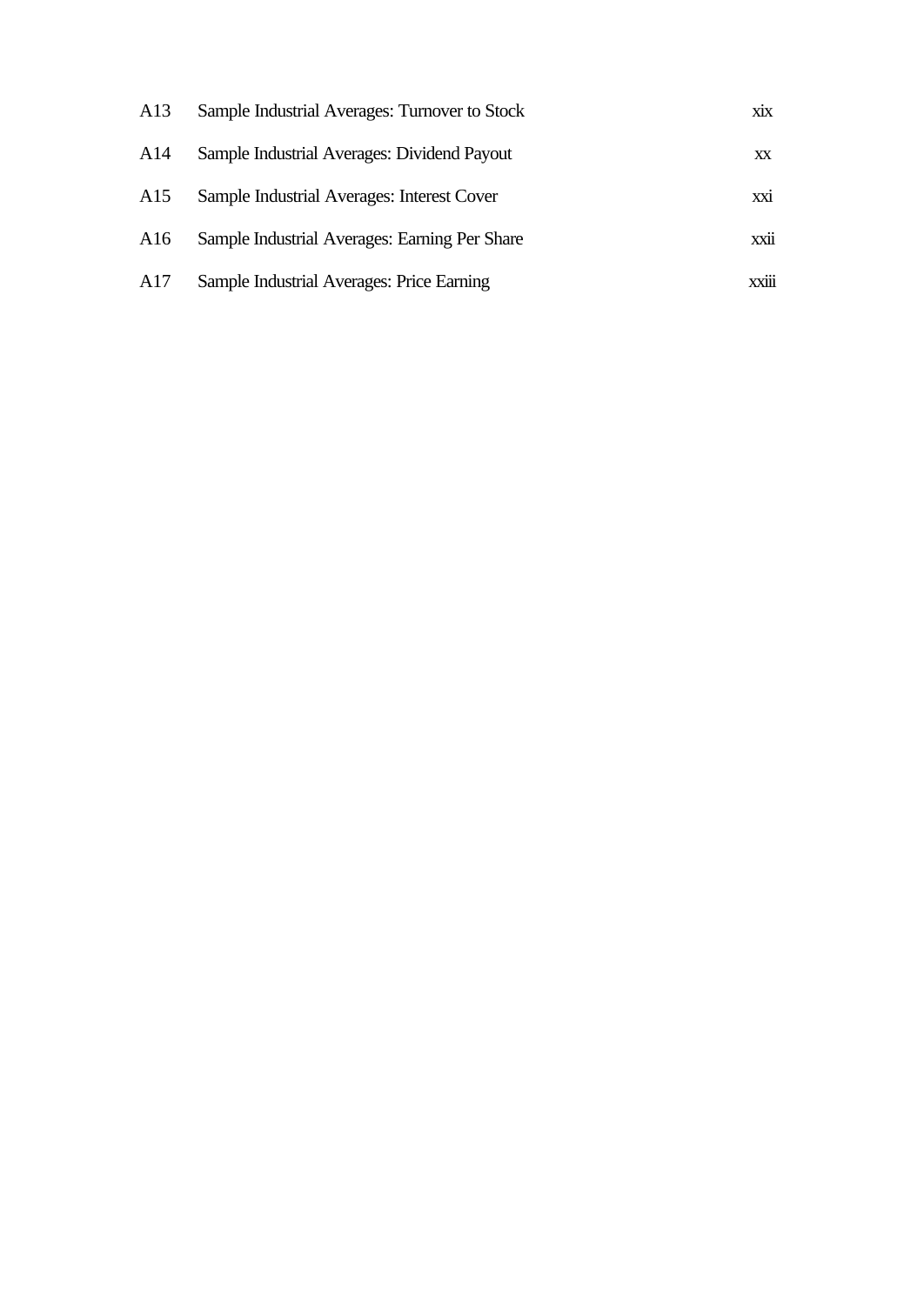# **List of Figures**

|      |                                                                                     | page |
|------|-------------------------------------------------------------------------------------|------|
| 4.1  | Trend of Net Profit Margin from 1993 to 1997                                        | 21   |
| 4.2  | Trend of Return on Assets Ratio from 1993 to 1997                                   | 29   |
| 4.3  | Trend of Return on Equity from 1993 to 1997                                         | 29   |
| 4.4  | Trend of Return on Capital Employed (ROCE) from 1993 to 1997                        | 30   |
| 4.5  | Trend of Current Ratio from 1993 to 1997                                            | 31   |
| 4.6  | Trend of Quick Ratio from 1993 to 1997                                              | 31   |
| 4.7  | Trend of Net Working Capital to Total Assets Ratio from 1993 to 1997                | 32   |
| 4.8  | Trend of Debtor's Day from 1993 to 1997                                             | 33   |
| 4.9  | Trend of Sales to Total Assets Ratio from 1993 to 1997                              | 34   |
| 4.10 | Trend of Total Debt to Total Assets Ratio from 1993 to 1997                         | 35   |
| 4.11 | Trend of Total Debt to Total Equity Ratio from 1993 to 1997                         | 35   |
| 4.12 | Trend of Dividend Payout Ratio from 1993 to 1997                                    | 36   |
| 4.13 | Trend of Interest Cover Ratio from 1993 to 1997                                     | 37   |
| 4.14 | Trend of Earning Per Share from 1993 to 1997                                        | 37   |
| 4.15 | Trend of Price-Earning Ratio from 1993 to 1997                                      | 38   |
| 4.16 | Trend of Debtors as a Percentage of Total Assets from 1993 to 1997                  | 39   |
| 4.17 | Trend of Current Liabilities as a Percentage of Total Assets from 1993<br>to 1997   | 40   |
| 4.18 | Trend of Net Current Assets as a percentage of Total Assets from 1993<br>to 1997    | 41   |
| 4.19 | Trend of Long-term Liabilities as a Percentage of Total Assets from<br>1993 to 1997 | 41   |
| 4.20 | Trend of Trading Profit as a Percentage of Sales from 1993 to 1997                  | 43   |
| 4.21 | Trend of Profit Before Tax as a Percentage of Sales from 1993 to 1997               | 43   |
| 4.22 | Trend of Net Income as a Percent of Sales from 1993 to 1997                         | 44   |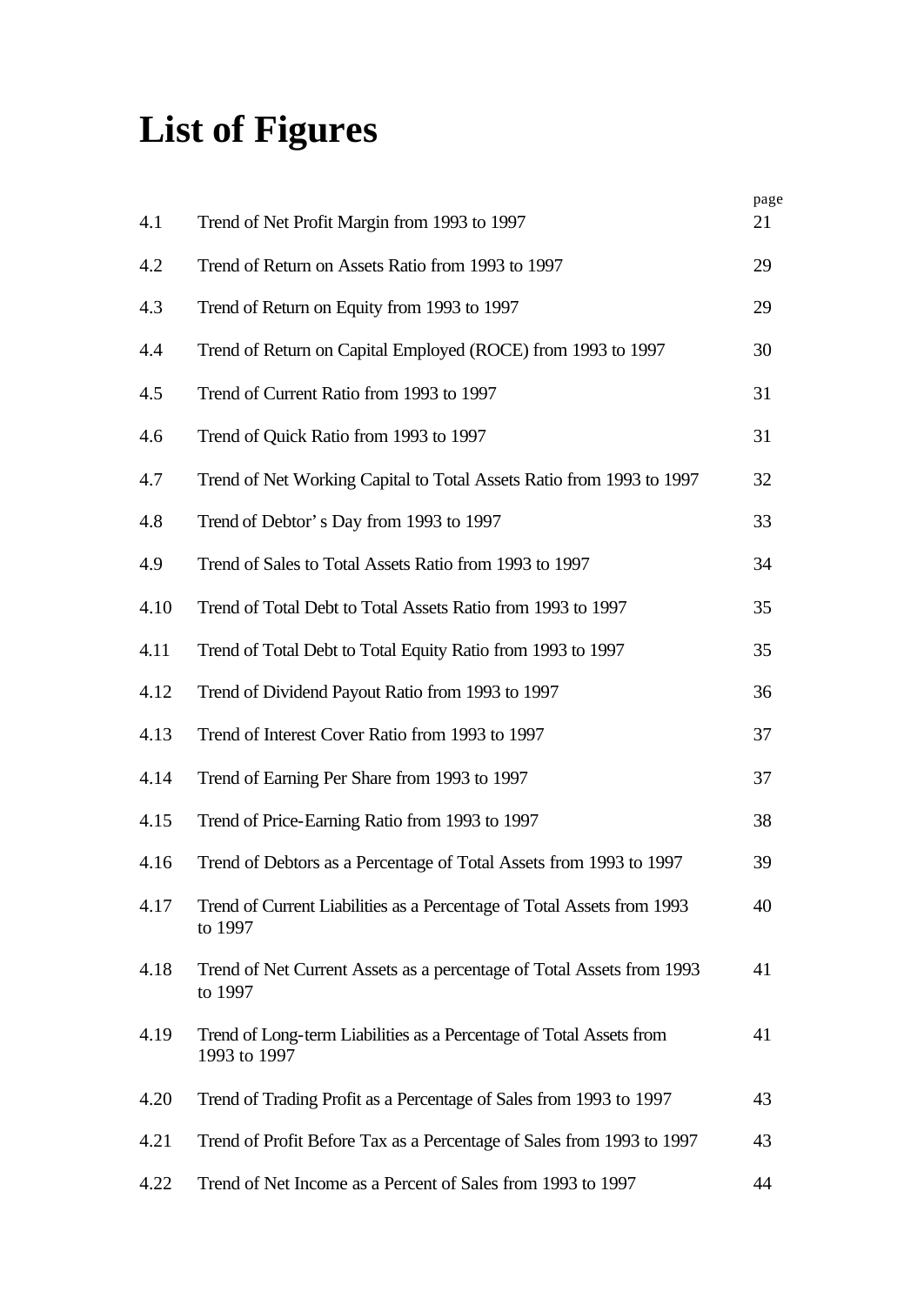# **Chapter 1 Introduction**

## **1.1 Rationale**

During the past few decades, Hong Kong has established itself as a commercial centre. The quality and efficient urban infrastructure, utility services and transportation systems all combine to create a comfortable business environment in Hong Kong (Walker, 1990). Such an environment is an essential element to Hong Kong achieving its economic status. Hong Kong's reputation as a commercial centre has partially been contributed by the construction industry. Turin (1969) deve loped a model to explore the relationship between construction and economic development. He mentioned that as basic infrastructure is completed, more attention is then paid to the development of manufacturing and commerce which in turn, stimulate more construction work. Economic development essentially begins with the construction of basic infrastructure in transport, mining, communications, housing and agriculture (United Nations Centre on Transnational Corporation, 1989).

In Singapore's economy, construction industry plays an important role (Ofori, 1988). It has established the infrastructure required for sustaining socioeconomic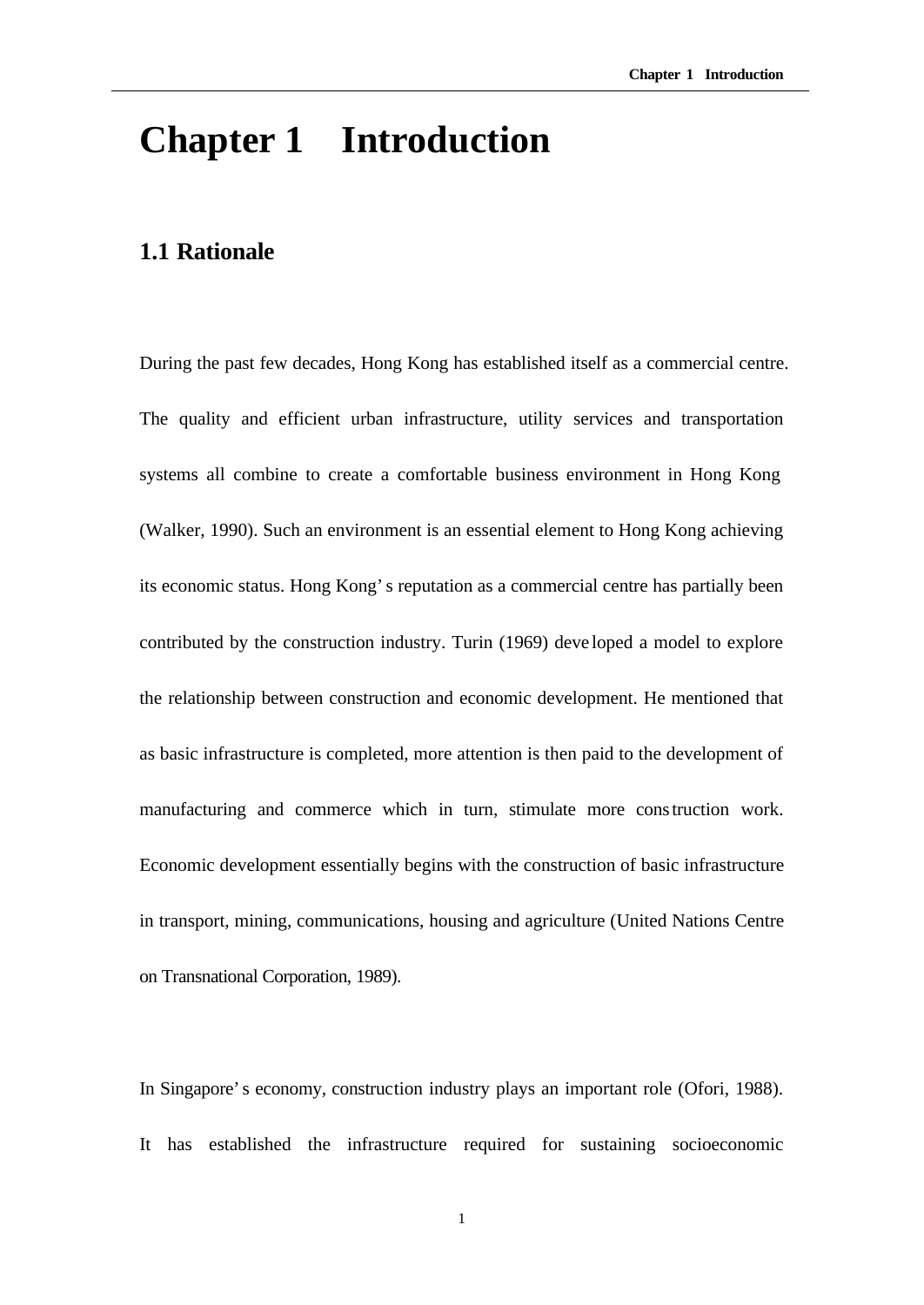development while being a major contributor to the overall economic growth of Singapore in most years. In fact, Field and Ofori (1988) asserted that the industry should not simply be perceived as providing infrastructure and solutions to problems of shelter, but also as a potentially leading sector in the change process which stimulates the economy and alleviates unemployment. A strong relationship appeared between construction industry and the economic environment.

In Hong Kong, the contribution of the Industry section to the Gross Domestic Product (GDP) has dropped from 20.9% in 1992 to 15.5% in 1996. However, there was a slight rise in the construction portion of the Industry section from 5.1% to 5.8% during the period (Census and Statistics Department Hong Kong Special Administrative Region, 1998). With the construction of Airport Core Project, such an increase can easily be understood.

With the completion of infrastructure projects, and the economic downturn, it is difficult to be optimistic on the prospect for the construction industry. The local government's previous interventions to cool high property prices and the banks' policy on mortgage loan have also affected the construction industry. Important as the construction industry in relation to the Hong Kong economy, it would be worthwhile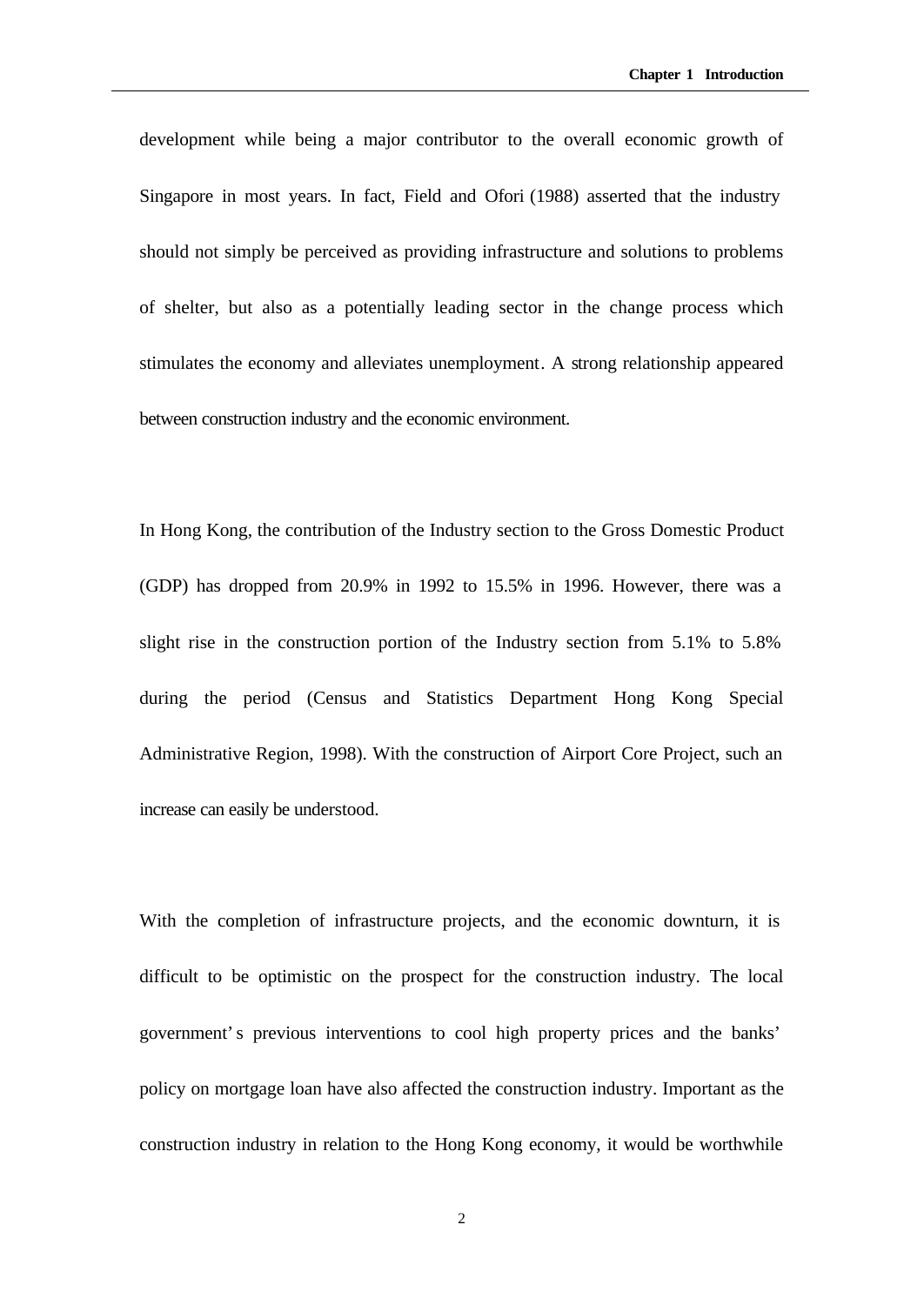to see how sensitive is the industry to the change of the economic environment of Hong Kong.

## **1.2 Objectives**

l

To investigate the change in the construction industry, we evaluate the change and trend in the financial position<sup>1</sup> of the Hong Kong construction companies by comparing them with the overall performance of the construction industry. Our objectives are:

- A) To find out the relationship between the construction industry and the economic environment of Hong Kong.
- B) To make recommendations with the aim to improve the performance of construction companies.

The prediction of solvency in Hong Kong construction companies will not be included in this study.

<sup>&</sup>lt;sup>1</sup> 'Financial position' represents the profitability, liquidity and solvency of a company. (see Appendix A for detail)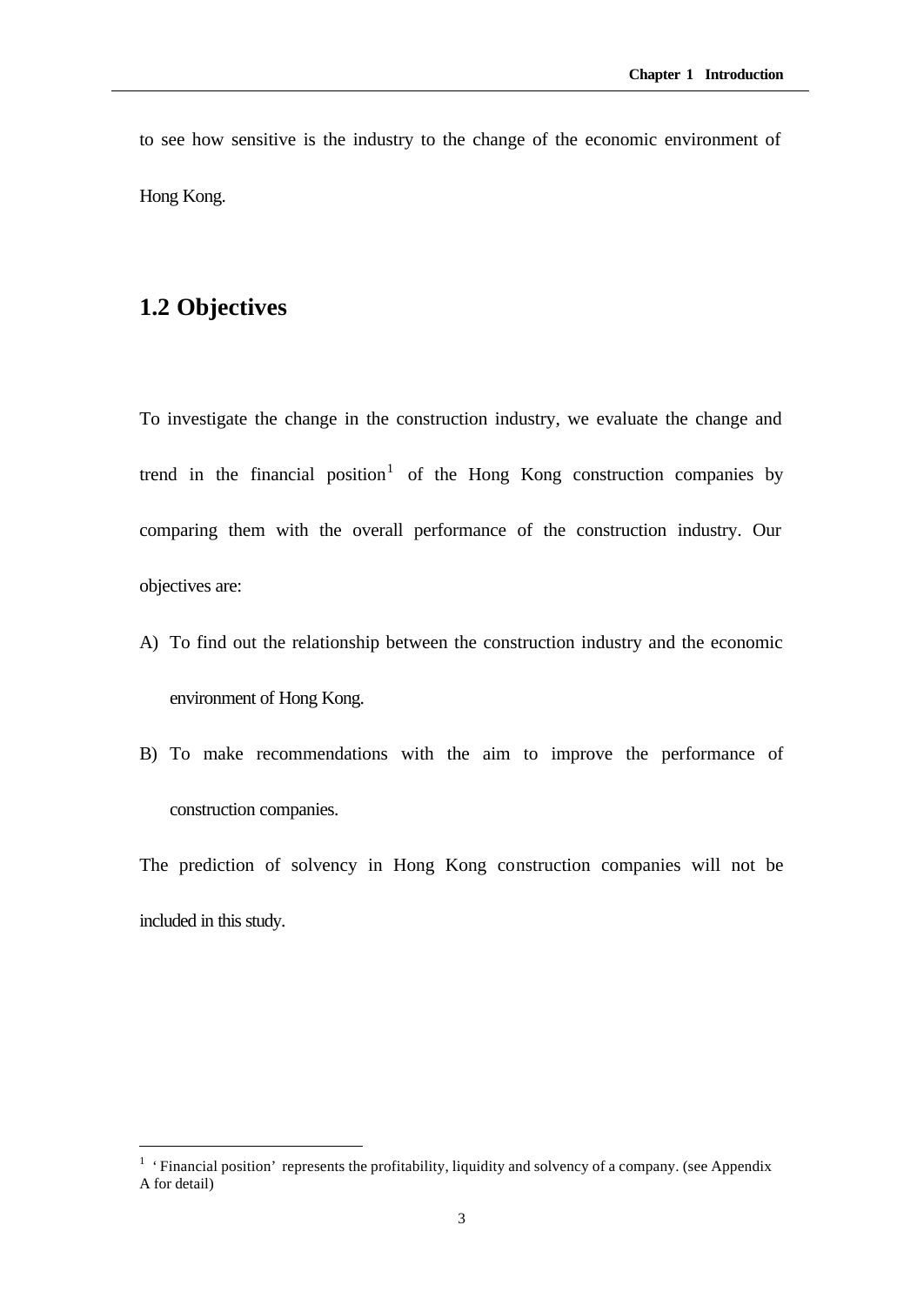## **1.3 Organization of Chapter**

In chapter 2, we will review the literature on the usefulness of financial ratio, ratio classification and discuss the methods we will use in performing analysis. In Chapter 3, we will investigate the changes in financial position of the construction industry from 1993 to 1997; evaluate the relationship between Hong Kong construction industry and the economic environment and identify the possible factors that affect the financial performance of construction companies in Hong Kong. Findings and conclusion are presented in Chapter 4 and 5, respectively. Finally, recommendations on how to improve the performance of construction companies will be given in Chapter 6.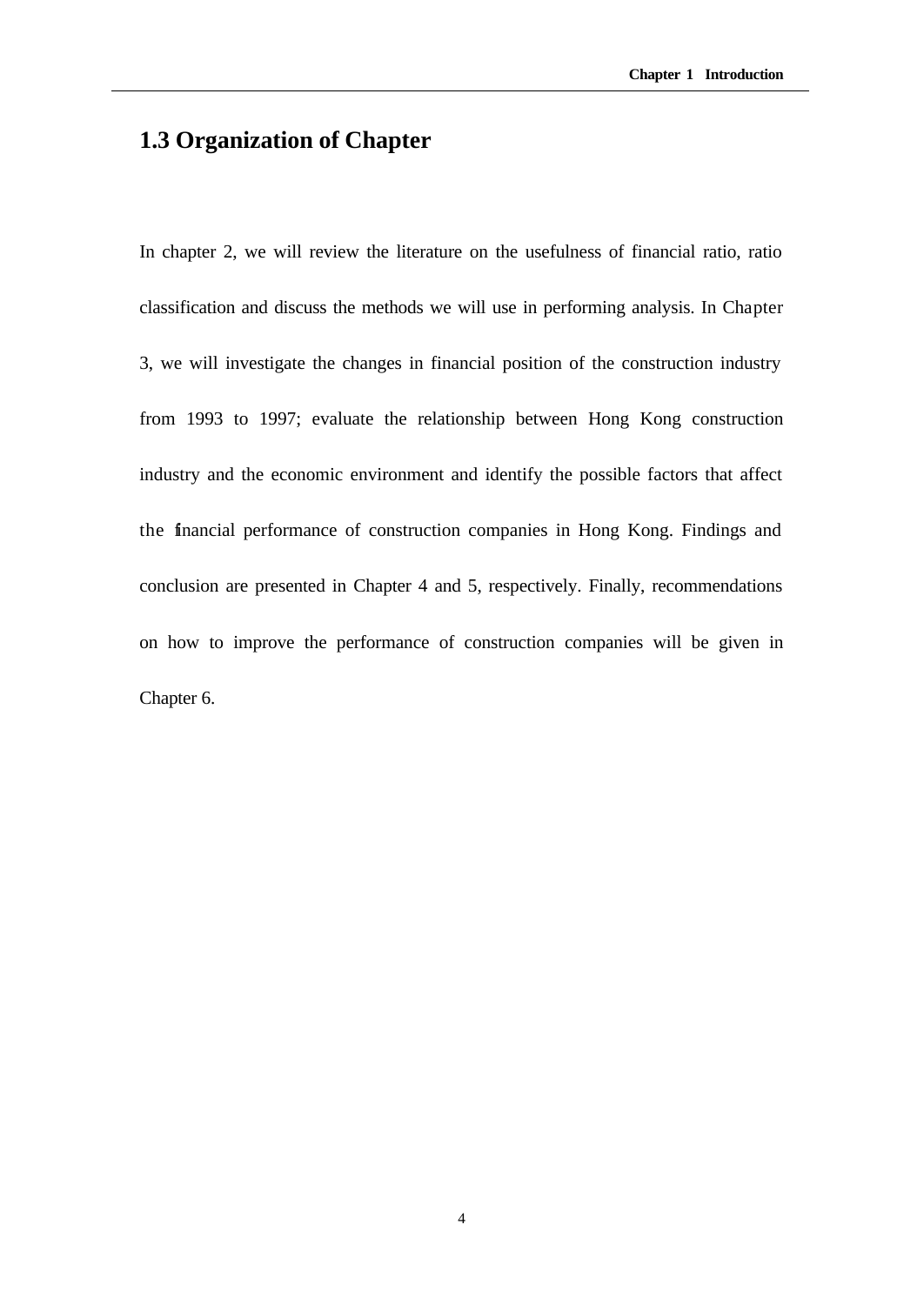# **Chapter 2 Literature Review**

### **2.1 Construction Industry as an Important Area for Study**

The construction (and infrastructure) plays an important role in economic development. There is evidence to suggest that infrastructure is a more important consideration in selecting regions or states. It is no doubt that today's infrastructure investment will serve as a bridge to the future (Bamberger, Blazer and Peterson, 1985).

Important as the role of construction industry play in the economy, lots of studies were suggested in vaulting and predicting the performance of construction companies in relation to the economic condition. Mason and Harris (1979) point out 'construction is recognized as a high-risk business. Whilst the smaller firms have always been considered as a potential risk, the large companies were regarded as being reasonably secure. However, under the poor economic climate, many large firms are known to have trimmed their scope of operations and operating costs in order to avert insolvency.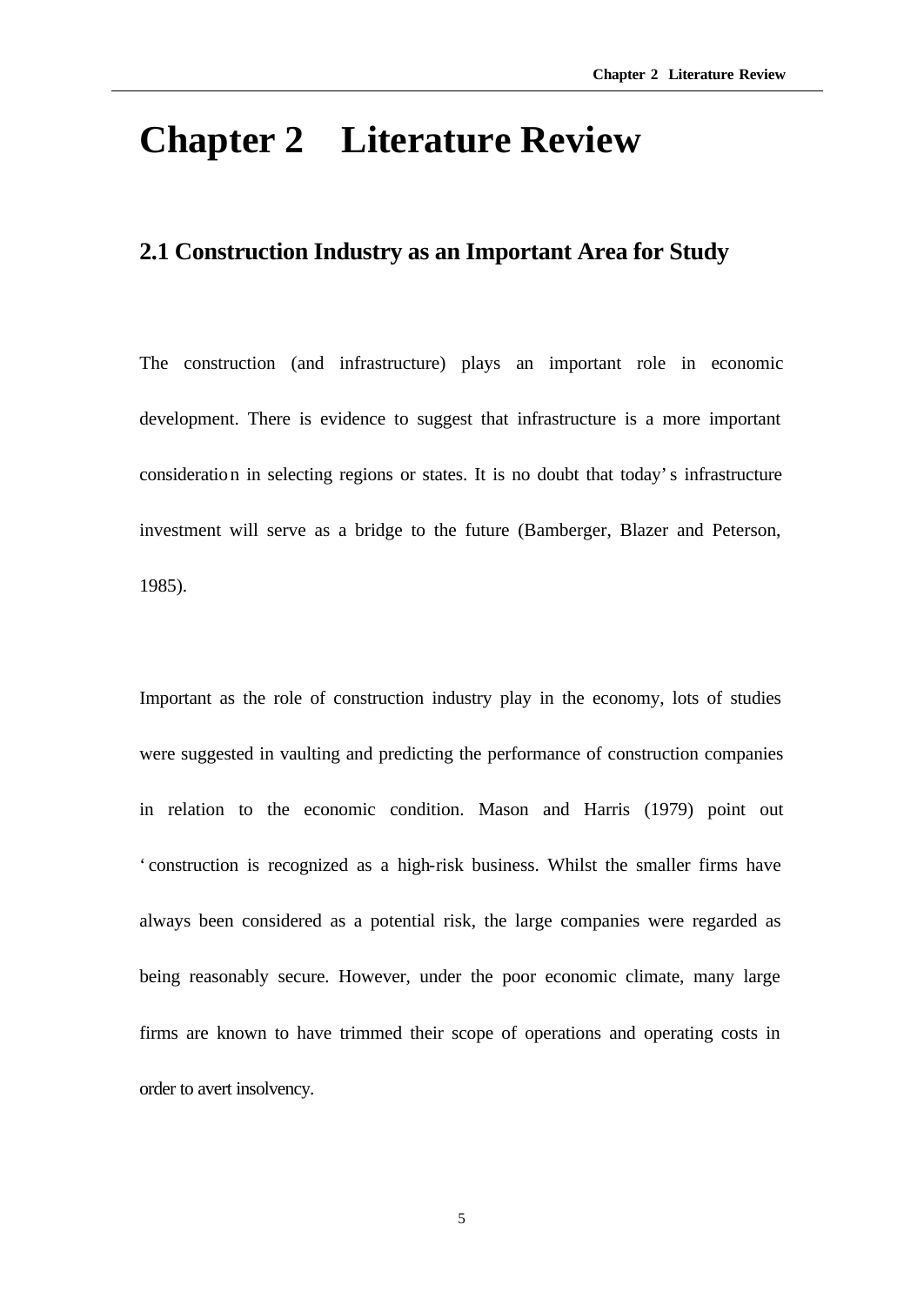Langford, Iyagba and Komba (1993) apply 3 techniques – the ratio analysis approach, Z model and Resultant model – to three construction companies which are failed within 1988 to 1993 to test whether the theoretical predictions prescribed in the techniques are applicable to the construction industry. It conclusion on the ratio analysis approach indicated that whether the firm is in trouble of one form or another is clear under ratio analysis.

#### **2.2 Ratio Analysis Approach**

Beaver et al. (1970) found that financial ratios could be formed to superior risk forecasts. Lev (1974) commented that financial ratios are indictors or symptoms that can be used to reflect a company's economic or financial condition, in other words, financial ratios can be regarded as indicators of firm weaknesses. Horrigan (1965) indicated that it is no doubt that accounting information can be analyzed without converting into financial ratios and hence the use of accounting ratios is justifiable. (Aksu Celal 1996)

In 1993, Langford D, Iyagba R., and Komba D.M., mentioned in their study "Prediction of Solvency in Construction Companies" that, ratio analysis, through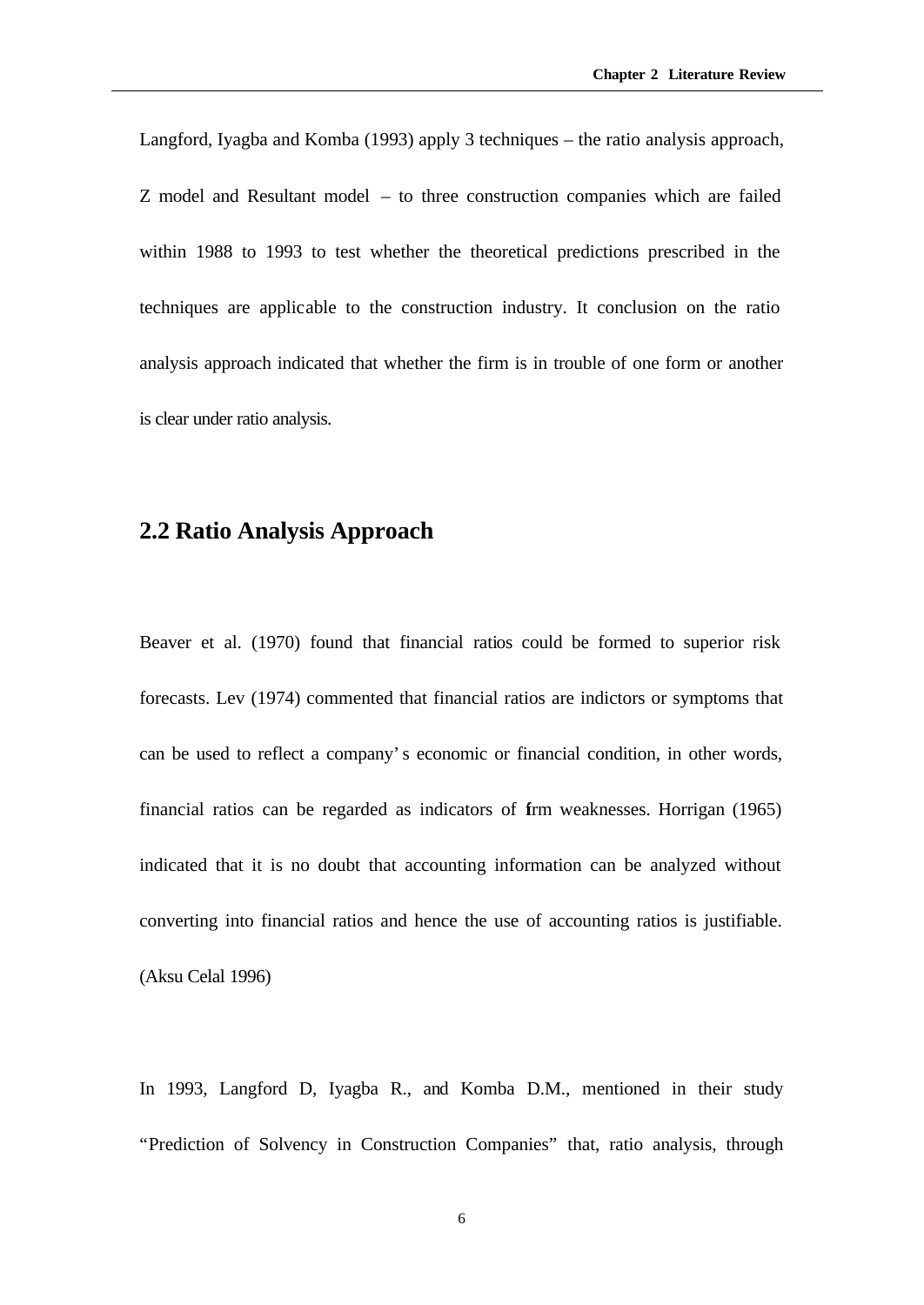comparison, should enable the analyst to look at the operating performance in terms

of:

a) whether the firm is utilizing its assets,

b) whether its profit margins are in line with assets,

c) whether there is excessive investment in fixed assets

d) whether the business is adequately financed,

e) whether there are signs of liquidity strains,

f) whether collection of receivables is efficient.

If the performance of a business, as measured by its ratios is compared with industry's average over a long period of time, it will show a trend. This may be a divergence from the industry's average indicating areas worthy of attention by the managers of the company.

#### **Key ratios for analysis**

An analyst cannot rely on one ratio alone, this is particularly so in construction companies (Trmari, 1964). Tamari observed that a large proportion of successful companies have at least. one weak ratio, some two or three. He concluded that. Different schools had suggested different classification method. Pinches, Mingo, and Caruthers (1973) attempted to develop an empirically based classification of financial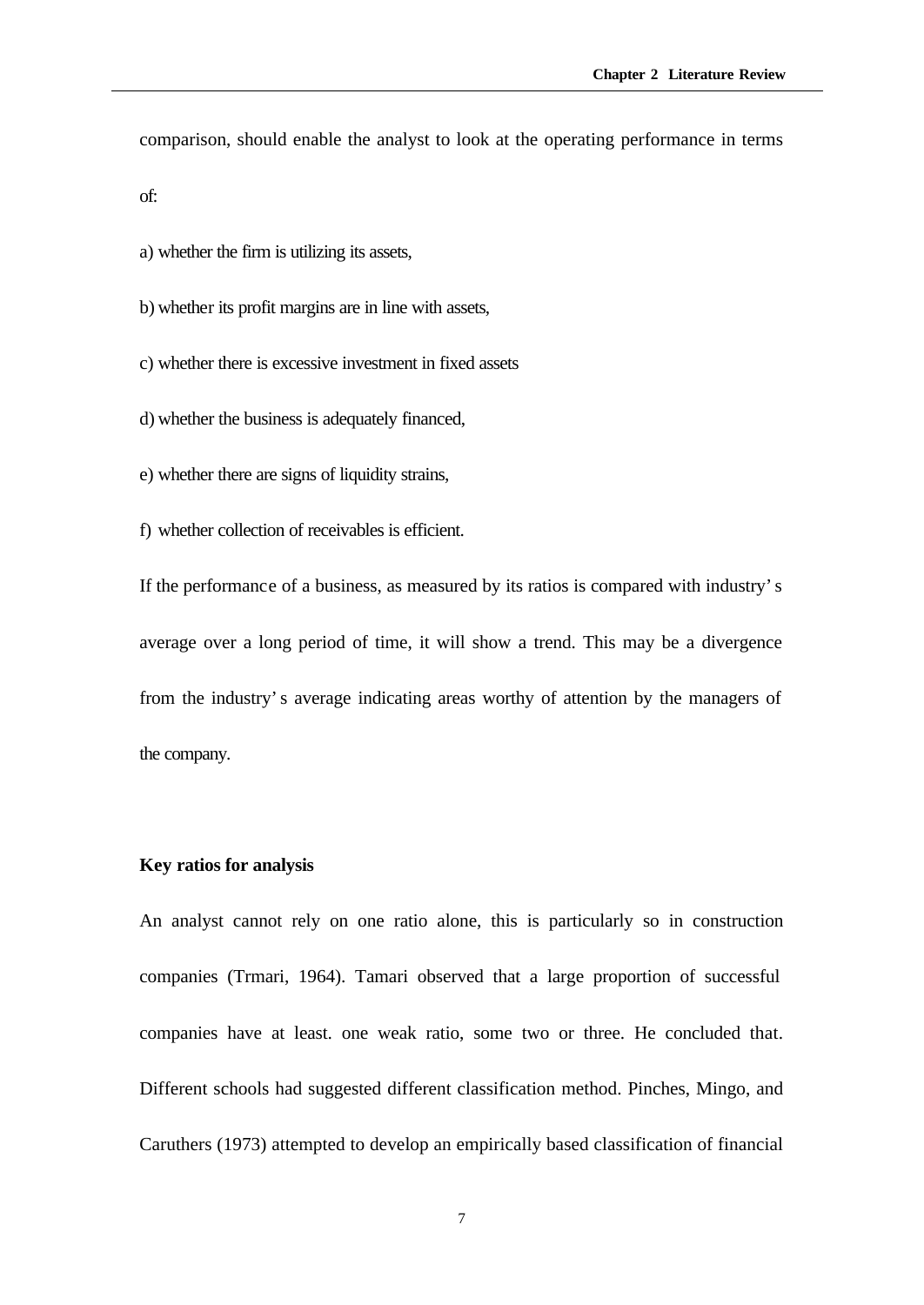ratios resulted in seven classifications of ratios across industries. The study suggested the existence of common ratio classifications and offered an empirical basis for grouping financial ratios. According to their findings, financial ratios can be represented by seven factors – Return on Investment, Financial Leverage, Capital Turnover, Short-Term Liquidity, Cash Position, Inventory Turnover, and Receivables Turnover.

However, the underlying factors, which determine the profitability and solvency vary from one industry to another. For example, the factors that affect a retailing business may be different from those affecting a construction industry. Mason and Harris (1979) using discriminant analysis for 40 failed construction companies in the UK, found six ratios that produced high discriminating powers. These are as follows:

- a) Profitability measured by profit to assets.
- b) Profitability measured by profit to capital.
- c) Working capital position, which is the ratio of debtors to creditors.
- d) Financial leverage, which is the ratio of current liabilities to current assets.
- e) Quick asset position which is equal to the logarithm to base ten of the age of debt.

In our research, we will adopted the Profitability ratio (included profit to asset  $\&$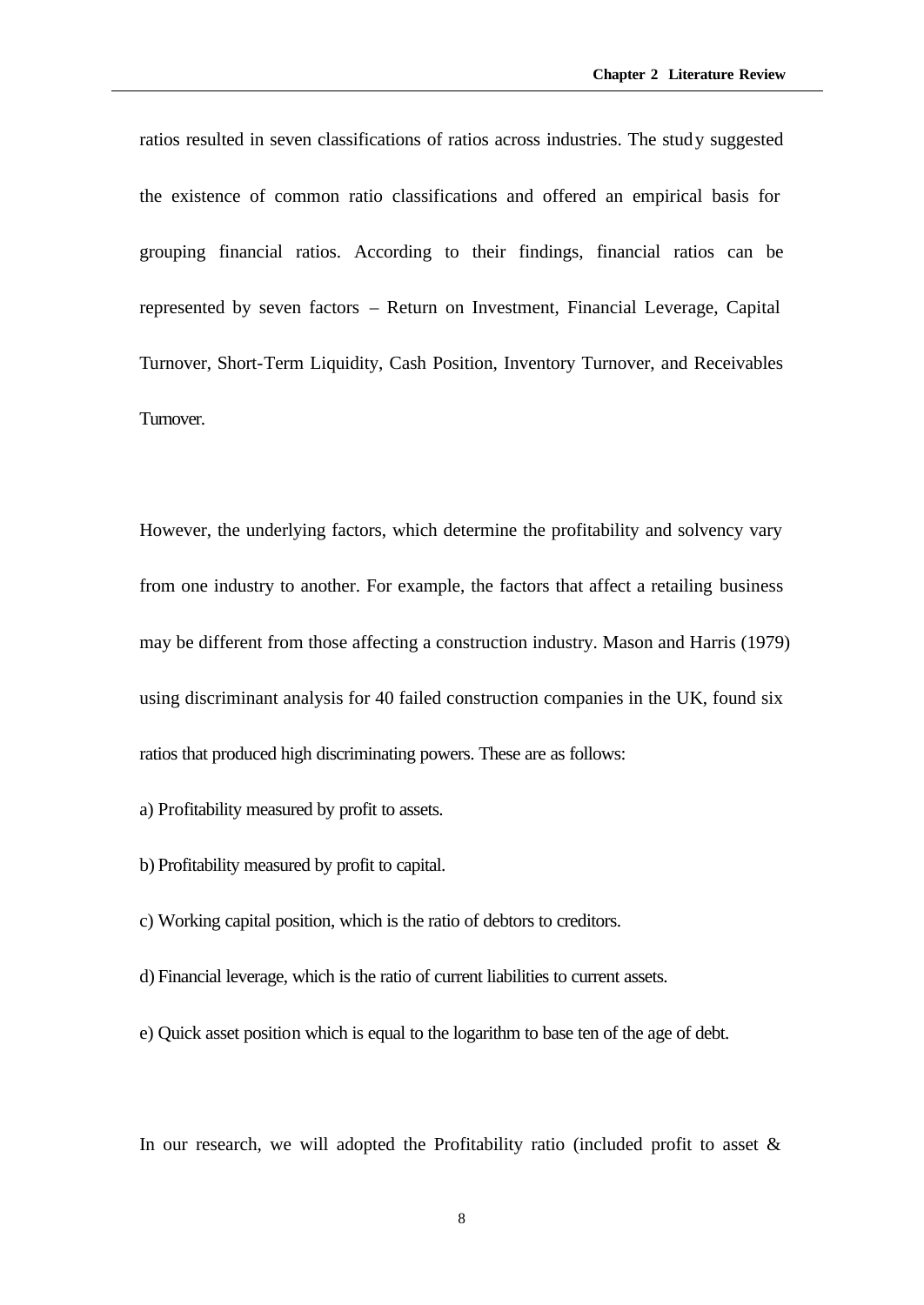profit to capital) and Short-term Solvency (Current ratio). Since there is difficulty in determining the age of debts from all or the sample companies, we will not adopt the "Quick asset position" that mentioned above. Instead, we will look into the Long term Solvency ratio, Asset utilization ratio and earning ratio. The reason for looking into long-term solvency ratio, asset utilization ratio and earning ratio is because:

- a) Traditionally, financial ratios were classified into four categories. Kieso, Donald E. (1995) classified financial ratios into four categories, namely, liquidity (short-term solvency), activity (turnover or efficiency), profitability, and coverage (capital structure or leverage). So we would also like to other type of ratio apart from its profitability and short-term leverage.
- b) Earning ratios were often considered as an indicator of profitability. Since our research is focus on listed construction companies. The ratio may indicate the amount of profit put back into the company. The long-term prospects of a company can then be assessed.

The financial ratio of our research is than classified into five categories. Their respective definitions are as follows:

*Profitability ratios and Earnings ratios*- measure the degree of success or failure of a company for a given period of time.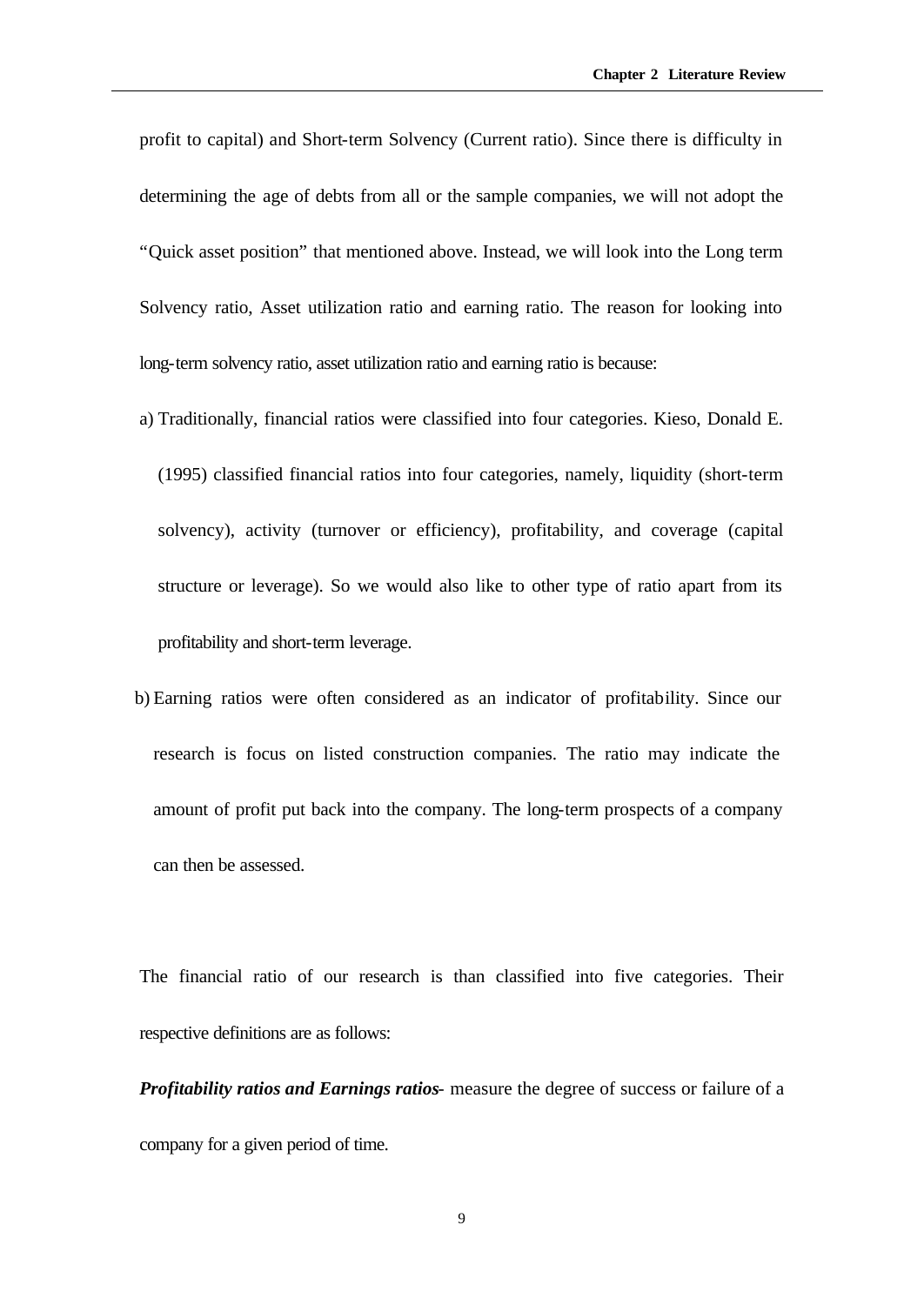*Short-term Solvency Ratios*- measure a company's ability to repay short-term obligations

*Long-term Solvency Ratios*- measures the degree of protection for long-term investors and creditors.

*Asset Utilization Ratios*- measures how a company makes use of its assets.

## **2.3 Other Analytical Approach**

Apart from ratio analysis, we will also use common size income statement, common size balance sheet, cash flow statement (in index number trend series) to compare and contract the performance of different sample construction company with the aim of generalizing the industrial trend. Capital Asset Pricing Model (CAPM) developed by Sharpie W.F. (1964) will also be used to determine the relationship between the construction industry and the economic condition of Hong Kong. Appendix B would show the detail of CAPM.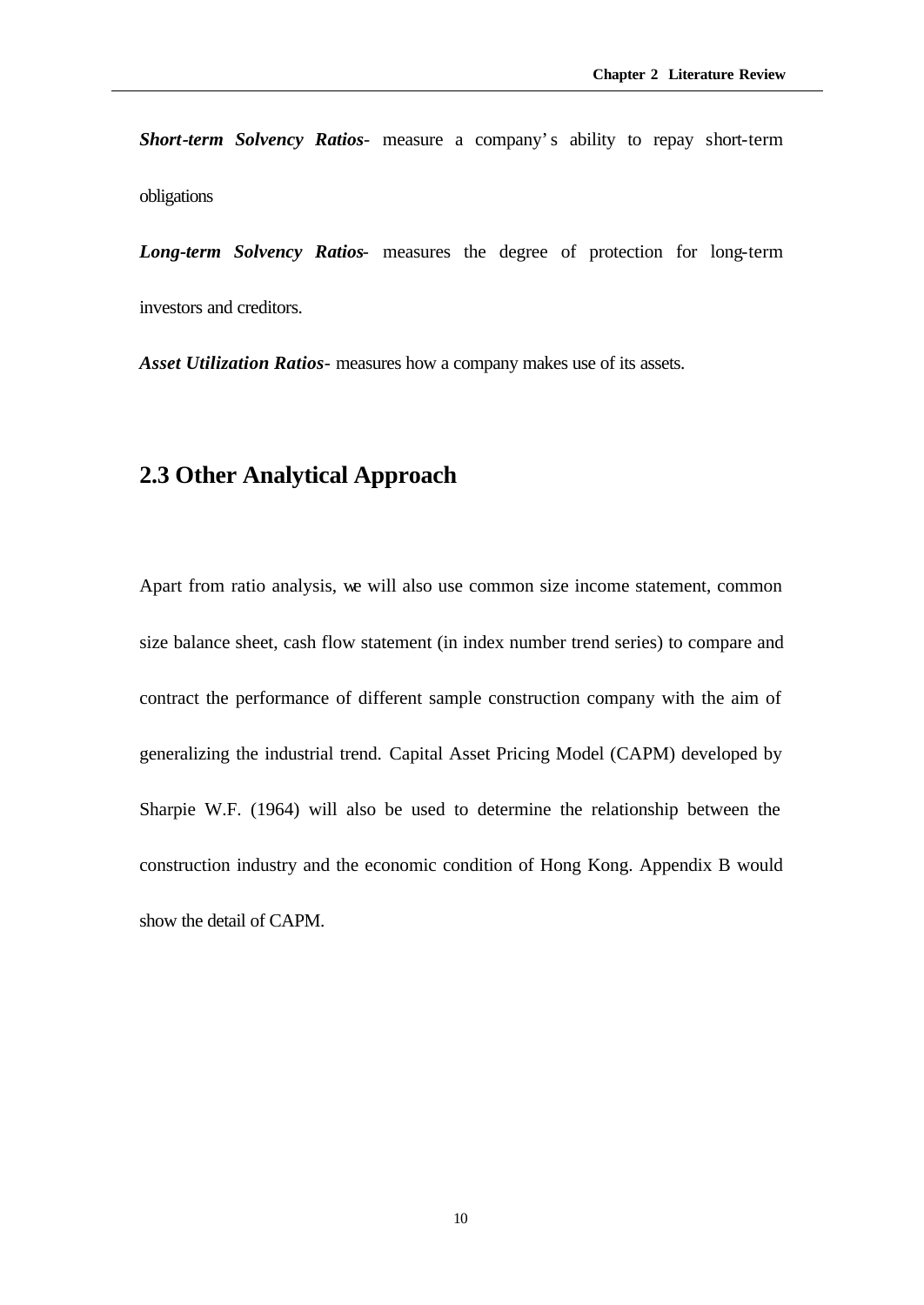# **Chapter 3 Methodology**

### **3.1 Sample Selection**

As the financial statement of private companies are unavailable to the public, only those of the construction companies listed in the Hong Kong Stock Exchange (HKSE) are used in this research. The classification of industrial type for each company is based on the computer database package – Sequencer. With reference to this database package, companies which engage in general construction and demolition work, construction and repair of buildings, civil engineering; installation of fixtures and fittings, building and completion work are included under the category of construction companies. 32 companies were exacted. From this list only companies that meet the following criteria are chosen:

- 1) Companies with five consecutive years of operation financial statements (1993-97) for evaluation, so that a high degree of representation can then be achieved.
- 2) Companies in that are still listed in the HKSE in 1998

Only the 22 listed construction companies that met the above requirements were used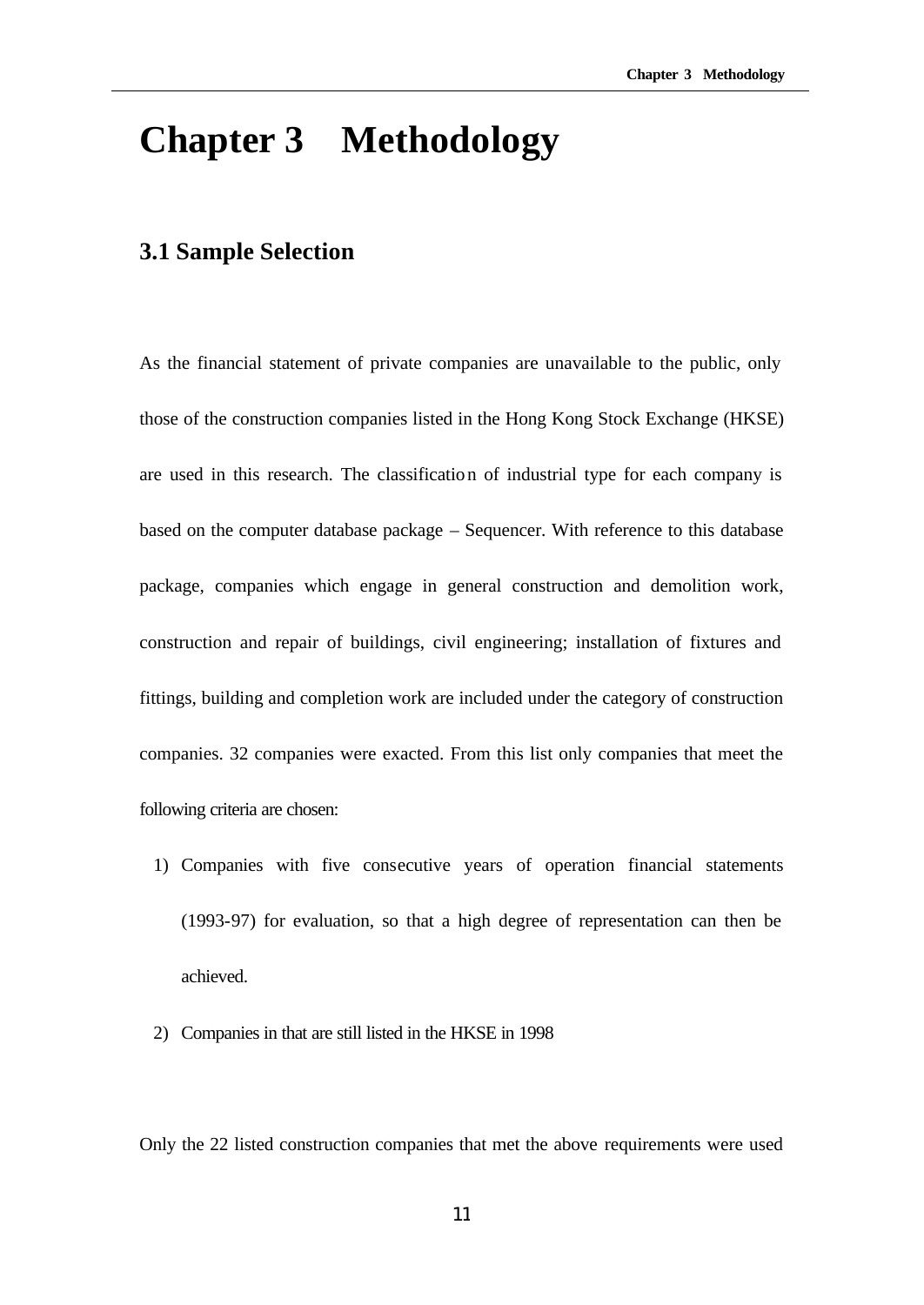in our research.

## **3.2 Financial Data Analysis**

The financial performances of the 22 sample companies are studied by analyzing their financial statements and comparing them with the industrial average. Capital Assets Pricing Model (CAPM) is used to evaluate the relationship between the performance of construction industry and the Hong Kong environment. The following explains the procedures involved in carrying out the analysis.

#### **Procedure 1**: Industrial averages calculation

The financial statement of the 22 sample companies (1993 to 1997), their earnings per share, and price earning ratios of each sample were collected from the computer software packages -Sequencer database and microfilm in the Lingnan College Library. Ratio analyze are performed on the financial statements to obtain industrial averages of the construction sector. These ratios are classified into 5 main categories —profitability ratios, short-term solvency ratios, long-term solvency ratios, assets utilization ratios and earning ratios. (See Procedure 2 for details of the ratio calculation.)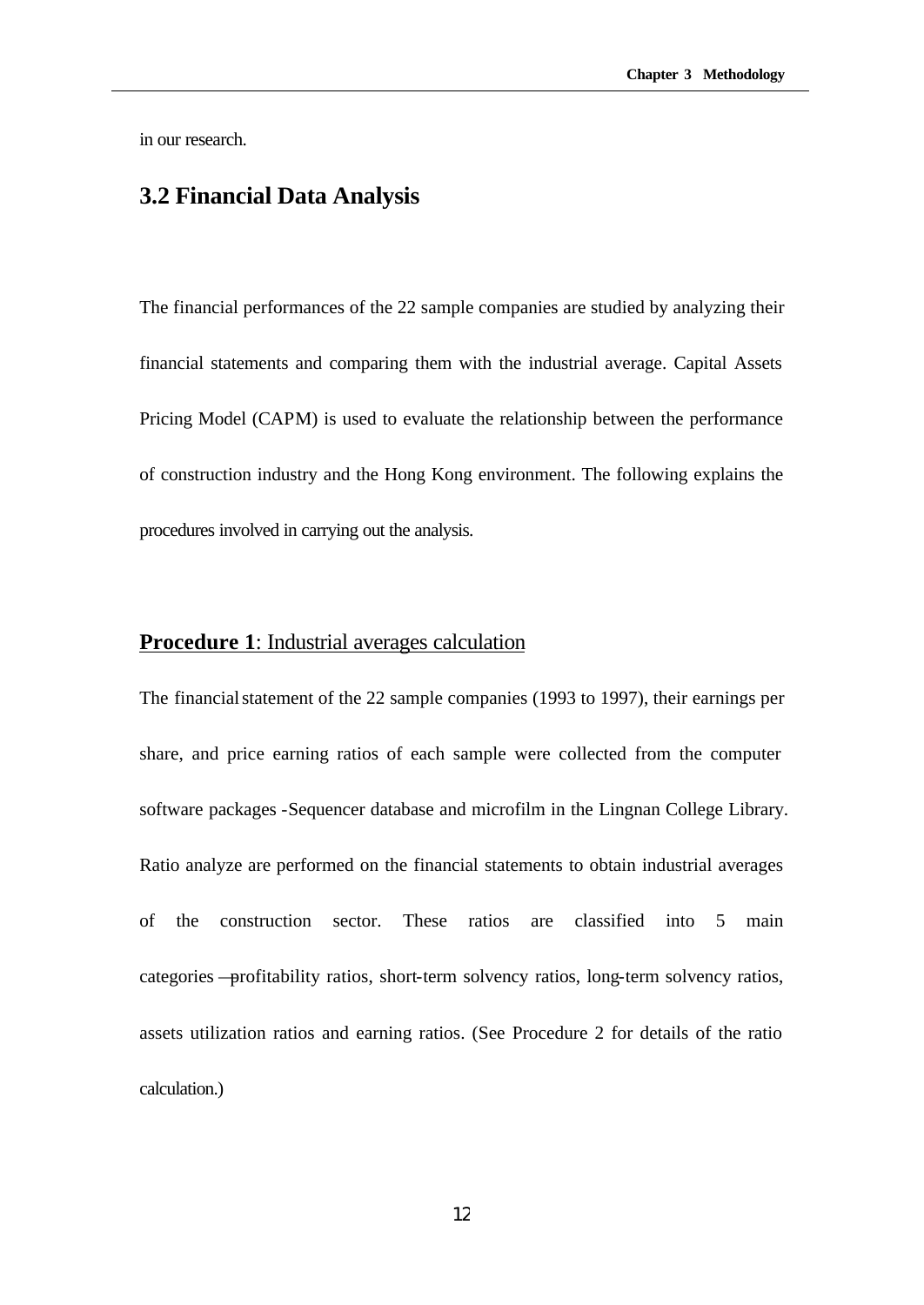Means, median, standard deviation and inter-quartile range are generated form the calculated ratios. These are used as industrial averages or standards to evaluate the financial performance of each sample company. Where the standard deviation of a ratio is relatively large, indicating that the distribution of data is dispersed, the median instead of the mean will be used. The use of median in the situations mentioned above is to avoid the effect of extreme values.

#### **Procedure 2:** Financial statement analysis of each sample company

We use the financial statements of each sample company to perform the following analysis:

#### 1) **Comparative analysis and common size financial statement**

We compare the company's current performance with its past performance to obtain proportion of such changes during the five-year period. To determine whether the company appears to be growing or declining.

Common size income statement and common size balance sheet of each company are constructed by putting these statements on a common percentage basis. This is achieved by dividing the various components of the income statement by the net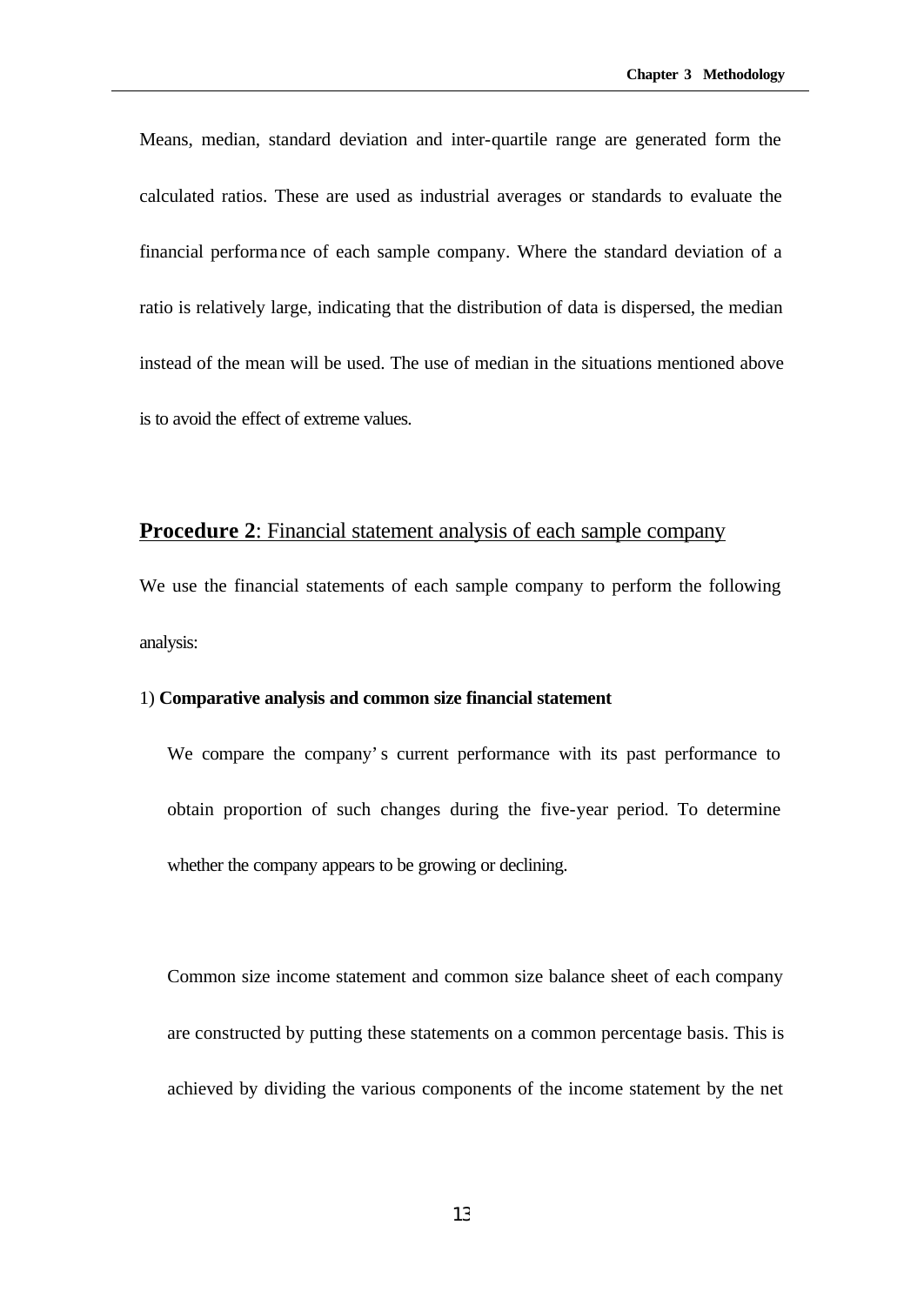sales, and dividing the components of the balance sheet by the total assets, respectively.

When performing the above analyses the following items and the reasons for selecting them are as follow.

a) Income statements items:

- <sup>l</sup> 'Turnover' was chosen with the aim of finding out the company's stability because it is the item which directly affects the income of company.
- <sup>l</sup> 'Trading profit' was chosen because it is generated form normal business operations. The effects of non-operating income like interest income, interest payable, exceptional profits, etc., are eliminated.
- <sup>l</sup> 'Profit before tax' was chosen so as to see the proportion of profit between operating and non-operating profit. This gives an indication on the healthiness of companies' finance.
- 'Net income' was chosen with the aim of comparing the profitability of each sample company and its income trend.

b) Balance sheet items: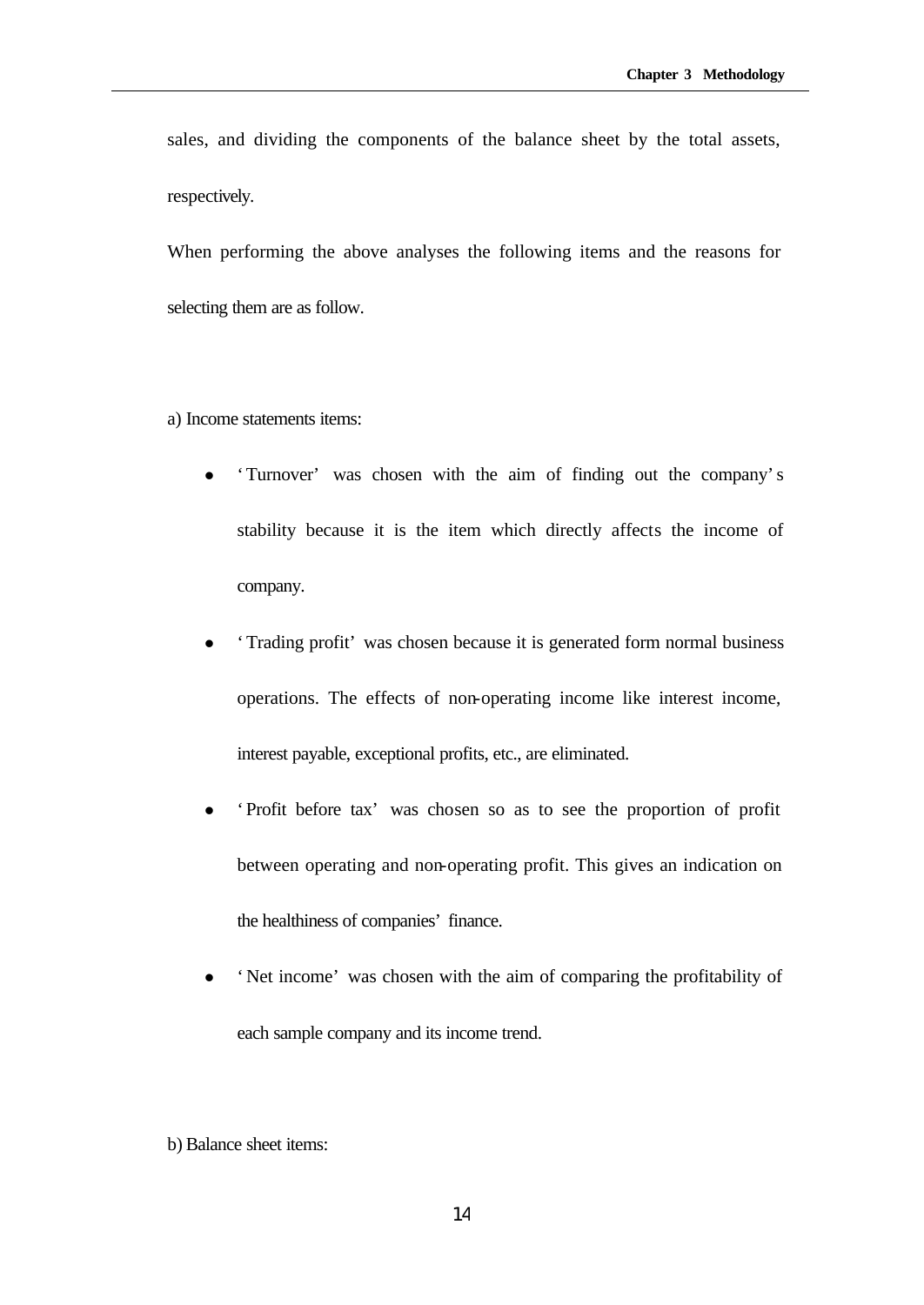- <sup>l</sup> 'Debtors' including trade debtors and miscellaneous debtors, was chosen since this item would directly affect the cash flow of a company. A company would close down even though its business is profitable because of the lack in cash and too much credit sales.
- <sup>l</sup> 'Current liability' was chosen as it would affect the liquidity of a company.
- 'Net current assets' (working capital is the current assets over current liabilities) was chosen. Working capital is generated to a great extent through events that occur during the operating cycle of a business. The amount of and changes in working capital from period to period are significant measures of a company's ability to pay its debts as they mature.
- 'Long term debt', if any, was also chosen. The amount of debts of each company was compared as it helps in the analysis of long-term solvency ratio and finding out the leverage crisis.

#### 2) **Ratio analysis.**

Profitability ratios, short-term solvency ratios, long-term solvency ratios, asset utilization ratios, and earnings ratios were calculated based on the 22 sample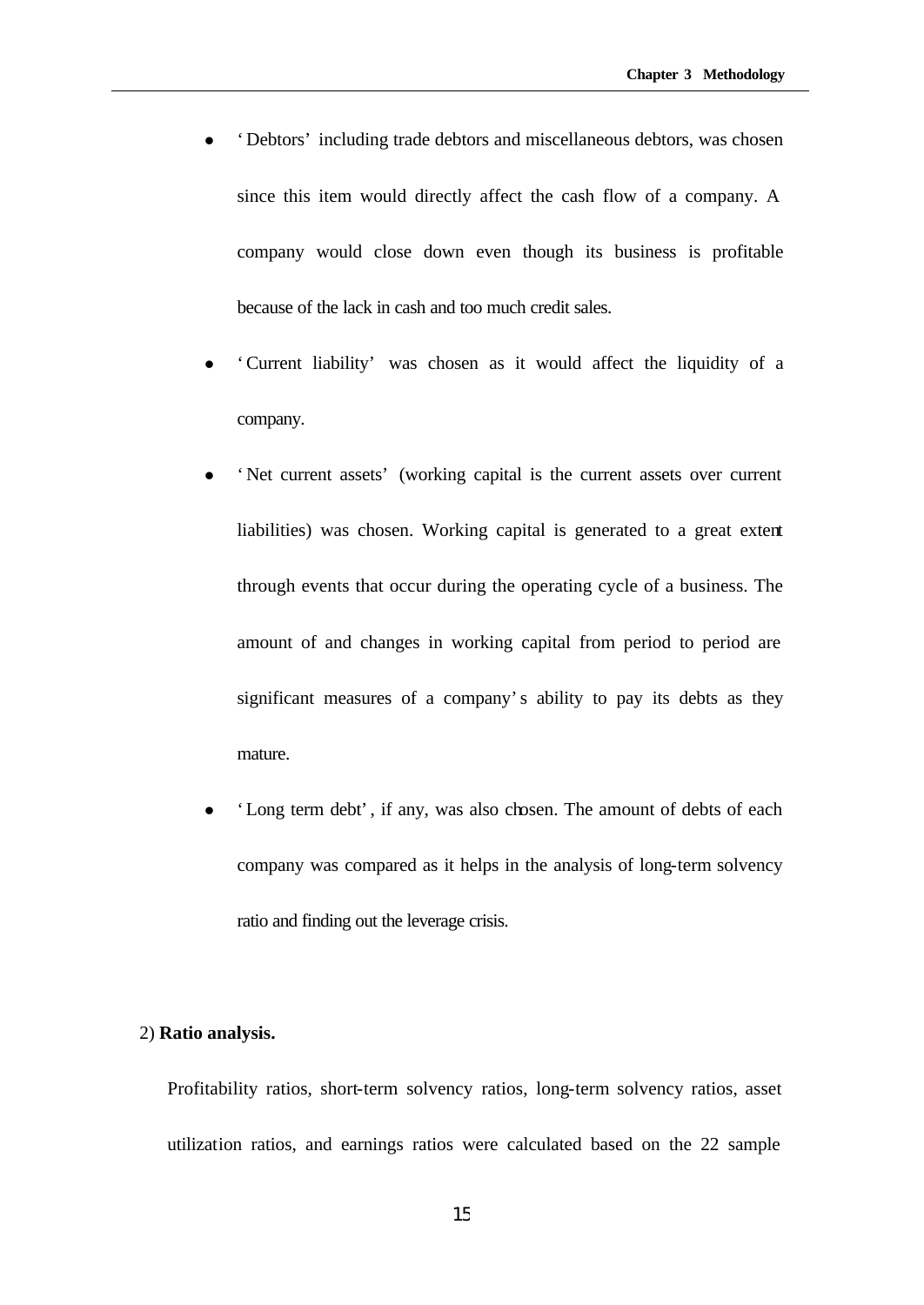companies. These are compared with the computed industrial averages. The

performance trend based on the ratios of each company is also analyzed.

#### *Profitability Ratios*

Sales and loss or profit from subsidiary accounts Net income excluding minority interest ,extraordin ary items Net Profit Margin Net income excluding minority interest, extraordin ary items  $\overline{1}$  $\overline{\phantom{a}}$  $\frac{1}{2}$ 

Return on Assets 
$$
(ROA)
$$
 =  $\frac{\begin{pmatrix} Net income excluding minority interest, extraction any items \\ and loss or profit from subsidiary accounts \\ Average Total Assets \end{pmatrix}}{\text{Average Total Assets}}$ 

Return on Equity (ROE) = 
$$
\frac{\text{Net income excluding minority interest, extraordinary items}}{\text{Average Equity}}
$$

\nOutput

\nDescription:

Return on Capital Employed  $=$   $\frac{\text{(Profits before interest and tax and extractionary items)}}{\text{Re}(P)}$ (ROCE) **Total Equity** 

*Short Term Solvency Ratios*

Current Liabilitie s  $Current Ratio =$  Current assets

 $\text{Quick Ratio} = \frac{\text{(Current assets} - \text{Total value of stock)}}{\text{[Current assets]}}$ Current Liabilitie s

TotalAssets Net Working Capital to Total Assets  $=$  Net Working Capital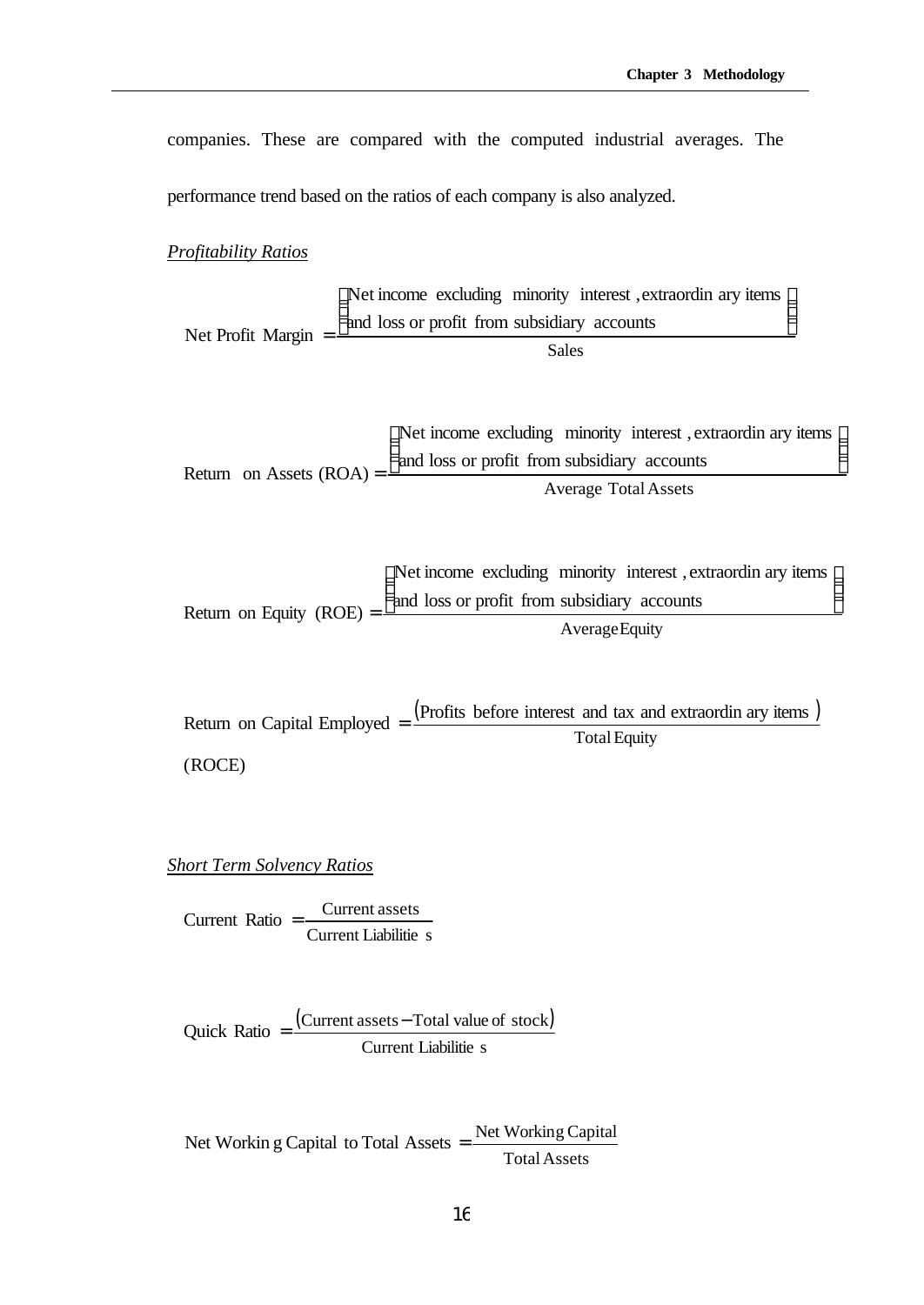#### *Long Term Solvency Ratios*

Totalassets Total Debt to Total Assets  $=$  Total debt

Total equity Total Debt to Total Equity  $=$  Total debt

*Asset Utilization Ratios*

Debtors' Days = 
$$
\left(\frac{\text{Averagedebtors}}{\text{Sales}}\right) \times 365 \text{ days}
$$

$$
Sales to Total Assets = \frac{Sales}{Average total assets}
$$

*Earnings Ratios*

Dividend Payout 
$$
=
$$
  $\frac{\text{Dividend paid}}{\text{Net income}}$ 

Interest expense Interest  $Cover = \frac{Profits before interest, tax and extractionary items}{Inputs = 0}$ 

No.of shareoutstandin g Earning per share  $(EPS) = \frac{\text{Net income}}{\text{OR} \cdot \text{Red} \cdot \text{Red} \cdot \text{Red}}$ 

EPSper share Price Earning Ratio (PE)  $=$   $\frac{\text{Price per share}}{\text{Tree}}$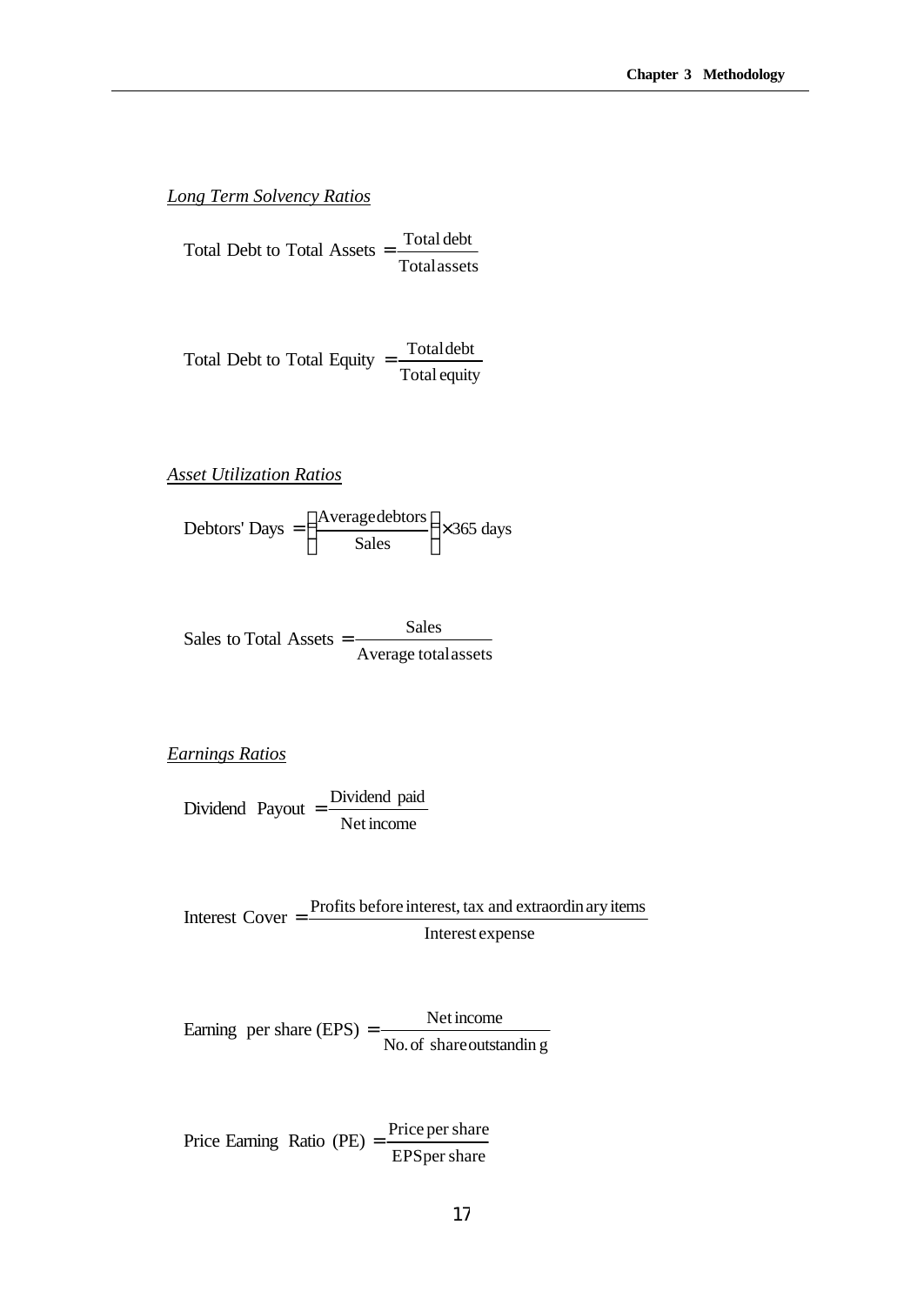#### 3) **Cash flow statement analysis**

We analyze the cash receipts and cash payments of each sample company during the period to determine its efficiency in terms of cash flow management. The following items were used to perform analysis.

- <sup>l</sup> 'Operating activities' was chosen to see the sample companies' trend on this item. We compared the trading profit with operating cash flow from operating activities so as to see the contribution of trading profit toward cash of a company.
- <sup>l</sup> 'Cash flow before financing activities' and 'Cash flow after financing activities' are compared with the aim of finding out the amount of financing activities of construction companies in general.
- <sup>l</sup> 'Cash position' (Cash increase or decrease) of our sample companies was evaluated.

#### **Procedure 3**: Beta calculation

We apply the Capital Assets Pricing Model (CAPM) to identify the relationship between the expected return of sample construction company and the market during the 5-year period (1/1/1993 - 31/12/97). Recall that the CAPM model is expressed as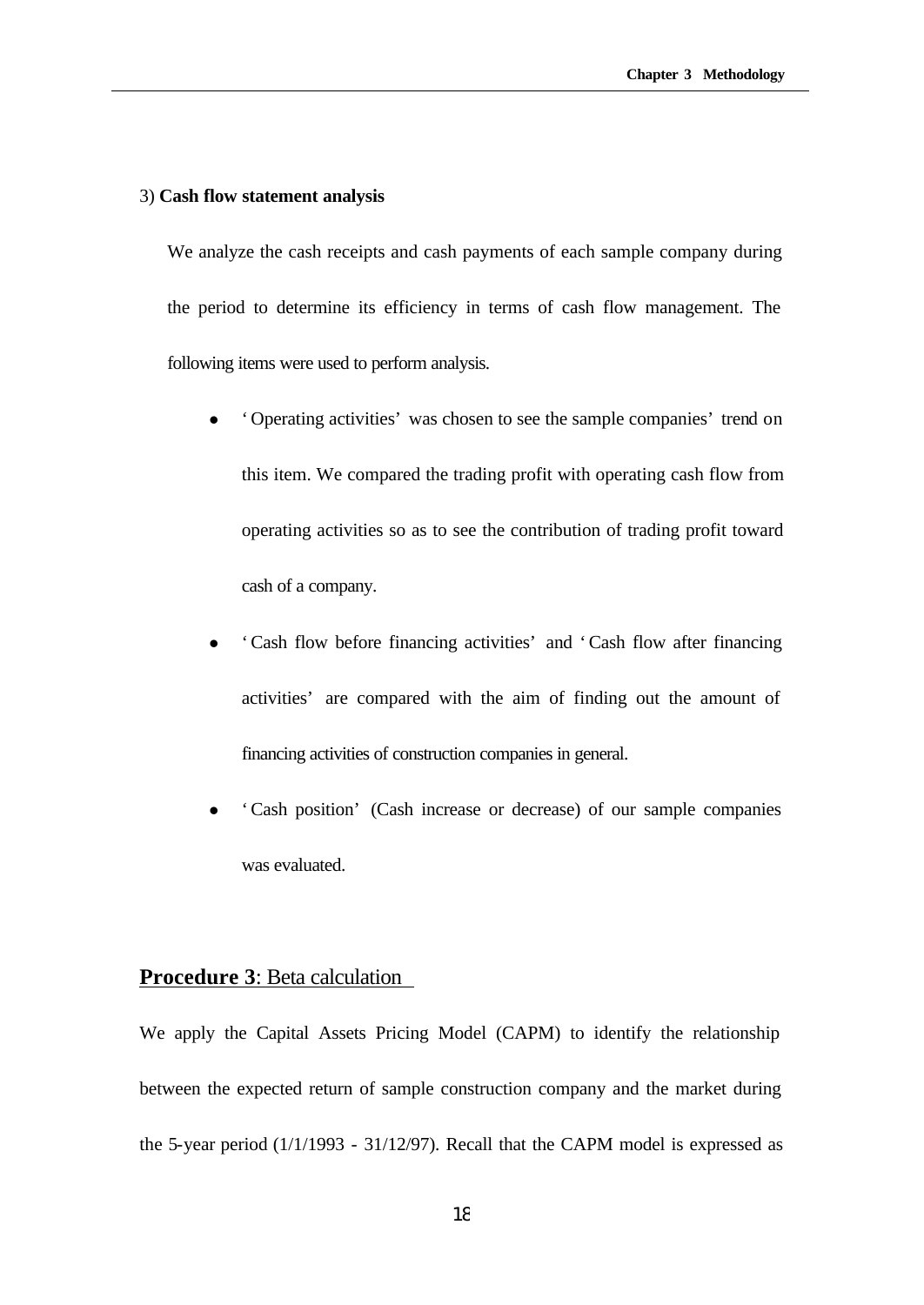the following mathematical formula:

$$
k_{it} = k_{RF} + \mathbf{b}_i (k_{Mt} - k_{RF}) + e_i
$$
 Equation 3.1

where

 $k_{it}$  = expected return on security i  $k_{RF}$  = risk-free rate of return  $k_{Mt}$  = expected return of market *i* **= beta**  $e_i$  = residual return on security i

It is assumed that the mean of residual  $(e_i)$  on security i is zero and is an independent variable.

We define the variables in the CAPM as follows:

#### *Expected return of each sample company*  $(k_{i}^{i})$

We calculate the monthly-expected return for each sample company from 1/1/1993 to 31/12/1997. The formula used to determine the expected return for each sample company is expressed mathematically as follows:

$$
k_{it} = (P_t * Q_t - P_{t-1} * Q_{t-1} + D) / P_{t-1} * Q_{t-1}
$$

where

 $k_{it}$  = expected return for sample company i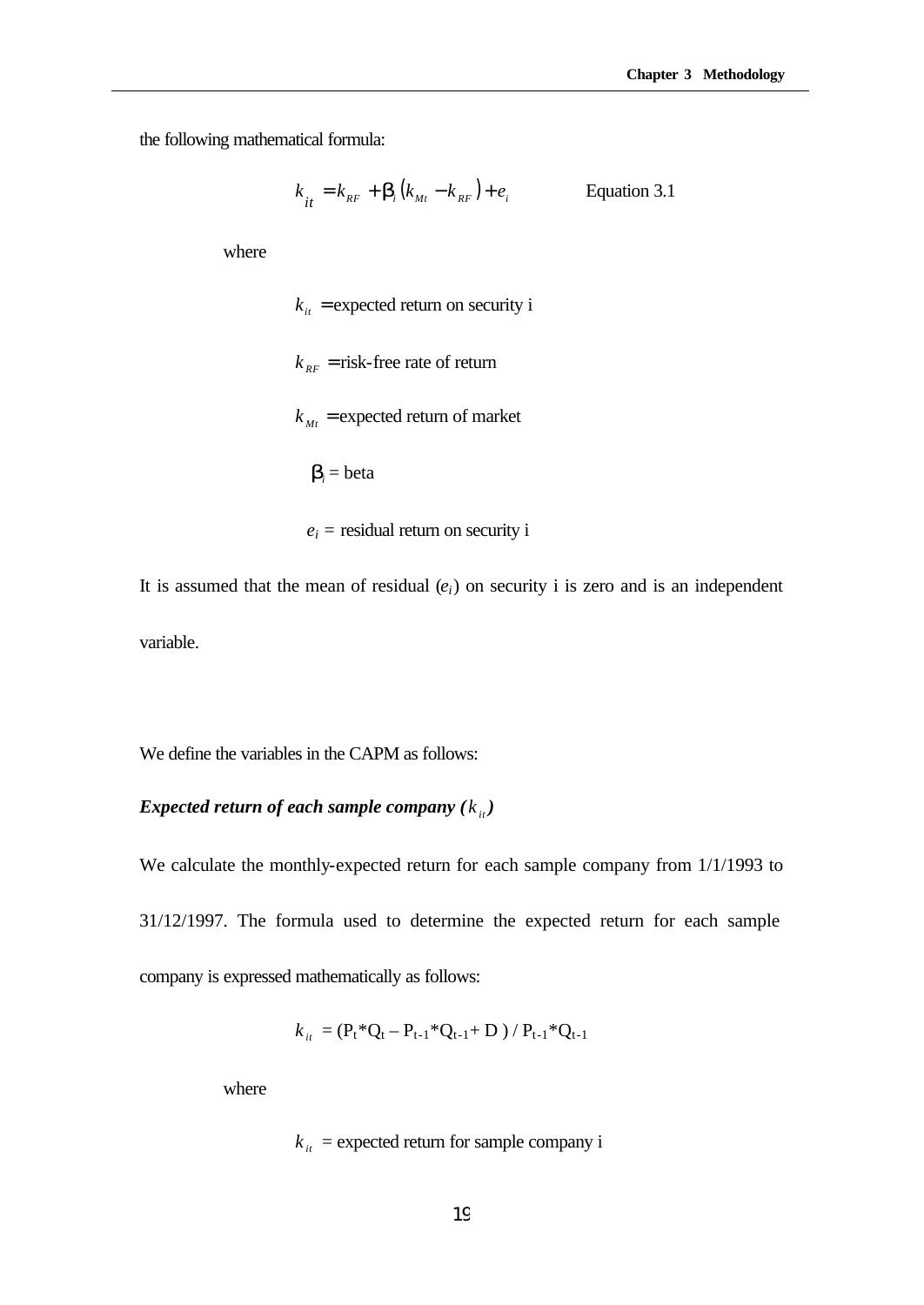$P_t$  = share price per share at the last trading-date of the month  $P_{t-1}$  = share price per share at the first trading-date of the month

## *Risk-free rate*  $(k_{RF})$

The Hong Kong Dollar Interest Rates in the Monthly Statistics Bulletin published by the Hong Kong Monetary Authority (from 1993 to 1997) is adopted as our risk-free interest rate.

 $D = Total dividend for the month$ 

#### $Beta$   $(b_i)$

We use simple regression analysis to estimate the value of Beta for each sample company from the period.

#### *Expected return of the market*  $(k_{Mt})$

The monthly-expected return of market for the period is calculated by using the Hengseng Price Index. The expected return of the market is expressed mathematically as follows: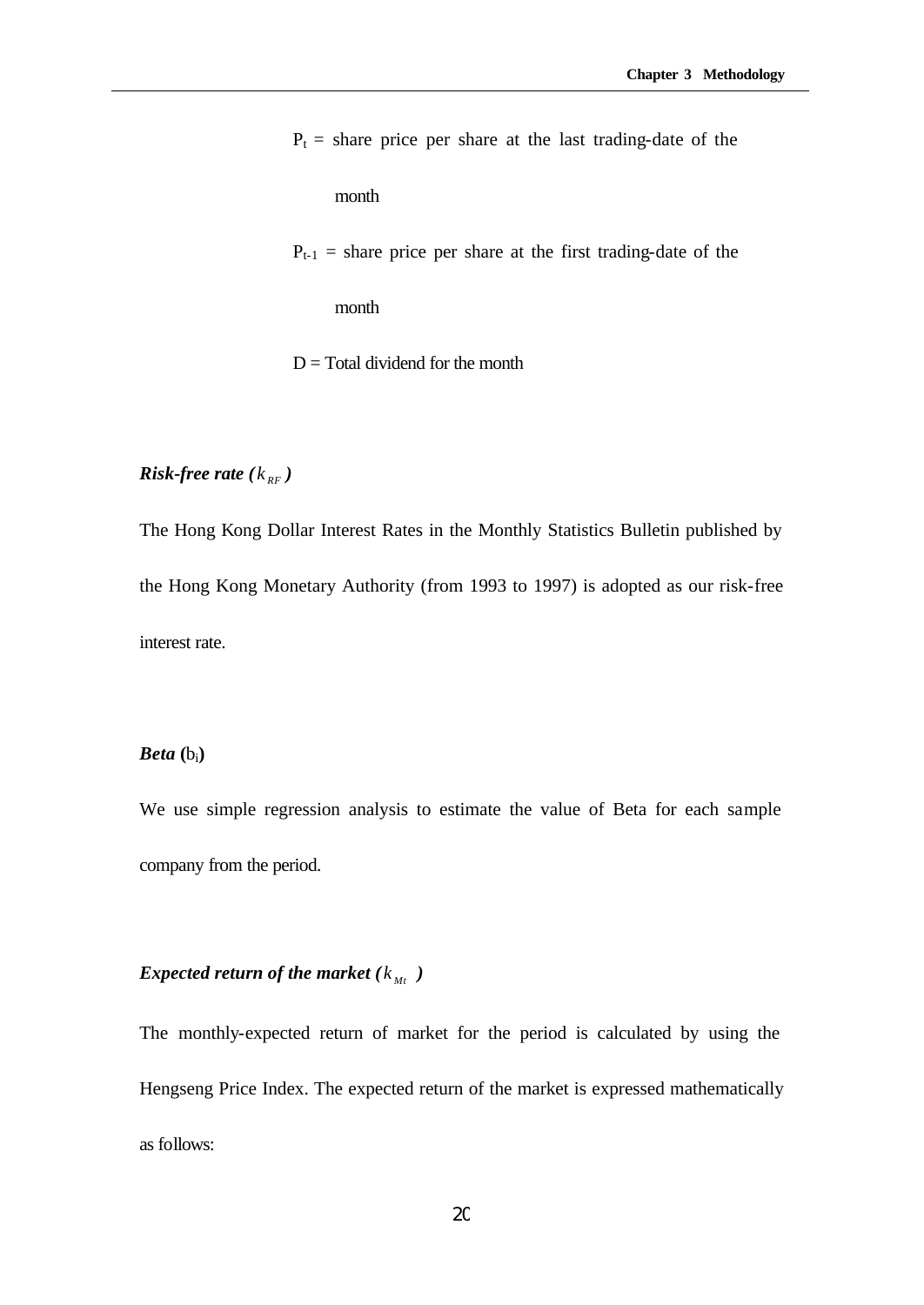$$
k_{\mathit{Mt}} = (I_t - I_{t-1}) / I_t
$$

where

 $k_{Mt}$  = expected return of the market at the time period of t  $I_t$  = Hengseng price index at the last trading-date of the month  $I_{t-1}$  = Hengseng price index at the first trading-date of the

month

#### **Simple regression analysis**

Simple regression analysis was used to estimate the value of beta  $(b<sub>i</sub>)$ . Recall the simple regression model in mathematical expression as follows:

 $k_{it} = a + b_i k_{mt} + e_i$  Equation 3.2

where

 $k_{it}$  = dependent variable  $b_i = slope$  $a = y-intercept$  $e_i$  = residual  $k<sub>mt</sub> = independent variable$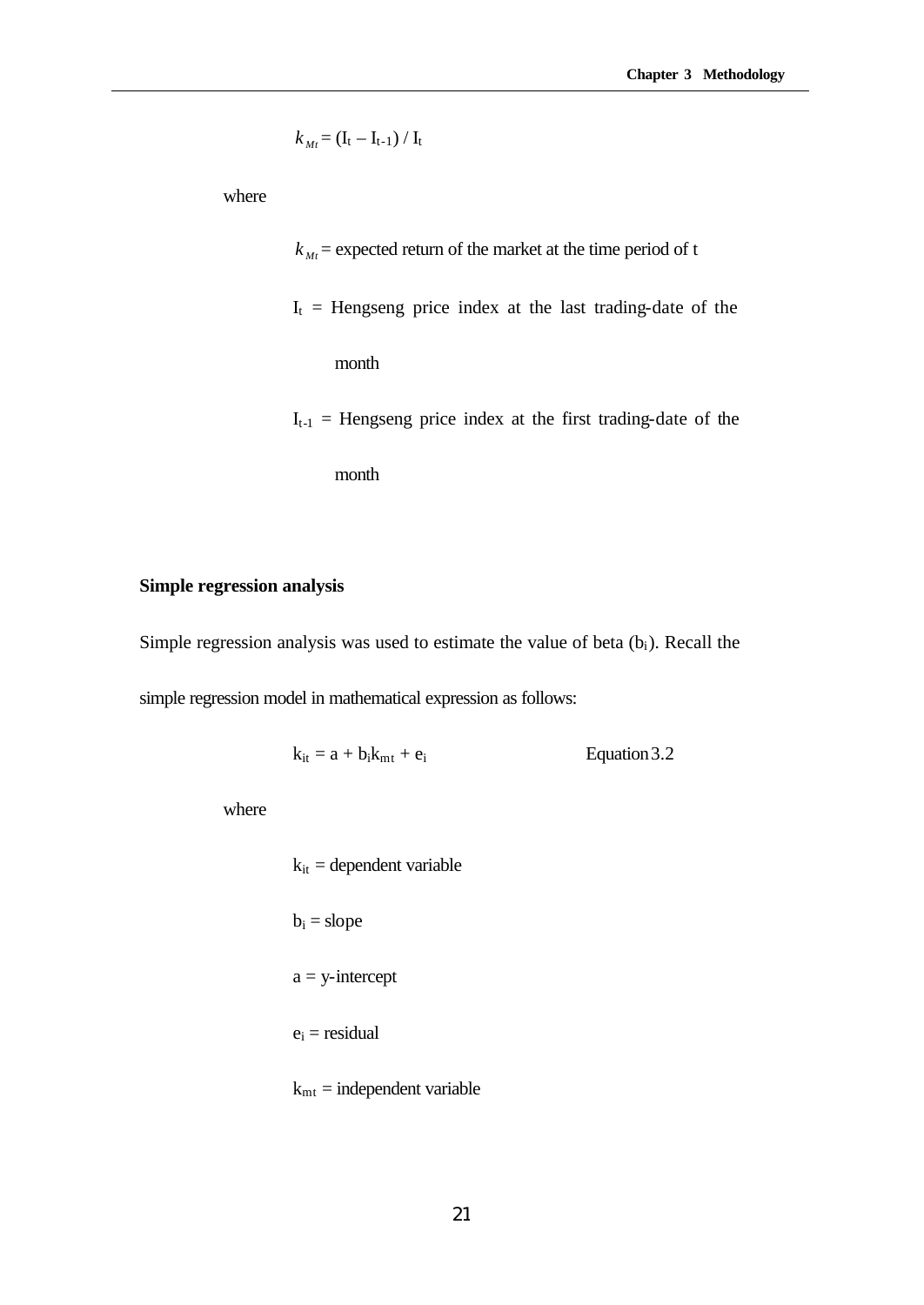In fact, the above simple regression formula takes in the form of CAPM. Hence,

equation 3.2 is equivalent to equation 3.1. The assumptions for the regression are as follows:

- a)  $k_{it}$  is an dependent variable for any period of t
- b) a and  $k<sub>mt</sub>$  are independent variable
- c) The mean of  $e_i$  is assumed to be zero for any period of t and is an independent variable
- d) a and  $b_i$  is an unbiased estimator of the true parameters

To estimate the value of beta  $(b_i)$ , we were going to estimate a straight line that best fits the relationship between  $k<sub>it</sub>$  (dependent variable) and  $k<sub>mt</sub>$  (independent variable). The method of least squares had been used to estimate the best-fit straight line. For simplicity, we used  $k_{it}$  (dependent variable) and  $k_{mt}$  (independent variable) to perform the simple regression analysis.

We used the statistics package called SPSS to perform regression analysis. The results of the regression produced the following information:

- a) Regression coefficient of slope
- b) Regression coefficient of constant
- c) Standard error of slope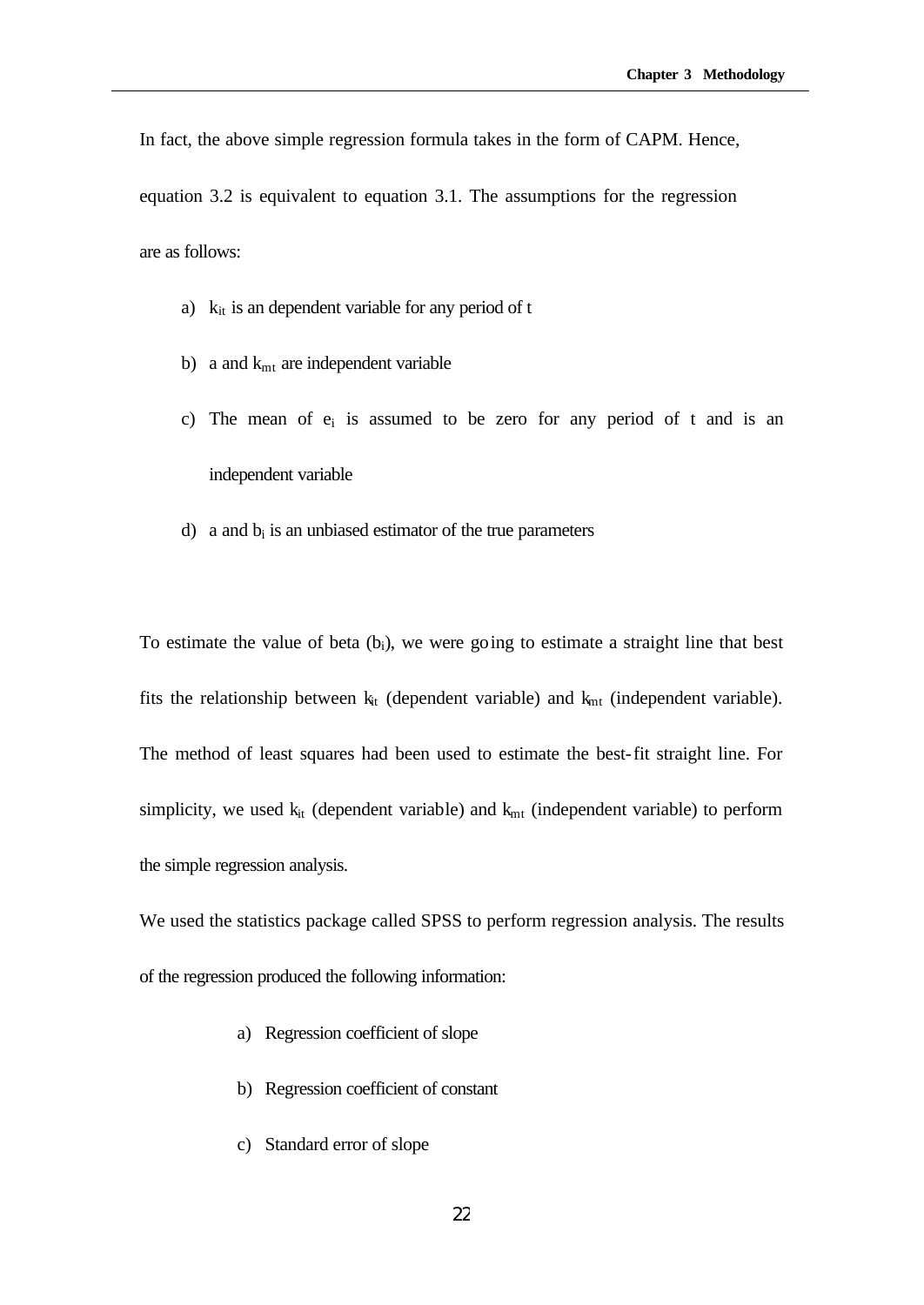- d) Standard error of constant
- e) Standardized coefficient beta
- f) T-value for slope
- g) T-value for constant
- h) Two-tailed observed significance level (p-value)
- i) 95% Confidence interval for regression coefficient of slope
- j) 95% Confidence interval for regression coefficient of constant
- k) Adjusted R Square

The definition for each item is shown in Appendix C.

In our research study, we used the unstandardized coefficients of slope to determine the relationship between the expected return of each sample and the market.

#### **Hypothesis testing**

The null hypothesis represents that regression coefficient of slope (Beta:  $b_i$ ) is equal to zero. The alternative hypothesis represents that regression coefficient of slope (Beta: bi) is not equal to zero. The hypothesis testing is set as follows:

 $H_0: b_i = 0$  (Null hypothesis)

 $H_a: b_i \neq 0$  (Alternative hypothesis)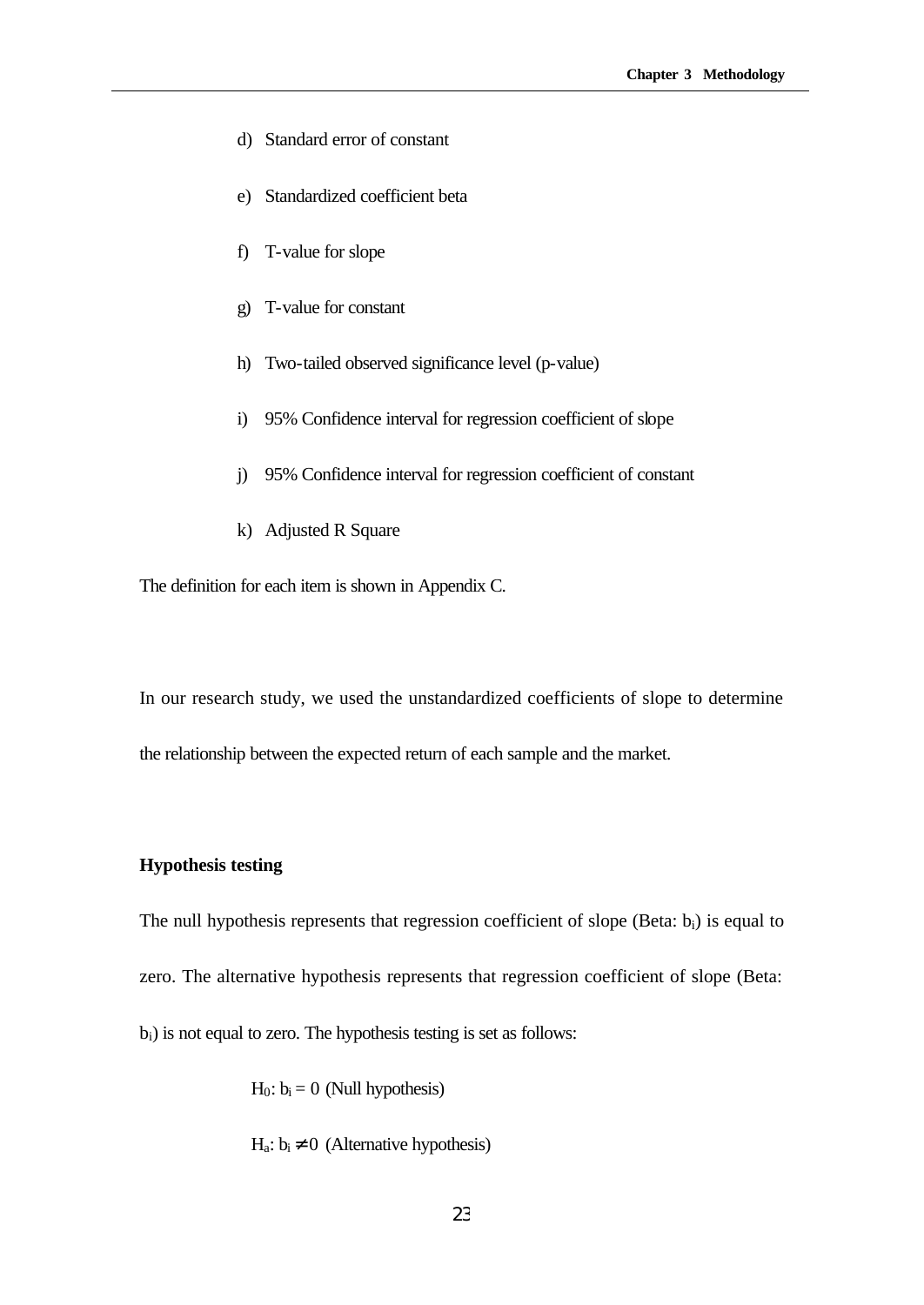#### Level of significance: 0.05

We apply the CAPM to determine whether there is a relationship between the expected of return of our sample companies and the market. In fact, the regression coefficient of slope (Beta:  $b_i$ ) can be used to show whether such relationship exists

From the results of the simple regression, we may decide whether to accept  $H<sub>0</sub>$ . If the p-value is greater than 0.05, we will accept  $H<sub>0</sub>$ . If the p-value is smaller than 0.05, we will accept  $H<sub>a</sub>$ .

## **3.3 Questionnaires Investigation**

Questionnaires were mailed to the 22 sample companies on 16 January 1999. The collection period was 3-week time 16-31 January 1998. Reminders were sent at the end of the period. The questionnaires aimed to solicitude the opinion from the management level of the sample companies on how the economic environment of Hon Kong affects their companies' performance. The results are used to supplement our analysis of the financial reports.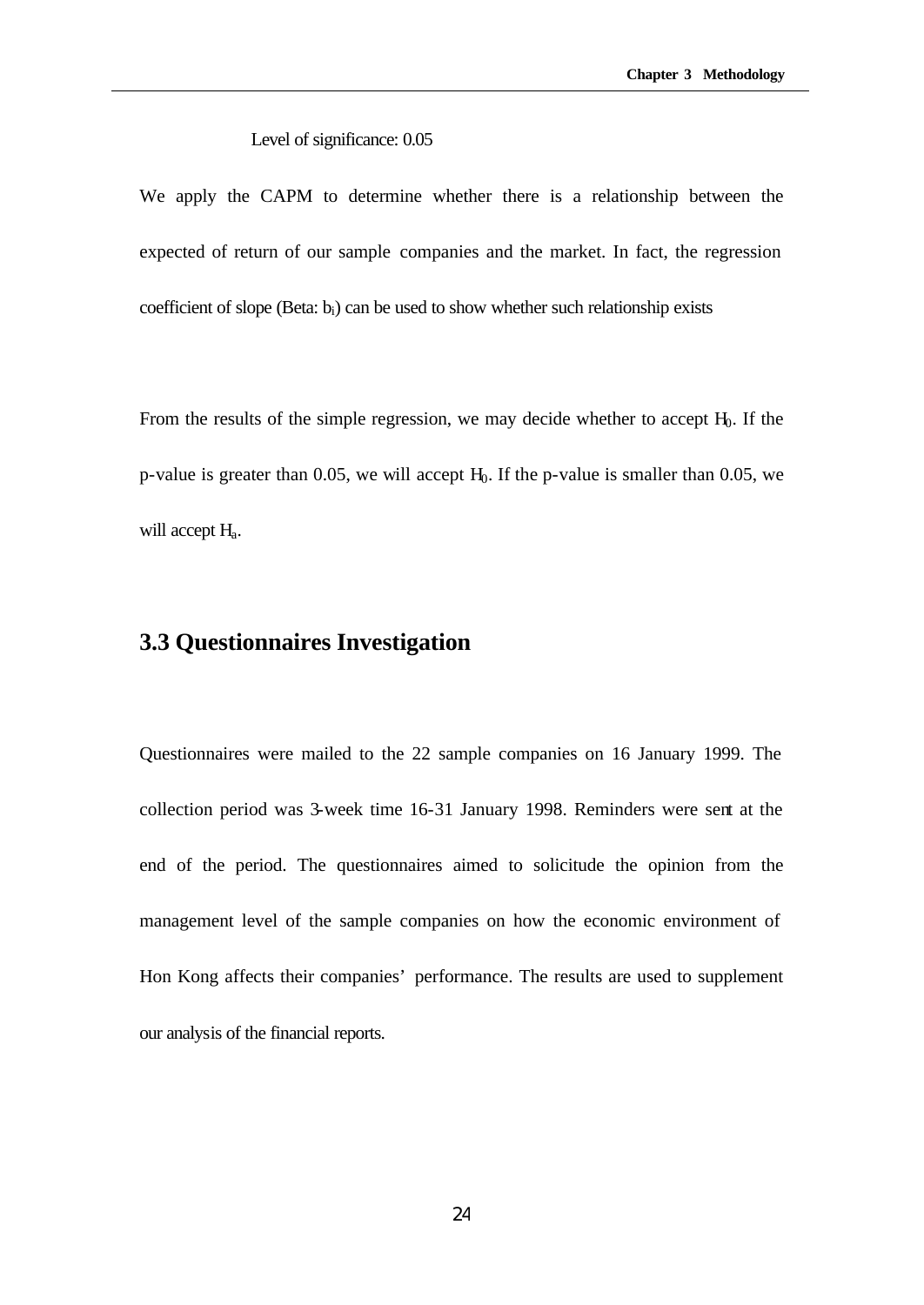#### **Pilot test**

A pretest with was carried out before the formal data collection in order to identify the confusing questions and ambiguous wordings. As a result, trial questionnaires were sent to 3 construction companies not withstanding the fact whether they are listed or unlisted. All questions with problems were identified and corrected to come up with the final version of the questionnaire.

#### **Questionnaire design**

The questionnaire is designed with reference to the information needed to achieve the objectives of the research. Both multiple choice and close-end questions are included in the questionnaire. Some questions are designed to give the respondents a chance to express own opinions so that more information could be obtained.

The questionnaire is divided into three sections totaling 29 questions. The sample of questionnaire is showed in the Appendix G. Section 1 seeks to determine the project sources of the respondent company. The aims are to identify:

- A) Whether or not government projects will stabilize the financial performance of construction company.
- B) To what extent is the company's financial performance stabilized by ongoing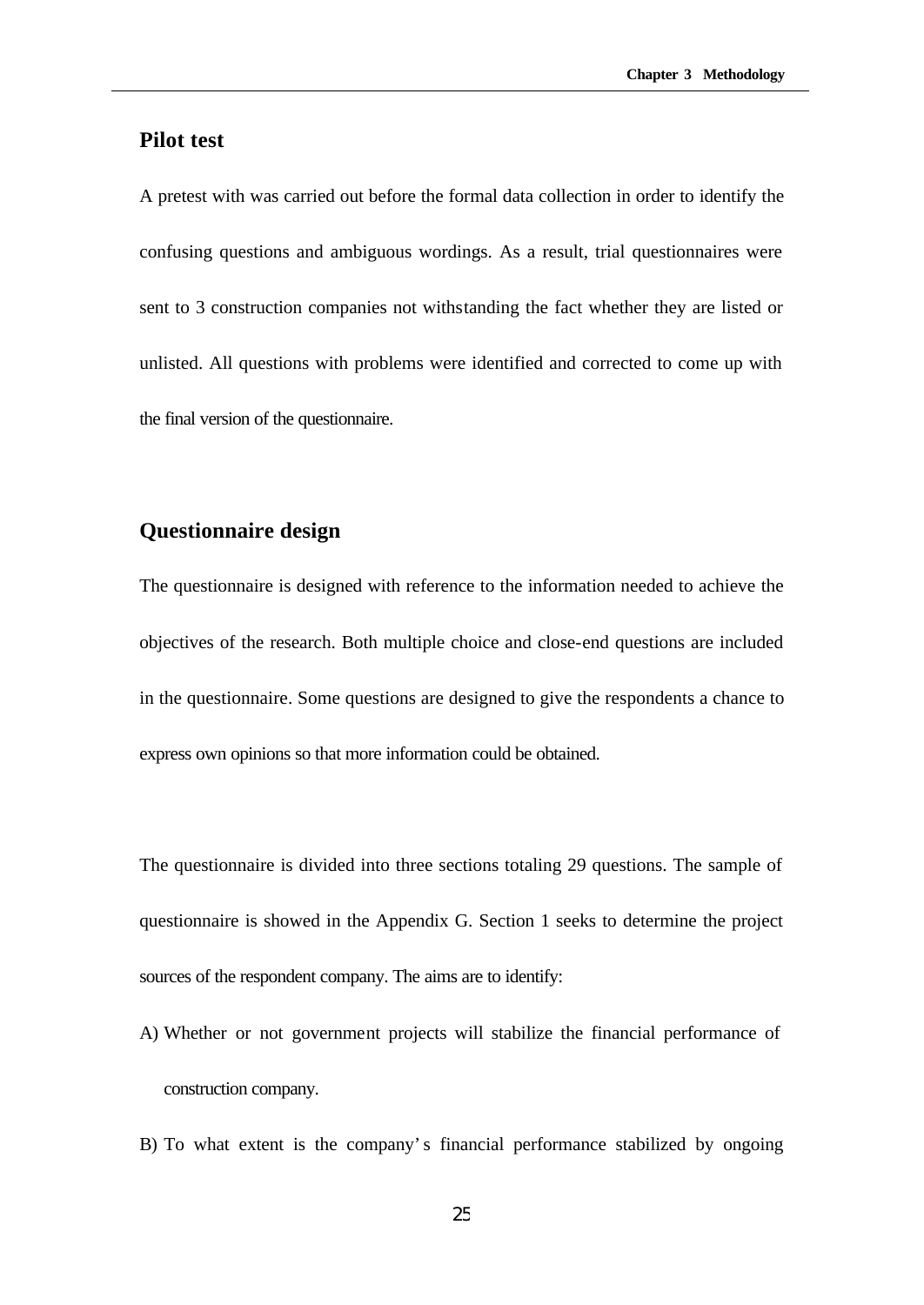long-term construction contracts.

Section 2 and Section 3 try to identify the possible factors that may affect the profitability of a construction company in the present and in the future, respectively. Recommendations were then made based on the identified factors. Recommendation on the way to improve the construction company's performance will be made.

#### **Response rate**

22 questionnaires in total were sent to our sample companies. 3 were received. When identifying the factors that affected the profitability of construction companies during the 1993 to 1997, questionnaires from two listed companies not awry the samples were also used as references

### **3.4 Limitations on Field Study**

#### **Sample selection**

In order to maximize our sample size, we use accounting information for 5-year period. A longer period of study will better indicate the effect of Hong Kong economy toward the construction industry. It would also better reveal the trend of company's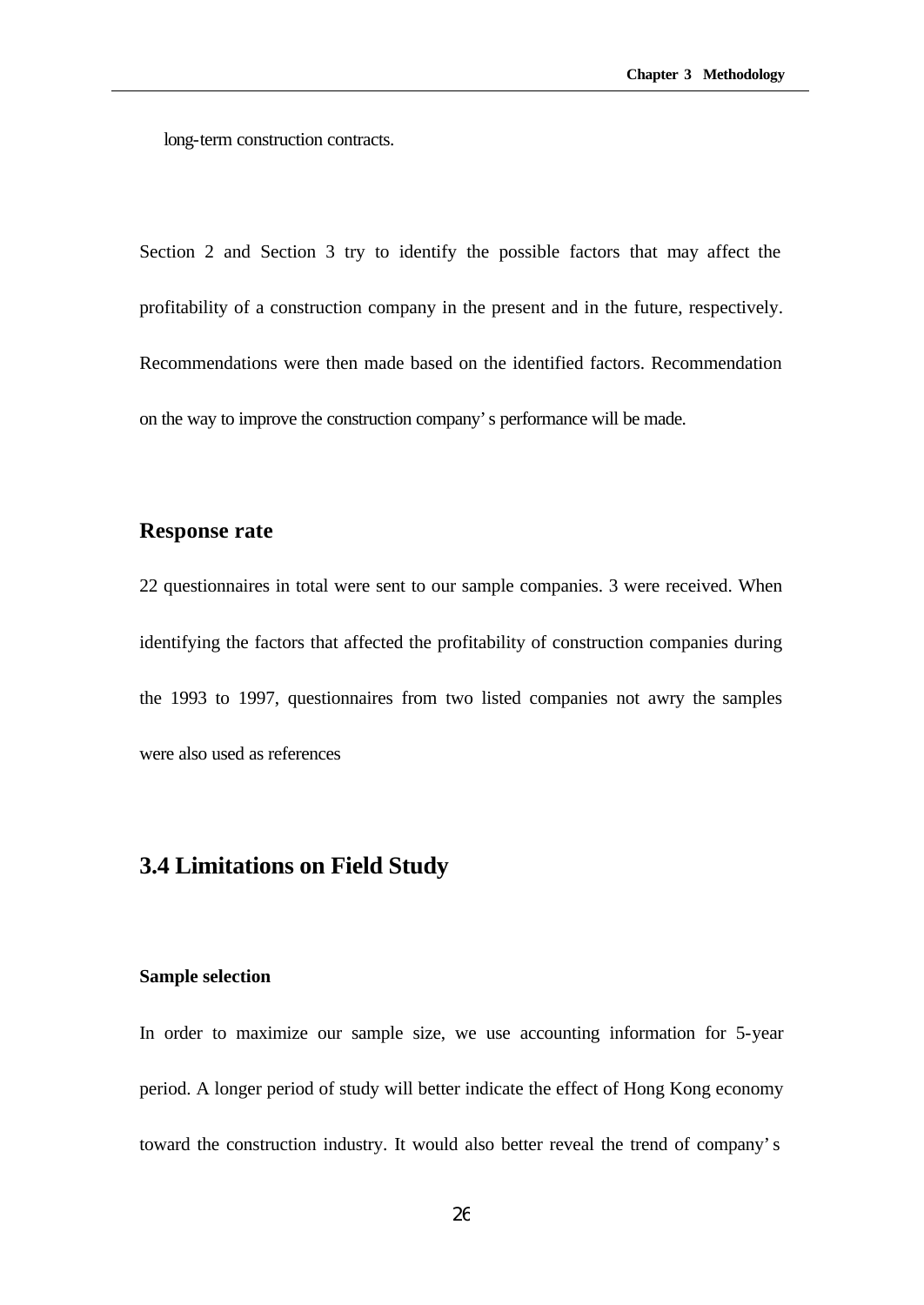performance. As only 22 listed companies met our requirements and were selected as our sample. It may not represent the whole picture of the construction industry in Hong Kong. Had more time and resources been available, a 10-year period would have been conducted and all listed construction companies would have been included

### **Evaluating the expect return of market**

The limitation comes from using Hengseng Price Index (HSPI). Hengseng Price Index is a capitalization-weighted index, which is composed of the 33 largest and most actively traded company stocks in Hong Kong. Since HSPI is not representative the whole picture of company stocks in Hong Kong, it may not be a perfect tool in evaluating security return. However, HSPI is the best available tool in Hong Kong.

#### **Questionnaire investigation**

Small sample size as well as a low response rate affects the objectivity of our study. Although 2 reminders were sent, only 3 questionnaires were received. In order to improve our results, questionnaires of 2 more listed construction companies, which are not chosen as our sample companies, are used as references in our study.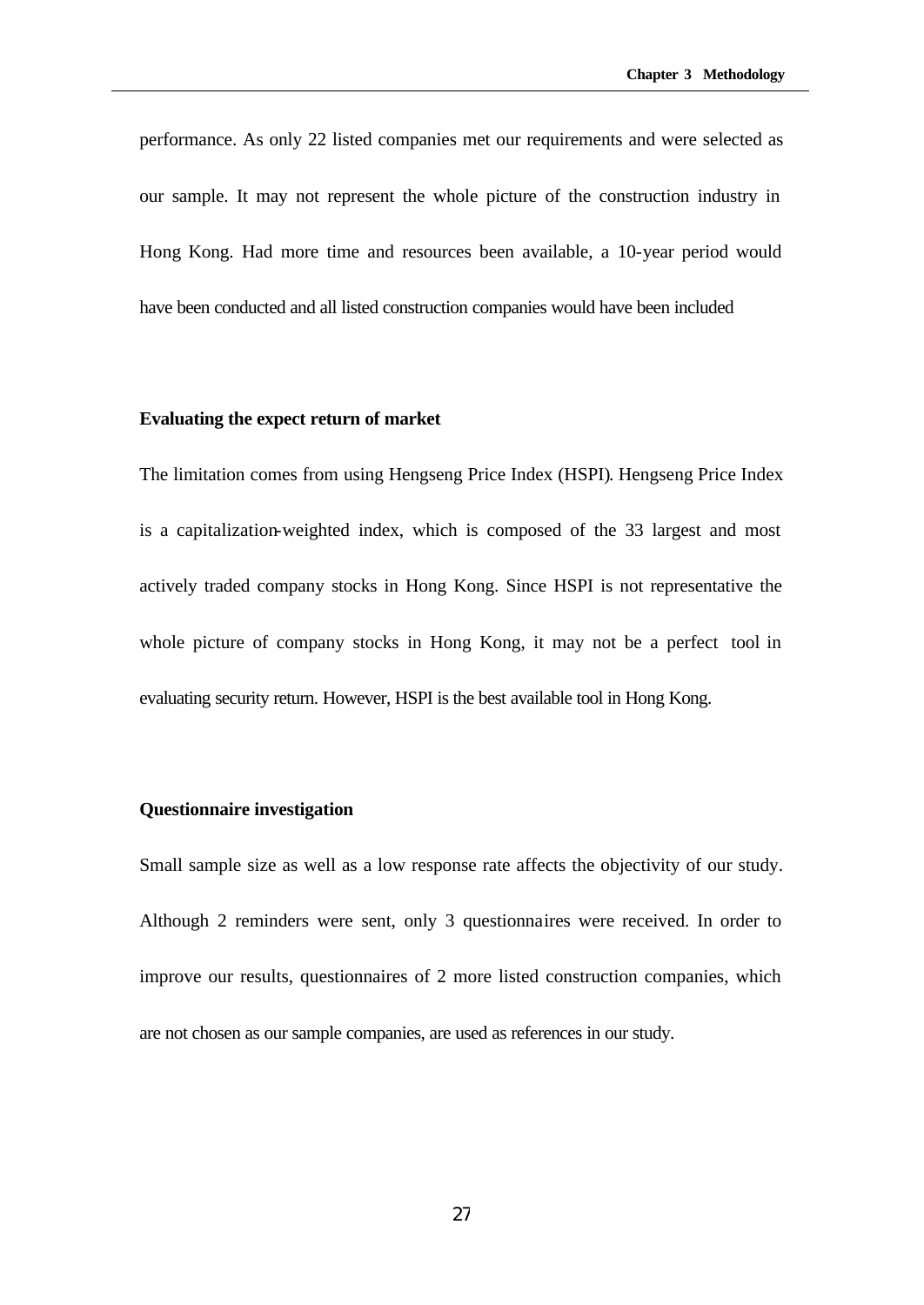# **Chapter 4 Findings**

# **4.1 Sample of Companies Industry Averages**

Appendix D shows the industry averages of the sample companies for five categories of financial ratios

#### **Profitability Ratio**

# *Net Profit Margin*

Figure 4.1 shows the trend of net profit margin from 1993 to 1997. The net profit margin of the industry generally decreased over the five-year period with a slight increase starting from 1996. Overall, the net profit margin of sample industry average was low.



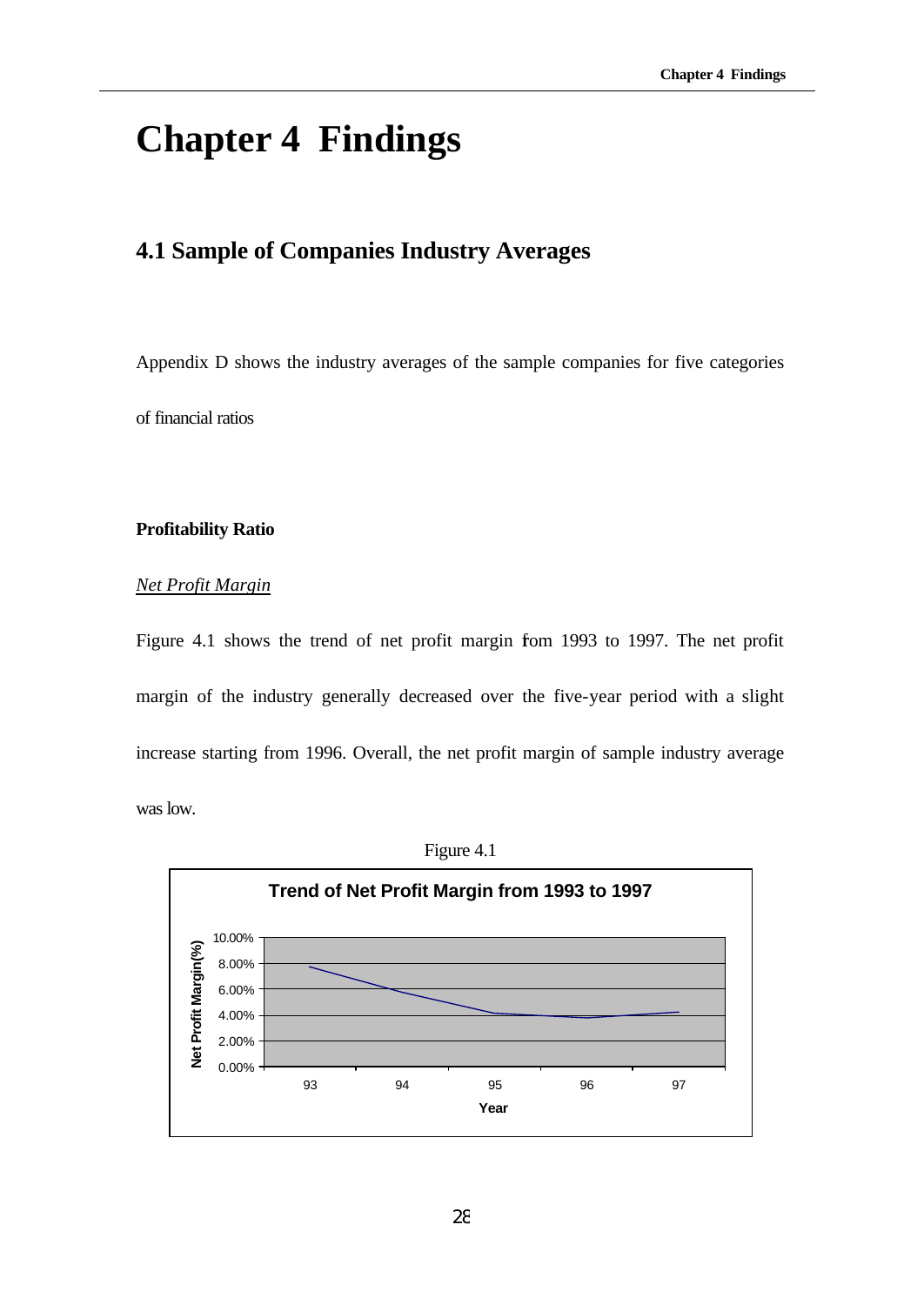#### *Return on Assets*

Figure 4.2 shows the trend of Return on Assets Ratio from 1993 to 1997. The Return on Assets decreased sharply during the first two years of the period but it showed a slight increase from 1996 to 1997.





#### *Return on Equity*

Figure 4.3 shows Trend of Return on Equity from 1993 to 1997. Return on equity decreased steadily from 1993 to 1996 but improved after 1996. In 1997, the ratio increased to 6.19%.



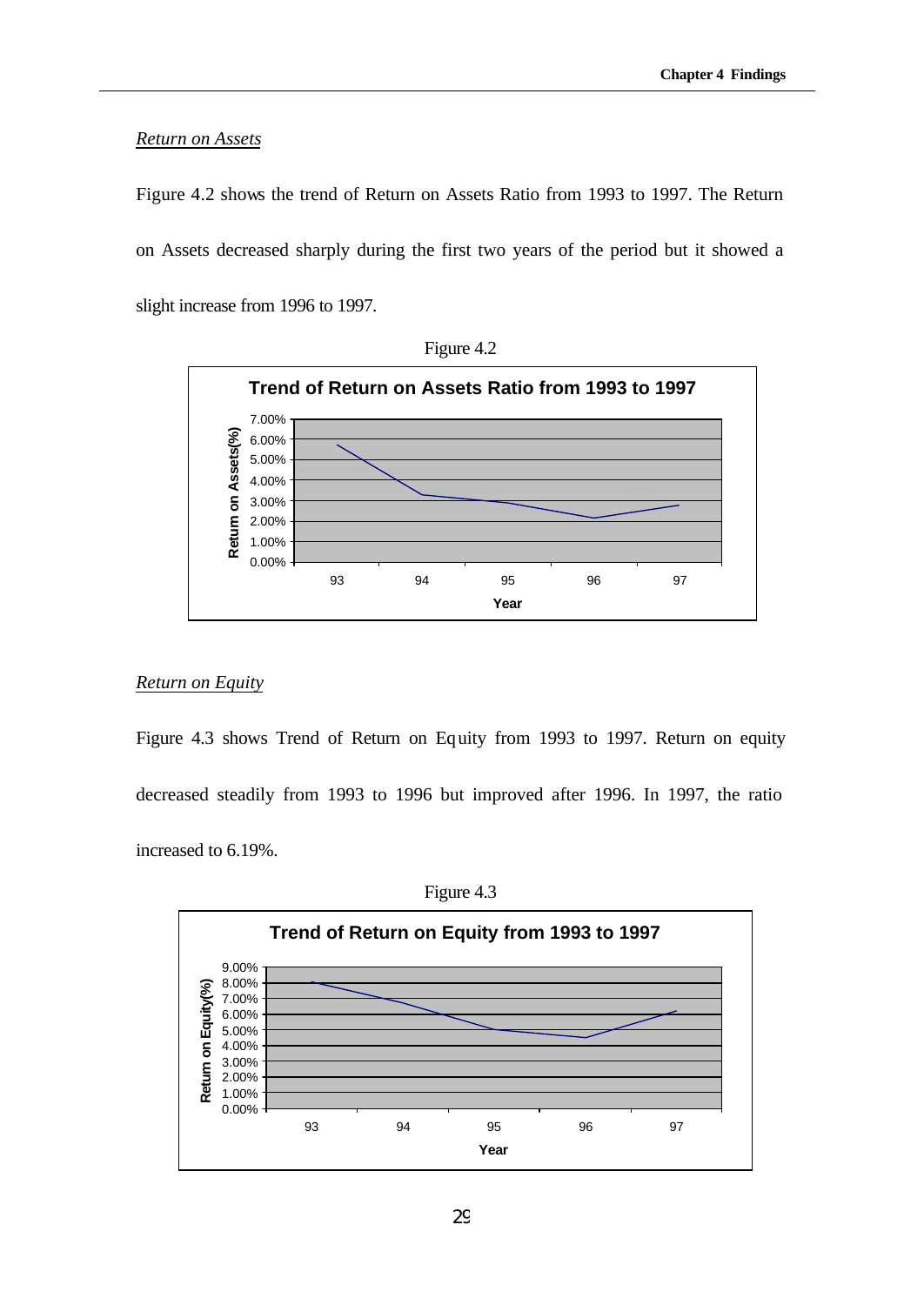#### *Return on capital employed (ROCE)*

Figure 4.4 shows the trend of Return on Capital Employed (ROCE) from 1993 to 1997.

The ROCE decreased sharply from 1993 to 1994 and stabilized to 1996. Similar to the other profitability ratios, the ROCE started to rise after 1996.





Overall, the profitability ratios of the sample companies in the industry consistent with each other. We found that the performance of profitability ratios declined from 1993 to 1996. However, there was a slight improvement after 1996. The net profit margin improved provided that extra-ordinary profits and subsidiary profits were taken into account. The return on assets was low and was consistent with the net profit margin. It indicated the industry was not profitable as expected in the five-year period.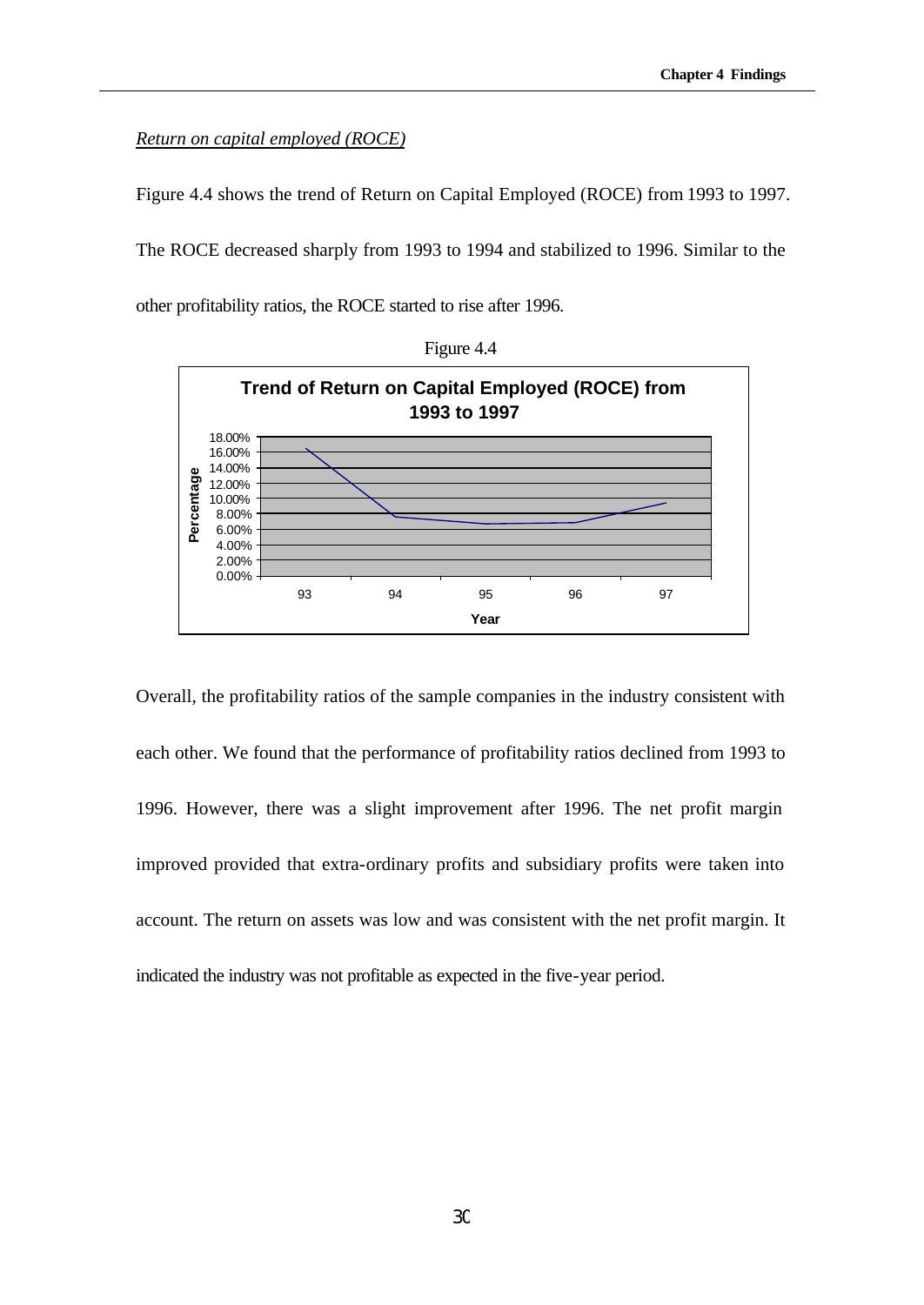# **Short-term Solvency Ratios**

#### *Current Ratio*

Figure 4.5 shows the trend of Current Ratio from 1993 to 1997. The Current Ratio decreased sharply from 1993 to 1994 and steadily increase from 1994 to 1996. However, it started to decline from 1996 to 1997.





# *Quick Ratio*

Figure 4.6 shows the trend of Quick Ratio from 1993 to 1997. After a sharp decrease

from 1993 to 1994, the quick ratio shows a stead increase for the rest of the period.

Figure 6

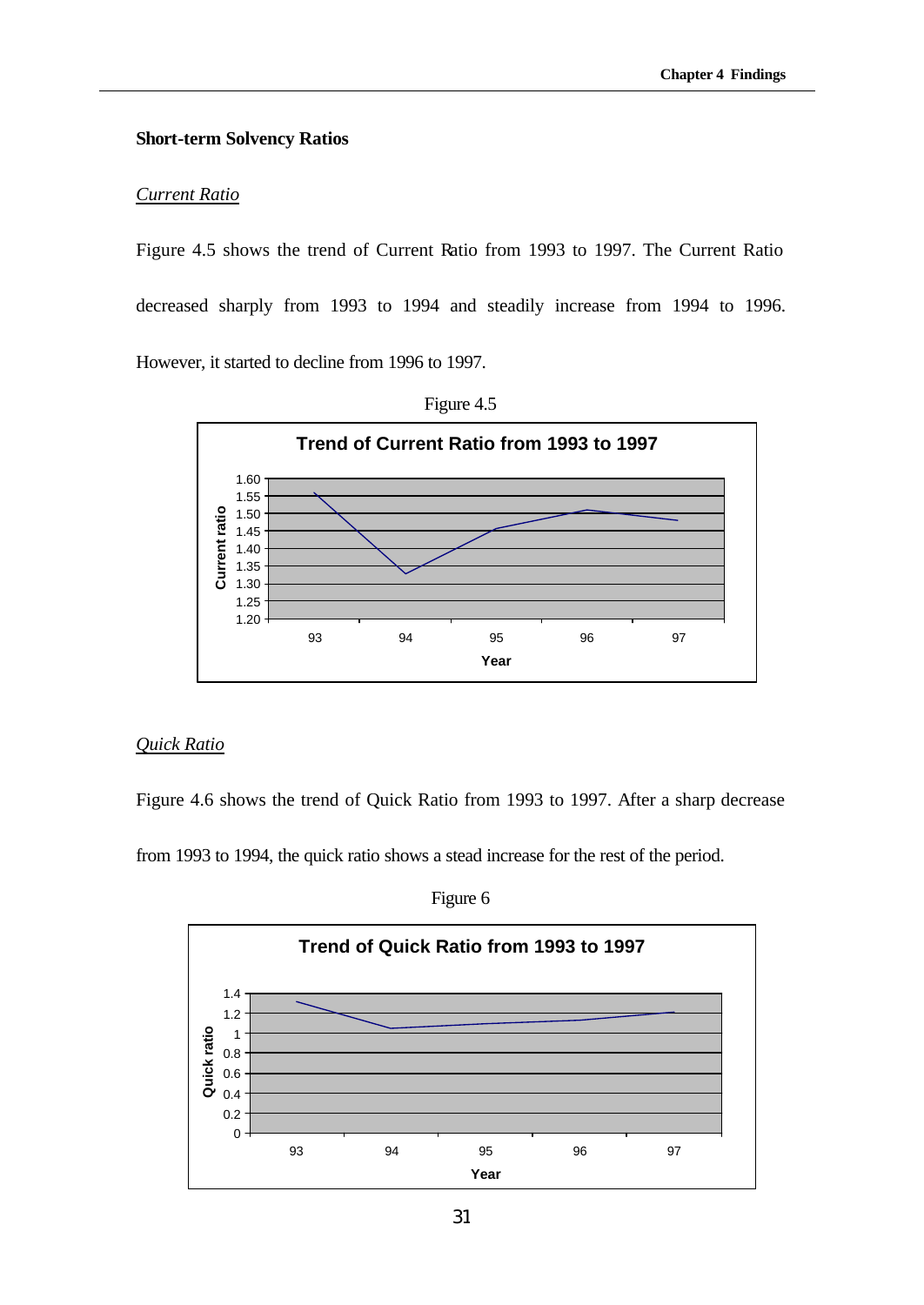#### *Net Working Capital to Total Assets*

Figure 4.7 shows the trend of Net Working Capital to Total Assets Ratio from 1993 to 1997. The Net Working Capital to Total Assets was quite stable from 1993 to 1995. There was a sharp increase from 1995 to 1996; however, the ratio started to decline from 14.28% in 1996 to 12.25% in 1997.



Figure 4.7

To summarize, the trend shows stead improvement after 1995. The difference between current ratio and quick ratio for the sample industry was low. On average, this difference was only about 0.31.

#### **Asset Utilization Ratios**

#### *Debtor's Day*

Figure 4.8 (in the next page) shows the trend of Debtor's Day from 1993 to 1997. There was a significant increase in Debtor's Day over the period of approximately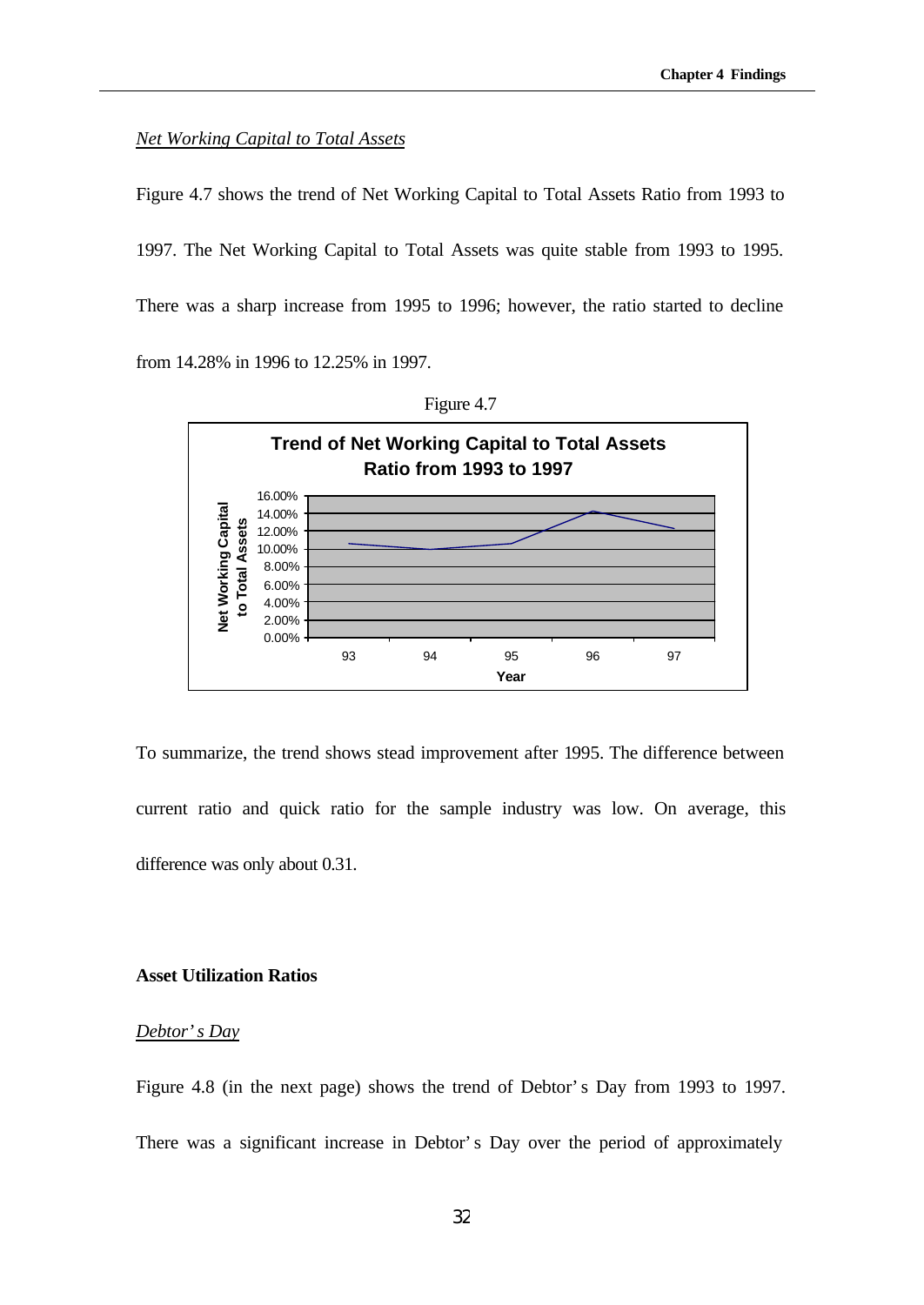32.41%. In 1995, the Debtor's Day was over 90 days. It is the norm for construction industry to have longer debtor's collection period because contractors in the industry are usually paid in accordance with the percentage of completion on the work. Contractors usually receive the final payment from the debtors after the occupation permit is granted from the Buildings Department. In accordance with the Buildings Ordinance and regulations, an occupation permit will only be issued after the Buildings Department has completed a final check on the properties. Therefore, it is not rare for construction companies with Debtor's Day over 90 days.



Figure 4.8

#### *Sales to Total assets*

Figure 4.9 (in the next page) shows the trend of Sales to Total Assets Ratio from 1993 to 1997. Sales to Total assets was quite stable from 1993 to 1994 but appeared a steady to decline after 1994. Over the past five years, the Sales to Total assets was below one.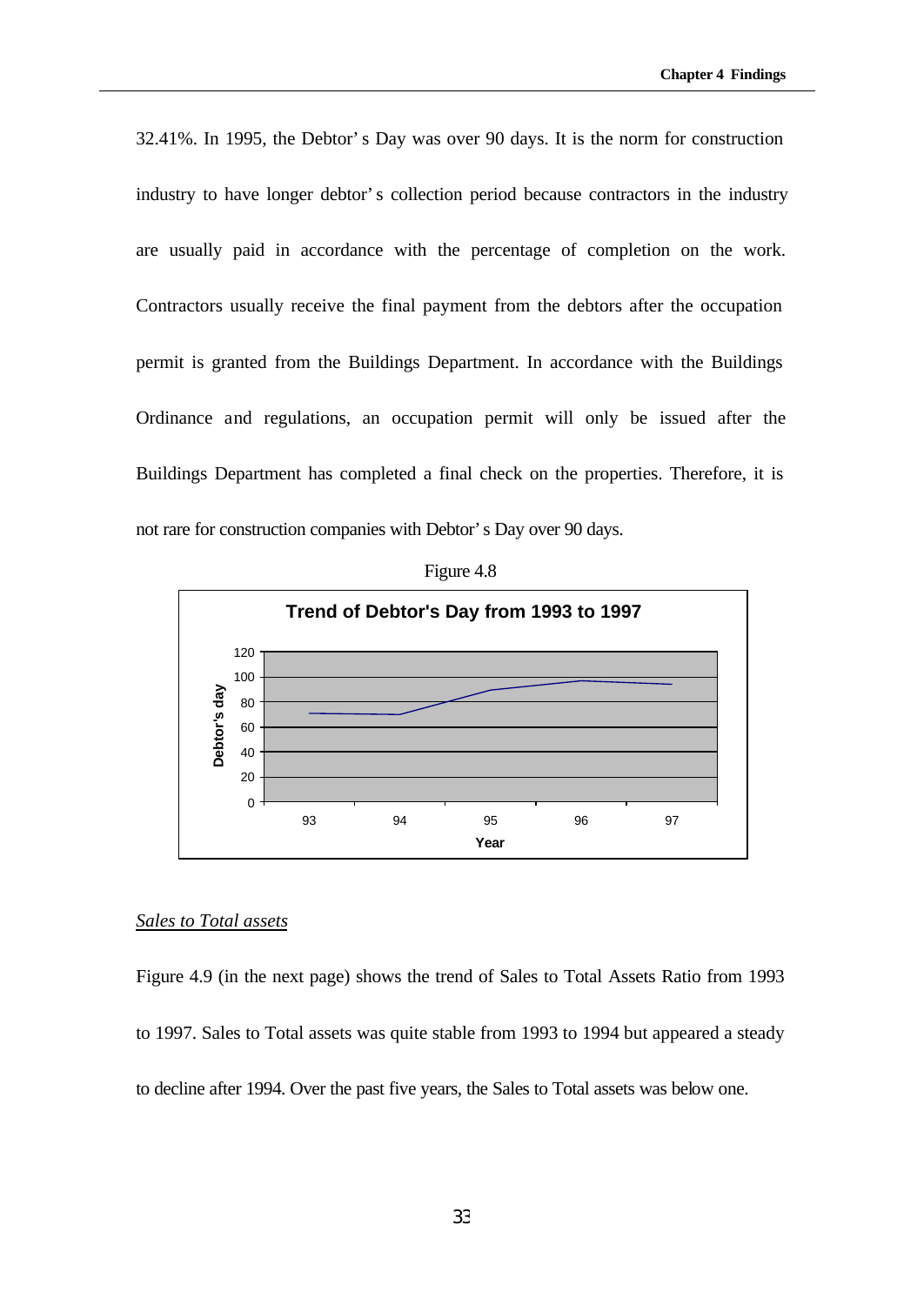



The trend of each kind of assets utilization ratios described above was quite different from each other. Debtor's Day increased at an accelerated rate while Sales to Total Assets ratio decreased steadily.

# **Long Term Solvency Ratio**

# *Total debt to Total assets*

Figure 4.10 (in the next page) shows the trend of Total Debt to Total Assets Ratio from 1993 to 1997. Total debt to Total assets of the industry increased during the period. The growth rate was approximately 42.44%. In 1997, this ratio was 49.81%.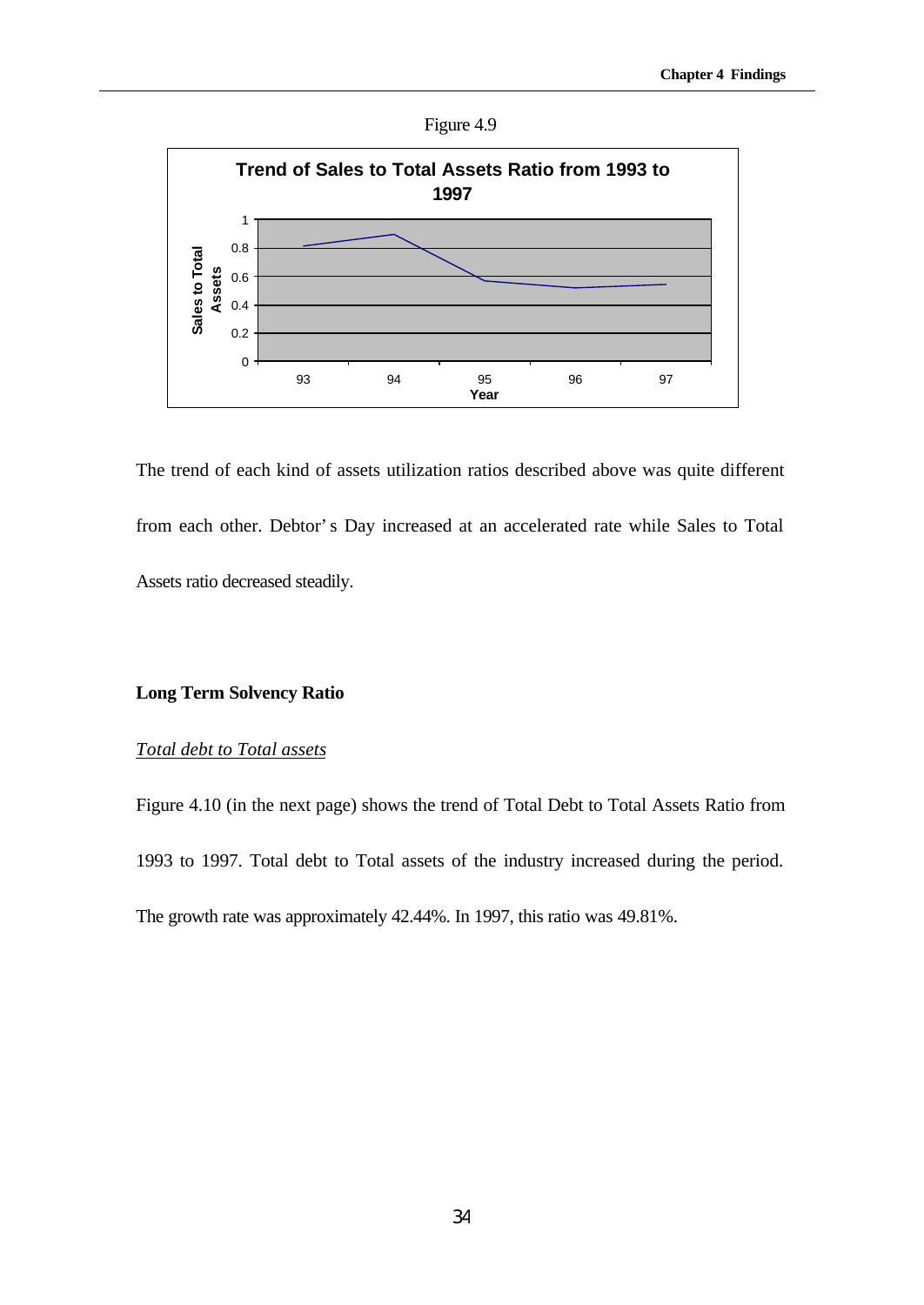



#### *Total debt to Total equity*

Figure 4.11 shows the trend of Total Debt to Total Equity Ratio from 1993 to 1997.

There was a moderate increase from 1993 to 1995, a significant increase from 1995 to

1996. However, a slight decline occurred starting from 1996.

Figure 4.11



The trend of long-term solvency ratios described above shows an increasing use of debt in the industry. As construction industry is a capital-intensive industry, it is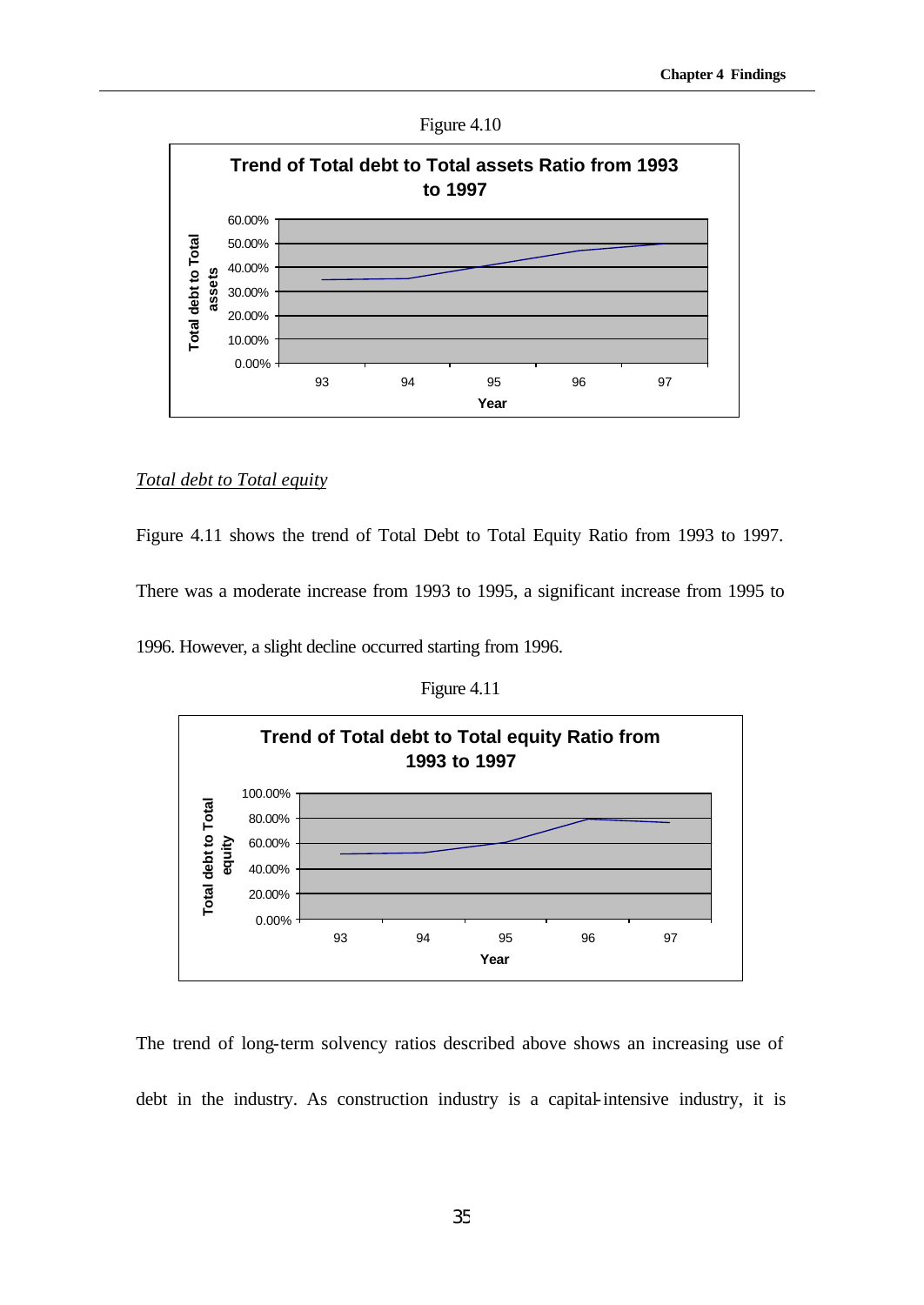normal for construction companies to finance construction work by means of debt. In our study, most companies follow this norm.

# **Earning Ratios**

#### *Dividend Payout*

Figure 4.12 shows the trend of Dividend Payout Ratio from 1993 to 1997. The dividend payout of the industry fluctuated during the period. The ratio increased from 1994 to 1995, stabilized from 1995 to 1996 and decreased sharply from 1996 to 1997. The difference of the dividend payout ratio between 1993 and 1997 was 10.76%.





#### *Interest Cover*

Figure 4.13 (in the next page) shows the trend of Interest Cover Ratio from 1993 to 1997. The Interest Cover dropped sharply from 1993 to 1996. Starting from 1996, there was a slight increase. However, the interest cover in 1997 was still low. The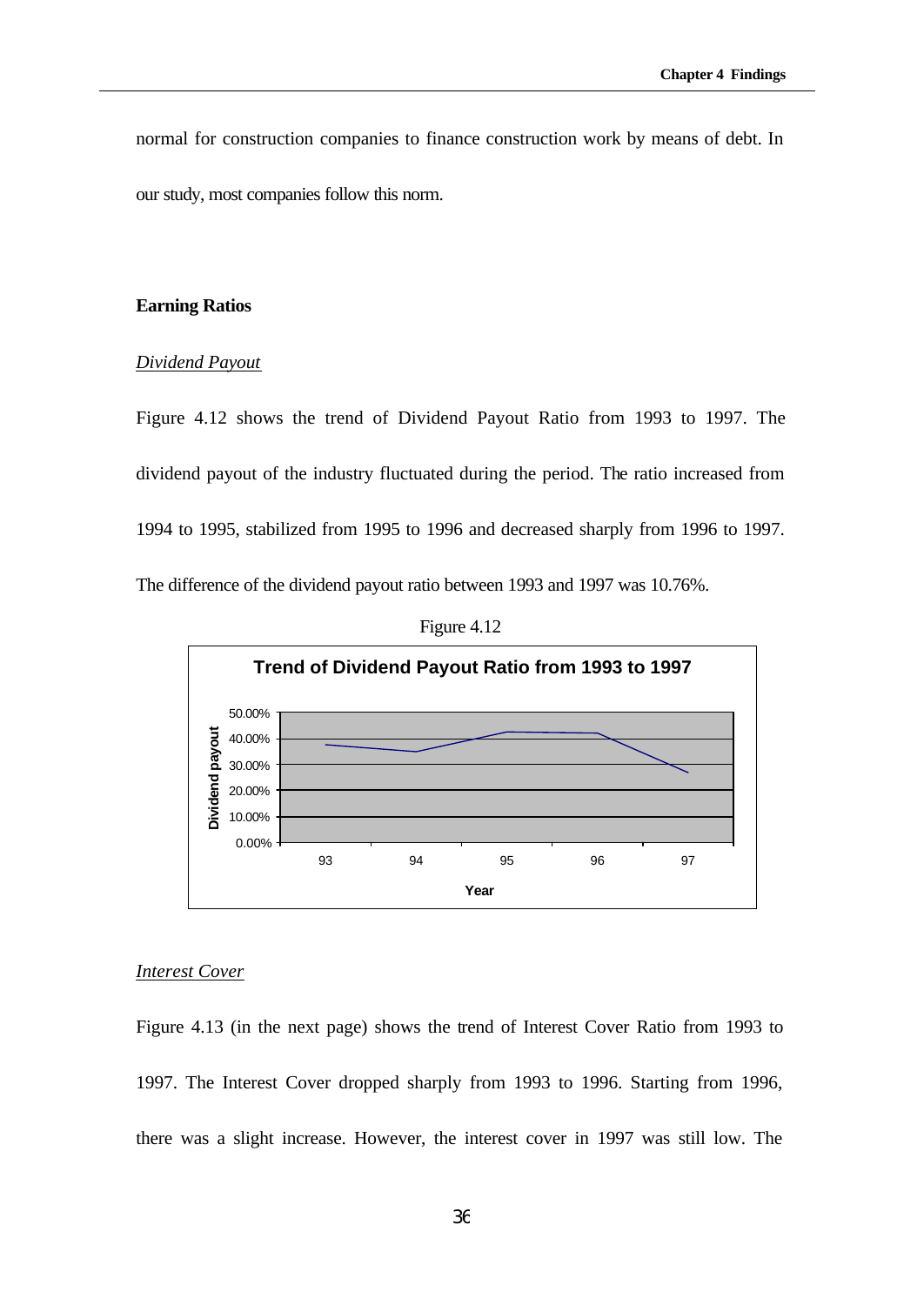figure was decreased by 5.67 times when compared with 1993.



# Figure 4.13

# *Earnings Per Share (EPS)*

Figure 4.14 shows the trend of Earning Per Share from 1993 to 1997. Changes in earnings per share during the period were not significant. The average EPS from 1993 to 1997 was about \$0.165.



Figure 4.14

# Price-Earnings Ratio (P/E)

Figure 4.15 (in the next page) shows the trend of Price-earning Ratio from 1993 to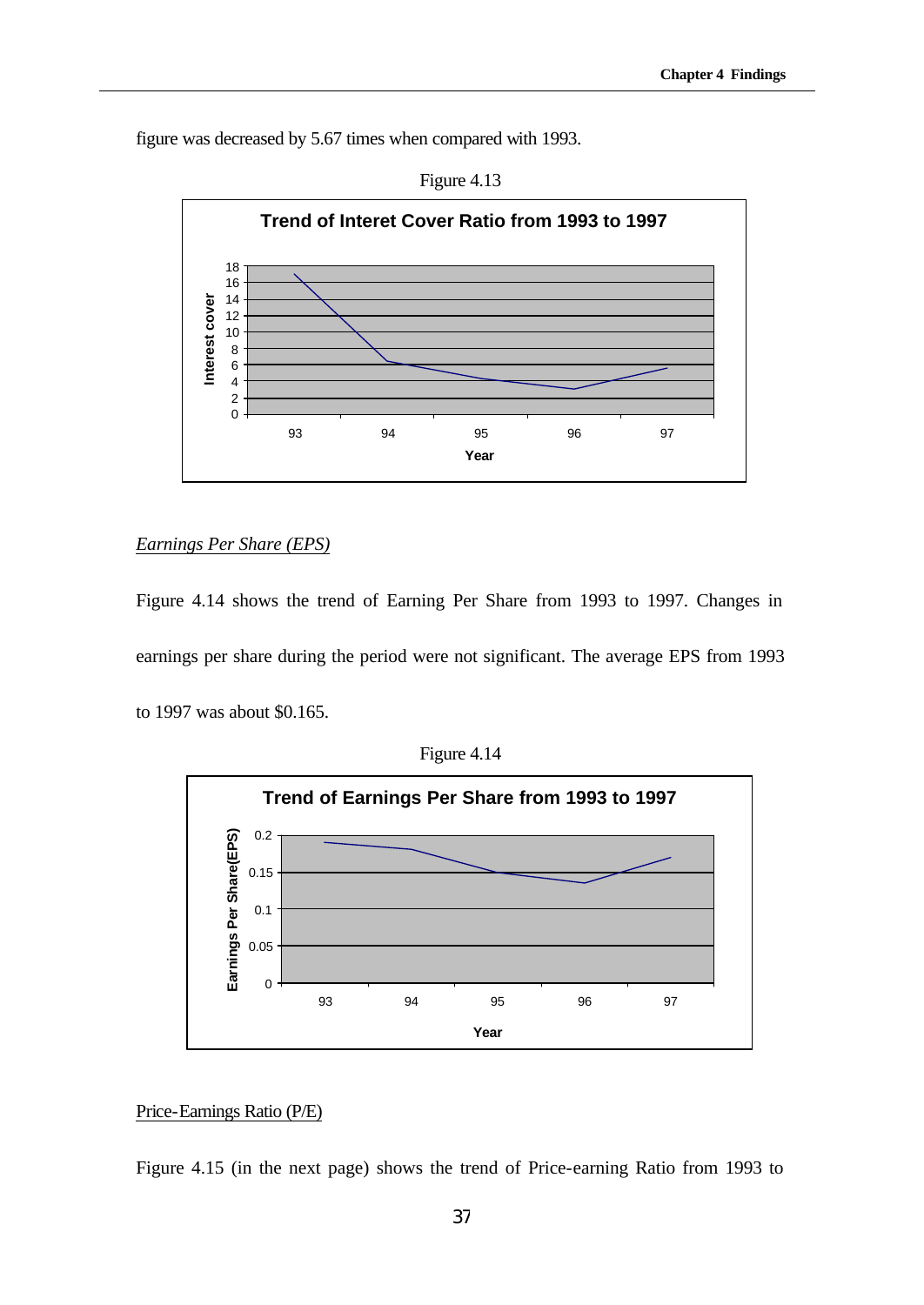1997. The P/E ratio was dynamic with peaks in 1993 and 1996 and with valley in 1995 and 1997.There was a sharp decrease from 1996 to 1997. On average, the P/E ratio averaged at 7.267.

Figure 4.15



Overall, the earning ratios show a decline from 1993 to 1997. In particular, dividend payout dropped sharply.

# **4.2 Result from Financial Statement Analysis**

# **4.2.1 Common-size balance sheet analysis**

The leverage of most sample companies (68%) deteriorated due to the steady increase of current liabilities and long-term liabilities as a percentage of total assets. Poor management on debt could explain the increasing trend on Debtor's Day experienced by most sample companies (73%).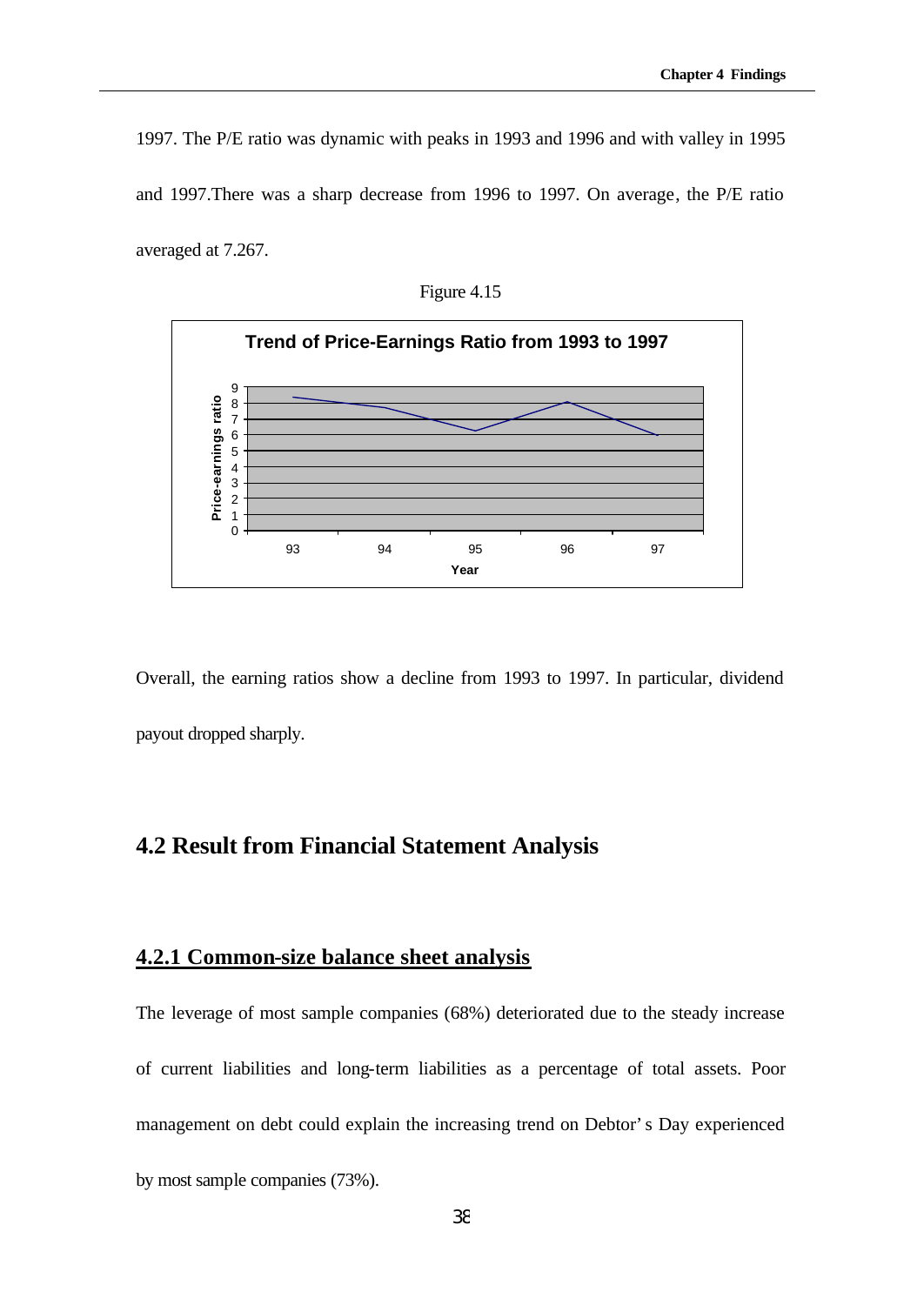Again, we used the median of common-size balance sheet figures to perform the following analysis.

### *Debtors*

Figure 4.16 shows the trend of debtors as a percentage of total assets. Debtors as a percentage of total assets decreased steadily from 1993 to 1995 and remained stable thereafter. This trend was quite different from the results of ratio analysis and income statement analysis. Results of ratio analysis showed an increasing trend in Debtor's Days for most of the sample companies (73%). In fact, debtors were one of the important assets of the sample companies. Debtors as a percentage of total assets remained at 16% (median) of total assets from 1993 to 1997. The significant amount of debtors explains why most sample companies had increased Debtor's Days.



Figure 4.16

"2 per. Mov. Avg." represents 2 periods moving average.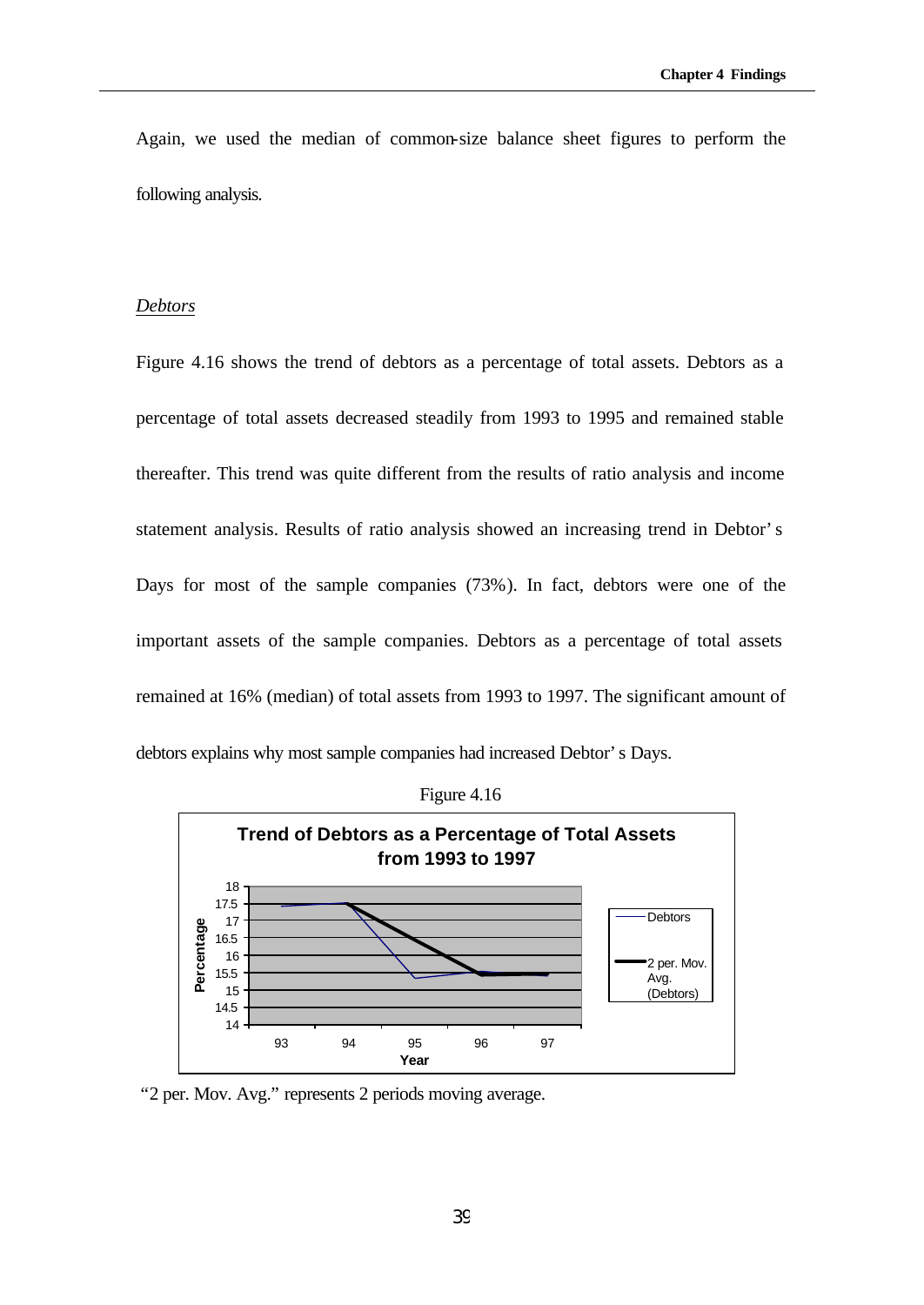#### *Current liabilities*

Figure 4.17 shows the trend of current liabilities as a percentage of total assets increased steadily during the period. This increase directly affected the leverage of most sample companies. Ratio analysis of sample companies showed that over 68% had increased in both total debt to total assets and total debt to total equity ratios.



Figure 4.17

"2 per. Mov. Avg." represents 2 periods moving average.

#### *Long-term liabilities*

Figure 4.18 (in the next page) shows the trend of long-term liabilities as a percentage of total assets. The proportion of long-term liabilities increased steadily after a significant decrease between 1993 and 1994. This explains the reason behind leverage deterioration of most sample companies (68%). The increase of long-term liabilities was consistent with the increase in gearing ratios for most of the sample companies (68%).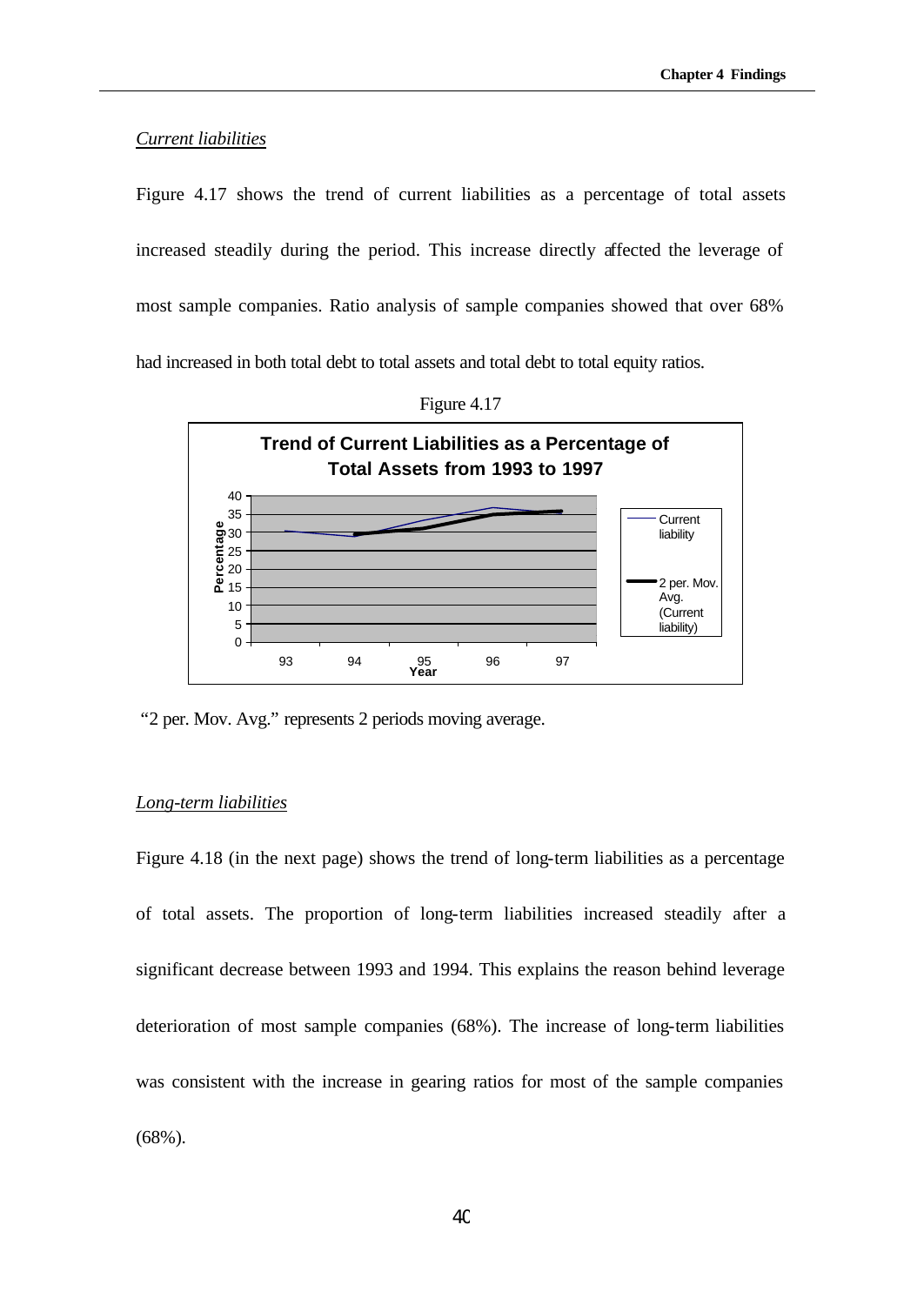



"2 per. Mov. Avg." represents 2 periods moving average.

#### *Net current assets*

Figure 4.19 shows a steady increase in net current assets as a percentage of total assets over the past five years. However, the 2-period moving average shows that the trend of net current assets was stable from the period 1996 to 1997. In fact, only half of sample companies experienced decreasing trend on the ratio of net working capital to total assets.





"2 per. Mov. Avg." represents 2 periods moving average.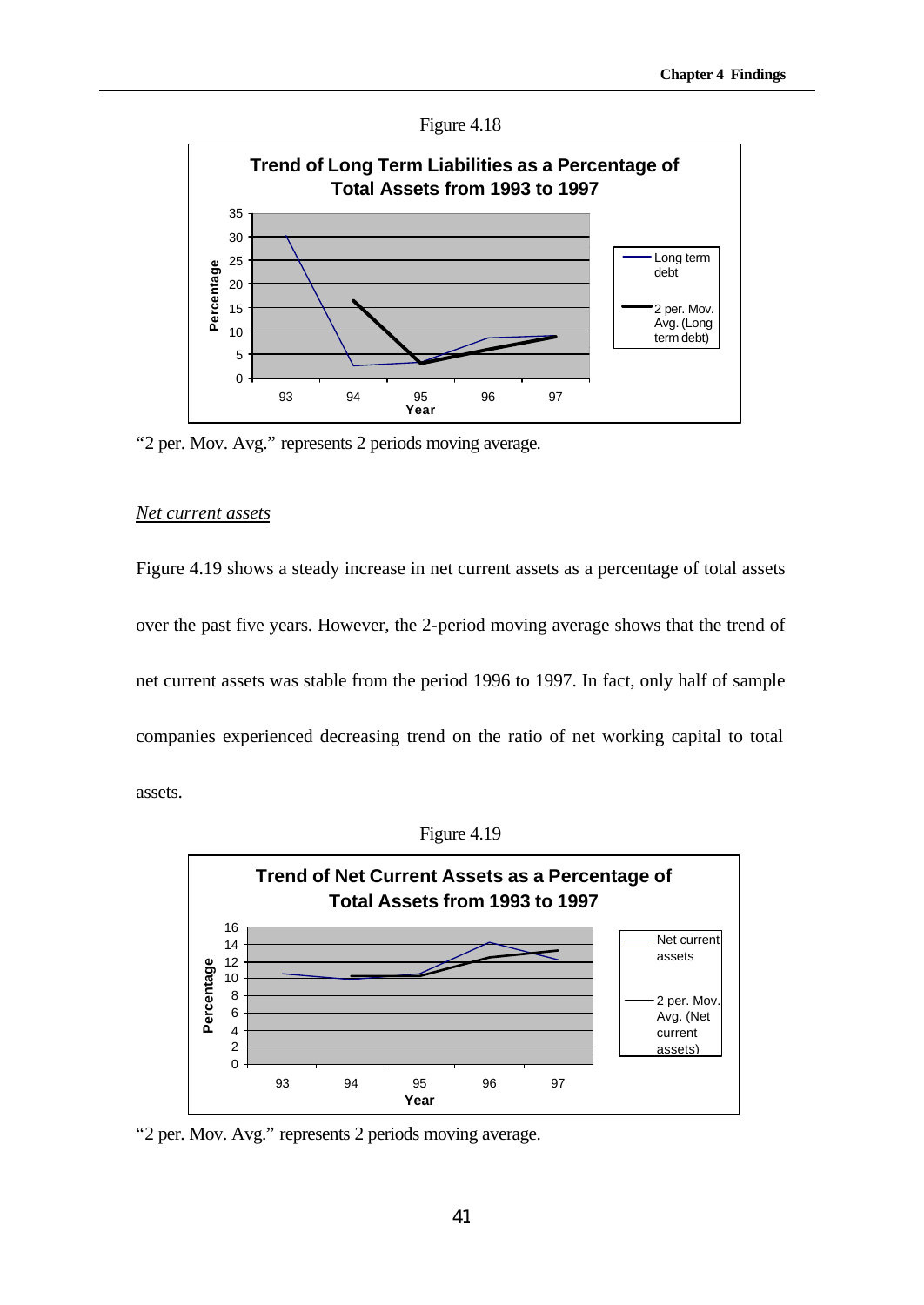# **4.2.2 Common-size income statement analysis**

Although sales of most of the sample companies increased. We performed trend analysis on sales of sample companies. For analysis on trading profits, profits before taxation and net income, we used the median of common-size figures among the sample companies.

#### *Sales analysis*

Approximately 68% of the sample companies with increasing trend on sales. For instance, we found the growth rate of sales of a sample company was 693.18% from 1996 to 1997. The remaining 32% of sample companies indicated a decrease on sales. In our sample, we found the largest decreasing rate on sales of a sample company was -70.94% (From the period 1996 to 1997). This result was quite different from the indication of sales to total assets ratio which indicated that around 73% of sample companies were decreasing on this ratio and their ability to generate sales by using assets were weakened.

#### *Trading profits analysis*

Figure 4.20 (in the next page) shows the trend of trading profits as a percentage of sales. The figure decreased for most of the sample companies.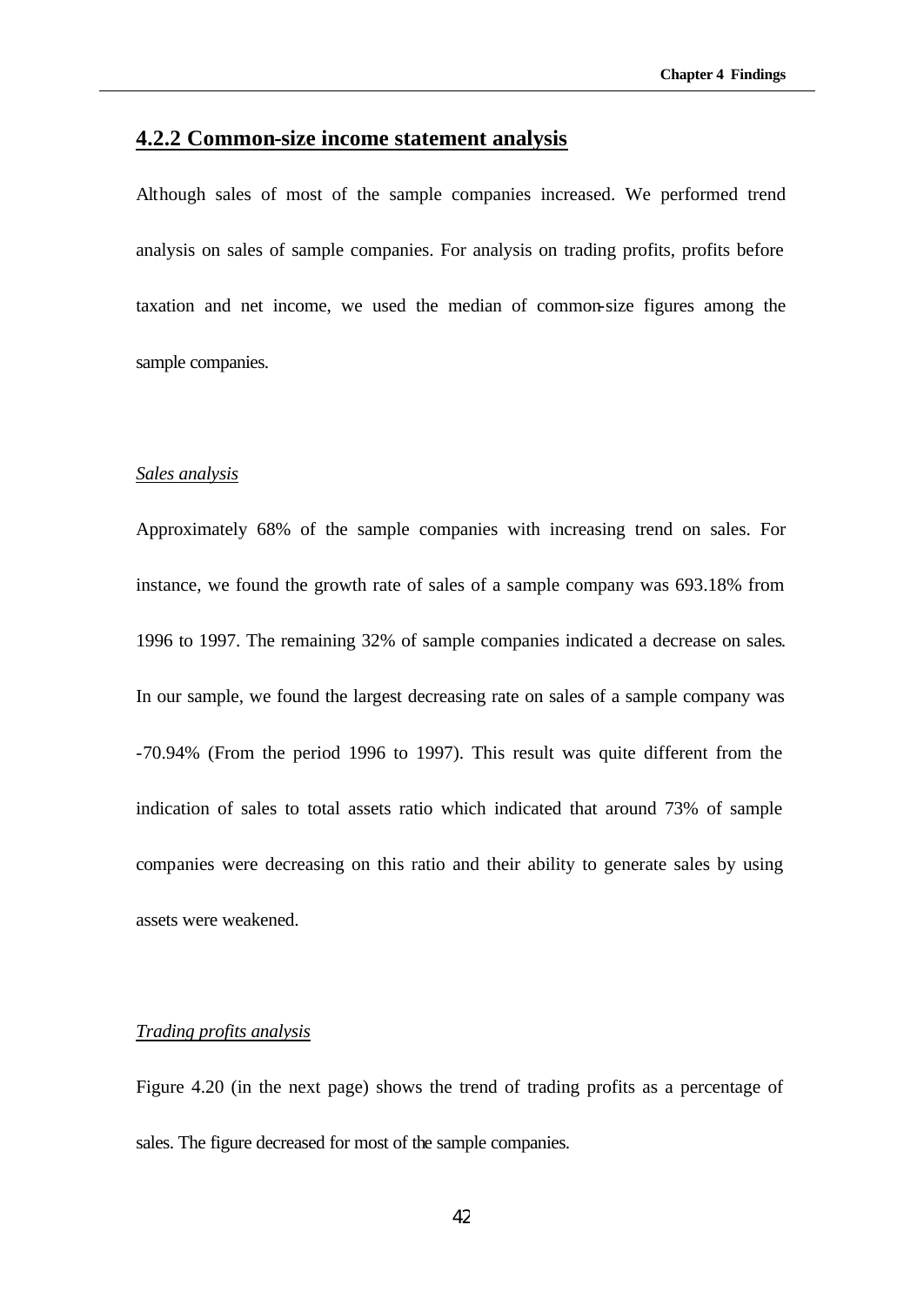



#### Profits before taxation analysis

Profits before taxation as a percentage of sales decreased during the period was consistent with the trend of trading profits as a percentage of sales. Figure 4.21 showed

that profits before taxation was dropped by 2 times during the past five years.

Figure 4.21



#### *Net income analysis*

Figure 4.22 (in the next page) shows the trend of net income as a percentage of sales for sample companies. Similarly, net income as a percentage of sales for sample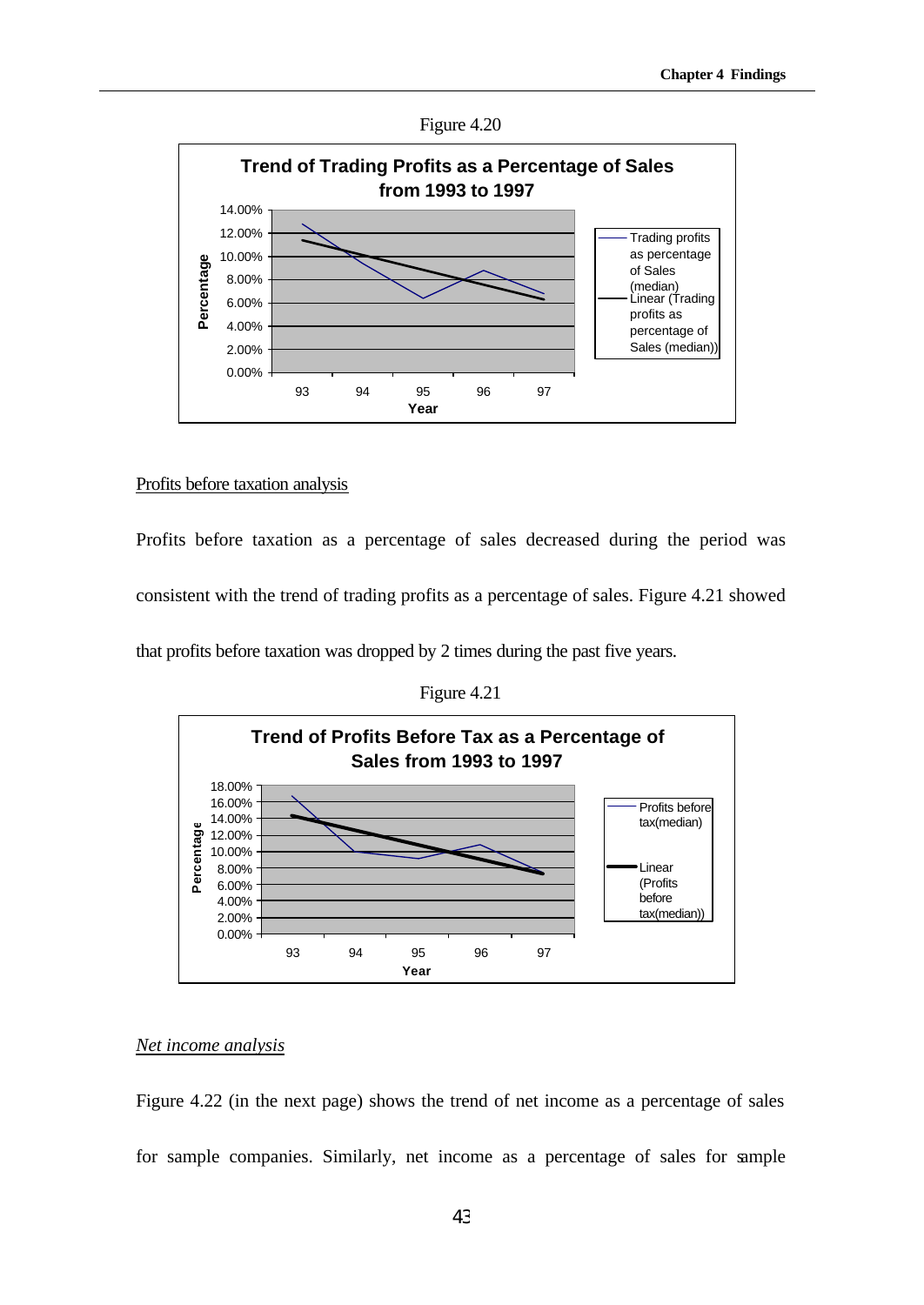companies decreased.





# **4.2.3 Ratio Analysis for sample companies**

Appendix D shows the financial ratios of the sample companies.

#### **Profitability performance of sample companies**

#### *Net Profit Margin*

Approximately 64% of the sample companies decreased in net profit margin. In contrast, only 36% of the sample companies increased in net profit margin. It indicated that the net profit margin for most companies in our sample deteriorated.

# *Return on Assets*

73% of the sample companies decreased in return on assets. 27% of the sample companies increased on return on assets. It showed that the ability of the sample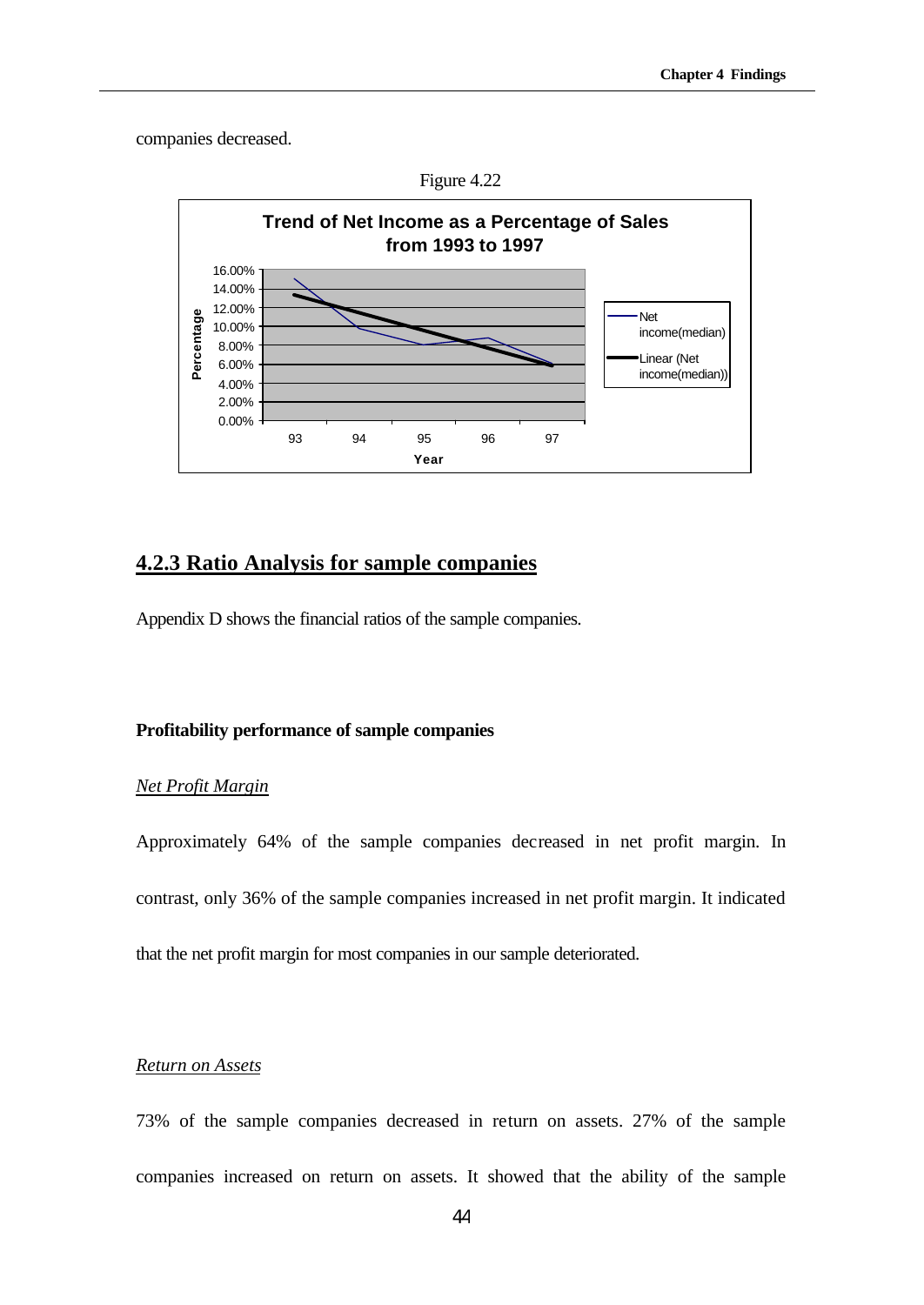companies to generate returns from assets was unsatisfactory.

#### *Return on Equity*

Nearly 55% of the sample companies decreased in return on equity. 45% of the sample companies increased in return on equity. It indicated that the ability of sample companies to generate returns from shareholders' equity was less than satisfactory.

#### *Return on Capital Employed*

Approximately 71% of the sample companies decreased in return on capital employed. The remaining 29% of the sample companies improved in return on capital employed ratio. It indicated that most sample companies might not utilize the capital employed to generate returns.

#### *Profitability performance as compared with industry averages*

Compared to the industry averages, we found that there were few sample companies with profitability ratios above the sample industry average continuously over the fiveyear period. Table 4.1 (in the next page) summarizes how many sample companies with profitability ratios above the industry averages continuously over the over the five-year period.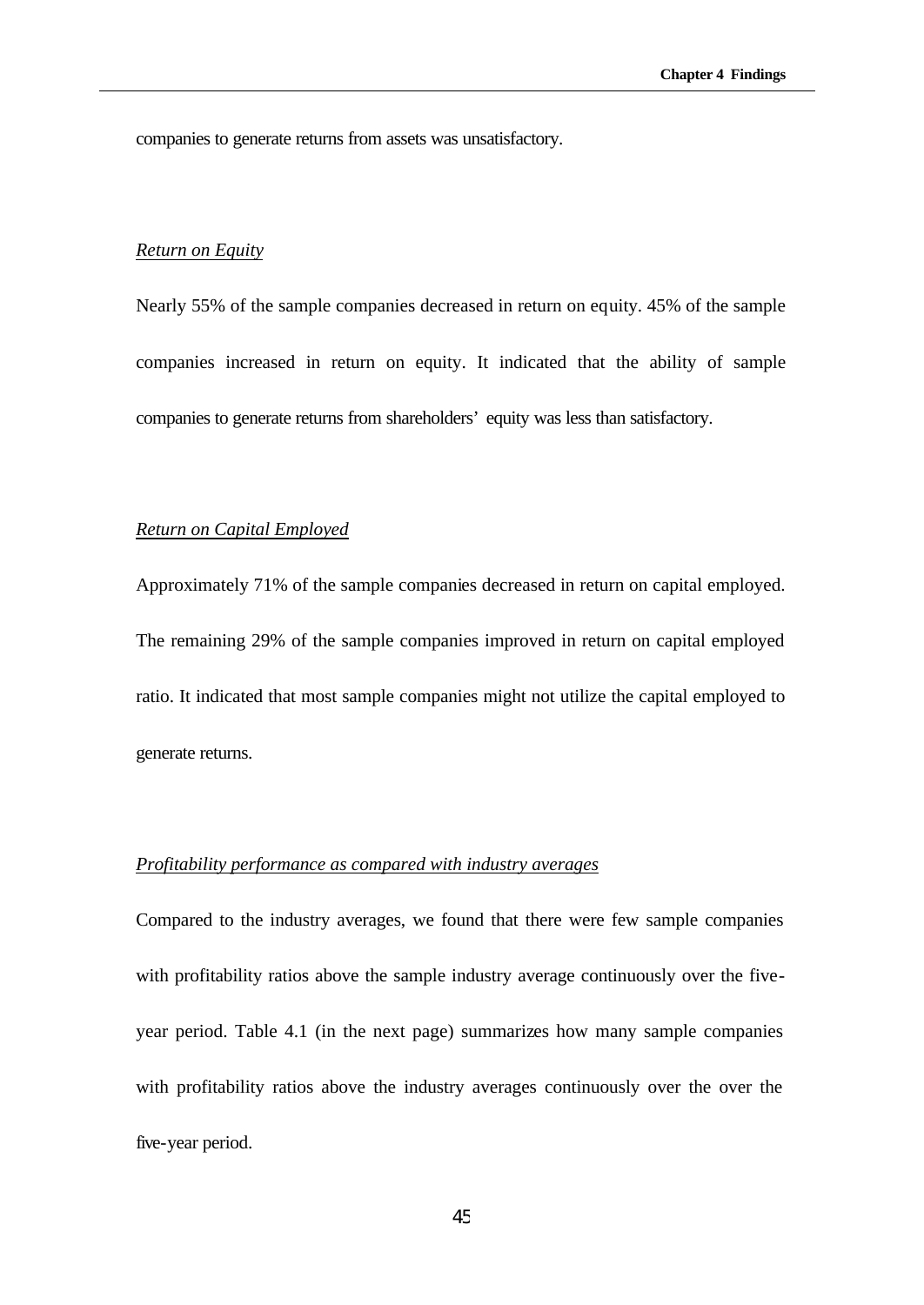#### Table 4.1

|                                           |                        | No. of<br>companies |
|-------------------------------------------|------------------------|---------------------|
| Net Profit<br>Margin                      | 5-yrs above<br>average | 5                   |
| Return on<br><b>Assets</b><br>(ROA)       | 5-yrs above<br>average | 6                   |
| Return on<br>Equity<br>(ROE)              | 5-yrs above<br>average | 5                   |
| Return on<br>Capital<br>Employed<br>ROCE) | 5-yrs above<br>average | 3                   |

The profitability of the sample companies was unsatisfactory since the profitability ratios of most of the sample companies dropped.

#### **Short-term Solvency performance of sample companies**

#### *Current ratio*

Half (50%) of the sample companies decreased in current ratio and another half (50%) of the sample companies increased in current ratio. The performance of this ratio was average.

#### *Quick ratio*

Quick ratio of the sample companies deteriorated. Approximately, 59% of the sample companies decreased in quick ratio. The remaining 41% of the sample companies increased in quick ratio. It would be danger for sample companies if they didn't have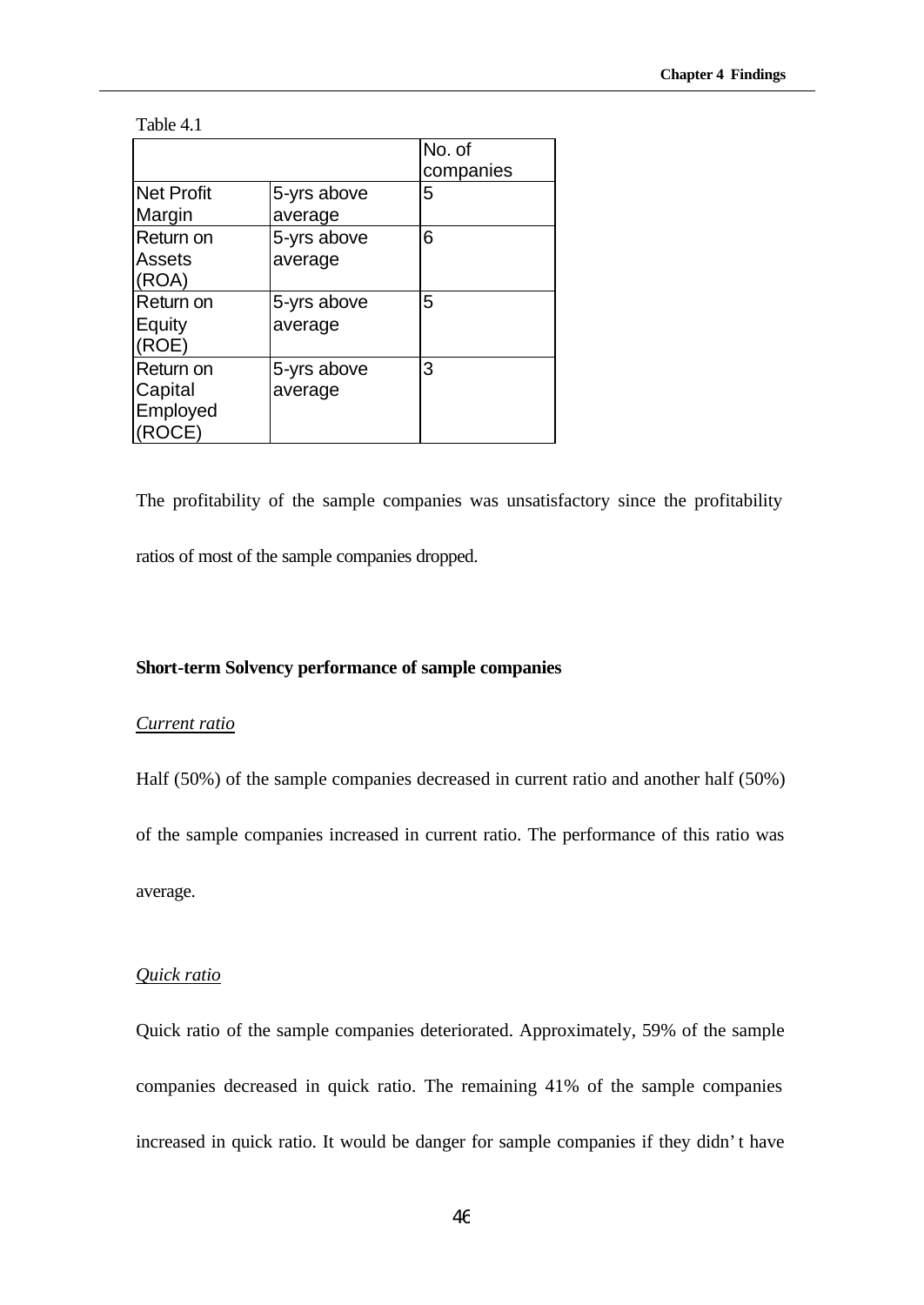sufficient highly liquidated current assets like cash to meet short-term obligations.

# *Net Working Capital to Total Assets*

Half (50%) of the sample companies decreased in net working capital to total assets.

#### *Short-term solvency performance as compared with industry averages*

Table 4.2 summarizes how many sample companies with short-term solvency ratios above the sample industry average consecutively over the five-year period.

| Table | 4 |
|-------|---|
|-------|---|

|                                           |                        | No. of<br>companies |
|-------------------------------------------|------------------------|---------------------|
| <b>Current ratio</b>                      | 5-yrs above<br>average |                     |
| Quick ratio                               | 5-yrs above<br>average |                     |
| Net working<br>capital<br>to total assets | 5-yrs above<br>average |                     |

Overall, the short-term solvency of the sample companies was satisfactory. Over 50%

of the sample companies decreased in quick ratios.

# **Long-term Solvency performance of sample companies**

# *Total debt to total assets*

Approximately 68% of the sample companies increased in total debt to total assets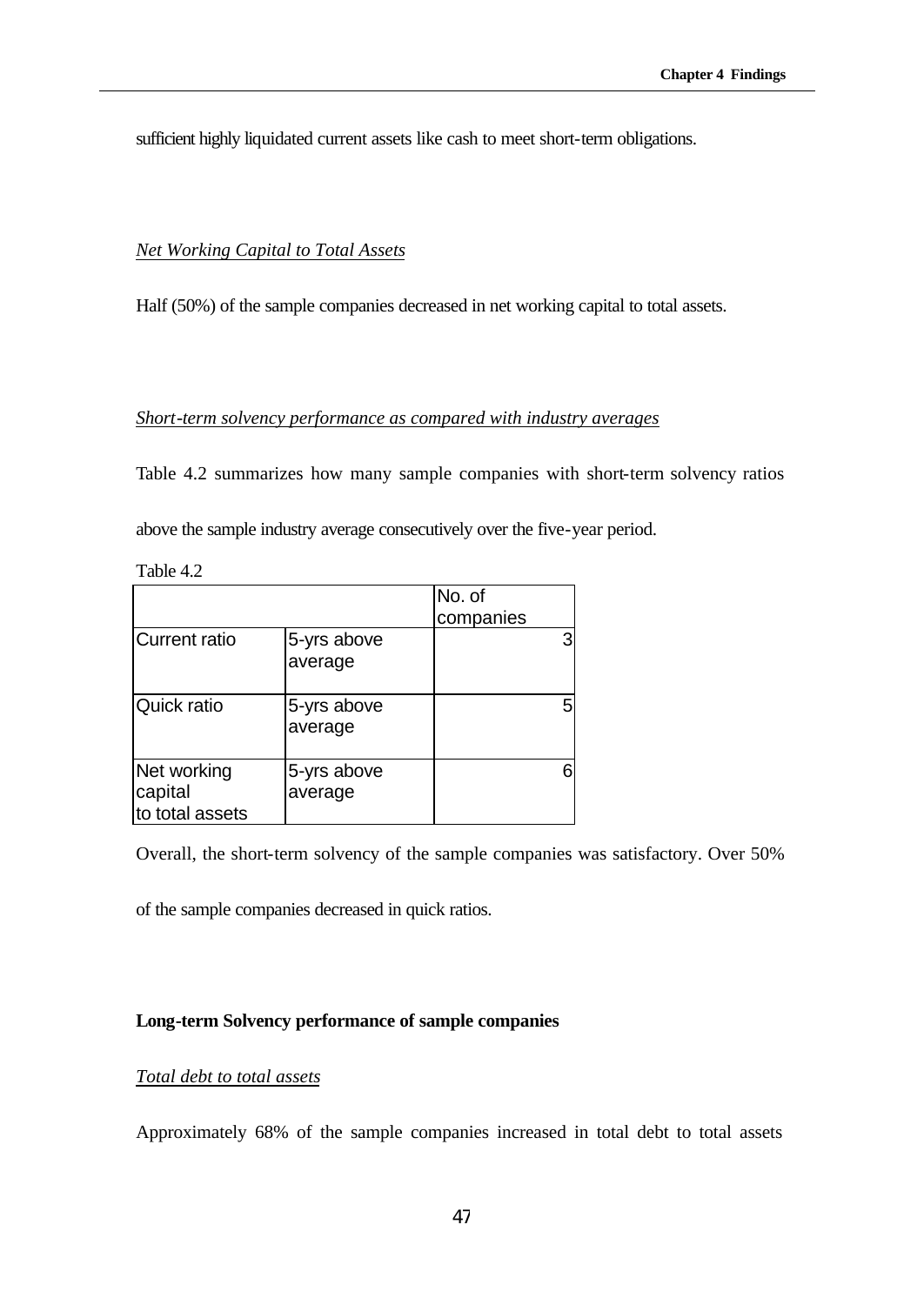ratio. 32% of the sample companies decreased in total debt to total assets ratio. It indicated that over half of sample companies relied on debt to finance. We found that some sample companies had very high total debt to total assets ratio.

### *Total debt to total equity*

Same as total debt to total assets ratio, around 68% of the sample companies increased in total debt to total equity. It indicated that most of the sample companies were high in leverage.

# *Long-term solvency performance as compared with industry averages*

Table 4.3 summarizes how many sample companies with long-term solvency ratios above the sample industry average consecutively over the five-year period.

Table 4.3

|                                |                        | No. of    |  |
|--------------------------------|------------------------|-----------|--|
|                                |                        | companies |  |
| Total debt to total<br>lassets | 5-yrs above<br>average |           |  |
| Total debt to total<br>equity  | 5-yrs above<br>average |           |  |

The long-term solvency performance of the sample companies was unsatisfactory. Most sample companies had high gearing ratios. It indicated that most sample companies relied on debt. It would be danger for sample companies with high gearing ratios if they could not repay interest payment on debt.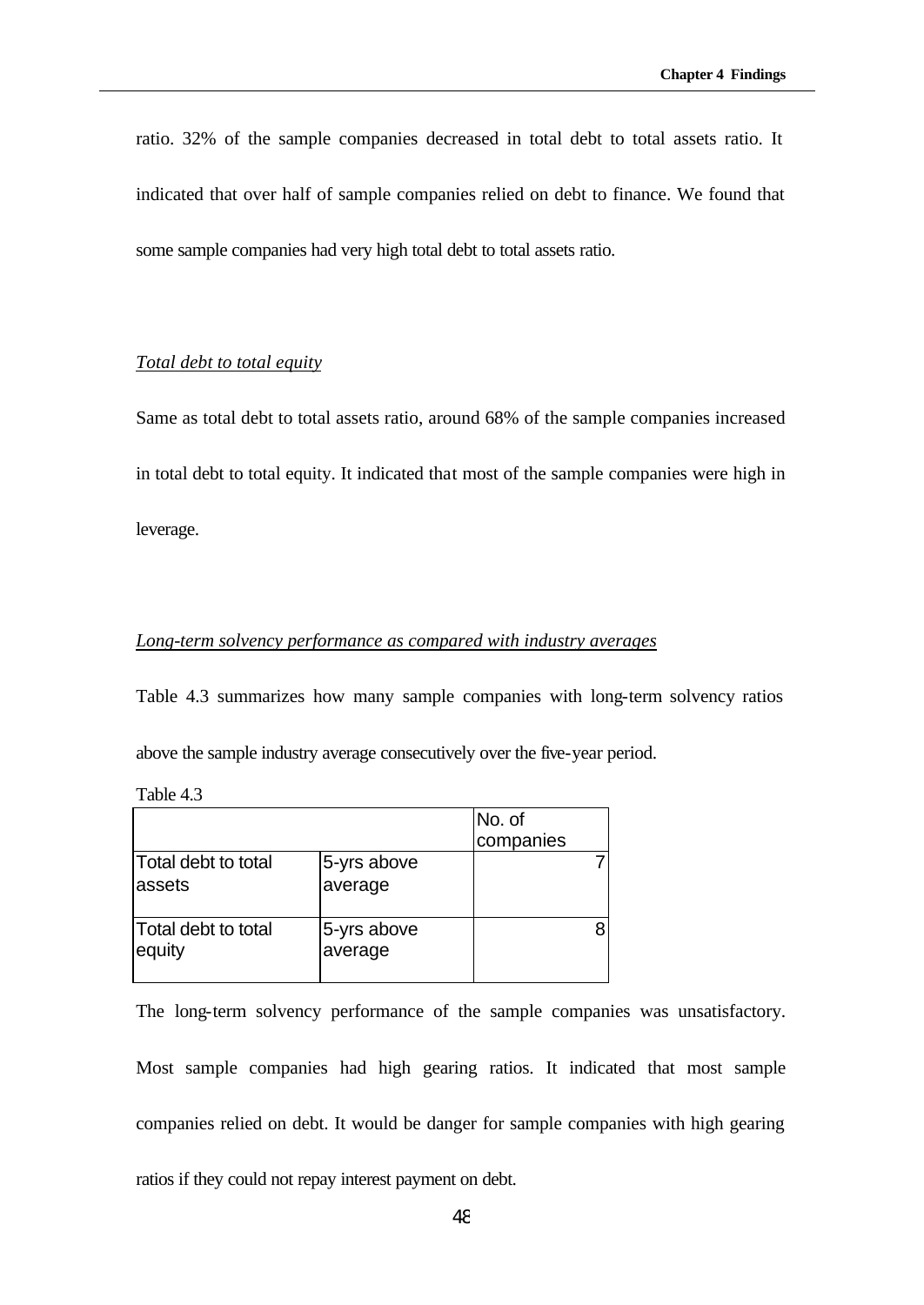### **Assets utilization performance of sample companies**

#### *Debtor's Days*

Approximately 73% of the sample companies increased in Debtor's Days. Debtor's Days was defined as how many days to collect amount due from account receivables.

# *Sales to total assets*

Nearly 73% of the sample companies decreased in sales to total assets ratio. The remaining 27% of the sample companies improved in sales to total assets ratio. It indicated that the ability of sample companies to generate sales in relation to total assets deteriorated.

# *Assets utilization performance as compared with industry averages*

Table 4.4 summarizes how many sample companies with assets utilization ratios above the sample industry average consecutively over the five-year period.

Table 4.4

|                          |                        | No. of<br>companies |  |
|--------------------------|------------------------|---------------------|--|
| Debtor's Day             | 5-yrs above<br>average |                     |  |
| Sales to total<br>assets | 5-yrs above<br>average |                     |  |

The performance of the sample companies in terms of assets utilization deteriorated.

Most sample companies experienced an increase in Debtor's Days.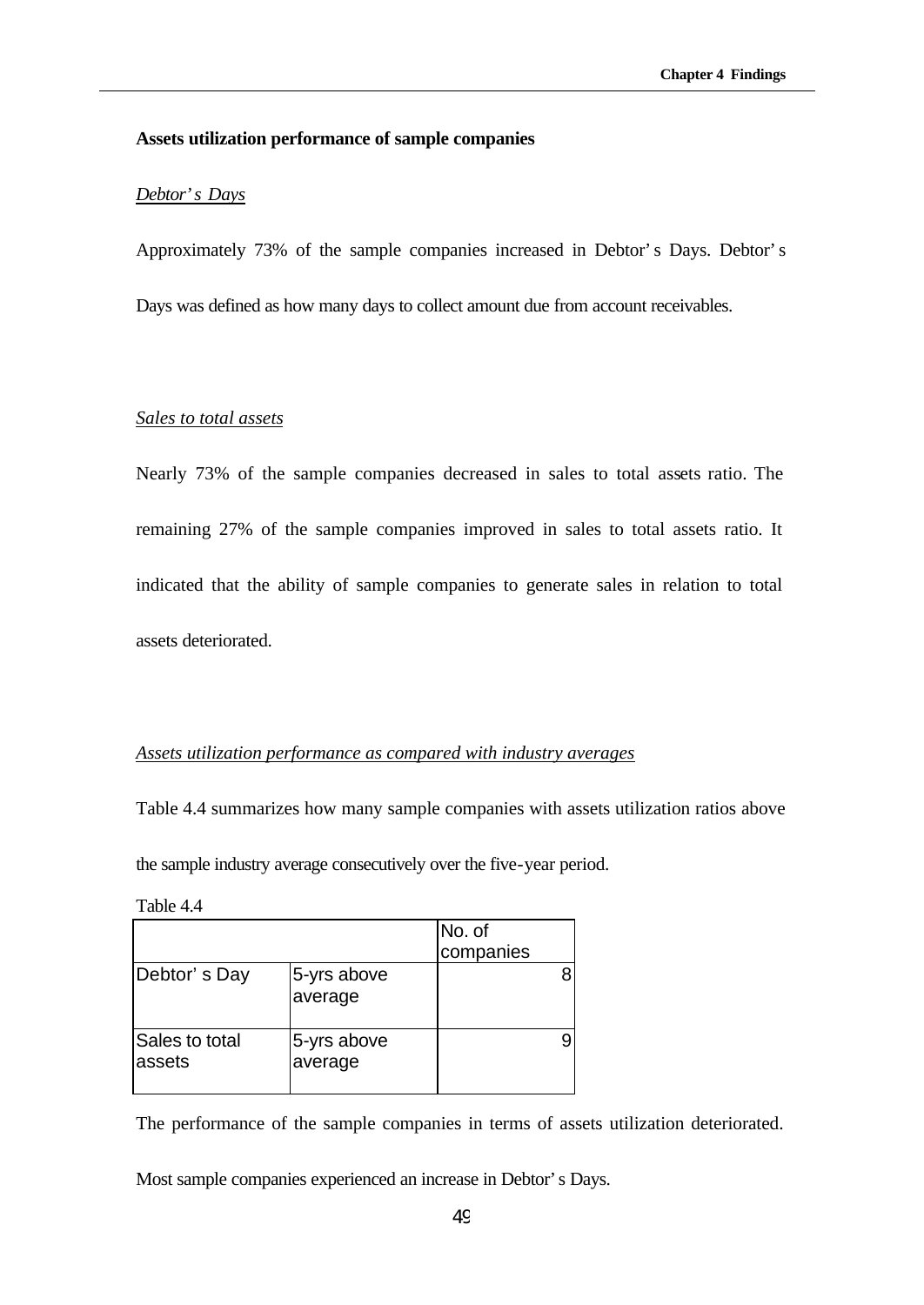#### **Earnings performance of sample companies**

#### *Dividend layout*

Nearly 64% of the sample companies decreased in dividend layout. 9% of the sample companies didn't pay dividend consecutively over the five-year period. The remaining 27% of the sample companies increased in dividend payout.

#### *Interest cover*

1 sample company with zero interest cover ratio as this sample company did not have interest payment from 1993 to 1997.Nearly 64% of the sample companies decreased in interest cover ratio. The remaining 32% of the sample companies improved in interest cover ratio. It indicated that the ability of sample companies to repay interest deteriorated.

#### *Earnings per share*

Approximately 41% of the sample companies decreased in earnings per share. 59% of the sample companies increased in earnings per share.

### *Price-Earnings*

Nearly 68% of the sample companies decreased in price-earnings ratio. 32% of the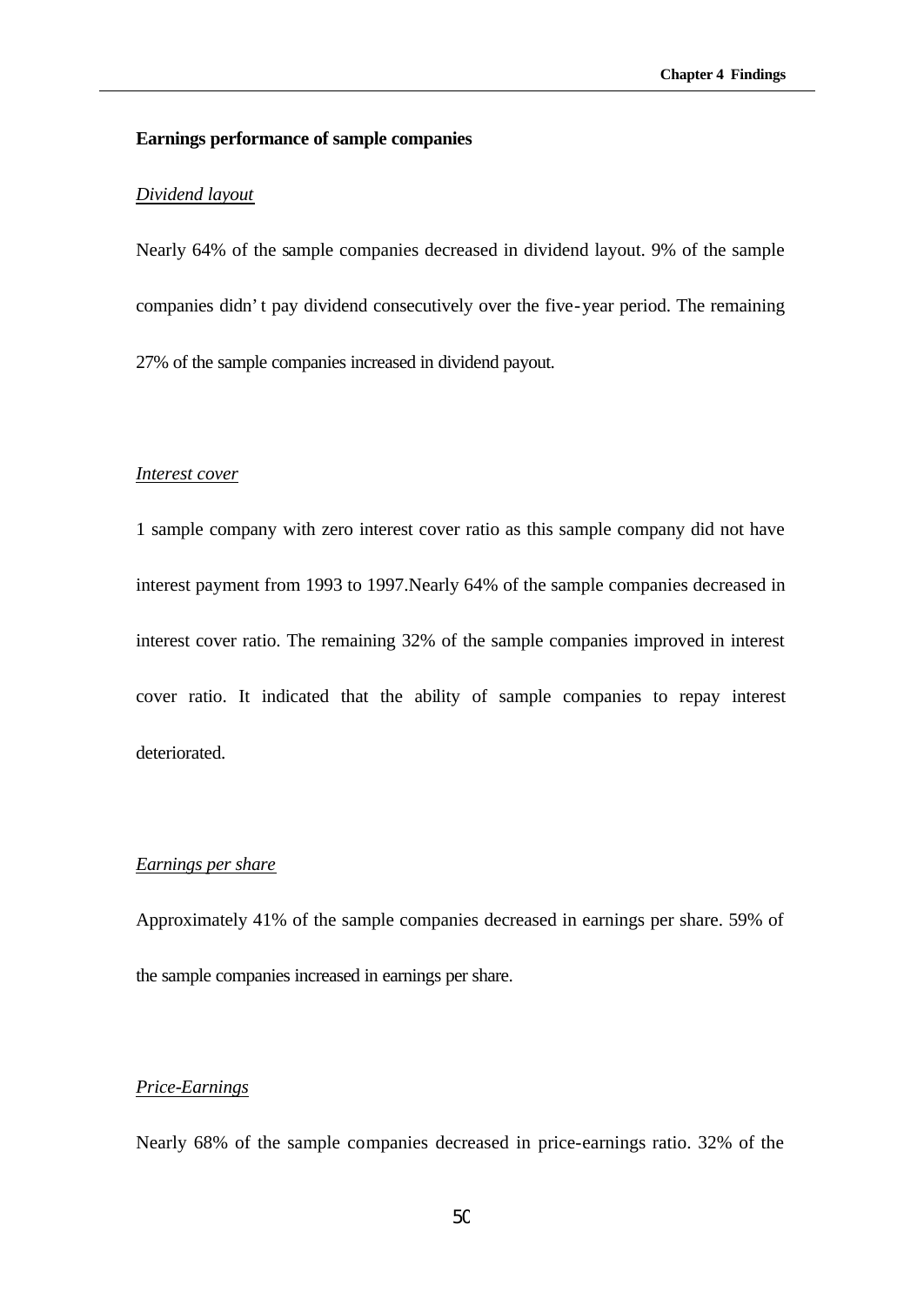sample companies increased in price-earnings ratio. It indicated that the expectation of investors on returns of our sample companies was changed and their willingness to pay for stocks of sample companies reduced.

#### *Earnings performance as compared with the sample industry averages*

Table 4.5 summarizes the number of sample companies with earnings ratios above the average consecutively over the past five-year period. Nearly less than 30% of the sample companies with earnings ratios above the sample industry average continuously from 1993 to 1997.

| Table |  |
|-------|--|
|-------|--|

|                         |                        | No. of<br>companies |
|-------------------------|------------------------|---------------------|
| Dividend payout         | 5-yrs above<br>average |                     |
| Interest cover          | 5-yrs above<br>average |                     |
| Earnings per<br>share   | 5-yrs above<br>average |                     |
| Price-earnings<br>ratio | 5-yrs above<br>average |                     |

The earnings performance of the sample companies was less than satisfactory. Over half of sample companies improved in earnings per share, due to the decline in profitability of the sample companies, their ability to repay interest and dividend weakened.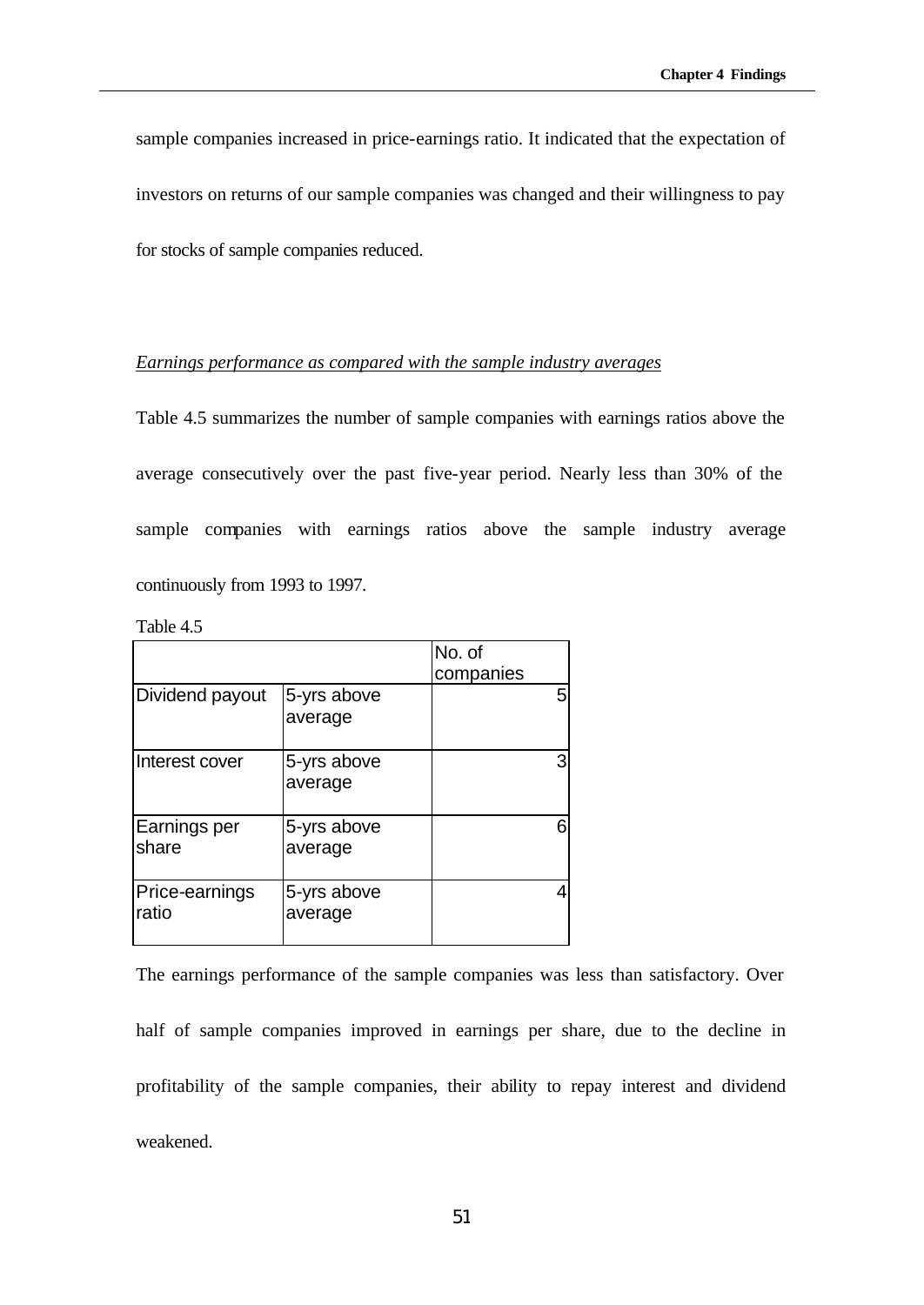# **4.2.4 Cash flow statement analysis**

#### *General implication*

After analyzing all cash flow statements of sample companies, we found that 16 sample companies had great burden on interest payment. The main sources of interest payment were came from short-term loans and long-term loans. We also found that 3 sample companies highly relied on either short-term or long-term debt financing. However, we still found that there were 11 companies that had repaid large amount of borrowings during the accounting periods 1993 to 1997.

In addition, there were 5 sample companies resulted in huge cash outflow from investing activities. Results from the cash flow statement analysis showed that these companies highly relied on debt to finance investing activities. The investing activities performed by these companies included acquisition of intangible or tangible assets.

One interesting finding in cash flow statement analysis was that one company in our sample did not have any financing activities over the five-year period. The cash flow statement of this sample company showed that there was no interest payment during the above accounting periods.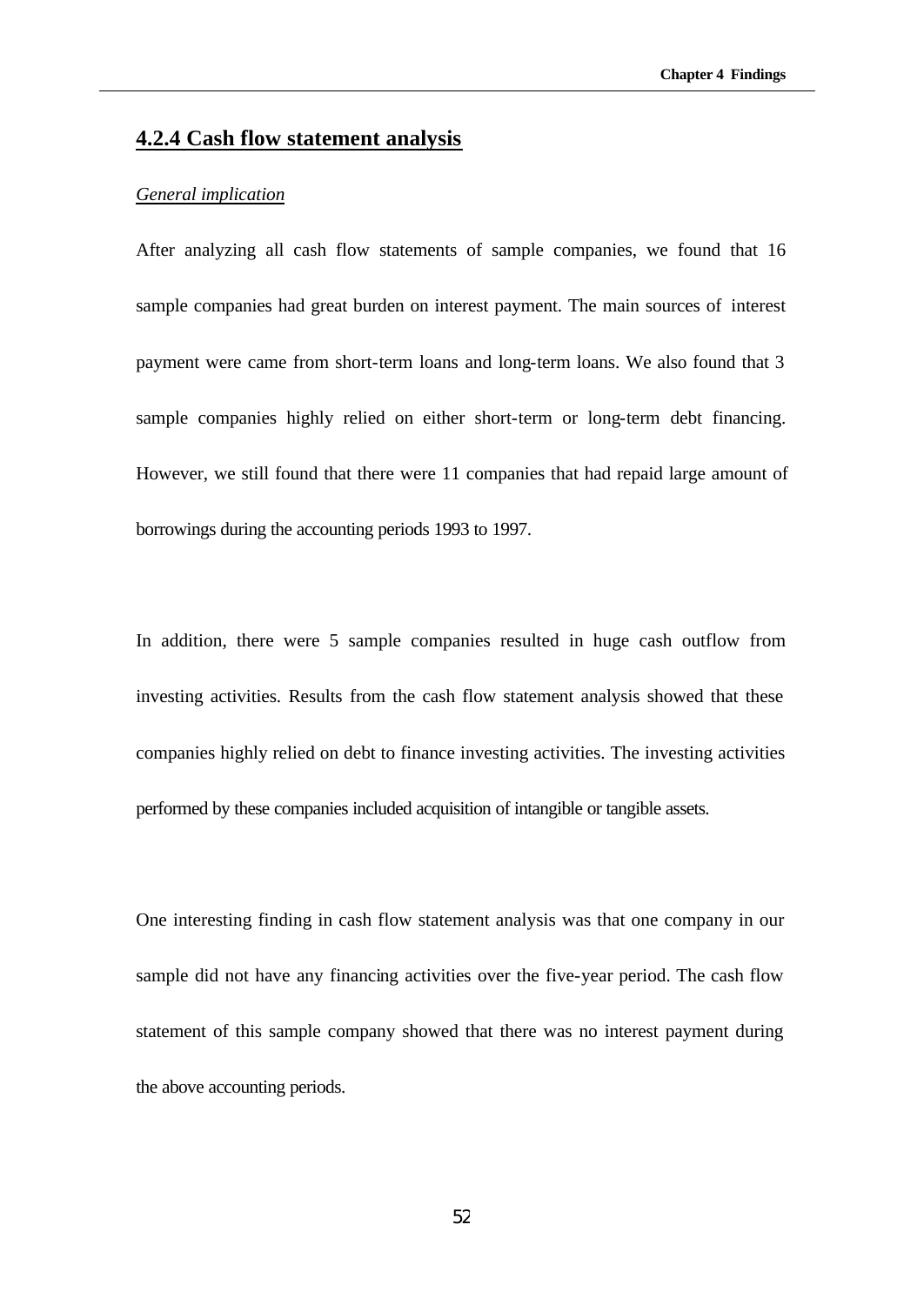In the following, we highlighted information of cash position of sample companies.

# *Net cash flow from operating activities*

Nearly 59.1% of the sample companies experienced a decrease in net cash flow from operating activities. There were 10 sample companies with negative cash flow from operating activities in one accounting period. In contrast, there were 4 sample companies with positive cash flow from operating activities in all accounting periods during 1993 to 1997. Table 4.6 summarizes how many sample companies resulted in negative cash flow from operating activities.

Table 4.6

| No. of accounting periods with<br>negative cash flow from operating<br>activities | No. of companies |
|-----------------------------------------------------------------------------------|------------------|
|                                                                                   |                  |
| $\overline{2}$                                                                    |                  |
| 13                                                                                | 3                |
|                                                                                   |                  |
| 5                                                                                 |                  |
|                                                                                   |                  |

Even over half of the sample companies experienced a decrease in on net cash flow

from operating activities, only one sample company experienced negative cash flow

from operating activities during the five-year period.

# *Net cash flow before financing*

Approximately 63.64% of the sample companies experienced a decrease in net cash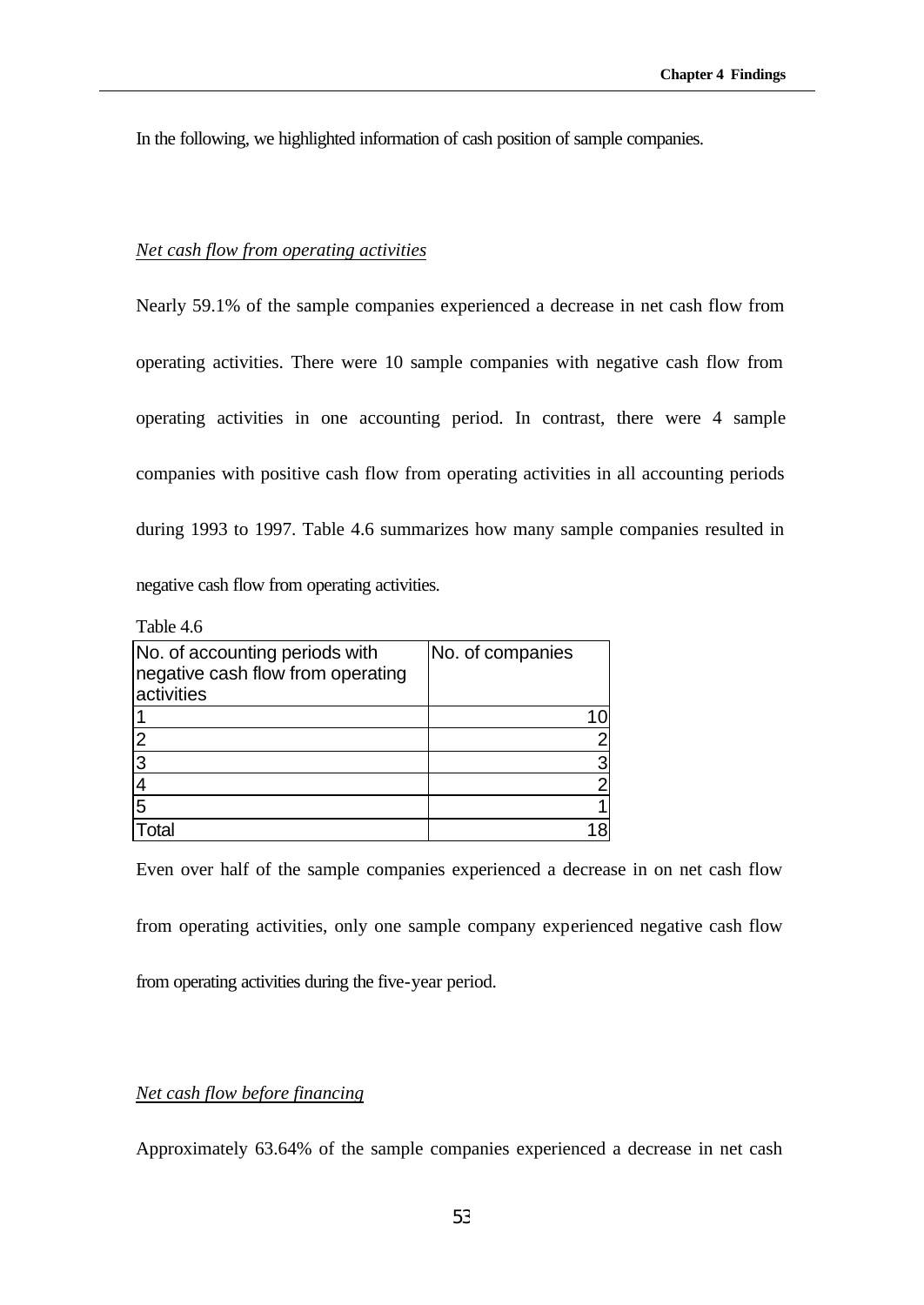flow before financing. Table 4.7 summarizes how many accounting periods for sample

companies with negative cash flow before financing from 1993 to 1997.

| Table 4.7                                                             |                  |
|-----------------------------------------------------------------------|------------------|
| No. of accounting periods with<br>negative cash flow before financing | No. of companies |
|                                                                       | 5                |
|                                                                       |                  |
| 3                                                                     |                  |
|                                                                       |                  |
| nil                                                                   | $\overline{2}$   |
| $r_{\Omega}$                                                          |                  |

# *Net cash flow after financing*

There were 59.09% of sample companies with decreasing trend on net cash flow from

operating activities. Table 4.8 summarizes how many accounting periods with negative

cash flow after financing.

Table 4.8

| No. of accounting periods with<br>negative cash flow after financing | No. of companies |
|----------------------------------------------------------------------|------------------|
|                                                                      |                  |
|                                                                      |                  |
|                                                                      |                  |
|                                                                      |                  |
|                                                                      |                  |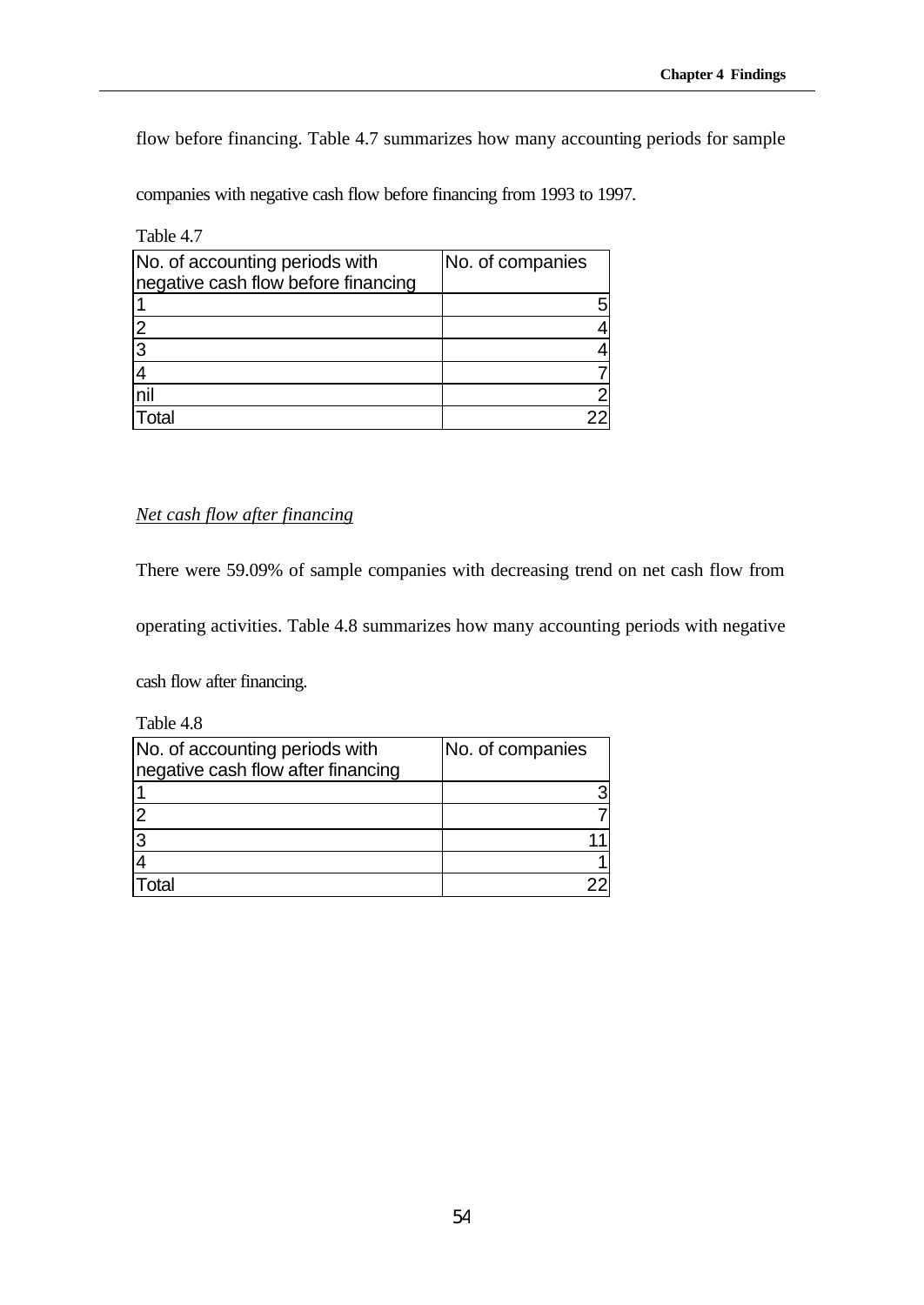# **4.3 Bata Calculation**

# **4.3.1 Results of simple regression analysis**

Appendix E shows the results of simple regression analysis. It shows that most regression coefficients of slope (bi) are positive and some of regression coefficients of slope  $(b_i)$  are greater than one. Besides, the results show that there is one sample company in which the regression coefficient of slope (bi) of this company is negative.

Result of simple regression analysis shows that linear relationship exists in 18 sample companies. Most of the sample companies have regression coefficients of slope  $(b<sub>i</sub>)$ which are close to one. As Beta  $(b_i)$  shows the relationship between the assets return and the market return, in other words, the expected return for a security will be high if the value of Beta for that security is high. Results of the simple regression analysis shows that the expected return of most of the sample companies are not high.

Besides, the results show that there are only 6 sample companies in which the regression coefficients of slope of these companies are greater than one. It can be concluded that most companies in our sample are response to the market even the betas of our sample companies are not high.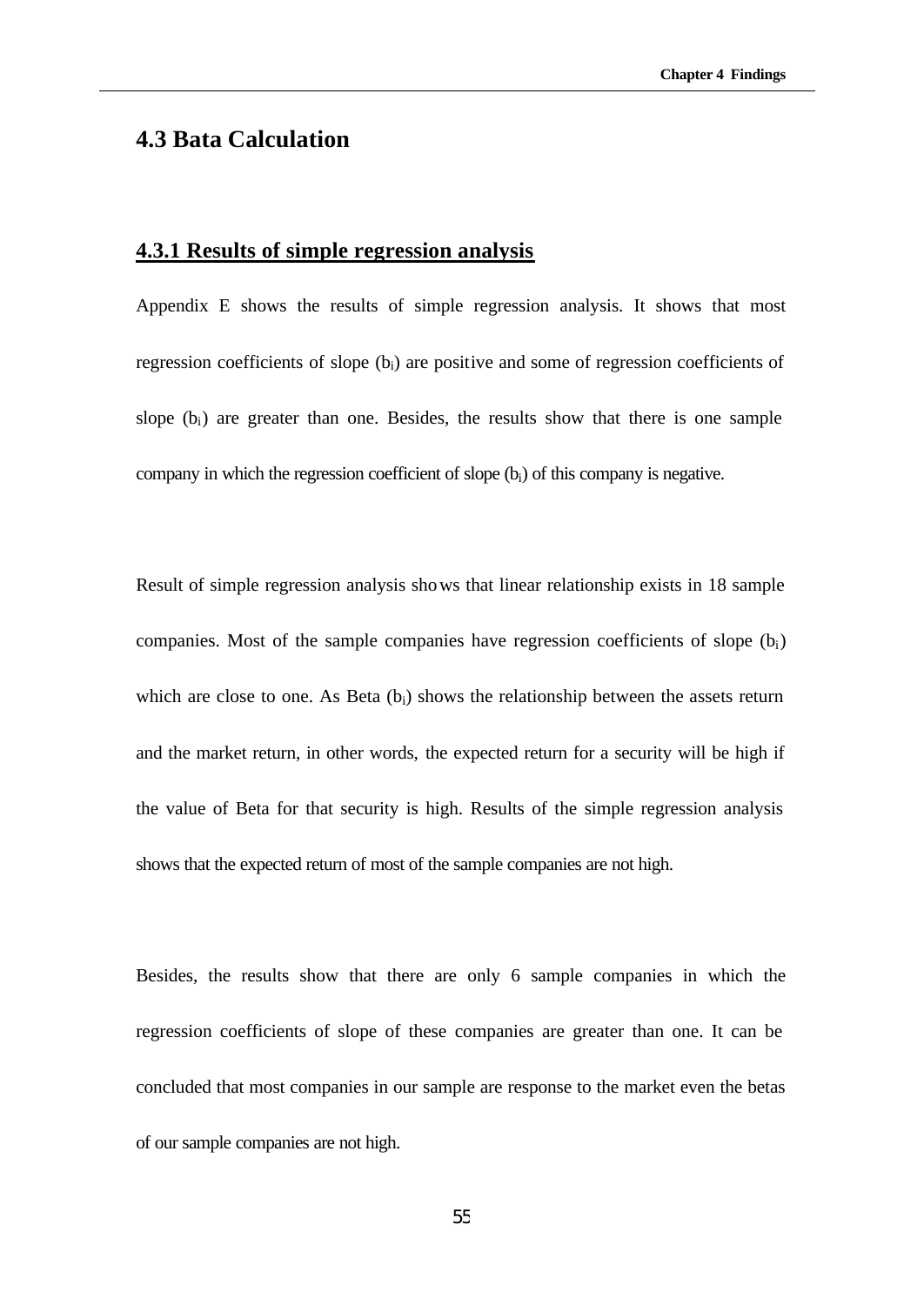# **4.3.2 Hypothesis Testing**

The results show that the p-value for 18 out of 20 sample companies is smaller than 0.05 level of significance. It means that the regression coefficient of slope (Beta:  $b_i$ ) for these companies is significantly different from zero. Hence,  $H<sub>0</sub>$  of these 18 sample companies has been rejected at the significant level of 0.05. In addition, the regression coefficient of slope for these 18 sample companies all fall within the 95% confidence interval. It can be concluded there is a linear relationship between the expected return of these 18 sample companies and the market.

The results show that the p-value for the remaining 4 sample companies is greater than 0.05 level of significance. It means that the regression coefficient of slope (Beta:  $b_i$ ) is not significantly different from zero. Hence,  $H_0$  of these 4 sample companies has been accepted at the significant level of 0.05. It can be concluded that there is no linear relationship between the expected return of these 4 sample companies and the market.

# **4.3.3 Implication indicated by the CAPM**

The trend of the market return as indicated by Hengseng price index was moving upward during the period 1/1/1993 to 31/12/1997. The 18 sample companies with insignificant regression coefficients of slope did follow the trend of the market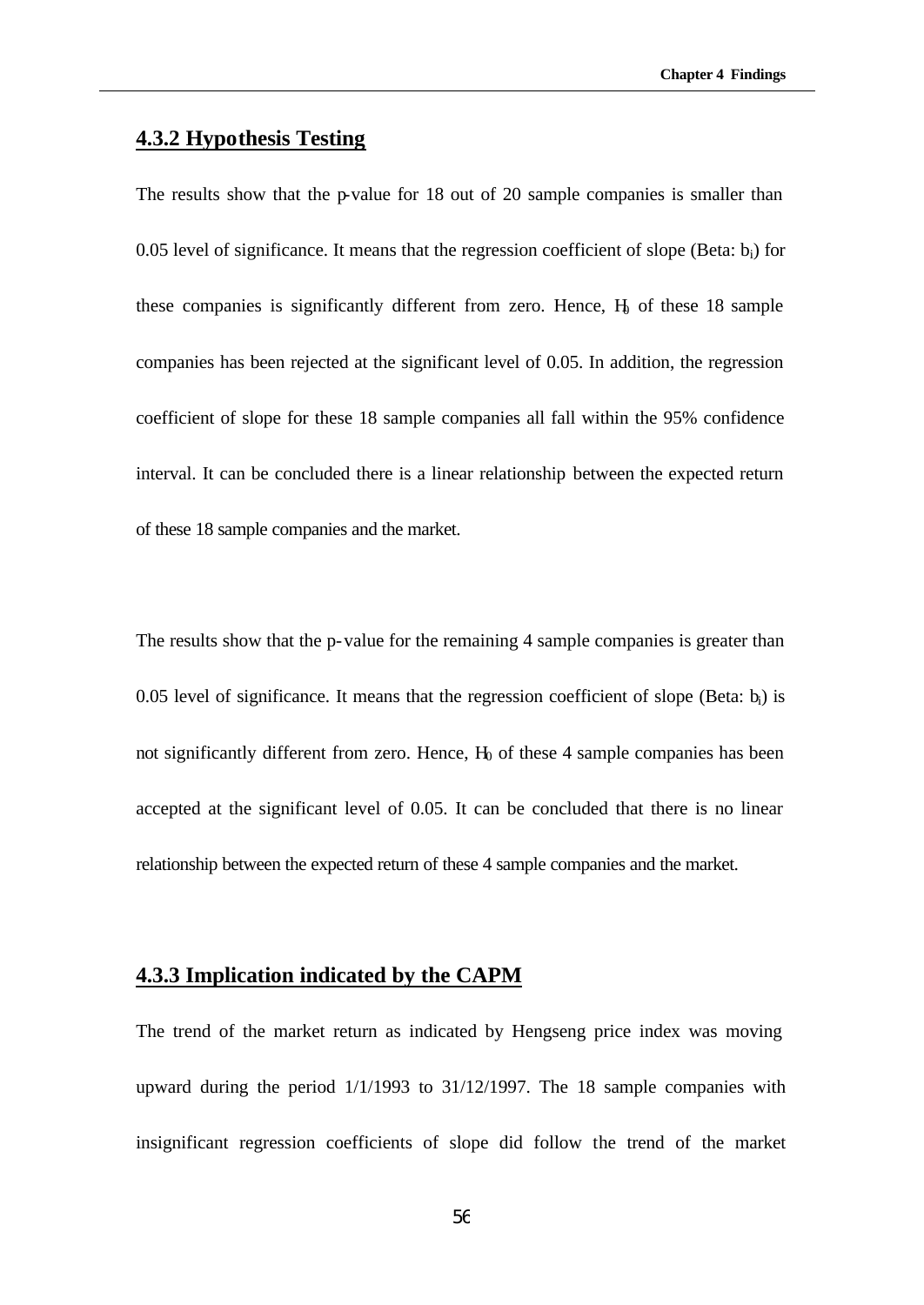although their securities expected returns as indicated by their regression coefficients of slope did not as high as expected. Besides, the 4 sample companies with significant regression coefficients of slope indicated that their main operation activities might not be construction-based. As most of the sample companies followed the movement of the market, we concluded that the returns of construction industry followed the trend of the market. Hence, if the movement of the market was moving upward, expected returns of companies in construction industry would follow the upward trend of the market and vice versa.

# **4.4 Result of Questionnaire Analysis**

The information received from the questionnaires was analyzed. Over 80% of their profits of the 3 companies were derived from the government construction project during the past 5 years. The contract size of each project was over HK\$30 million on average. When matching the questionnaires with the financial performance of the company, it was found that there was no relationship between the financial performance of construction companies and their participating in government construction.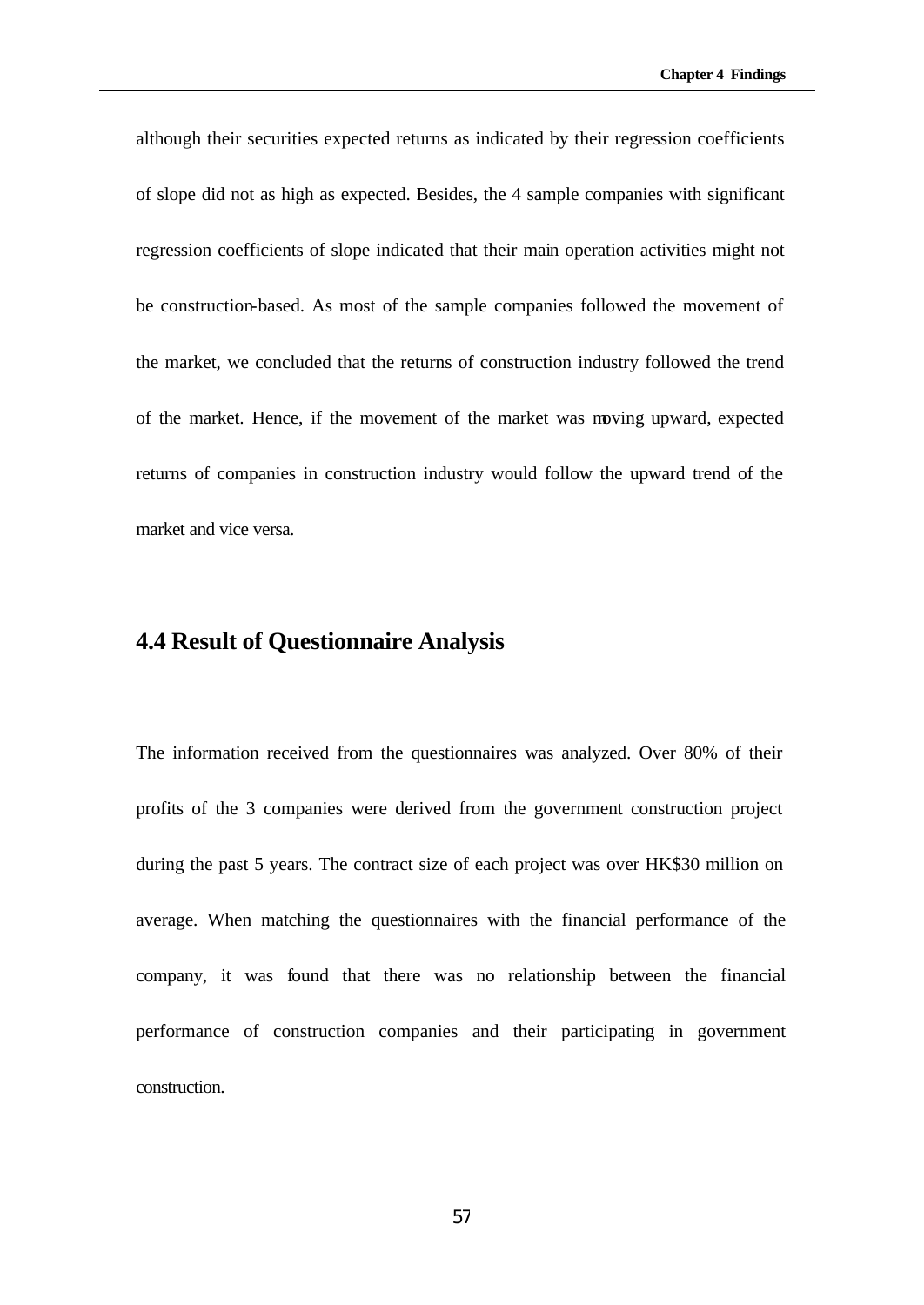The duration of contract directly affects the profitability of a construction company because the profit they earn is in proportion to the percent of project completion. A greater proportion of long-term contract is assumed, to some extent, safe the profit of the company from the economic down turn. The majority of these companies' contract duration was less than 2 years. When matching with the financial performance of the respondents, it was found that most of their performance was less than satisfactory. Except for one responding company that had improving profitability, other responding companies were not profitable. Besides, all the gearing of the responding companies were deteriorating while their earnings abilities were declining.

# **Factors affecting the profitability in the past five year**

When considering the factors that affected the profitability of construction companies during the past five years, questionnaires form two of the non-sample listed construction companies no awry the sample were also used as references. The following are factors, agreed by most of the respondents, that affected the profitability of their companies.

- <sup>l</sup> Increase of housing supply by Housing Authority
- Government policies to cool property prices
- The bank prime lending rate

58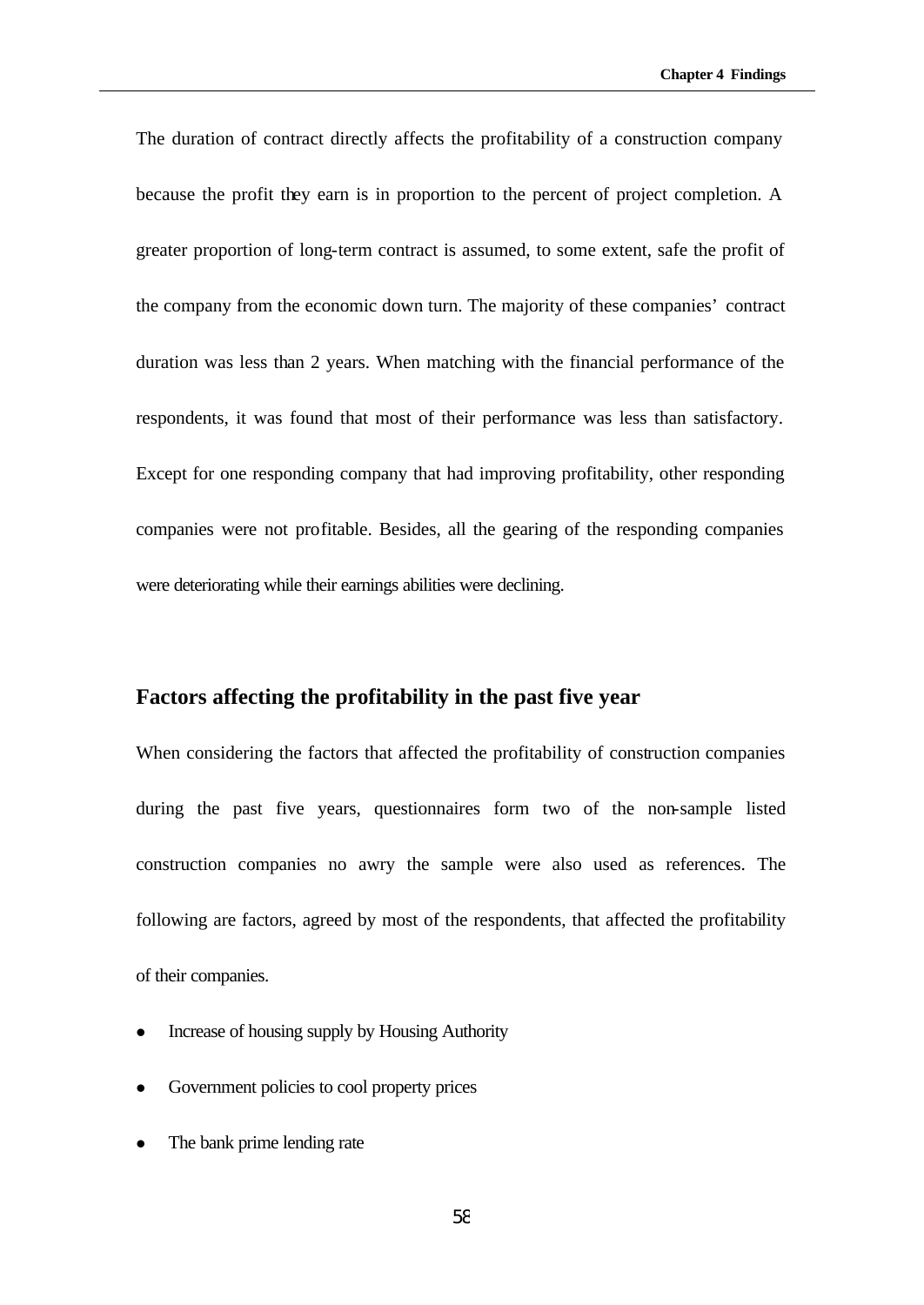<sup>l</sup> Increased cost of labour and materials due to inflation.

From the above factors, it can be observed that from the companies' point of view, their profitability was mainly affected by the government policies like cooling property policy, and economic factors like inflation and bank prime lending rate.

The following are those factors that most of the respondents only agreed a little when considering their adverse impacts on companies' profit.

- Political uncertainty caused by sovereignty transformation
- Shortage of quality and skilled labour in the construction market
- The performance of newly-recruited project managers
- <sup>l</sup> Inaccurate estimation of the project prices
- <sup>l</sup> Losses caused by the delay in finishing projects
- Progress affected by bad weather

We can see that none of the above were economic factors

# **Factors that will affect the profit in the coming year**

Most of the respondents believed that the following factors will greatly affect the profitability of construction companies in the coming year.

Government's policy to freeze land sales.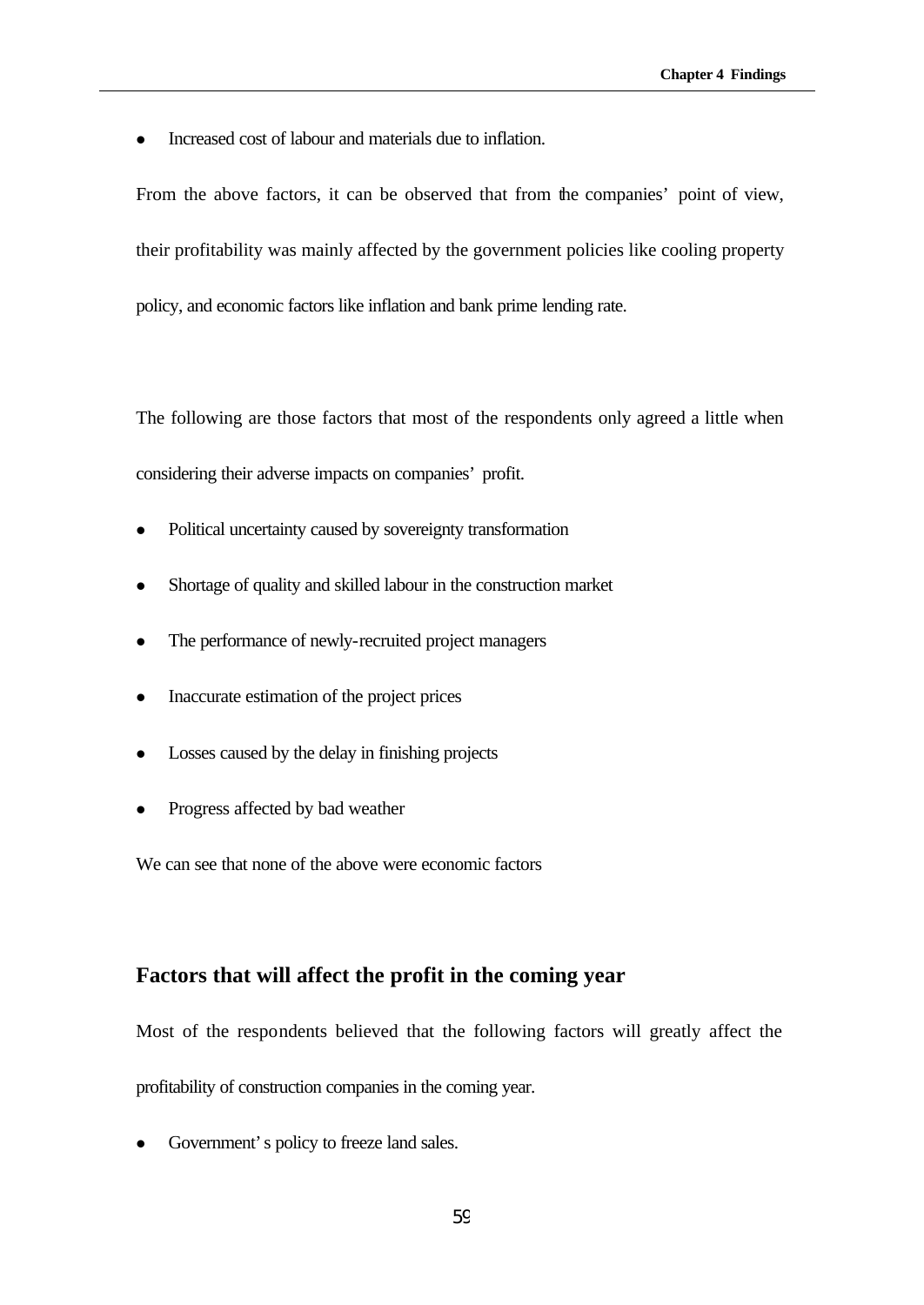- The bank prime lending rate
- <sup>l</sup> Downturn of construction industry intensified competition
- Decrease in property demand due to the economic down turn

It can be observed that the economic situation and government policy is still the major

concern and worry of the construction company.

Most of the respondents believed that following are the factors that will only have little impact on their profit.

- Fluctuation of construction material prices
- Inaccurate estimation of the project prices
- <sup>l</sup> Losses caused by the delay in finishing projects
- Progress affected by bad weather

None of the economic factors are included.

As observed, the factors that affected the performance of construction companies in the past five years, as well as the factors that worried by the construction company as future threaten are included economic factors and government policy. That is, the construction industry is sensible to the Hong Kong economic environment.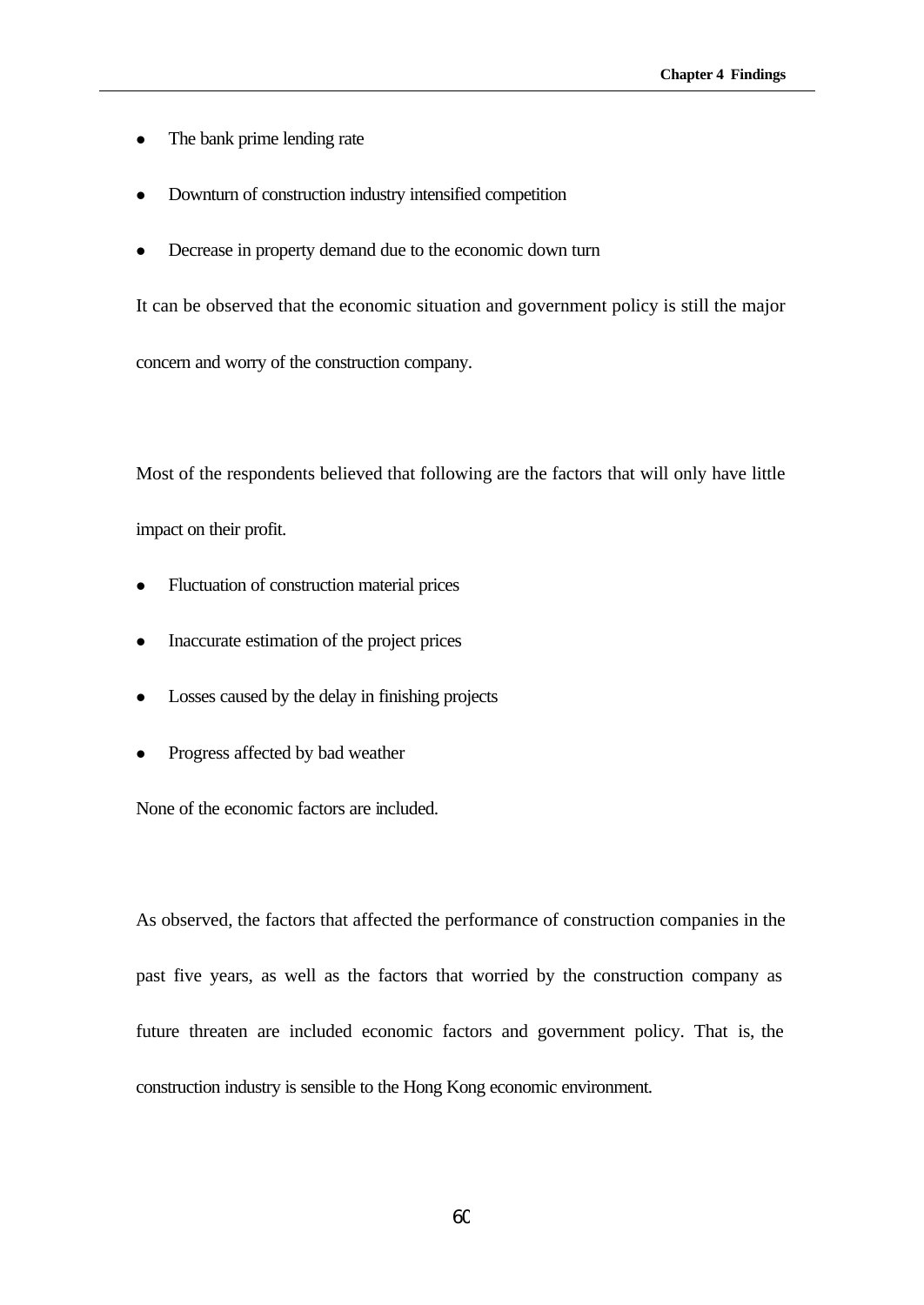# **Chapter 5 Conclusions**

Analysis of the financial statement analysis shows that although the turnover of most of the sample construction companies was increasing and leverage was deteriorating. Both long-term and short-term liabilities were the main causes of this phenomenon as there was a steady increase on total debt during the past five years (1993-1997) which affect the leverage of the construction industry.

The expenses of the sample companies were very high resulting in low net income in spite of increases in turnover. Thus, trading profits and profits before taxation were also pulled down. The sales to assets ratio showed that the majority (73%) of the sample companies were weak in using assets to generate sales.

16 sample companies had heavy interest payment burden. More than half of the sample companies experienced a decrease in cash flow during 1993-1997. 18 sample companies even had occasional negative cash flows from operating activities during the period. Net cash flows before and after financing were also decreasing.

The profitability of the construction industry (represented by our sample companies)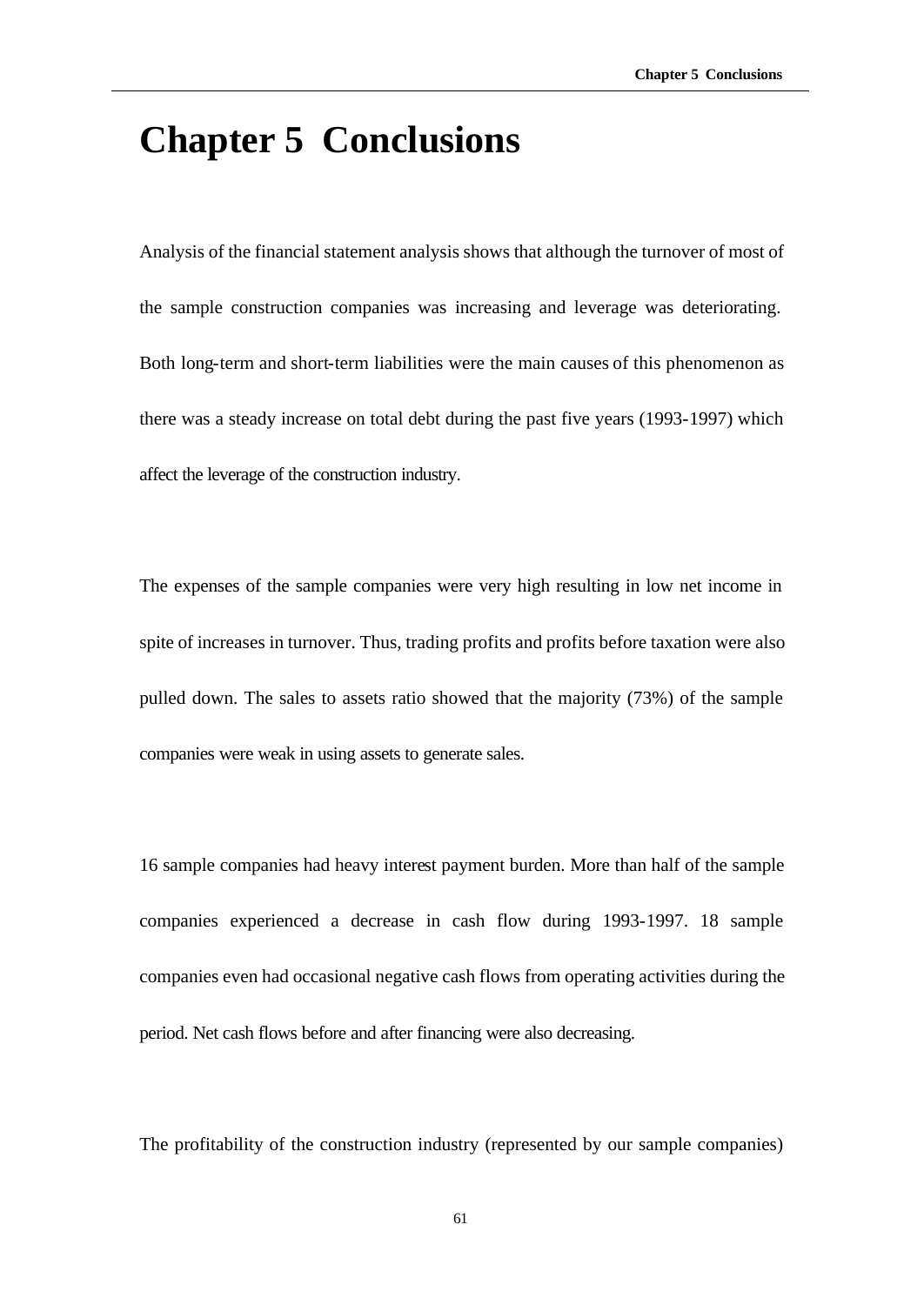was declining on general. However, a satisfactory result was achieved in the short-term solvency ratio, especially after 1995. For the asset utilization ratios, the Debtor's Day ratio was increased at an accelerated rate (40.6%), on the other hand, the sales to total assets ratio declined steadily after 1994. The burden of long term debt was increased, which was supported by the evidences of rising total debt to total assets ratio, and the increasing total debt to total equity ratio. The earning ratios were decreased during the past 5 years especially in the performance of dividend payout ratio.

The overall performance of sample companies in respect of profitability was unsatisfactory. The majority of the companies were declining on the profitability ratios. For short-term solvency, nearly half of the sample companies could keep their short-term liquidity position at a reasonable level. Nearly three fourth of the sample companies experiencing a deterioration in assets utilization performance. The gearing ratio of them was also high. The earning performance of sample companies was less than satisfactory. That is, their ability to repay interest and dividend had been reduced.

Resulting from the regression analysis, most of the coefficients of slope of the sample companies were positive. After hypothesis testing, 4 out of 22 companies were rejected where regression coefficients of slope for these 4 companies were significant. We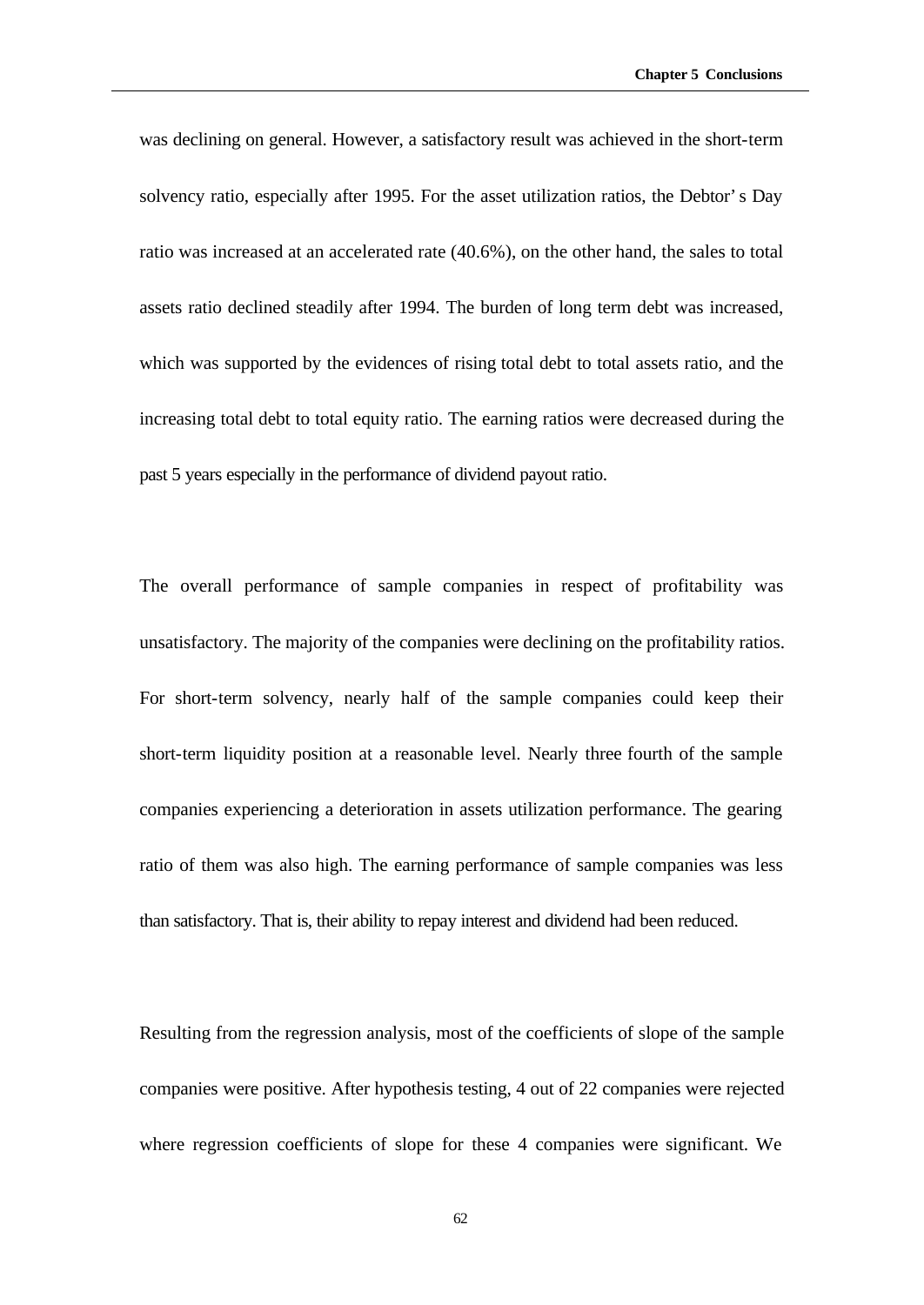conclude that linear relationship exists between the market and the other 18 companies with insignificant regression coefficients of slope. Therefore, those 18 companies follow the change of the market.

An analysis of the questionnaire as agreed by most of the respondents shows that external factors such as government policy, bank landing rate, and the economic downturn affected the performance of construction companies in the past and in the future. Project sources are not related to the financial performance of construction companies.

To conclude, all the results of analysis show that construction companies are not profitable during the periods. Results show that long Debtor's Days and high gearing position are norms in construction industry. Most sample companies in our study follow these norms.

The weak profitability position of construction companies is supported by our results of simple regression analysis. Most sample companies have regression coefficients of slope which is less than one. Results show that most sample companies do follow the market to grow but the growth rate is not as rapid as the market. The main reasons why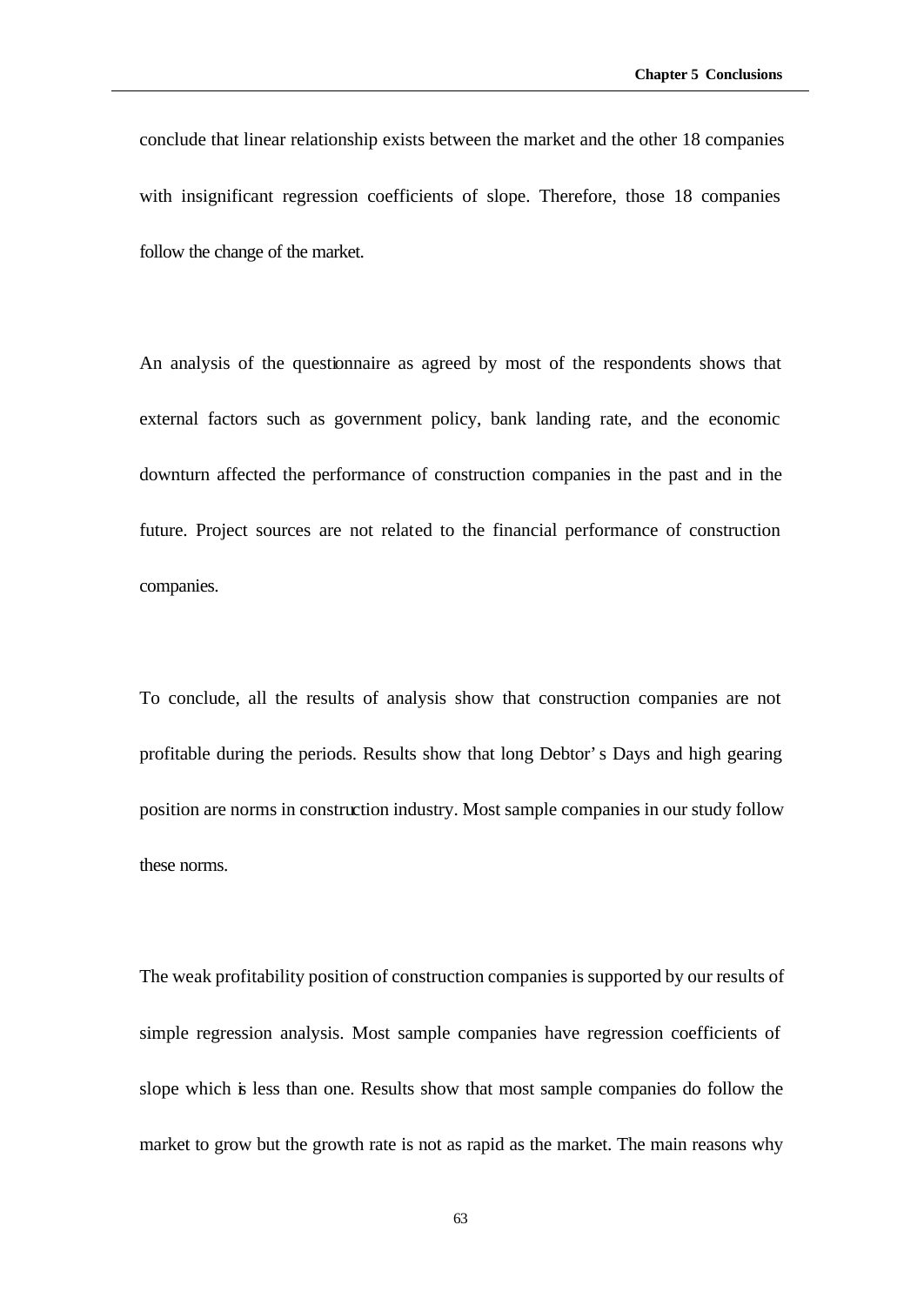construction companies are not profitable are reflected in the results of financial statement analysis where construction companies have long Debtor's Day and high gearing position.

Again, the result of questionnaire investigation is consistent with the results of financial statement analysis and simple regression analysis. Most respondents believe that the bank prime lending rate is one of the factors that affect the profitability of a company. In addition, most respondents support the norm of long Debtor's Day as construction works are always long-term based where the payback period is long in construction industry. The reason why the bank prime lending rate may affect the profitability of construction companies is that construction companies highly rely on debt financing. If there is an increase in the bank interest rate, there will be an increase in interest payment that reduces the profits of a company.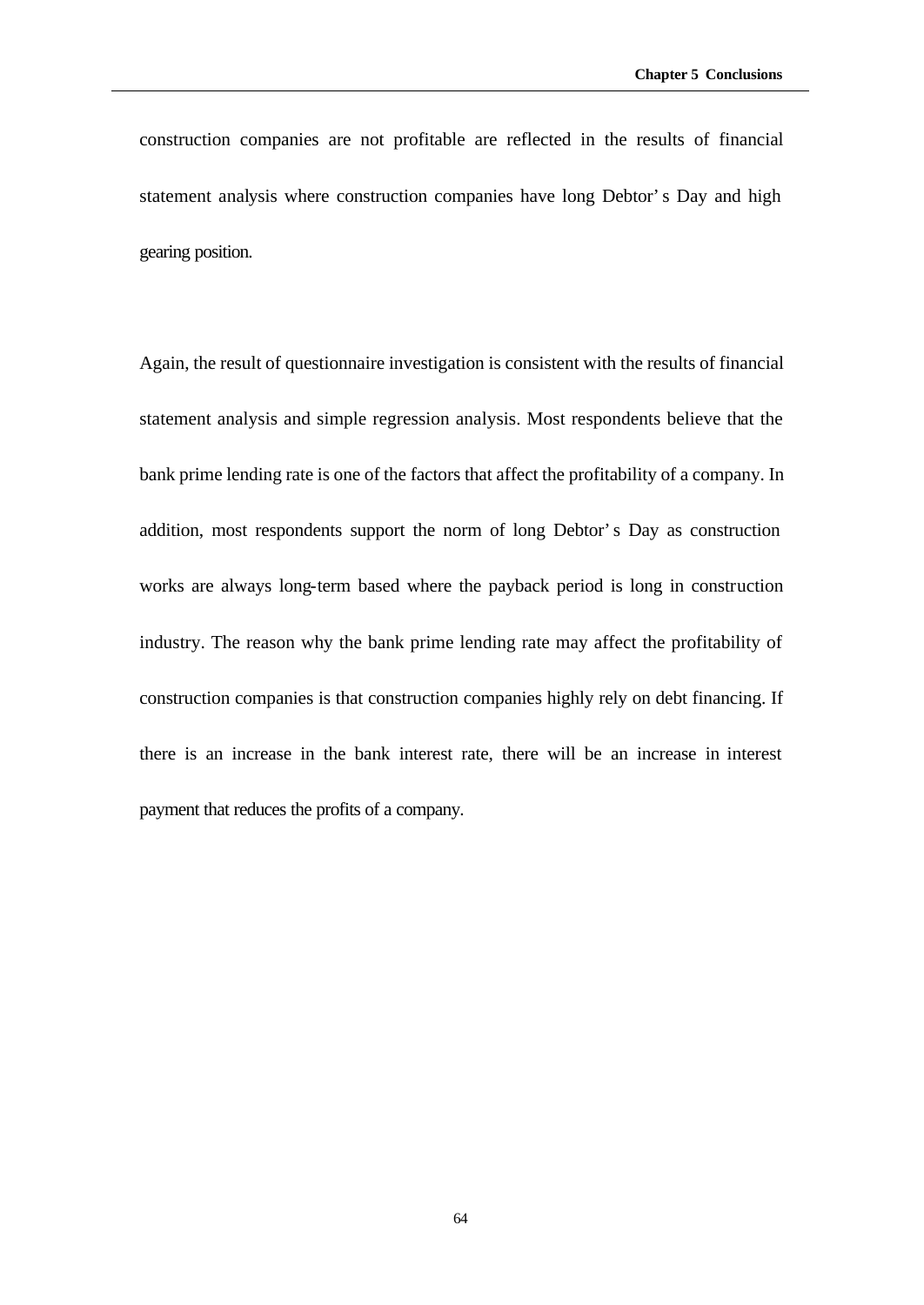# **Chapter 6 Recommendations**

Based on the results from financial statements analysis and the results of Capital Assets Pricing Model we recommend the following to the construction companies to help them to improve their performance.

Firstly, we recommend the construction companies to control their expenses. Our analysis showed that the trend of sales is opposite to the trend as indicated by the profitability ratios. This phenomena is due to the large amount of expenses. Controlling expenses would help to improve profitability.

Secondly, we suggest that the credit management policies adopted by the construction companies could be improved. The industry averages of our sample companies indicate that Debtor's Day was increasing. This means that most of the sample companies were experiencing long collection periods (see Appendix C). One sample company even had over 400 days of Debtor's Day. Receipts from debtors directly affect cash flows from operating activities. If the construction companies can minimize the number of collection days from debtors, it would greatly improve their cash flows from operating activities.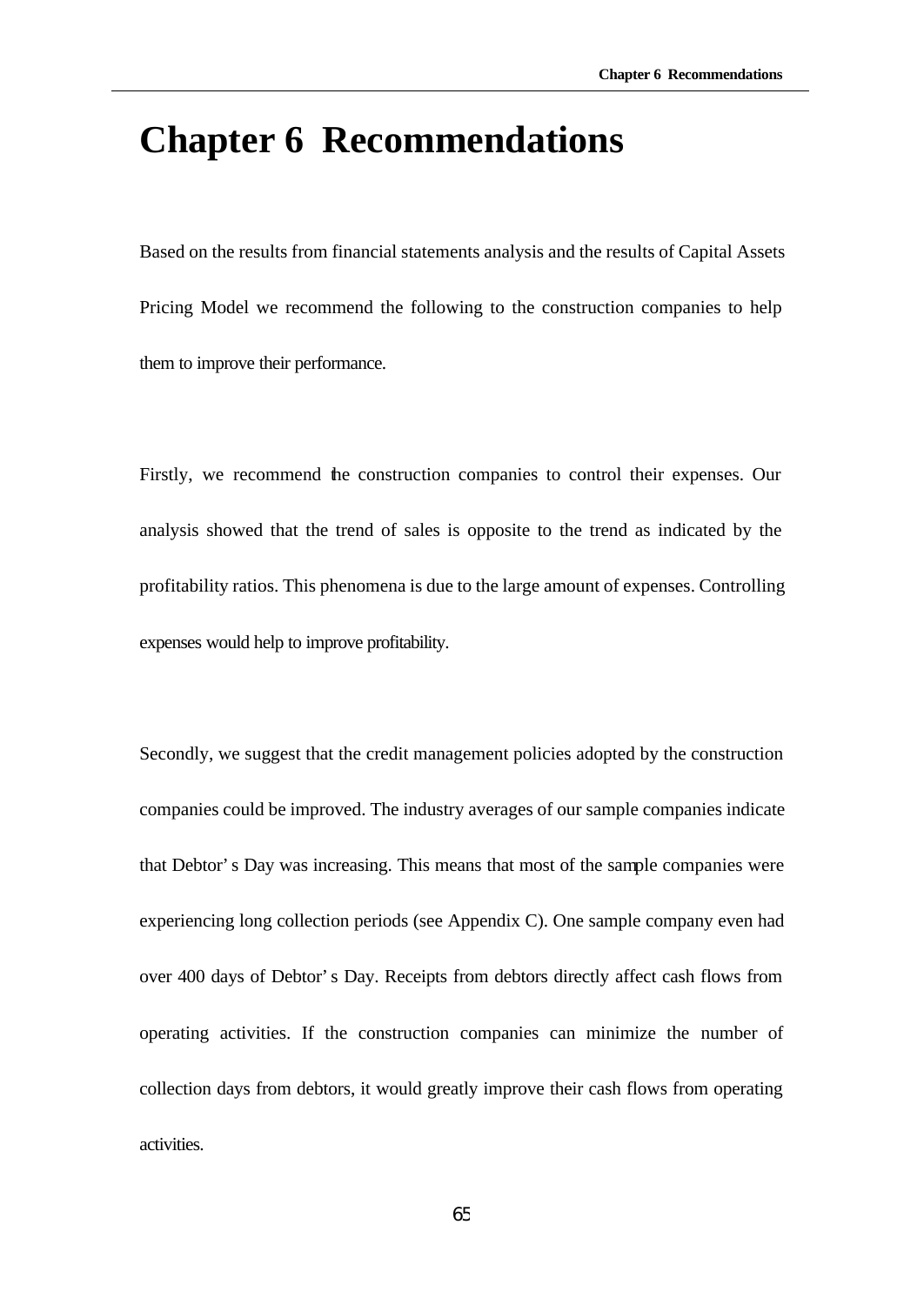Thirdly, sufficient working capital should be maintained by the construction companies to meet short-term obligations, in particular, interest payments. Our study shows that 21 out of 22 of the companies raised funds by means of short-term and long-term loans. Such practice follows the norm that construction companies rely on debt financing. Thus, sample companies may not have sufficient working capital to repay short-term obligations. From the cash flow statement analysis, we find that the majority of the sample companies (16 out of 22) suffered from heavy interest burden. If there is a shortage of working capital, the company risks the danger of going bankrupt.

Lastly, the construction companies should reduce the amount of debt. Appendix D shows that nearly half of the sample companies had gearing ratios over 50%. Although it is the norm that construction companies finance construction projects by means of loans, it is unwise for a company to rely so much on debt financing. Reducing debt not only reduces the burden on interest, but also improves the leverage of the company. Instead of borrowing from banks, public listed construction companies may raise additional funds by issuing new shares.

In respect of the result of questionnaires, the following recommendations are made.

 $66$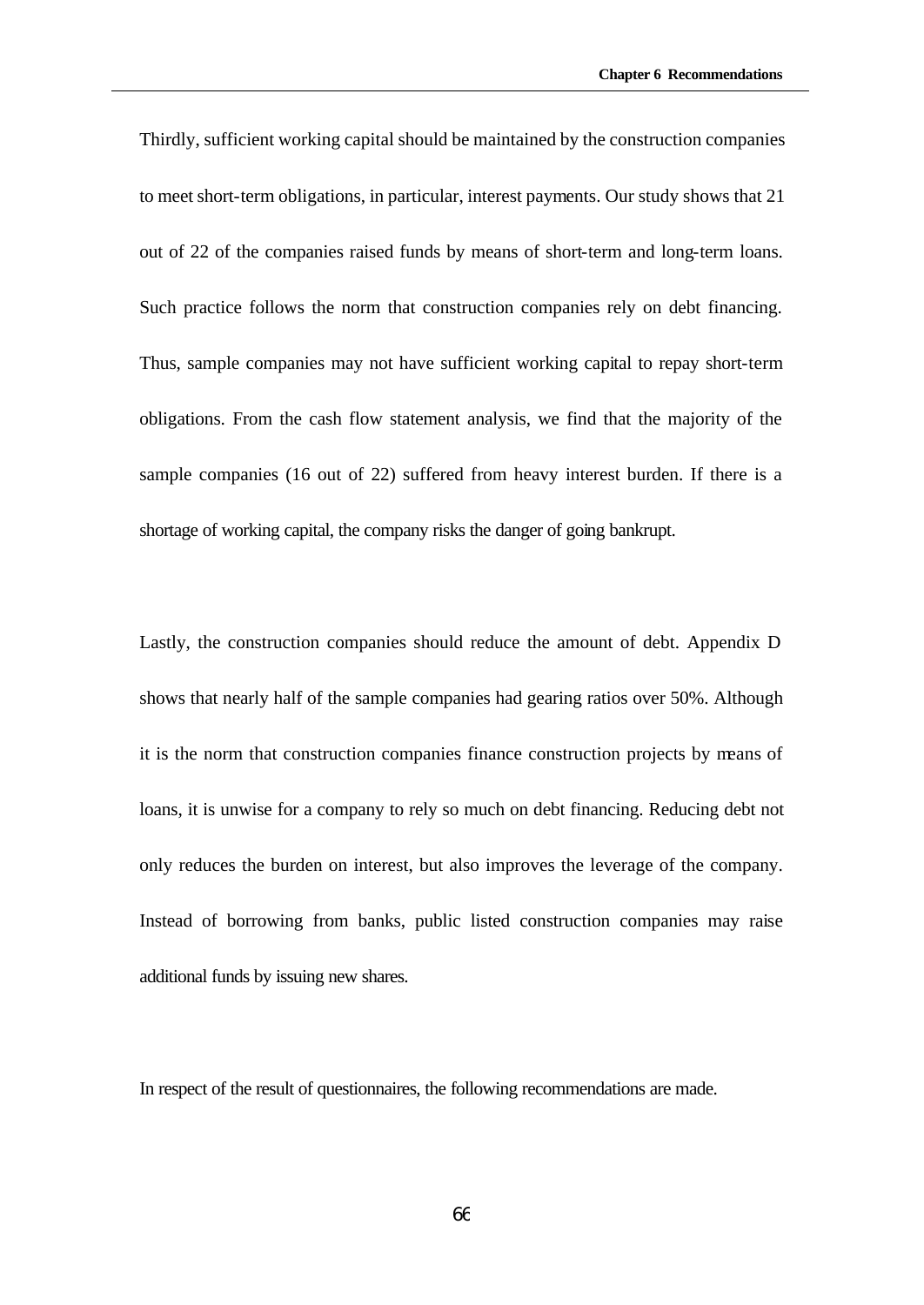#### *Government attitude on construction industry*

Government should adopt a non-intervening policy towards the property market. As observed from the questionnaires, the government policies of cooling property prices and freezing land sales were considered evils as they had direct impact on the profitability of the construction industry. In fact, the intervention of Hong Kong Government will damage the reputation of Hong Kong as a free market.

### *Balancing debt and equity*

Bank lending rates are directly related to the profit of construction companies because construction companies are always financed by bank loan. It would be important to balance the use of debt and equity to finance its investments. Too much reliance on debt can be risky to the company because if not enough profit is made to cover the interest and principal payments, the company may be faced into bankruptcy.

### *Bank landing policy*

Banks play an important role in helping the construction industry during economic downturns. As showed in the questionnaires, all the respondents agreed that bank lending rates significantly affect the profit of construction companies. Thus, if banks relax their lending policies and/or lower the interest rates to construction companies, it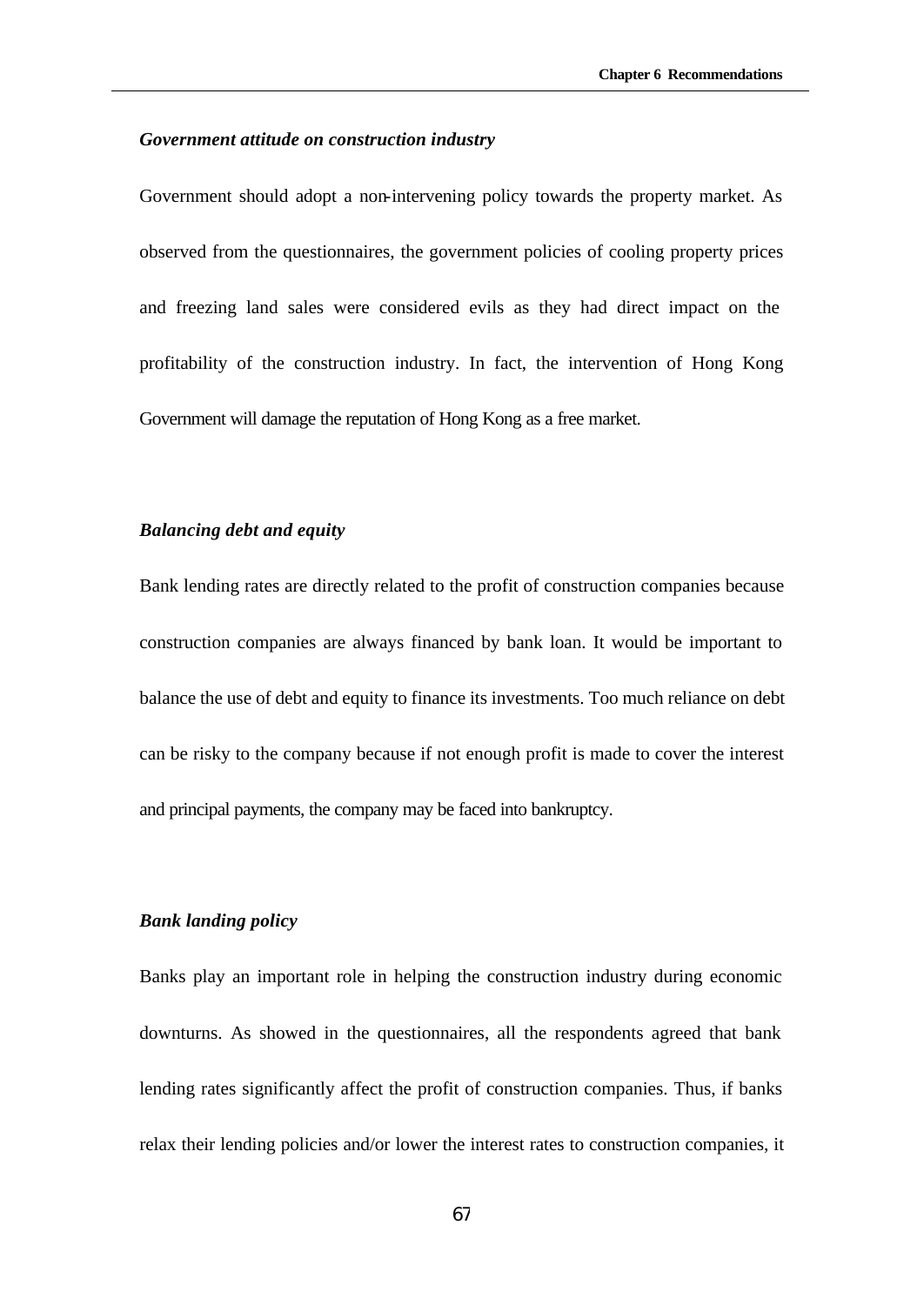would help the construction industry to survive during recessions.

#### *Management of construction companies*

More effort should be placed on project management as well as the quality of the overall management of construction company. As predicted by most of the respondents, the competition in the construction industry would intensify due to the downturn of the economy. As a result, it would be important for companies to carefully review their plans, long-term development and the borrowing/lending policies.

### *Effective management of change through Value Management (VM)*

Value Engineering (synonymous with the terms Value Management and Value analysis) is a function-oriented, systematic team approach to provide value in a product, system or service. Often, improvement is focused on cost reduction; however, other improvements such as customer-perceived quality and performance are also paramount in the value equation (The Society of American Value Engineers, 1995). Fong and Shen's study (1996) shows that VM has a low level of application in Hong Kong's construction industry. The concept of VM is applicable to the construction industry because it focuses in the following areas:

1. It requires active participation of client in projects so that clients' needs can be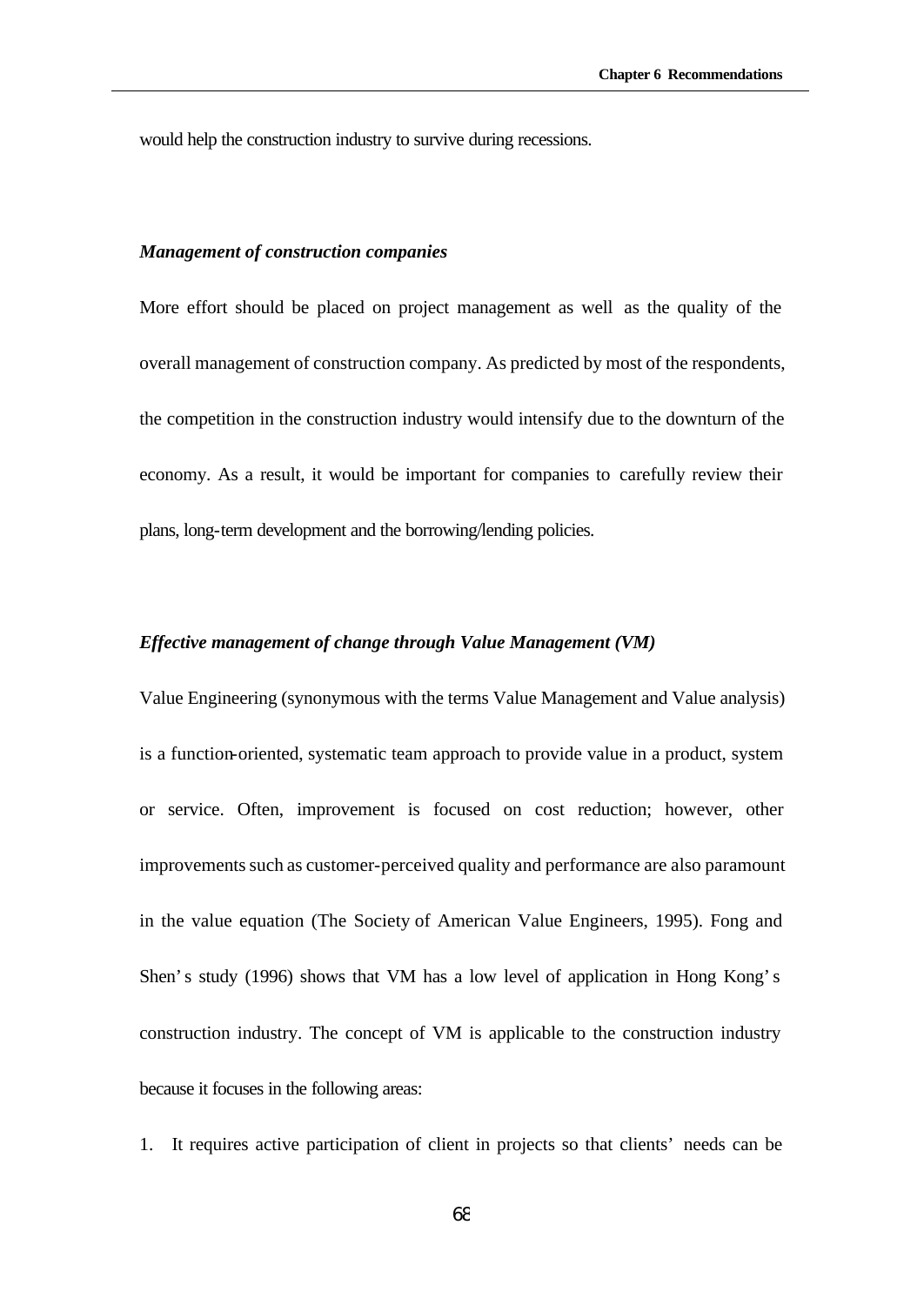formulated.

- 2. During VM workshops, clients' requirements are examined in full so that all possible solutions are considered thoroughly.
- 3. The search for value is a role ideally suited to cost consultants in satisfying clients' requirements and offers them a much better image that being merely 'cost cutter'
- 4. Creativity is an essential ingredient in value management. By having multi-disciplinary team approach, it tries to break away from the usual habitual thinking pattern.
- 5. As the end users know best what are critical in the finished buildings that can be easily overlooked by the design team.
- 6. Contractors, being experts in buildability or constructability, can offer great contribution to building designs.

As a result of changing economic environment, changing social trends and increasing competition, more changes are yet to come by Hong Kong construction company. Only those companies who can successfully manage change survive. With the downturn of Hong Kong economy, value management can be an effective tool to help construction companies manage changes.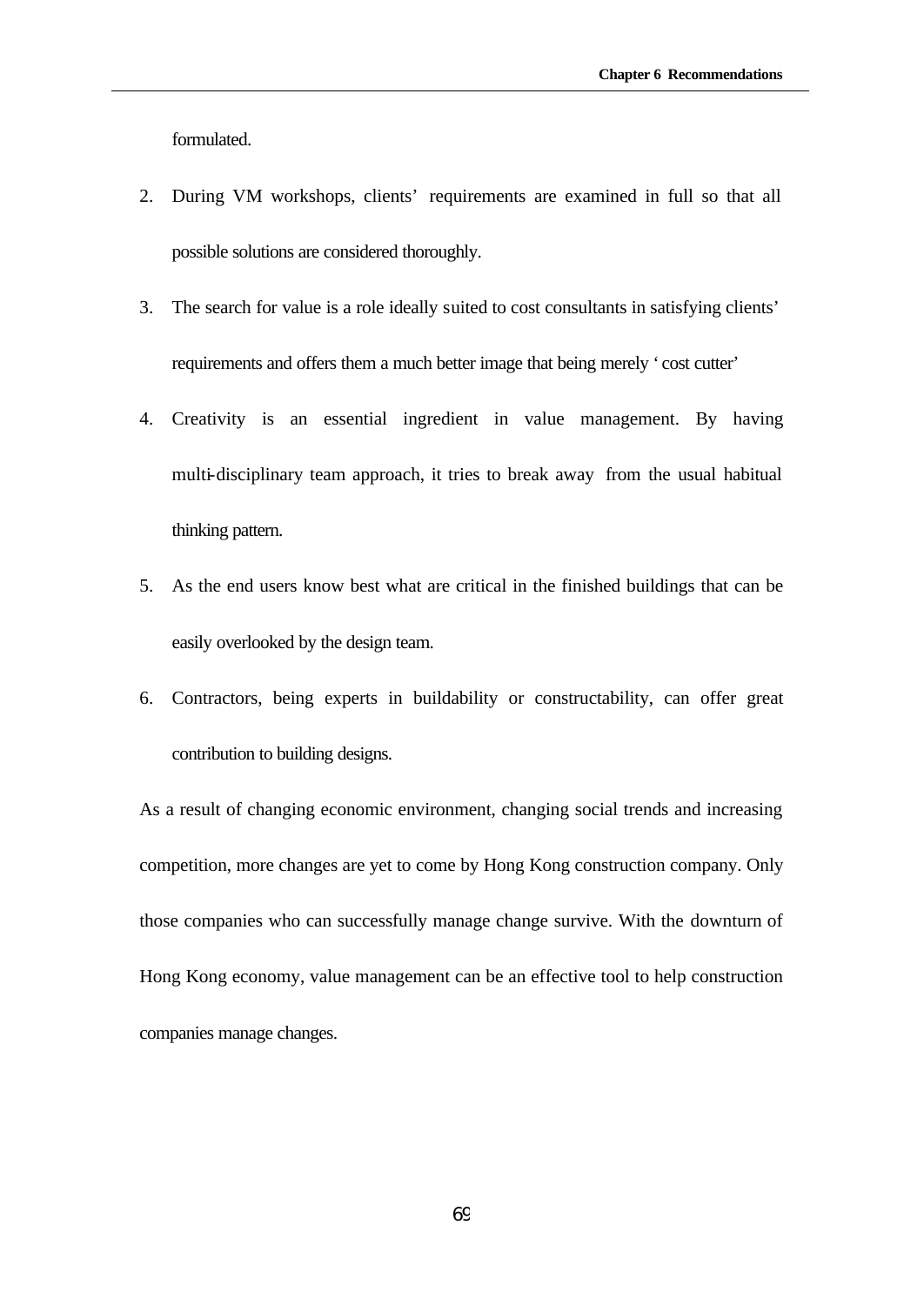# **Bibliography**

- Accounting Principles Board (APB) Opinions (No.19.) (1971). Reporting Changes in Financial Position New York: AICPA.
- Aksu C; Eckstein C; Greene W.H. & Ronen B.J. (Winter 1996). Times-series properties, adjustment processes, and forecasting of financial ratios; Journal of Accounting, Auditing & Finance, pp. 6-10.
- Bamberger R.J., Blazer W.A. & Peterson G.E. (1985). Infrastructure Support for Economic Development, American Planning Association.
- Bernstein, Leopold A. (1993). Analysis of Financial Statements ( $4<sup>th</sup>$  edition) Business One Irwin: United States.
- Bstein, Lerneopold A. (1989). Financial Statement Analysis: Theory, Application, and Interpretation  $(4<sup>th</sup>$  edition) Homewood, Ill.: Irwin.
- Dun and Bradstreet Corporation. (1997). Key Decision–makers in Hong Kong Business 1997. (1<sup>st</sup> edition) Hong Kong: Dun and Bradstreet International.
- Field B. & Ofori G. (1988). Construction and economic development. A case study, Third World Planning Review, 10(1), pp.41-50.
- Fong S.W. & Shen Q. (1996). VM in construction in Hong Kong current state and future challenges; Journal of the Hong Kong Institute of Value Management. 2 (2), pp.3-6.
- Ganesan, S. (1993). Property Cycle: Theoretical Aspects and Empirical Observations on Hong Kong (Working paper ll.) Hong Kong: Centre of Urban Studies & Urban Planning, University of Hong Kong.
- Genedes, Nicholas J. (1988). Analysis of financial statements: financial accounting and the capital market [Sarasota, Fla]: American Accounting Association.
- Godfrey J. Hodgson A. & Holmes S. (1997). Accounting Theory ( $3<sup>rd</sup>$  edition) Jacaranda Wiley Ltd: Australia, p.225.
- Hawkins, David F. (1997). Corporate financial reporting and analysis  $(4<sup>th</sup>$  edition) Chicago, Ill.: Irwin.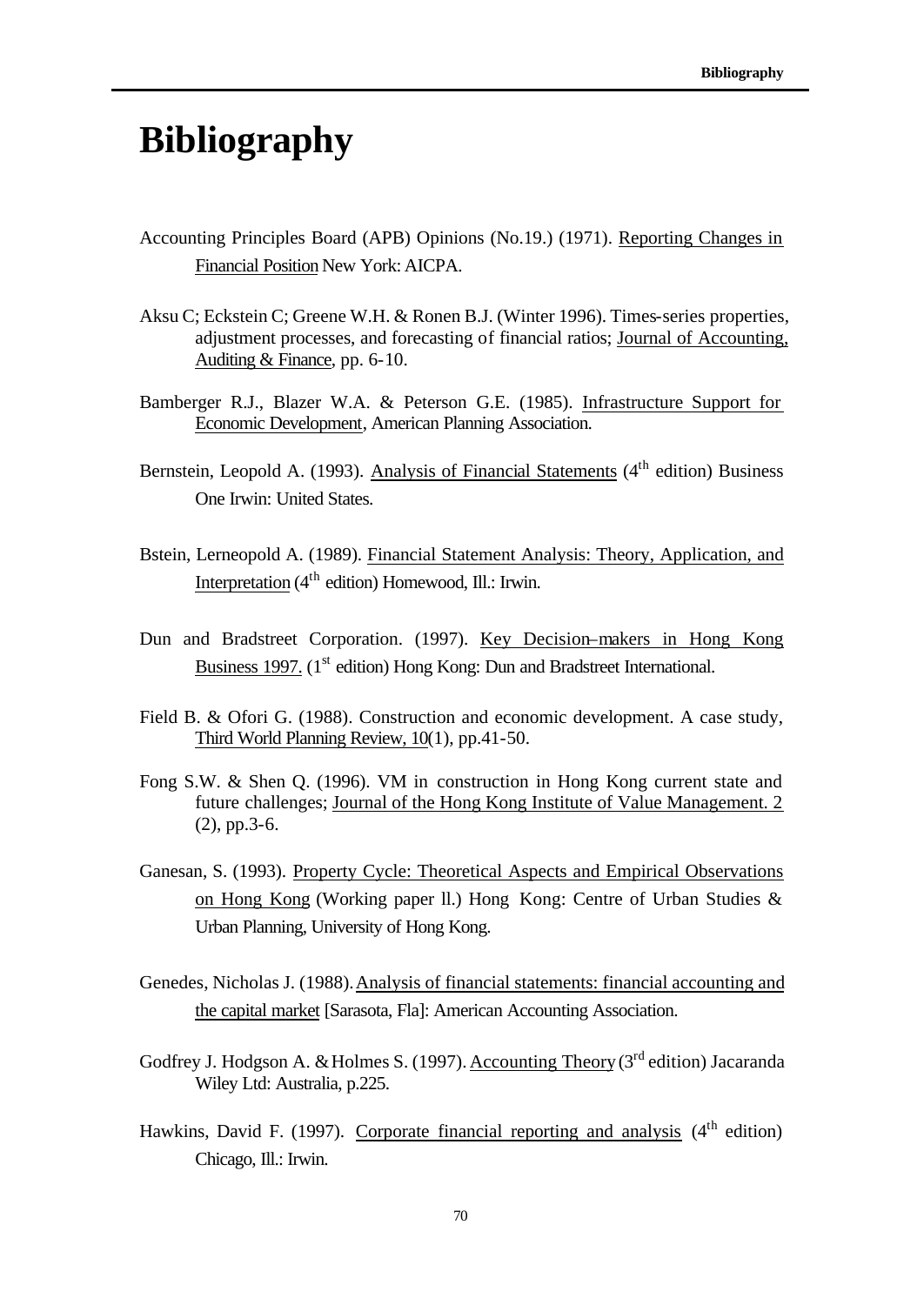- Helfert, Erich A. (1991). Techniques of financial analysis (7<sup>th</sup> edition) Homewood, IL: Irwin.
- Holmes, Geoffery A. (1994). Interpreting company reports and accounts  $(5<sup>th</sup>$  edition) Hertfordshire: Woodhead-Faulkner.
- Jaeger, H. K. (1984). The structure of consolidated accounting London: Macmillan.
- Kallunki, Juha-Pekka (1996). The proportionality of financial ratios: implications for ratio classifications; Applied Financial Economics December 1996.
- Key Business Ratio Reference Service Division. (1996). Key Business Ratio: The guide to British business performance 1996 ( $10<sup>th</sup>$  edition) Dun and Bradstreet Limited United Kingdom, pp.26-29, pp.76-121.
- Kieso, Donald & E., Weygandt, Jerry J. (1995). Intermediate Accounting ( $8<sup>th</sup>$  edition) New York: Wiley, pp.190, 1230.
- Kopczynski, Frank J. (1996). Prospective financial statement analysis New York: Wiley.
- Langford D, Iyagba R., & Komba D.M. (1993). Prediction of solvency in construction companies; Construction Management and Economics, 11(5), pp.317-325.
- Levin R. I. (1994). Statistics for management (6<sup>th</sup> edition) Englewood Cliffs, N. J.: Prentice Hall, p. 625.
- Martindale W.G. (1985). Consolidated Accounts  $(2<sup>nd</sup>$  edition) London: Jurispublications.
- Mason R.J. & Harris F.C. (1979). Predicting company failure in the construction industry; Proceedings Institution of Civil Engineers, p.66, pp.301-7.
- McCosker P. (June 1998). Making more sense of financial accounts through the use of ratio analysis; ACCA Student's Newsletter London: ACCA, pp. 20.
- Ned, Philip (Nov. 1997). The Hoenig Guide to the Companies of Hong Kong 1998 Hong Kong: EFP International (HK) Ltd.

Norusis, M. J. & Marija J. (1990). SPSS introductory statistics : student guide USA: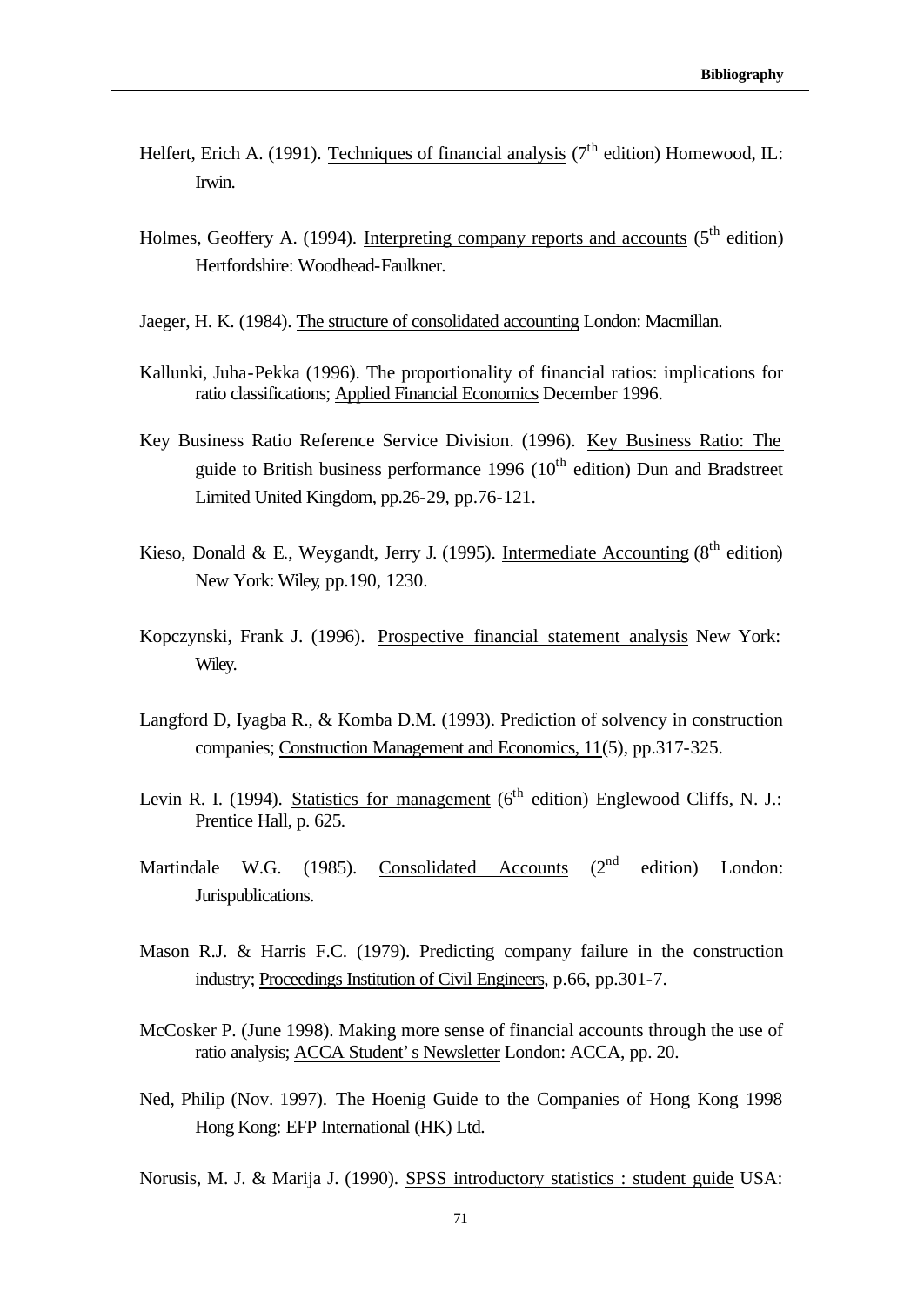SPSS Inc., pp. 245-265.

- Ofori G. (1988). Construction industry and economic growth in Singapore; Construction Management and Economics, p.6, pp.61-76.
- Palat, Raghu. (1989). Understanding ratios: a practical guide for business, finance and banking London: Kogan Page.
- Pheng L.S. (1994). The Role of Construction and Marketing in Economic Development: A Framework for Planning RICS Research Paper Series Vol. 1. No.3, The Royal Institution of Chartered Surveyors, London.
- Rees B. (1995). Financial Analysis (2<sup>nd</sup> edition) London: Prentice Hall.
- Sharpe, WF (1964). Capital Asset Prices: A Theory of Market Equilibrium Under Conditions of Risk; Journal of Finance, September 1964.
- Society of American Value Engineers (1995). 1995/1996 Consultants Directory. SAVE: USA.
- Taffler R.J. (1977). Finding those Firms in Danger using Discriminant Analysis and Financial Ratio Data: A Comparative UK-based Study Hong Kong: City University Business School Working Paper 4.
- Terry J.W. (1993). International Portfolio Management: A Modern Approach (1<sup>st</sup>) edition) UK: Longman, United Kingdom, pp. 65-68.
- Turin D.A. (1969). The Construction Industry: Its Economic Significance and Its Role in Development; Building Economics Research Unit, University College Environmental Research Group London, June 1969.
- United Nations Centre on Transnational Corporation (1989). Transnational Corporations in the Construction and Design Engineering Industry, United Nations, New York.
- Walker A. (1990). Hong Kong: Property, Construction and the Economy (2<sup>nd</sup> edition) Department of Surveying University of Hong Kong, Hong Kong.
- Walker A. (1995). Hong Kong: The Contractors' Experience Hong Kong University Press: Hong Kong.
- Watsham T.J. (1993). International Portfolio Management: A Modern Approach UK: Longman, United Kingdom, pp. 67-68.

White, Gerald I. (1998). The Analysis and Use of Financial Statements  $(2<sup>nd</sup>$  edition)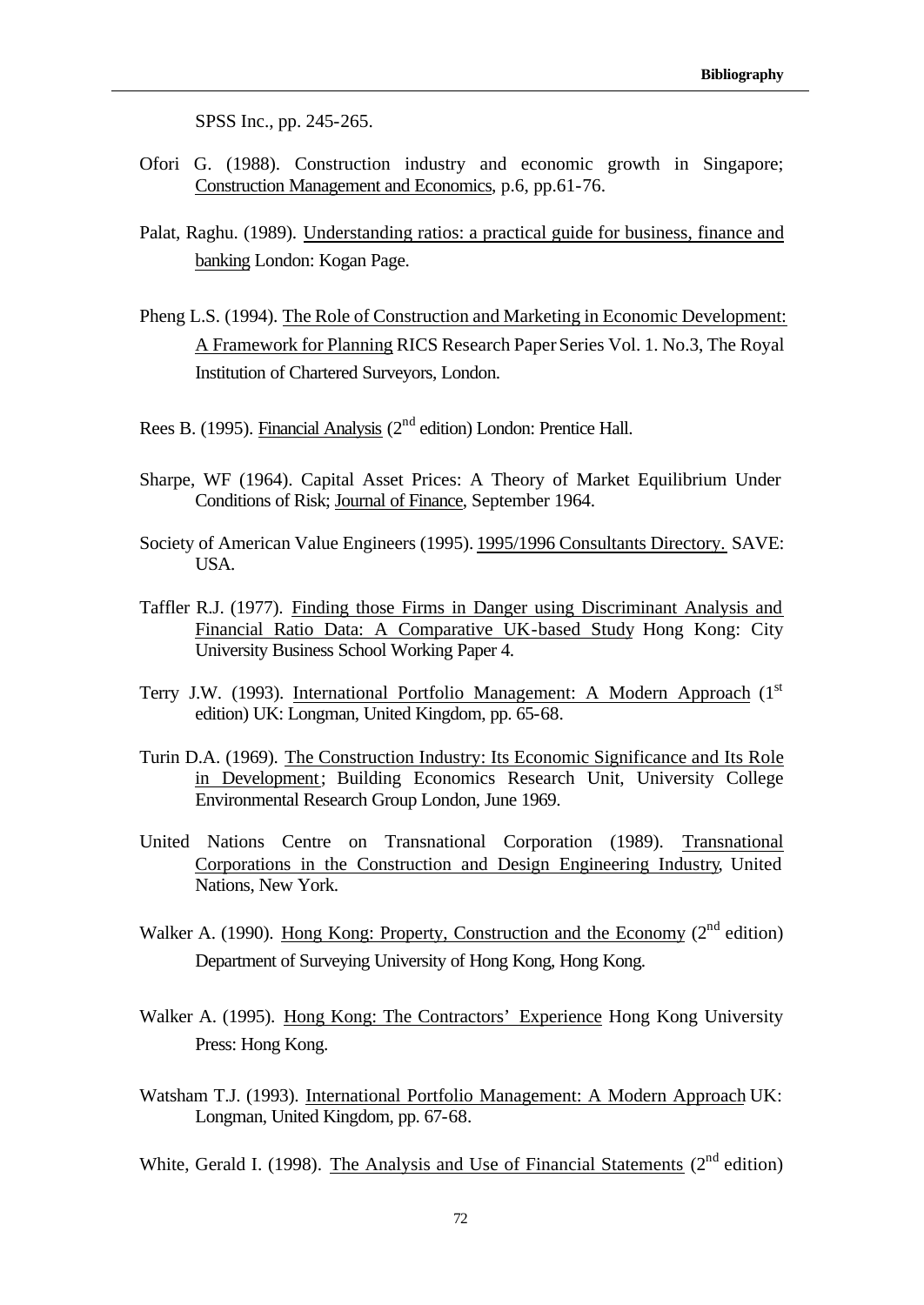New York: Wiley.

Woelfel, Charles J. (1988). Financial Statment Analysis Chicago: Probus Pub. Co., p.77.

### **Computer Files**

Dun and Bradstreet Corporation. (1998). Dun's CD 2000 major corporations in Hong Kong [computer file]. Hong Kong: Dun and Bradstreet Corporation.

Financial Times (1998). Sequencer [computer file].

### **Government Statistics**

Census and Statistics Department Hong Kong Special Administrative Region. (1998). Gross Domestic product at Constant (1990) Market Prices Adjusted for the Terms of Trade, 1987-1997 Estimates of Gross Domestic Product 1961-97. Hong Kong: Government Printer.

#### **Webpage**

- Census and Statistic Department Hong Kong Special Administrative Region (1998). Gross Domestic Product of Hong Kong by Economic Activity [online]. Available: http://www.info.gov.hk/censtatd/hkstat/hkinf/gdp.htm. (20 September 1998)
- Census and Statistic Department Hong Kong Special Administrative Region (1998). Gross Domestic Product of Estimates and GDP Deflator [online]. Available: http://www.info.gov.hk/censtatd/hkstat/fas/tgdp1.htm (18 September 1998)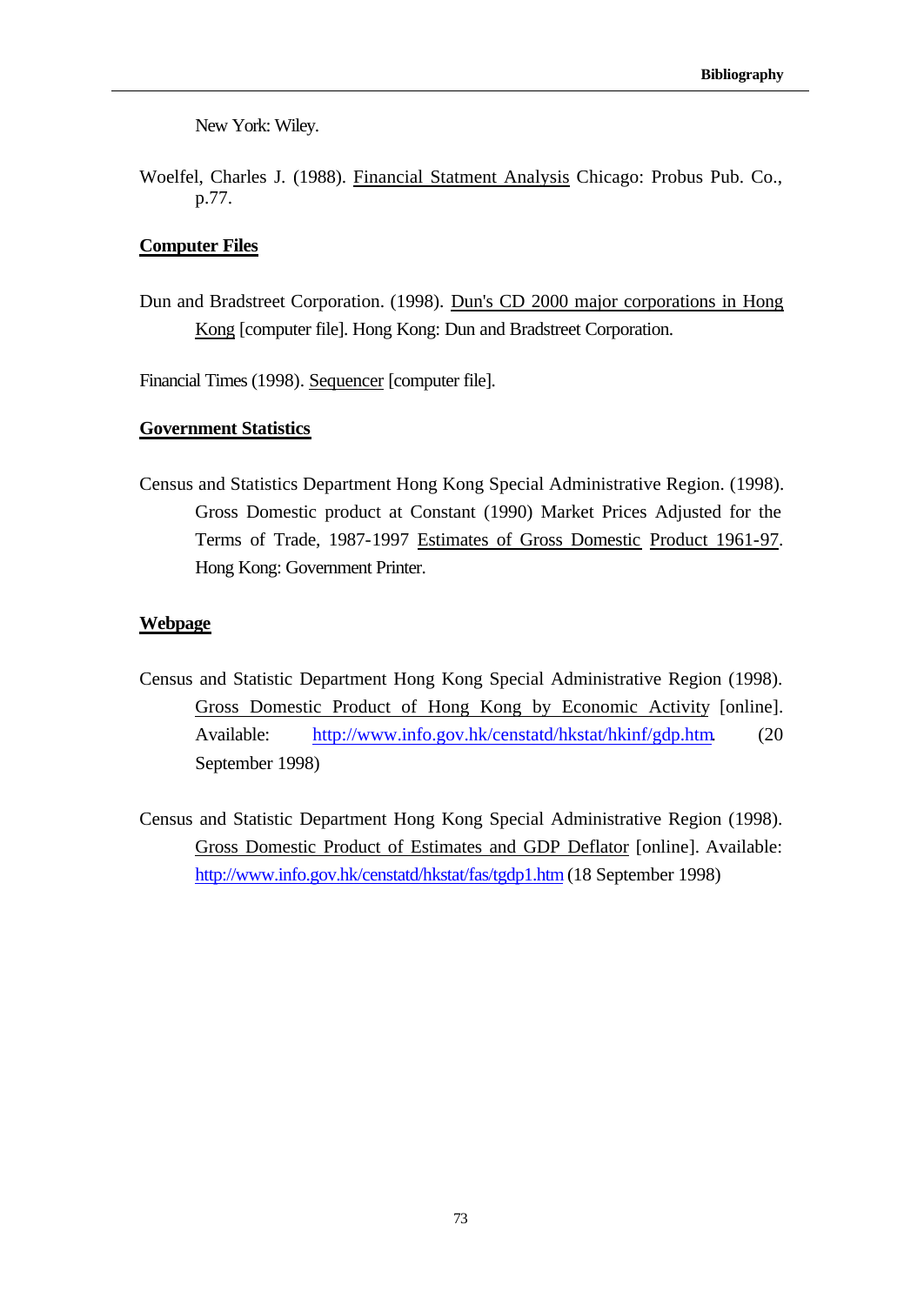# **Appendix A**

## **Meaning of Financial Position**

For the sake of clarity it is perhaps useful to define what is meant by the financial position through out the study. The term "financial position" represents the profitability, liquidity and solvency of a company.

It can be inferred that balance sheet can reflect the financial position of a company at a particular point of time. "The balance sheet provides information about the nature and amounts of investments in enterprise resources, obligations to creditors, and the owners' equity in net resources. The balance sheet provides a basis for (1) computing rates of return, (2) evaluating the capital structure of the enterprise, and (3) assessing its liquidity and financial flexibility. In order to judge enterprise risk and assess future cash flows, one must determine enterprise liquidity and financial flexibility by analyzing balance sheet." (Kieso & Weygant, 1995, p.190).

In 1971 APB Opinion No.19 made it mandatory that a 'statement of changes in financial position' be presented as an integral part of the financial statements and that it be covered by the auditor's opinion. The Board concluded that

...information concerning the financial and investing activities of a business enterprise and the changes in its financ ial position for a period is essential for financial statement users, particularly owners and creditors, in making economic decisions. When financial statements purporting to present both financial position (balance sheet) and results of operations (statement of income and retained earnings) are issued, a statement summarizing changes in financial position should also be presented as a basic financial statement for each period for which an income statement is presented.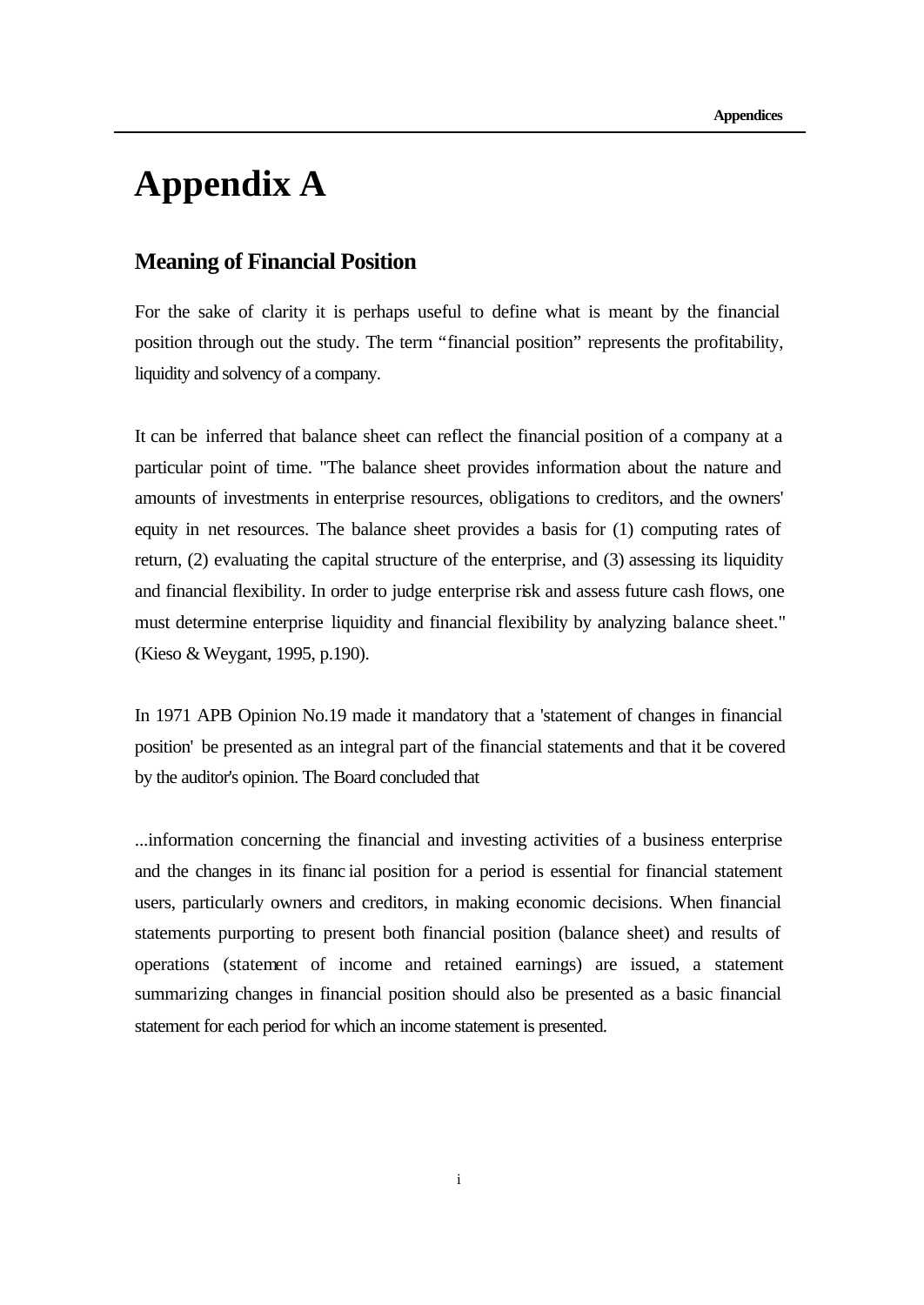And Kieso & Weygant (1995, p.1230) observed: "Through the 1960s and 1970s, the statements presented the change in working capital as an adequate approximation for cash flow."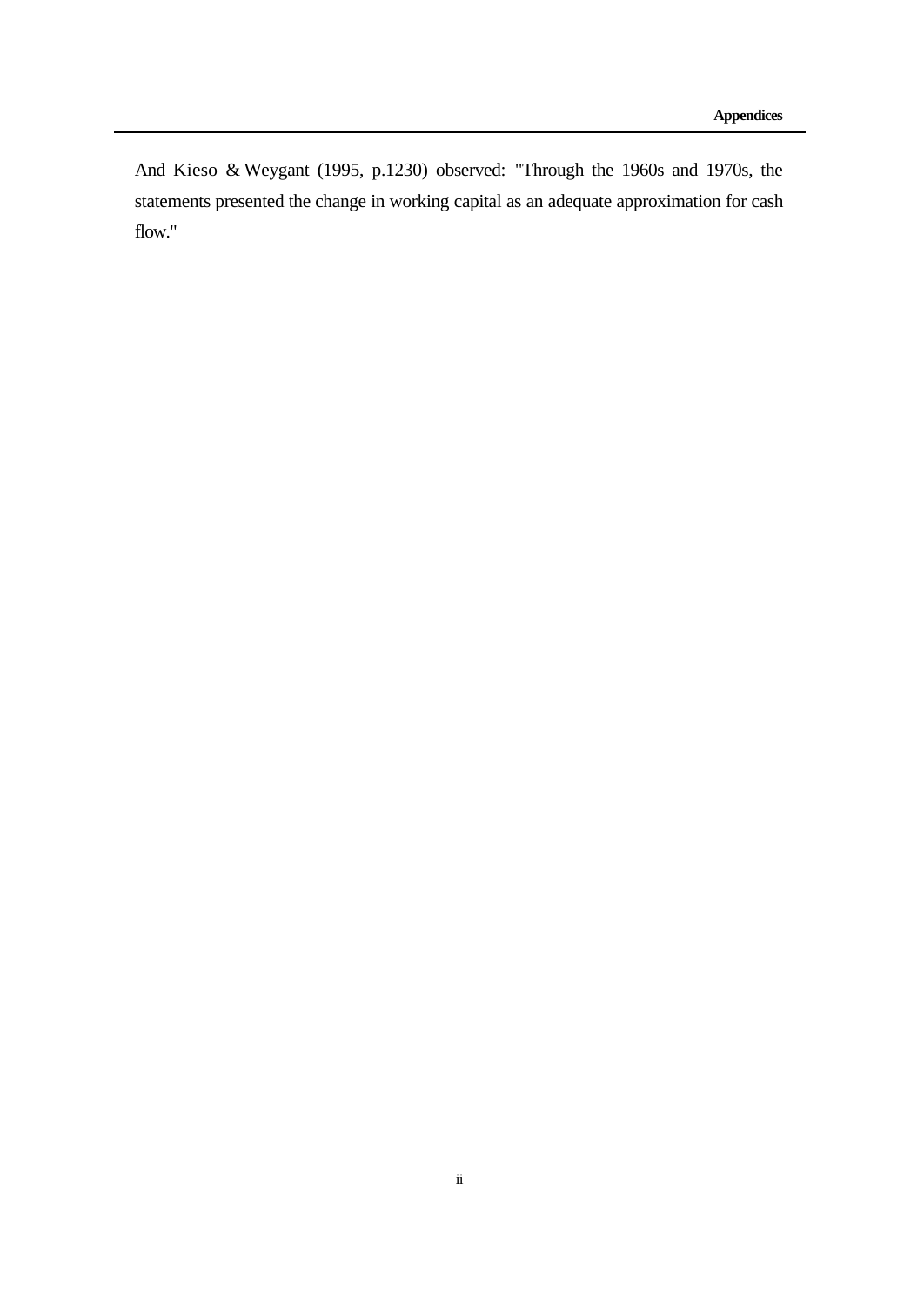# **Appendix B**

## **Capital Asset Pricing Model (CAPM)**

Sharpe (1964) developed an equilibrium model to value assets called Capital Asset Pricing Model( CAPM). In connection with the CAPM, the following assumptions are adopted:

- 1.Investors are risk-averse.
- 2.There are no taxes or transaction costs.
- 3.Investors can borrow and lend at the same risk-free interest rate.
- 4.Returns are normally distributed.
- 5.Investors have homogenous expectations.

Mathematically, the CAPM is expressed as follows:

where

 $r_i = k_{RF} + \mathbf{b}_i (k_M - k_{RF}) + e_i$ 

 $k_M$  = expected return of market  $k_{RF}$  = risk-free rate of return **<sub>***i***</sub> = beta**  $r_i$  = expected return on security i *ei =* residual return on security I

The  $e_i$  is assumed to have zero mean and is an independent variable.

The CAPM can be expressed graphically as follows: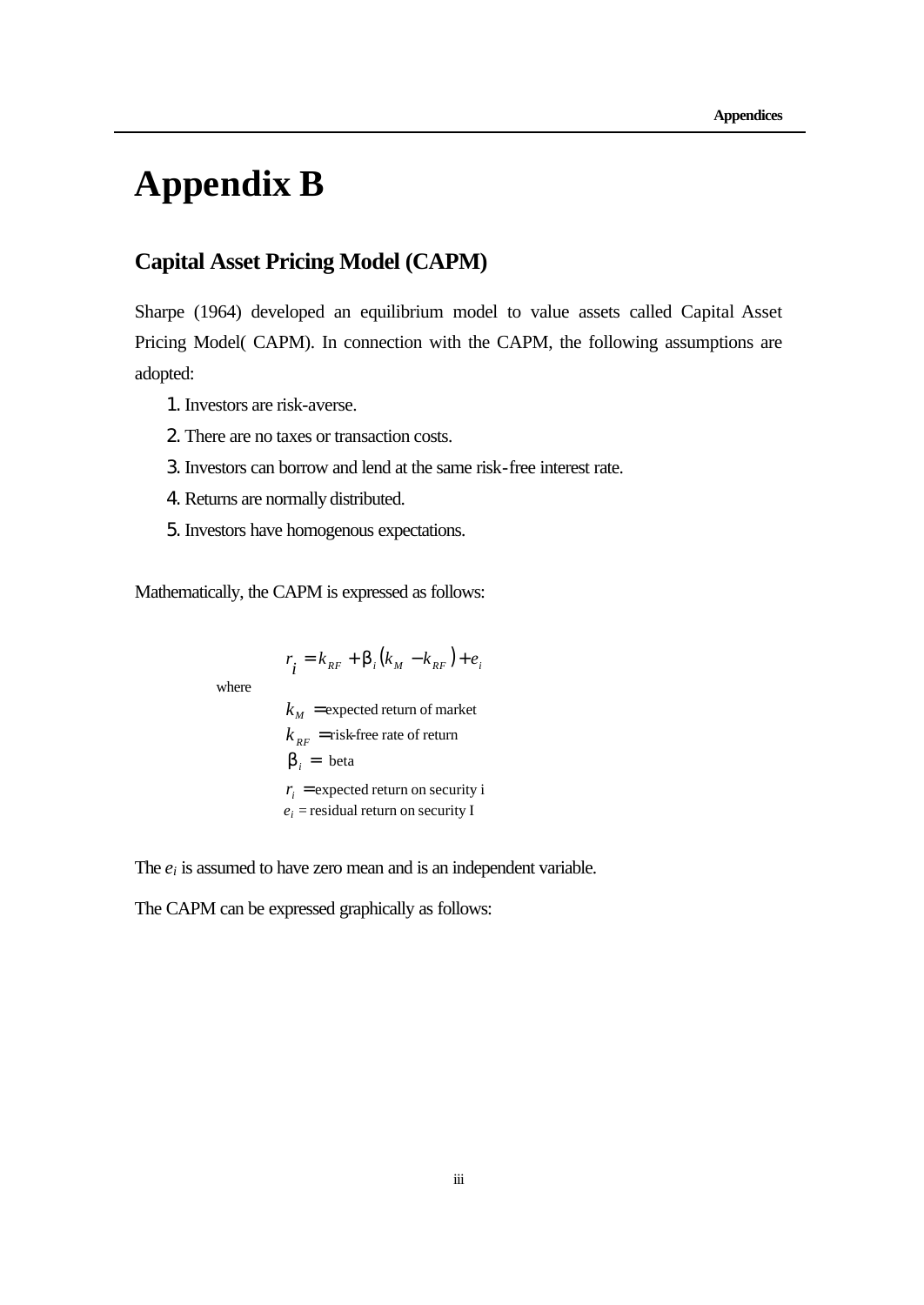

Given  $\mathbf{b}_i = 1.0$ , the return on the portfolio is the risk-free rate plus the market risk premium.

Provided that the market is efficient, an investor will purchase a particular security in which the return of such security is higher than the return predicted by the CAPM while an investor will sell a particular security if the return of such security is lower than that of the return predicted by the CAPM (Terry J Watsham, 1993).

The beta is used to measure the risk of an individual asset, in other words, beta is the covariance if the asset return with the market return. (Terry J Watsham, 1993) The beta for the CAPM is defined as follows:

$$
\mathbf{b}_i = \frac{\text{cov}(r_i k_m)}{\text{var}(k_m)}
$$

The beta of the security shows the relationship between asset's return and the market's return. The larger the beta, the larger the return to be expected. Terry J Watsham (1993) described the implication of beta as follows:

*"An important result of this model is that as beta of asset i is the covariance of assets i with the market portfolio divided by the variance of the market portfolio, beta indicates the contribution of asset i to the riskiness of a portfolio as a proportion of the total risk of that portfolio."*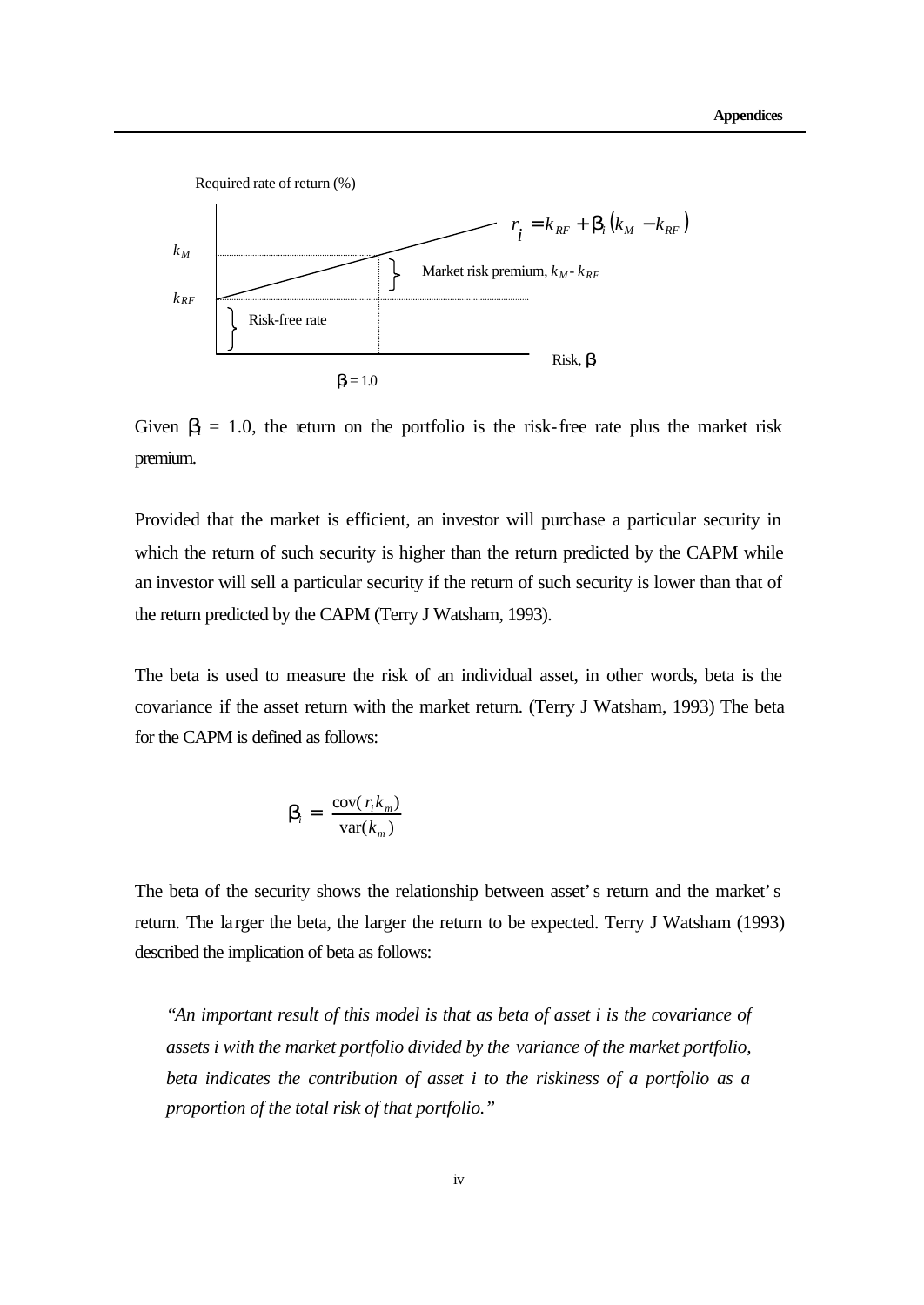*From CAPM the important characteristics determining the inclusion of a security in a portfolio is not its correlation of returns with other securities, but the relationship between the asset's returns and those of the market portfolio; the beta of the security" (Terry J Watsham, 1993)* 

Hence, we believed that beta may be an appropriate indicator to show how an individual security to response to the market. In our research study, we analyzed beta for each sample company in order to see how each sample company to be responded to the market.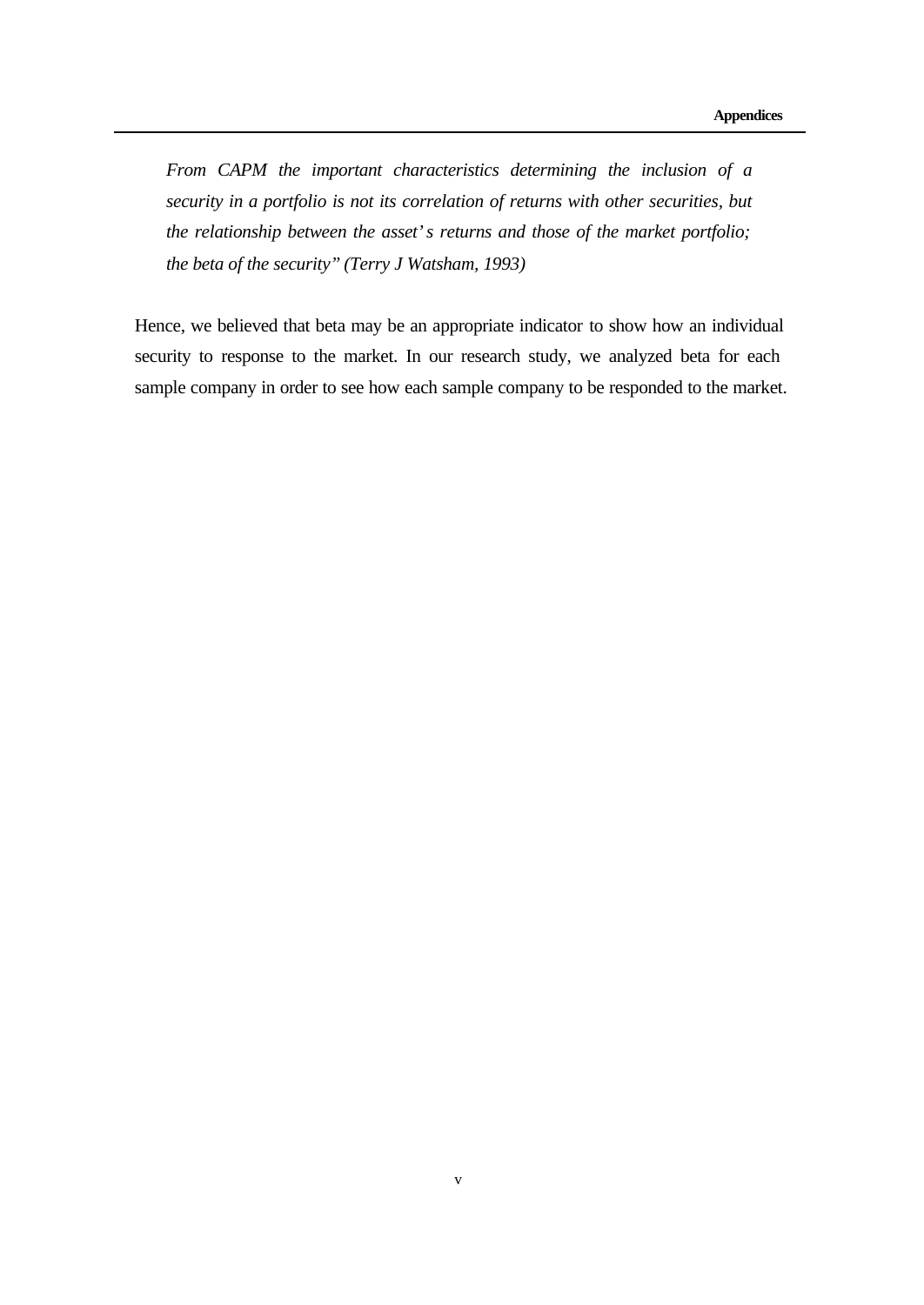# **Appendix C**

## **Definition of Simple Regression (Using SPSS Software Package)**

a) Regression coefficient of slope is defined as the slope of the least-squares line.

b) Regression coefficient of constant is defined as the intercept of the least-squares line

c) Standard error of constant is the estimated standard error of the constant.

d) Standard error of slope is the estimated standard error of the slope.

e) Standardized coefficients beta is defined as the following formula

$$
B_1\frac{S_x}{S_y}
$$

where

 $B_1$  = regression coefficient

 $S_x$  = standard deviation of the independent variable

 $S<sub>v</sub>$  = standard deviation of the dependent variable

f) T-value for slope is referred to the standardized regression coefficient of slope.

g) T-value for constant is referred to the standardized regression coefficient of constant.

h) Two-tailed observed significance level (p-value) is referred to the level of significance to determine whether we do accept the null hypothesis.

i) 95% Confidence interval for regression coefficient of slope is referred to 95% confidence that the regression coefficient of slope will fall within this interval.

j) 95% Confidence interval for regression coefficient of constant is referred to 95% confidence that regression coefficient of constant will fall within this interval

k) The sample R squared attempts to optimistically estimate how goodness the model fits the population.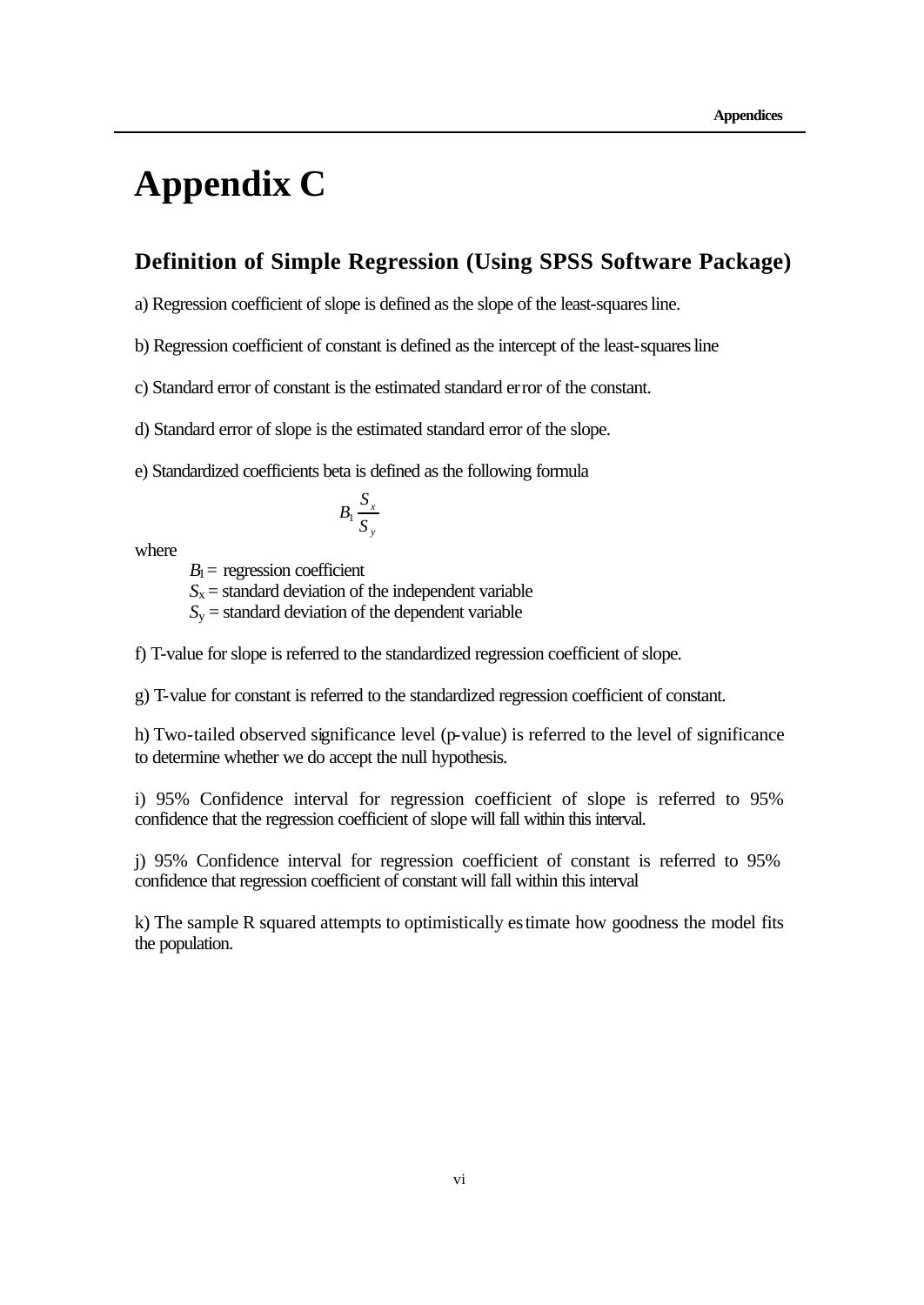# **Appendix D**

## **Sample Industrial Averages**

## **Profitability Ratios**

Table A1

|                           | <b>Net Profits Margin</b> |          |           |          |            |  |
|---------------------------|---------------------------|----------|-----------|----------|------------|--|
| Company No.               | 93                        | 94       | 95        | 96       | 97         |  |
| 1                         | 800%                      | 579%     | 395%      | 201%     | 442%       |  |
| $\overline{2}$            | 1286%                     | 692%     | 843%      | 382%     | 287%       |  |
| 3                         | $-17.46%$                 | $-440%$  | 331%      | $-451%$  | 621%       |  |
| $\overline{\mathbf{4}}$   | 538%                      | 449%     | 40.77%    | 1822%    | 1.23%      |  |
| 5                         | $-071%$                   | 253%     | 517%      | 2486%    | 546%       |  |
| 6                         | 7.44%                     | 573%     | 356%      | 322%     | 253%       |  |
| 7                         | 5355%                     | 57.98%   | 5615%     | 5494%    | 5077%      |  |
| 8                         | Q11%                      | 1.59%    | 1.68%     | $-513%$  | $-300%$    |  |
| 9                         | 593%                      | 369%     | 501%      | 475%     | 415%       |  |
| 10                        | 1.99%                     | 635%     | 437%      | 1392%    | 21.42%     |  |
| 11                        | 1691%                     | 1073%    | 538%      | 1460%    | $-360%$    |  |
| 12                        | 2664%                     | $225\%$  | 1857%     | 1969%    | 1672%      |  |
| 13                        | 1583%                     | 1012%    | 2676%     | 2435%    | 2813%      |  |
| 14                        | 1048%                     | $-915%$  | $-399%$   | $-071%$  | 300%       |  |
| 15                        | $-7.62%$                  | $-1560%$ | $-17.89%$ | $-2350%$ | 1016%      |  |
| 16                        | 255%                      | 448%     | 1.55%     | 302%     | $-121.87%$ |  |
| 17                        | 1829%                     | 838%     | 626%      | 379%     | 430%       |  |
| 18                        | 1594%                     | 39.57%   | $-153%$   | 47.71%   | 4336%      |  |
| 19                        | 1667%                     | 886%     | 000%      | 1.27%    | $-004%$    |  |
| 20                        | 302%                      | 074%     | 1.51%     | 1.39%    | 200%       |  |
| 21                        | $-960%$                   | $-1080%$ | $-131\%$  | $-2081%$ | $-1243%$   |  |
| 22                        | 3243%                     | 2264%    | 3940%     | 3357%    | 31.11%     |  |
| Mean                      | 994%                      | 83%      | 825%      | 1002%    | 293%       |  |
| <b>Standard deviation</b> | 1511%                     | 1614%    | 1817%     | 1910%    | 3334%      |  |
| Median                    | 7.75%                     | 576%     | 416%      | 381%     | 423%       |  |
| Lowerquartile             | 213%                      | 1.83%    | 1.52%     | 1.30%    | 1.45%      |  |
| Upperquantile             | 1649%                     | 980%     | 7.89%     | 1932%    | 1508%      |  |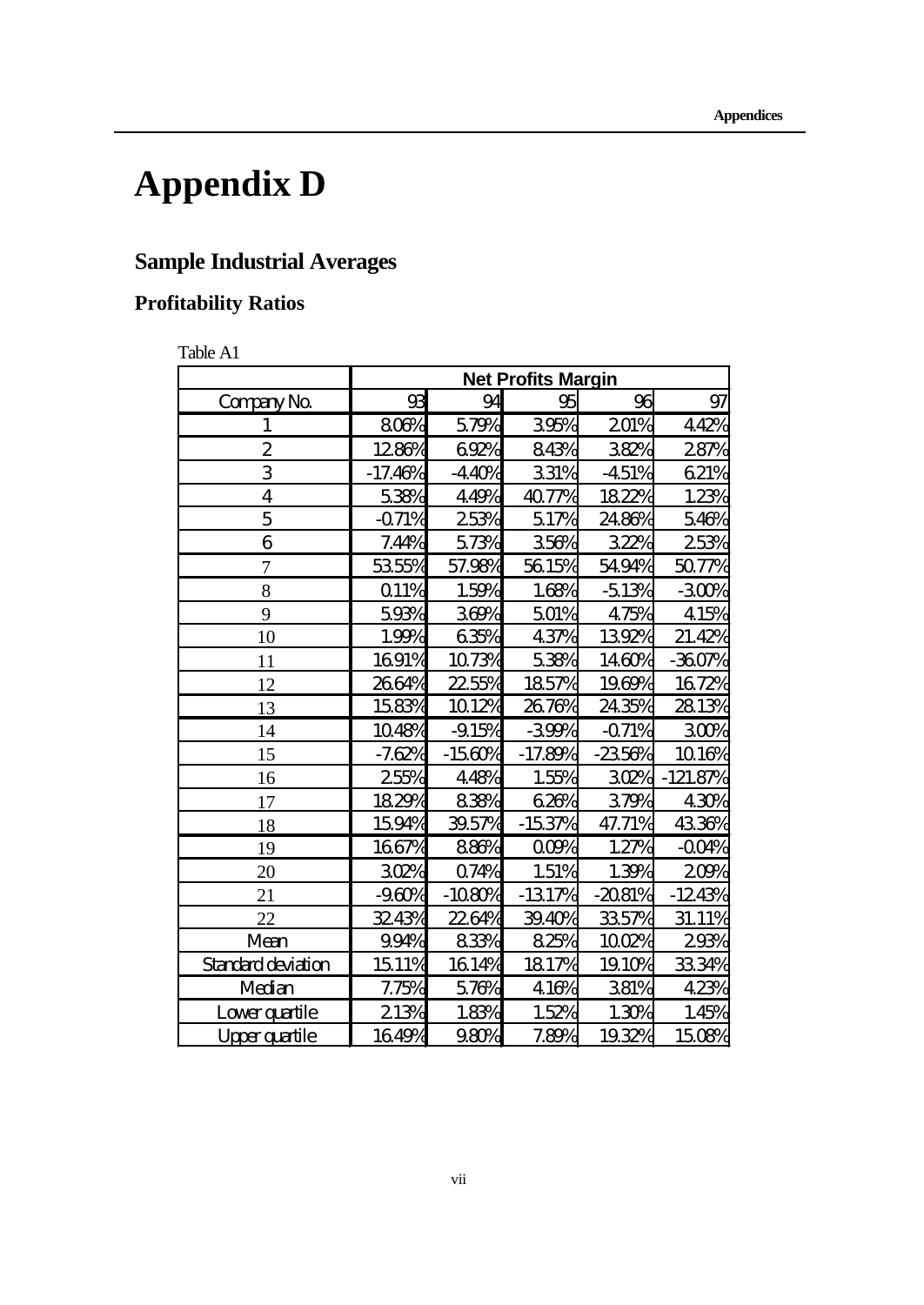|                             | <b>Return on Assets</b> |          |            |          |           |
|-----------------------------|-------------------------|----------|------------|----------|-----------|
| Company No.                 | 93                      | 94       | 95         | 96       | 97        |
| $\mathbf{1}$                | 14.71%                  | 1039%    | 590%       | 216%     | 630%      |
| $\overline{2}$              | 7.43%                   | 421%     | 228%       | 1.91%    | 097%      |
| 3                           | $-2295%$                | $-695%$  | <b>60%</b> | $-95%$   | 1448%     |
| $\overline{4}$              | 066%                    | 039%     | 1.98%      | 215%     | 062%      |
| $\overline{5}$              | $-045%$                 | 1.84%    | 306%       | 1343%    | 1.46%     |
| 6                           | 2368%                   | 1304%    | 853%       | 7.40%    | 7.44%     |
| $\overline{\mathcal{U}}$    | 1280%                   | 1349%    | 1013%      | 11.44%   | 1062%     |
| 8                           | 016%                    | 1.81%    | 210%       | $-612%$  | $-375%$   |
| 9                           | 7.98%                   | 472%     | 631%       | 621%     | 413%      |
| 10                          | 1.07%                   | 367%     | 1.90%      | 370%     | 492%      |
| 11                          | 1372%                   | 875%     | 291%       | 457%     | $-285%$   |
| 12                          | 7.11%                   | 644%     | 414%       | 374%     | 32%       |
| 13                          | 296%                    | 1.42%    | 33%        | 207%     | 242%      |
| 14                          | 21.94%                  | -991%    | $-677%$    | $-1.23%$ | 543%      |
| 15                          | $-039%$                 | $-020%$  | $-0.20%$   | $-025%$  | 078%      |
| 16                          | 316%                    | 454%     | 1.38%      | 1.61%    | -2329%    |
| 17                          | 1503%                   | 952%     | 619%       | 318%     | 311%      |
| 18                          | 654%                    | 271%     | $-088%$    | 1.15%    | 1.19%     |
| 19                          | 21.19%                  | 859%     | 004%       | 050%     | $-002%$   |
| $\boldsymbol{\mathfrak{D}}$ | 493%                    | 1.08%    | 285%       | 242%     | 327%      |
| 21                          | $-1020%$                | $-1067%$ | $-1294%$   | $-2061%$ | $-11.71%$ |
| $\boldsymbol{\mathcal{Z}}$  | 389%                    | 289%     | 546%       | 821%     | 981%      |
| Mean                        | 613%                    | 326%     | 24%        | 1.73%    | 059%      |
| Standard deviation          | 1061%                   | 643%     | 493%       | 7.06%    | 1007%     |
| Median                      | 574%                    | 328%     | 288%       | 215%     | 276%      |
| Lowerquartile               | 078%                    | 1.17%    | 1.51%      | 060%     | 060%      |
| Upperquartile               | 1349%                   | 805%     | 579%       | 436%     | 530%      |

Table A2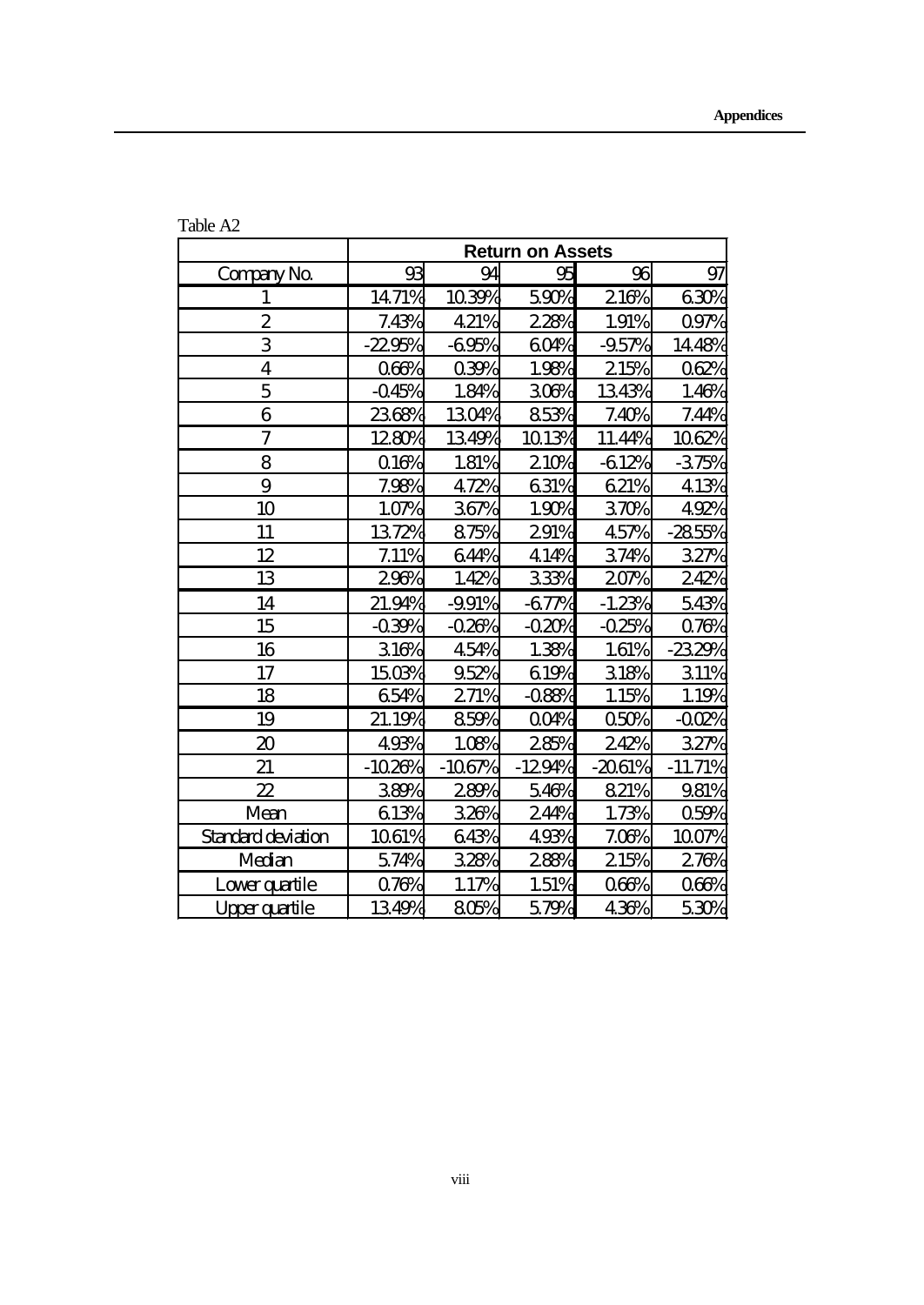|                             | <b>Return on Equity</b> |          |           |          |           |
|-----------------------------|-------------------------|----------|-----------|----------|-----------|
| Companym                    | 93                      | 94       | 95        | 96       | 97        |
| $\mathbf{1}$                | 2204%                   | 1598%    | 889%      | 329%     | 1012%     |
| $\overline{2}$              | 2503%                   | 1034%    | 497%      | 674%     | 544%      |
| 3                           | $-509%$                 | $-1676%$ | 1296%     | $-1853%$ | 27.81%    |
| $\overline{\mathbf{4}}$     | 080%                    | Q47%     | 242%      | 264%     | Q81%      |
| 5                           | $-054%$                 | 237%     | 422%      | 3817%    | 580%      |
| 6                           | 5602%                   | 31.78%   | 2886%     | 2398%    | 2379%     |
| 7                           | 2069%                   | 2494%    | 1944%     | 21.85%   | 1905%     |
| 8                           | 029%                    | 322%     | 311%      | $-804%$  | $-539%$   |
| 9                           | 1835%                   | 960%     | 1389%     | 1478%    | 1258%     |
| 10                          | 302%                    | 881%     | 507%      | 1048%    | 11.43%    |
| 11                          | 21.12%                  | 1480%    | 663%      | 1247%    | 15205%    |
| 12                          | 1064%                   | 998%     | 680%      | 666%     | 578%      |
| 13                          | 493%                    | 259%     | 7.20%     | 454%     | 525%      |
| 14                          | 5384%                   | $-1979%$ | $-1434%$  | $-350%$  | 17.36%    |
| 15                          | $-043%$                 | $-0.28%$ | $-021%$   | $-027%$  | Q81%      |
| 16                          | 854%                    | 1396%    | 387%      | 348%     | $-47.89%$ |
| 17                          | 3694%                   | 2412%    | 17.49%    | 1017%    | 1074%     |
| 18                          | 7.19%                   | 292%     | $-092%$   | 1.18%    | 1.22%     |
| 19                          | 4832%                   | 1402%    | $00\%$    | 1.32%    | $-000%$   |
| $\boldsymbol{\mathfrak{D}}$ | 7.56%                   | 1.54%    | 456%      | 440%     | 658%      |
| 21                          | $-1450%$                | $-1603%$ | $-21.18%$ | $-3805%$ | $-2245%$  |
| $\boldsymbol{\mathcal{Z}}$  | 561%                    | 466%     | 997%      | 17.64%   | 2088%     |
| Mean                        | 1293%                   | 651%     | 563%      | 524%     | 11.90%    |
| Standard deviation          | 2345%                   | 1293%    | 1041%     | 1517%    | 3515%     |
| Median                      | 805%                    | 673%     | 502%      | 447%     | 619%      |
| Lowerquartile               | 1.35%                   | 1.74%    | 259%      | 1.22%    | 092%      |
| Upperquartile               | 21.81%                  | 1401%    | 970%      | 11.97%   | 1617%     |

Table A3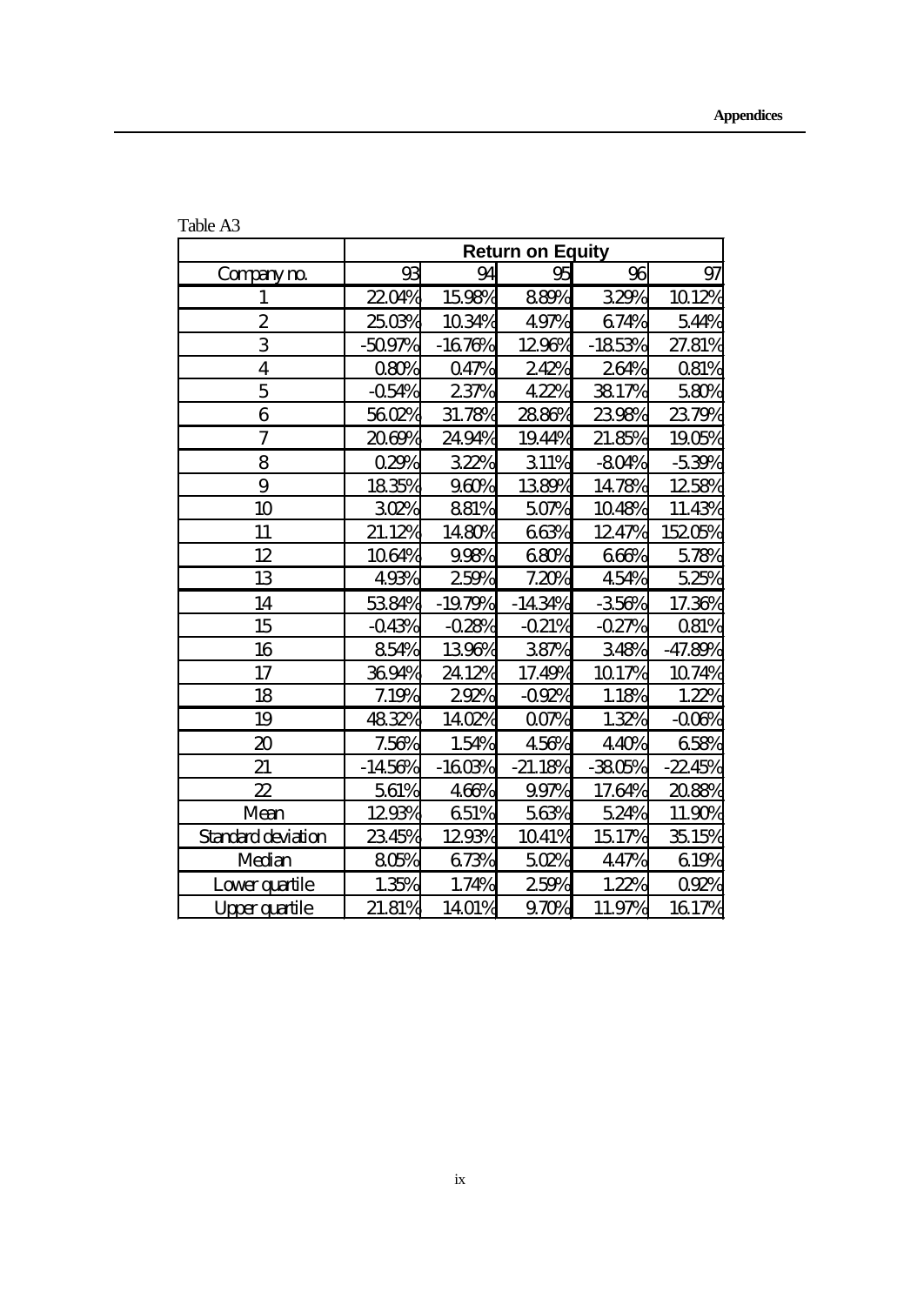|                             | <b>Return on Capital Employed</b> |           |          |          |           |  |
|-----------------------------|-----------------------------------|-----------|----------|----------|-----------|--|
| Companym                    | 93                                | 94        | 95       | 96       | 97        |  |
| $\mathbf{1}$                | 2535%                             | 17.98%    | 975%     | 555%     | 1422%     |  |
| $\overline{2}$              | 1925%                             | 697%      | 625%     | 7.08%    | 432%      |  |
| 3                           | 4818%                             | $-900%$   | 1691%    | $-1269%$ | 3053%     |  |
| $\overline{4}$              | 1.33%                             | 238%      | 326%     | 278%     | 24%       |  |
| 5                           | 1688%                             | 3572%     | 2051%    | 2014%    | 807%      |  |
| 6                           | 47.12%                            | 31.90%    | 2442%    | 2087%    | 2412%     |  |
| 7                           | 2487%                             | 1839%     | 1864%    | 1827%    | 1550%     |  |
| 8                           | <b>Q91%</b>                       | 284%      | $-1.77%$ | $-2402%$ | $-1.81%$  |  |
| 9                           | 1972%                             | 1371%     | 1074%    | 1545%    | 929%      |  |
| 10                          | 560%                              | 341%      | 518%     | 873%     | 938%      |  |
| 11                          | 1616%                             | 1359%     | 7.20%    | 17.76%   | 27.40%    |  |
| 12                          | 11.28%                            | 1017%     | 834%     | 832%     | 937%      |  |
| 13                          | 278%                              | 352%      | 626%     | 419%     | 2096%     |  |
| 14                          | 3840%                             | $-27.75%$ | $-1659%$ | 032%     | 1924%     |  |
| 15                          | 1.59%                             | 295%      | 480%     | 366%     | 361%      |  |
| 16                          | 1399%                             | 1614%     | 233%     | 903%     | $-4845%$  |  |
| 17                          | 22.88%                            | 1920%     | 1408%    | 1365%    | 943%      |  |
| 18                          | 17.68%                            | 844%      | 29.24%   | 661%     | 1083%     |  |
| 19                          | 2944%                             | 17.71%    | 285%     | 233%     | 7.40%     |  |
| $\boldsymbol{\mathfrak{D}}$ | 554%                              | 1.26%     | 416%     | 40%      | 637%      |  |
| 21                          | $-1614%$                          | $-2297%$  | $-2237%$ | $-4392%$ | $-21.84%$ |  |
| $\boldsymbol{\mathcal{Z}}$  | 234%                              | 34%       | 7.11%    | 966%     | 1345%     |  |
| Mean                        | 1614%                             | 7.72%     | 7.33%    | 445%     | 7.90%     |  |
| Standard deviation          | 1576%                             | 1483%     | 11.65%   | 1488%    | 1665%     |  |
| Median                      | 1652%                             | 7.70%     | 669%     | 685%     | 938%      |  |
| Lowerquartile               | 347%                              | 287%      | 349%     | 300%     | 483%      |  |
| Upperquartile               | 24.37%                            | 17.31%    | 1324%    | 1265%    | 1518%     |  |

Table A4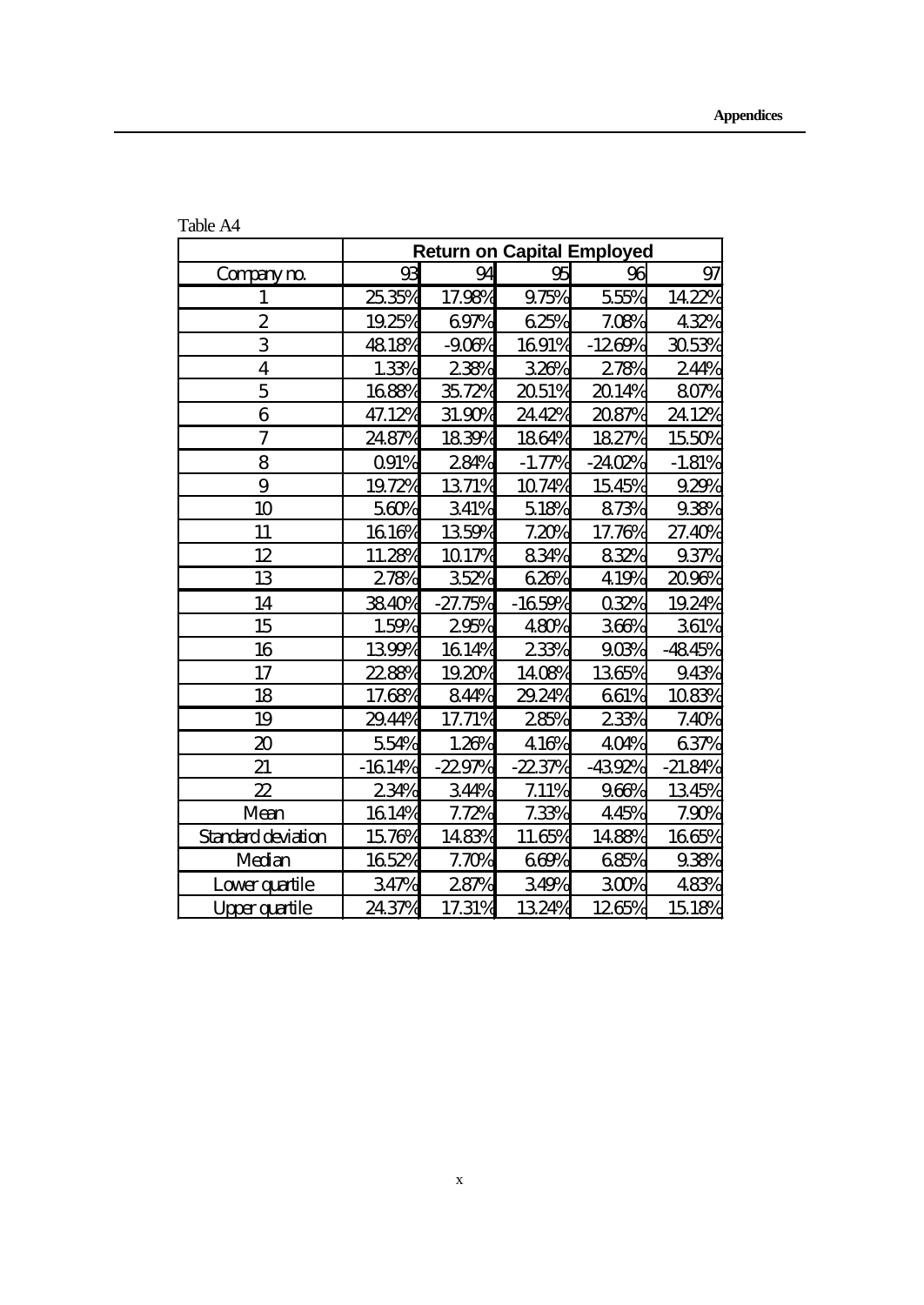# **Short-term Solvency Ratio**

| Table A: |
|----------|
|----------|

|                           | <b>Current Ratios</b> |             |      |      |      |
|---------------------------|-----------------------|-------------|------|------|------|
| Company no.               | 93                    | 94          | 95   | 96   | 97   |
| 1                         | 1.73                  | 1.80        | 1.91 | 1.84 | 1.82 |
| $\overline{c}$            | 1.15                  | 3.48        | 1.17 | 1.36 | 1.46 |
| 3                         | 1.23                  | 1.24        | 1.37 | 1.86 | 1.78 |
| 4                         | 1.04                  | 0.40        | 0.80 | 1.59 | 1.50 |
| 5                         | 1.46                  | 1.13        | 1.11 | 0.93 | 1.19 |
| 6                         | 1.75                  | 1.52        | 1.24 | 1.43 | 1.21 |
| $\overline{7}$            | 1.39                  | <u>1.65</u> | 1.71 | 1.99 | 2.00 |
| 8                         | 1.55                  | 1.17        | 3.17 | 1.64 | 1.86 |
| 9                         | 1.69                  | 1.22        | 1.50 | 1.28 | 1.12 |
| 10                        | 1.57                  | 1.38        | 1.11 | 1.08 | 1.01 |
| 11                        | 2.89                  | 1.68        | 1.55 | 1.38 | 0.24 |
| 12                        | 1.23                  | 1.43        | 1.58 | 1.63 | 1.66 |
| 13                        | 2.23                  | 1.28        | 1.48 | 2.03 | 1.53 |
| 14                        | 1.83                  | 2.41        | 1.43 | 1.32 | 1.35 |
| 15                        | 0.98                  | 0.36        | 0.24 | 1.10 | 2.28 |
| 16                        | 1.03                  | 1.05        | 0.91 | 1.00 | 1.07 |
| 17                        | 0.82                  | 1.04        | 1.09 | 1.11 | 1.46 |
| 18                        | 3.04                  | 1.06        | 3.41 | 4.65 | 4.46 |
| 19                        | 1.24                  | 1.20        | 1.35 | 1.07 | 1.00 |
| 20                        | 2.97                  | 2.82        | 1.79 | 1.79 | 1.63 |
| 21                        | <u>2.53</u>           | 2.32        | 2.14 | 1.74 | 1.43 |
| 22                        | 1.82                  | 4.95        | 5.64 | 5.28 | 2.60 |
| Mean                      | 1.69                  | 1.66        | 1.71 | 1.78 | 1.62 |
| <b>Standard deviation</b> | 0.66                  | 1.03        | 1.12 | 1.09 | 0.80 |
| Median                    | 1.56                  | 1.33        | 1.46 | 1.51 | 1.48 |
| Lower quartile            | 1.23                  | 1.14        | 1.13 | 1.15 | 1.19 |
| <b>Upper quartile</b>     | 1.83                  | 1.77        | 1.77 | 1.82 | 1.81 |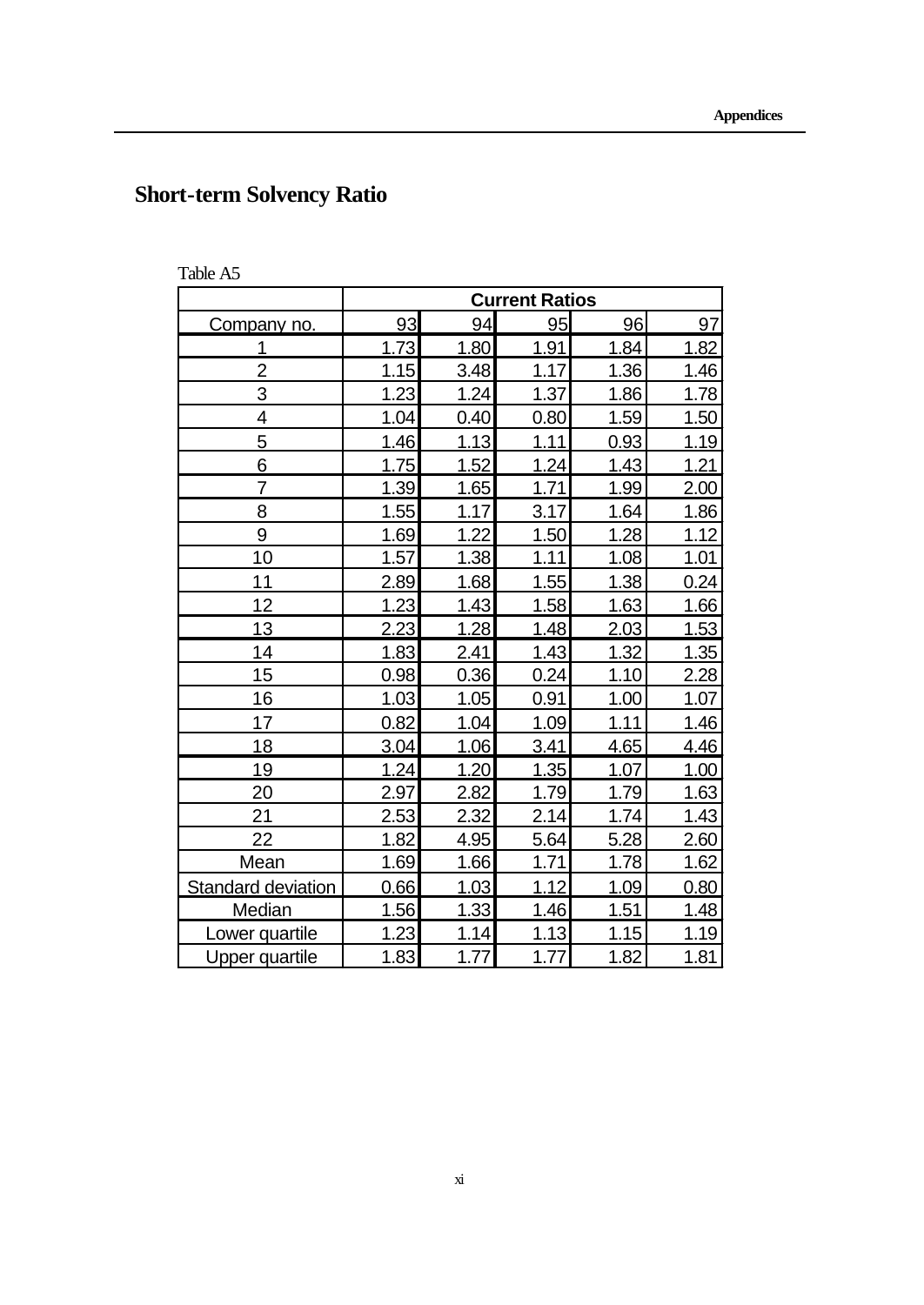|                             | <b>Quick Ratio</b> |                  |          |            |                  |
|-----------------------------|--------------------|------------------|----------|------------|------------------|
| Companym                    | 93                 | 94               | 95       | 96         | 97               |
| $\mathbf{1}$                | 099                | 1.1 <sub>C</sub> | 098      | 087        | 072              |
| $\overline{\mathbf{c}}$     | 027                | 341              | 1.10     | 1.33       | 1.41             |
| 3                           | 071                | Q54              | 073      | 1.16       | <u>1.15</u>      |
| $\overline{\mathbf{4}}$     | 087                | 036              | 077      | 1.56       | 1.49             |
| $\overline{5}$              | 106                | 097              | 068      | 079        | 1.05             |
| 6                           | 1.51               | 1.25             | 097      | 1.04       | 096              |
| $\overline{7}$              | 1.28               | 052              | 049      | 067        | 076              |
| 8                           | 1.35               | 0 <sup>92</sup>  | 278      | 1.43       | 1.77             |
| 9                           | 1.39               | 095              | 1.18     | 1.01       | 085              |
| 10                          | 1.51               | 1.29             | 1.04     | 100        | 095              |
| 11                          | 215                | 072              | $\alpha$ | Q53        | Q15              |
| 12                          | 1.21               | 1.42             | 1.57     | 1.61       | 1.64             |
| 13                          | 211                | 1.19             | 1.38     | 1.91       | 1.48             |
| 14                          | 1.58               | 204              | 1.21     | 1.17       | 1.14             |
| 15                          | 098                | 036              | Q24      | 1.10       | <u>228</u>       |
| 16                          | 10B                | $\alpha$         | 058      | 065        | 025              |
| 17                          | 082                | 1.04             | 100      | 1.11       | 1.46             |
| 18                          | 304                | 1.06             | 341      | 465        | 446              |
| 19                          | 1.10               | 089              | 1.15     | <b>Q91</b> | 07 <sup>2</sup>  |
| $\boldsymbol{\mathfrak{D}}$ | 259                | 201              | 1.37     | 1.31       | 1.25             |
| 21                          | 216                | 1.66             | 1.61     | 1.48       | 1.42             |
| $\mathbf{z}$                | 182                | 493              | 559      | 520        | <u>256</u>       |
| Mean                        | 1.43               | 1.33             | 1.40     | 1.48       | 1.36             |
| <b>Standard deviation</b>   | 066                | 1.05             | 1.18     | 1.17       | $\overline{08}$  |
| Median                      | 1.31               | 1.05             | 1.10     | 1.13       | 1.21             |
| Lowerquartile               | 100                | 076              | 077      | 093        | 087              |
| Upper quantile              | 1.76               | 1.39             | 1.38     | 1.47       | 1.4 <sub>C</sub> |

Table A6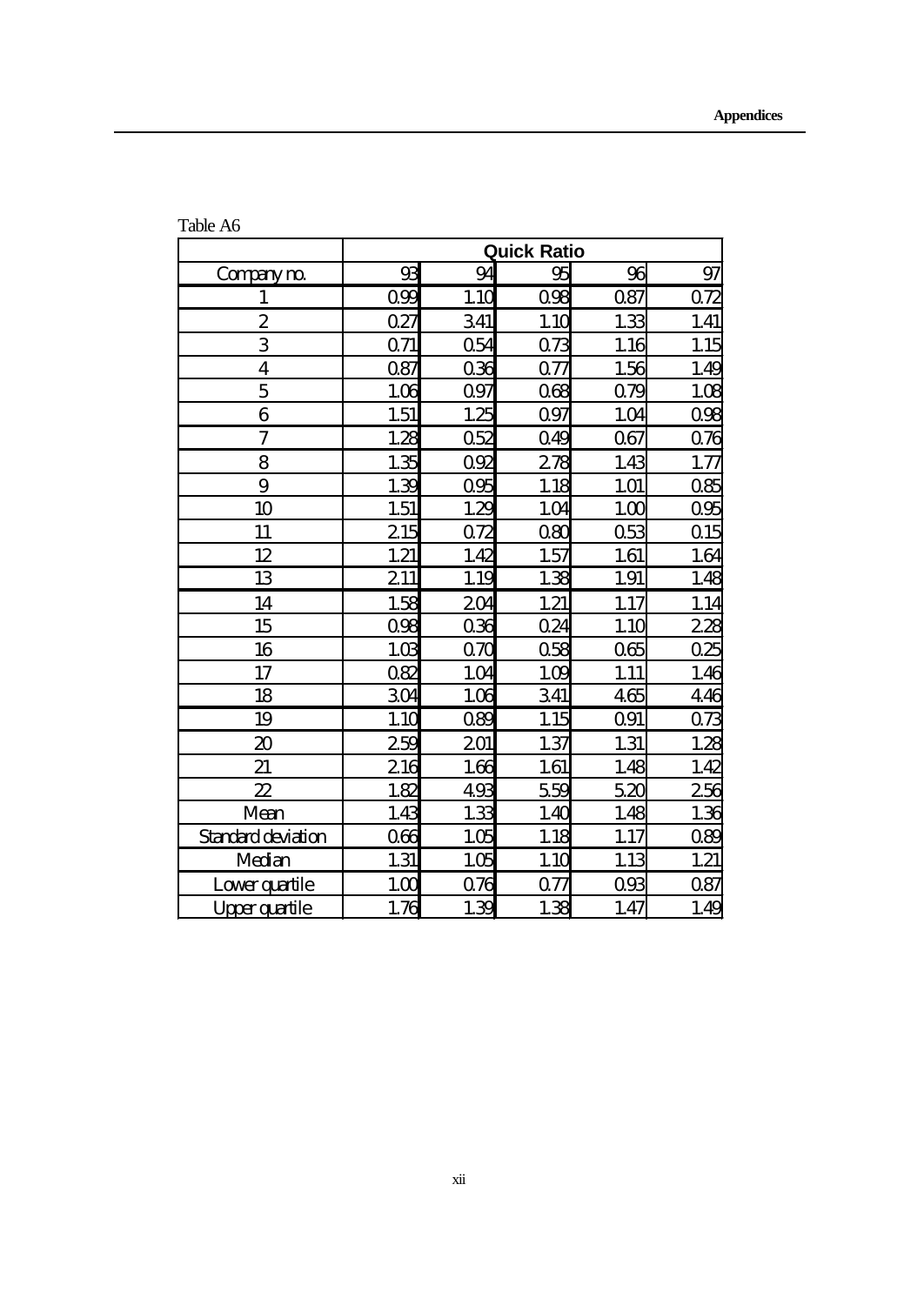|                             | <b>Net Working Capital to Total Assets</b> |          |          |          |        |  |
|-----------------------------|--------------------------------------------|----------|----------|----------|--------|--|
| Compaym                     | 93                                         | 94       | 95       | 96       | 97     |  |
| $\mathbf{1}$                | 2566%                                      | 27.82%   | 29.73%   | 3046%    | 31.87% |  |
| $\overline{2}$              | 881%                                       | 3560%    | 825%     | 2096%    | 2616%  |  |
| 3                           | 1018%                                      | 1014%    | 1582%    | 4083%    | 3898%  |  |
| 4                           | 028%                                       | $-7.63%$ | $-1.47%$ | 555%     | 7.11%  |  |
| 5                           | 694%                                       | 275%     | 260%     | $-1.57%$ | 597%   |  |
| 6                           | 3982%                                      | 3033%    | 1573%    | 2284%    | 1335%  |  |
| $\overline{\mathcal{U}}$    | 1097%                                      | 11.69%   | 1091%    | 1513%    | 1421%  |  |
| 8                           | 237%                                       | 7.55%    | 3906%    | 1872%    | 2585%  |  |
| 9                           | 2958%                                      | 975%     | 22.24%   | 1342%    | 430%   |  |
| 10                          | 17.18%                                     | 11.66%   | 452%     | 301%     | 03%    |  |
| 11                          | 5497%                                      | 3063%    | 27.99%   | 2377%    | 27586% |  |
| 12                          | 354%                                       | 7.84%    | 1028%    | 1302%    | 11.15% |  |
| 13                          | 906%                                       | 355%     | 647%     | 898%     | 7.41%  |  |
| 14                          | 44.35%                                     | 5513%    | 2619%    | 21.76%   | 2408%  |  |
| 15                          | $-014%$                                    | $-305%$  | $-620%$  | 078%     | 7.88%  |  |
| 16                          | 1.94%                                      | 291%     | $-447%$  | $-017%$  | 298%   |  |
| 17                          | $-7.85%$                                   | 1.89%    | 418%     | 572%     | 21.03% |  |
| 18                          | 1488%                                      | 037%     | 7.53%    | 892%     | 7.33%  |  |
| 19                          | 90%                                        | 498%     | 629%     | 1.67%    | QOP%   |  |
| $\boldsymbol{\mathfrak{D}}$ | 5028%                                      | 4878%    | 3254%    | 3574%    | 31.70% |  |
| 21                          | 4675%                                      | 4057%    | 3861%    | 2696%    | 1637%  |  |
| $\boldsymbol{\mathcal{Z}}$  | 861%                                       | 2827%    | 27.59%   | 2801%    | 2411%  |  |
| Mean                        | 1857%                                      | 1643%    | 14.74%   | 1566%    | 211%   |  |
| Standard deviation          | 1823%                                      | 17.64%   | 1369%    | 1226%    | 6308%  |  |
| Median                      | 1058%                                      | 995%     | 1059%    | 1428%    | 1225%  |  |
| Lowerquartile               | 7.36%                                      | 30%      | 496%     | 559%     | 625%   |  |
| Upperquartile               | 2860%                                      | 2982%    | 27.24%   | 2354%    | 2410%  |  |

Table A7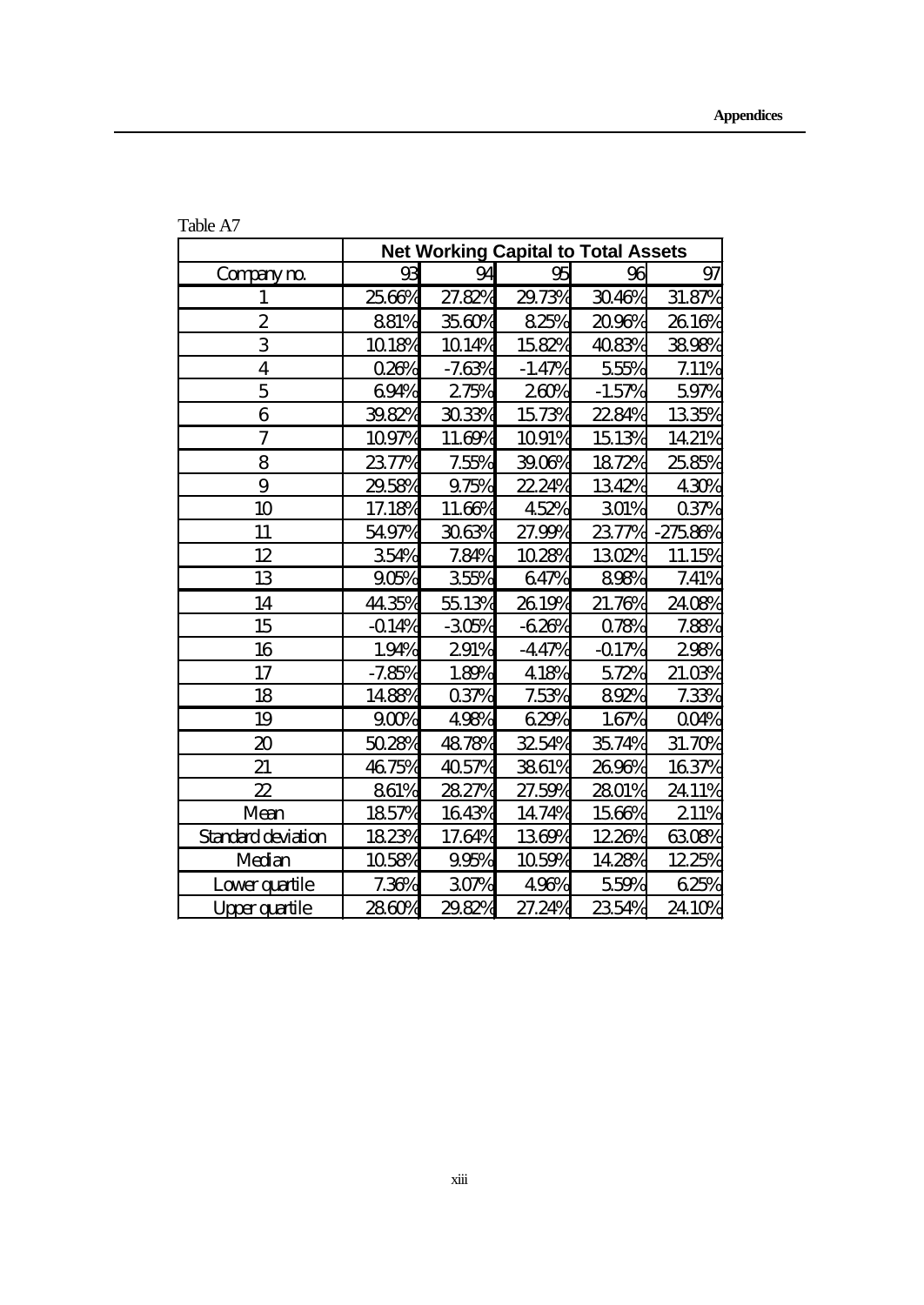# **Long-term Solvency Ratios**

| Table A8 |  |
|----------|--|
|----------|--|

|                             | <b>Total Debt to Total Assets</b> |         |         |          |        |  |
|-----------------------------|-----------------------------------|---------|---------|----------|--------|--|
| Companym                    | 93                                | 94      | 95      | 96       | 97     |  |
| 1                           | 3523%                             | 3483%   | 32.52%  | 3636%    | 3879%  |  |
| $\boldsymbol{2}$            | 6903%                             | 47.95%  | 5838%   | 7830%    | 81.99% |  |
| 3                           | 5536%                             | 5010%   | 4661%   | 47.52%   | 4982%  |  |
| $\overline{\mathbf{4}}$     | 1540%                             | 1699%   | 1842%   | 1560%    | 27.71% |  |
| 5                           | 1631%                             | $223\%$ | 25.19%  | 5373%    | 5506%  |  |
| 6                           | 5352%                             | 6232%   | 74.15%  | 6251%    | 7087%  |  |
| $\overline{\mathcal{U}}$    | 3090%                             | 3607%   | 3624%   | 3564%    | 2681%  |  |
| 8                           | 4307%                             | 44,57%  | 1811%   | 2956%    | 3009%  |  |
| 9                           | 4902%                             | 5046%   | 5618%   | 5677%    | 6874%  |  |
| 10                          | 6011%                             | 5635%   | 6403%   | 61.94%   | 4981%  |  |
| 11                          | 31.49%                            | 47.79%  | 61.26%  | 6514%    | 37445% |  |
| 12                          | 2679%                             | 3268%   | $348\%$ | 3813%    | 31.55% |  |
| 13                          | 2394%                             | 3339%   | 3363%   | 32.23%   | 29.17% |  |
| 14                          | 5479%                             | 3946%   | $609\%$ | $\omega$ | 67.96% |  |
| 15                          | 7.59%                             | 645%    | 823%    | 7.63%    | 618%   |  |
| 16                          | 5929%                             | 6659%   | 57.55%  | 4898%    | 5466%  |  |
| 17                          | 6011%                             | 57.64%  | 6607%   | 6826%    | 71.10% |  |
| 18                          | 7.61%                             | 646%    | 325%    | 247%     | 212%   |  |
| 19                          | 51.73%                            | 32.47%  | 3415%   | 39.75%   | 5323%  |  |
| $\boldsymbol{\mathfrak{D}}$ | 2842%                             | 2957%   | 42.25%  | 4687%    | 5315%  |  |
| 21                          | 3063%                             | 3070%   | 4041%   | 4501%    | 4533%  |  |
| $\mathbf{z}$                | 3471%                             | 2578%   | 49.25%  | 47.08%   | 4959%  |  |
| Mean                        | 3841%                             | 37.77%  | 41.90%  | 44.94%   | 6083%  |  |
| Standard deviation          | 1821%                             | 1650%   | 1949%   | 1974%    | 7300%  |  |
| Median                      | 3497%                             | 3545%   | 41.33%  | 4697%    | 4981%  |  |
| Loverguartile               | 27.19%                            | 2985%   | 32.80%  | 3582%    | 3045%  |  |
| Upperquartile               | 5447%                             | 4956%   | 5817%   | 6065%    | 6474%  |  |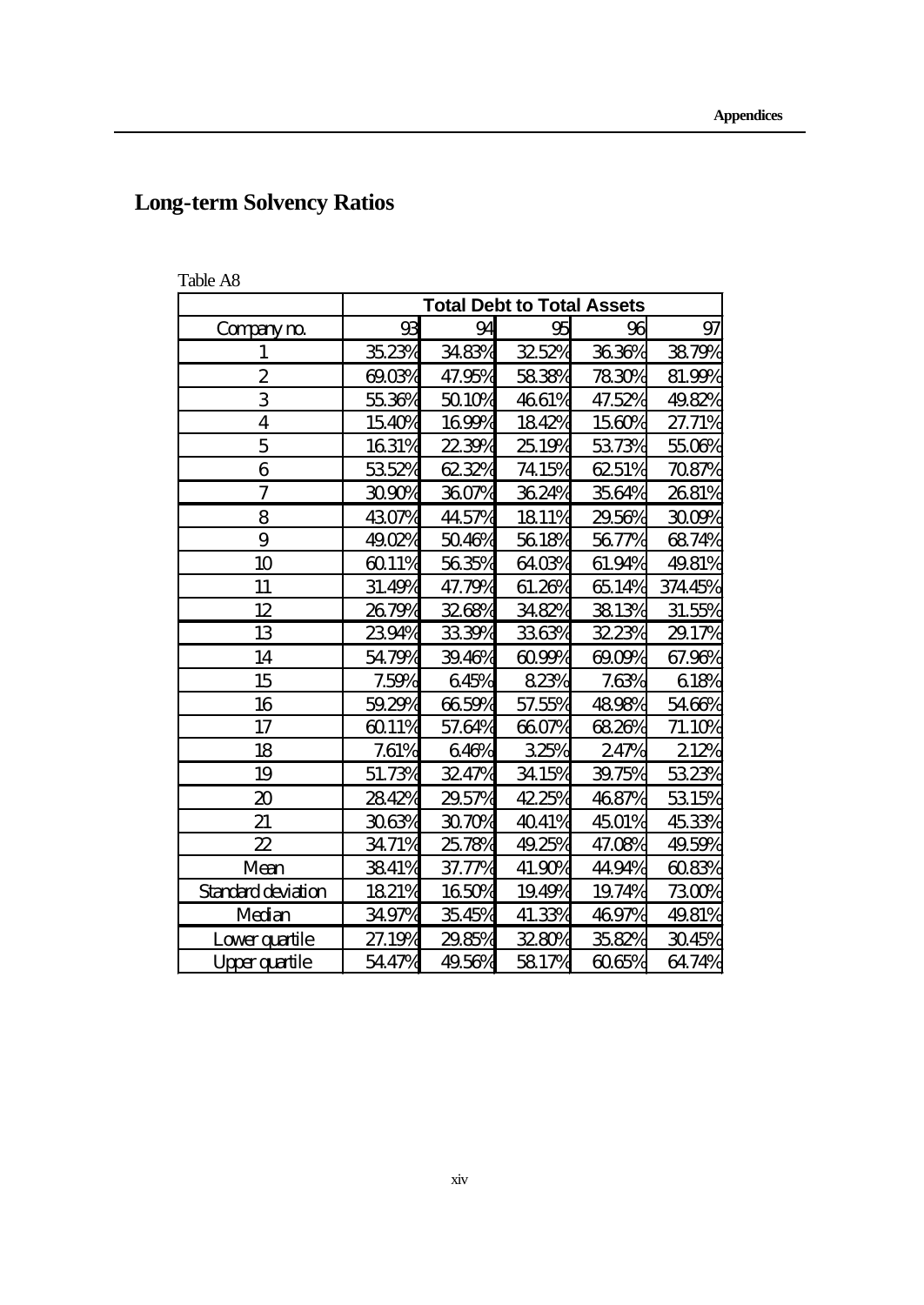|                          | <b>Total Debt to Total Equity</b> |        |         |         |           |
|--------------------------|-----------------------------------|--------|---------|---------|-----------|
| Companym                 | 93                                | 94     | 95      | 96      | 97        |
| $\mathbf{1}$             | 5440%                             | 5343%  | 4819%   | 57.14%  | 6351%     |
| 2                        | 167.58%                           | 5600%  | 11348%  | 197.29% | 20040%    |
| 3                        | 11259%                            | 97.71% | 8669%   | 87.05%  | 99.38%    |
| $\overline{4}$           | 1642%                             | 1950%  | 1996%   | 17.85%  | 3234%     |
| 5                        | 1924%                             | 2995%  | 3434%   | 9600%   | 11213%    |
| 6                        | 11396%                            | 15257% | 22408%  | 13613%  | 201.42%   |
| $\overline{\mathcal{U}}$ | 4933%                             | 5202%  | 49.19%  | 49.27%  | 37.66%    |
| 8                        | 7553%                             | 7985%  | 22.22%  | 4225%   | 4339%     |
| 9                        | 87.99%                            | 9356%  | 10279%  | 11417%  | 11264%    |
| 10                       | 8580%                             | 8237%  | 11059%  | 101.39% | 8420%     |
| 11                       | 44.34%                            | 87.06% | 12480%  | 17588%  | $-14346%$ |
| 12                       | 3401%                             | 42.40% | 4548%   | 5379%   | 42.74%    |
| 13                       | 3075%                             | 4955%  | 51.05%  | 4686%   | 47.19%    |
| 14                       | 12084%                            | 6545%  | 157.39% | 21597%  | 21318%    |
| 15                       | 821%                              | 688%   | 897%    | 826%    | 658%      |
| 16                       | 15839%                            | 20321% | 11303%  | 7995%   | 91.51%    |
| 17                       | 10975%                            | 10557% | 12507%  | 14677%  | 13286%    |
| 18                       | 821%                              | 689%   | 335%    | 253%    | $21\%$    |
| 19                       | 8264%                             | 4351%  | 5668%   | 7880%   | 8098%     |
| $\pmb{\mathfrak{D}}$     | 3814%                             | 4087%  | 72.74%  | 8603%   | 10635%    |
| 21                       | 4539%                             | 4690%  | 6423%   | 7620%   | 7296%     |
| 25                       | 3942%                             | 32.28% | 5570%   | 5318%   | 61.49%    |
| Mean                     | 6831%                             | 6580%  | 7682%   | 87.40%  | 77.35%    |
| Standard deviation       | 4668%                             | 4625%  | 5330%   | 57.83%  | 7648%     |
| Median                   | 51.86%                            | 5273%  | 6045%   | 7938%   | 7697%     |
| Lowerquartile            | 3504%                             | 41.25% | 4616%   | 5025%   | 4290%     |
| Upperquartile            | 10431%                            | 8589%  | 11242%  | 11097%  | 11068%    |

Table A9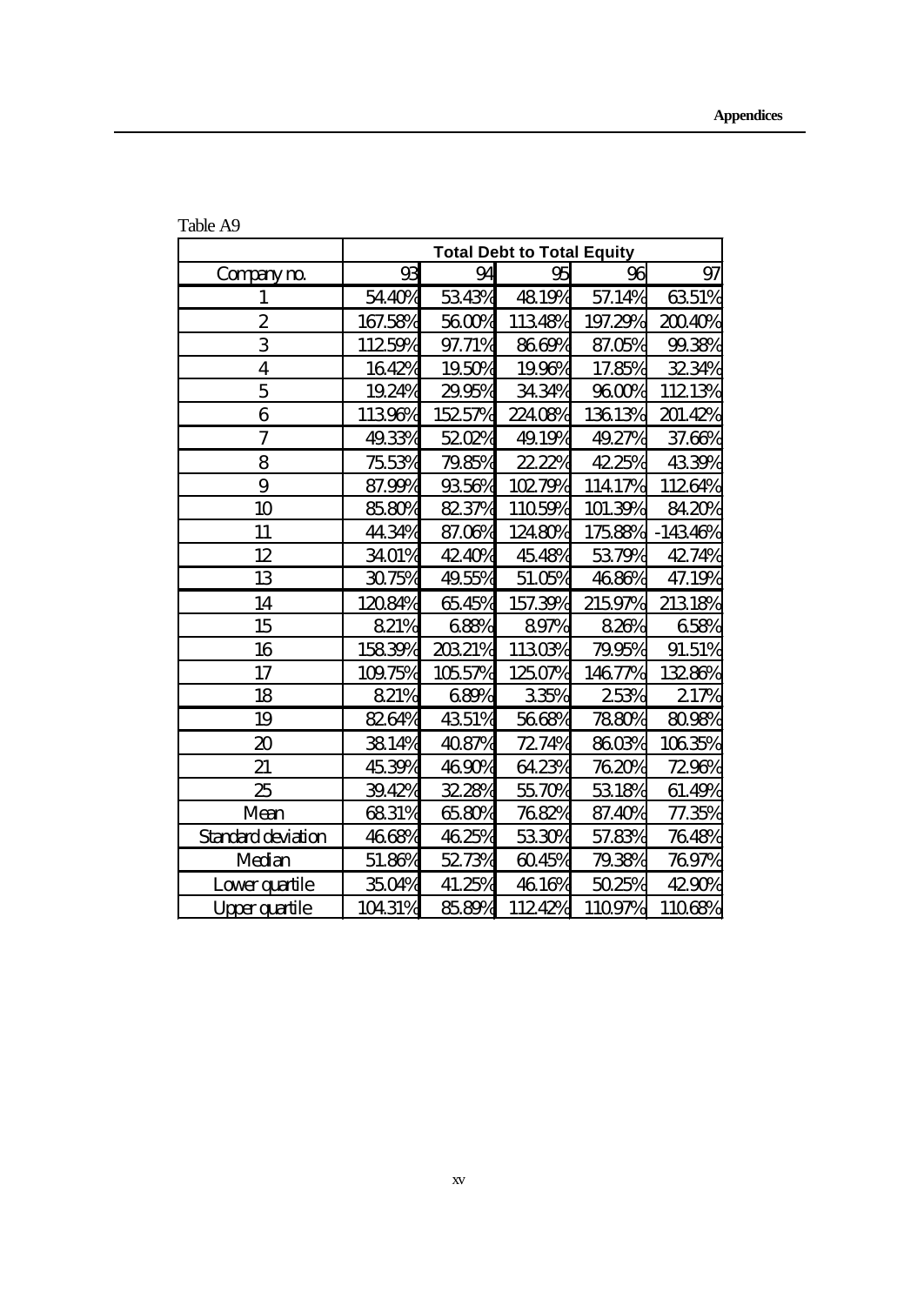|                            | <b>Total Debt to Equity</b> |         |         |         |          |
|----------------------------|-----------------------------|---------|---------|---------|----------|
| Companym                   | 93                          | 94      | 95      | 96      | 97       |
| $\mathbf{1}$               | 5440%                       | 5343%   | 4819%   | 57.14%  | 6351%    |
| $\boldsymbol{2}$           | 22290%                      | 9215%   | 141.69% | 397.36% | 50097%   |
| 3                          | 14232%                      | 11422%  | 9433%   | 87.05%  | 99.38%   |
| $\overline{4}$             | 1822%                       | 2051%   | 2269%   | 1920%   | 3839%    |
| 5                          | 1949%                       | 3035%   | 3532%   | 21927%  | 21490%   |
| 6                          | 11515%                      | 16675%  | 29442%  | 17389%  | 25294%   |
| $\overline{\mathcal{U}}$   | 51.81%                      | 7056%   | 6850%   | 6864%   | 4571%    |
| 8                          | 7564%                       | 8054%   | 22.25%  | 4234%   | 4341%    |
| 9                          | 9851%                       | 10361%  | 131.11% | 137.92% | 24647%   |
| 10                         | 14958%                      | 131.52% | 19040%  | 167.42% | 101.01%  |
| 11                         | 4587%                       | 91.55%  | 15812%  | 18692%  | $-1364%$ |
| 12                         | 3964%                       | 5231%   | 5863%   | 71.38%  | 5331%    |
| 13                         | 3907%                       | 71.26%  | 7364%   | 71.15%  | 6253%    |
| 14                         | 12430%                      | 6584%   | 157.70% | 22553%  | 21369%   |
| 15                         | 821%                        | 7.01%   | 897%    | 826%    | 658%     |
| 16                         | 16670%                      | 21958%  | 13819%  | 9623%   | 121.65%  |
| 17                         | 15485%                      | 14433%  | 20478%  | 22479%  | 25576%   |
| 18                         | 824%                        | 691%    | 336%    | 253%    | 21%      |
| 19                         | 10802%                      | 4821%   | 77.56%  | 11841%  | 11281%   |
| $\pmb{\mathfrak{D}}$       | 39.70%                      | 4250%   | 7406%   | 8822%   | 11345%   |
| 21                         | 4539%                       | 4690%   | 71.52%  | 8887%   | 8318%    |
| $\boldsymbol{\mathcal{Z}}$ | 5435%                       | 4200%   | 10917%  | 9808%   | 107.44%  |
| Mean                       | 81.02%                      | 77.37%  | 99.30%  | 12048%  | 11831%   |
| Standard deviation         | 5927%                       | 5306%   | 72.32%  | 91.75%  | 127.03%  |
| Median                     | 5437%                       | 6820%   | 7581%   | 9255%   | 10019%   |
| Lowerquartile              | 3966%                       | 4360%   | 5080%   | 69.27%  | 47.61%   |
| Upperquartile              | 12202%                      | 10075%  | 14081%  | 17227%  | 19068%   |

Table A10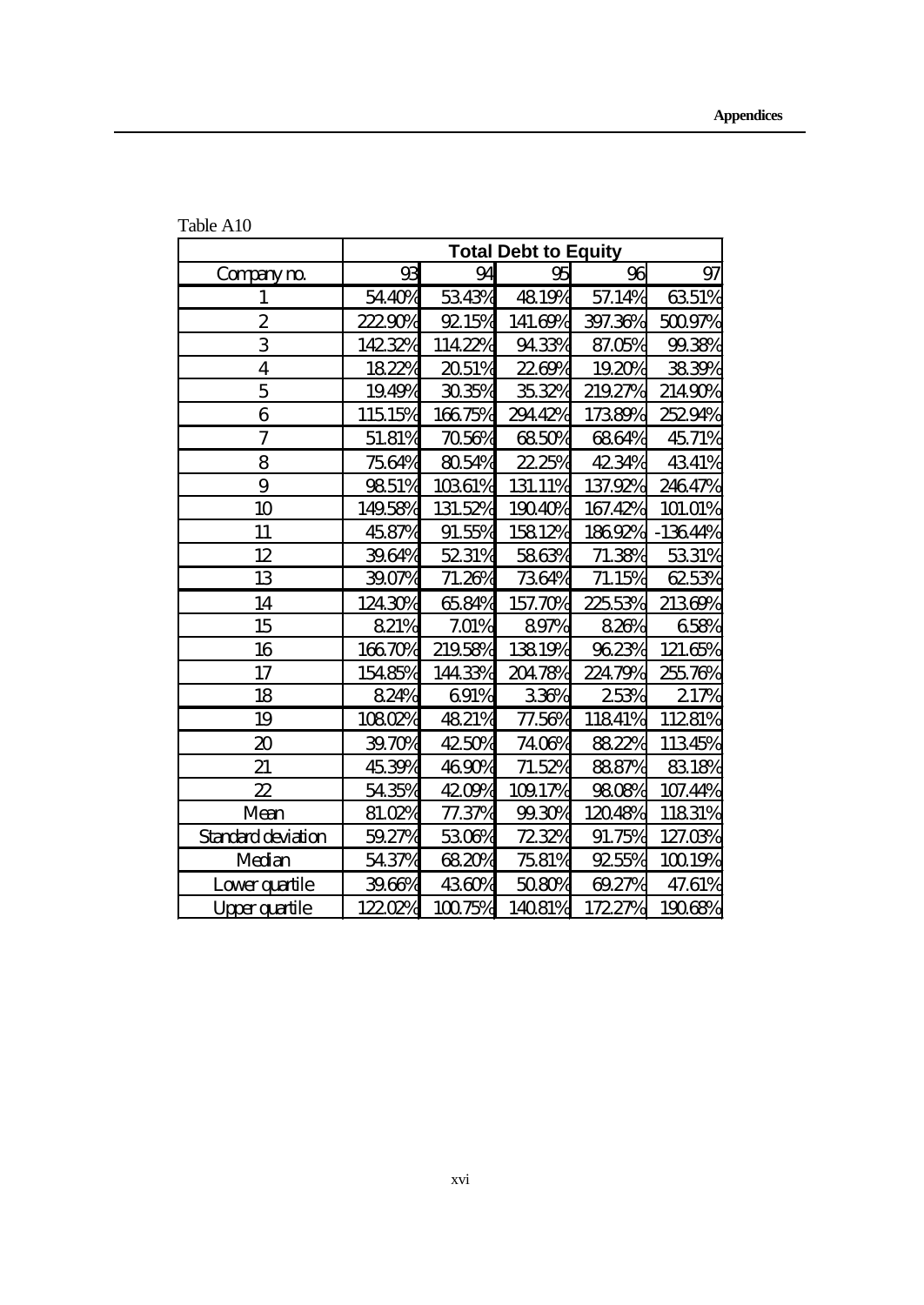## **Performance Ratios**

| Table A11 |
|-----------|
|-----------|

|                            | <b>Debtor's Day</b> |          |                  |        |        |  |  |
|----------------------------|---------------------|----------|------------------|--------|--------|--|--|
| Compaym                    | 93                  | 96       | 97               |        |        |  |  |
| $\mathbf{1}$               | 6399                | 6319     | 7319             | 8924   | 6032   |  |  |
| $\boldsymbol{2}$           | 3685                | 37.95    | 8958             | 5006   | 9040   |  |  |
| 3                          | 6632                | 47.89    | 441 <sub>C</sub> | 4951   | 5569   |  |  |
| $\overline{\mathbf{4}}$    | 27.48               | 2924     | 4221             | 2631   | 4646   |  |  |
| 5                          | 37.97               | 5847     | 8575             | 8924   | 21889  |  |  |
| 6                          | 7446                | 10980    | 9402             | 8642   | 67.68  |  |  |
| $\overline{7}$             | 21.40               | 4587     | 77.48            | 7077   | 6673   |  |  |
| 8                          | 13629               | 14258    | 11375            | 10829  | 7871   |  |  |
| 9                          | 6819                | 6878     | 5502             | 5421   | 57.54  |  |  |
| 10                         | 4080                | 6638     | 8385             | 10387  | 10219  |  |  |
| 11                         | 19485               | 14083    | 18303            | 32650  | 131.06 |  |  |
| 12                         | 8318                | 71.21    | 9048             | 127.54 | 13685  |  |  |
| 13                         | 12017               | 171.09   | 29528            | 46020  | 43824  |  |  |
| 14                         | 7878                | 17206    | 12685            | 13547  | 12643  |  |  |
| 15                         | 25443               | 33801    | 22296            | 22456  | 2843   |  |  |
| 16                         | 8380                | 11478    | 11254            | 12598  | 24867  |  |  |
| 17                         | 12249               | 8994     | 111.95           | 117.99 | 111.24 |  |  |
| 18                         | 1.86                | 1881     | 3444             | 6248   | 3995   |  |  |
| 19                         | 8005                | 8080     | 121.53           | 11857  | 10435  |  |  |
| $\boldsymbol{\mathcal{Z}}$ | 2260                | 3272     | 4946             | 7674   | 9849   |  |  |
| 21                         | 10017               | 12560    | 13054            | 121.40 | 12015  |  |  |
| 22                         | 5613                | 2577     | 21.84            | 3460   | 3384   |  |  |
| Mean                       | 8056                | 9326     | 10272            | 12091  | 111.92 |  |  |
| <b>Standard deviation</b>  | 5879                | 71.70    | 6398             | 10022  | 91.31  |  |  |
| Median                     | 71.33               | $\infty$ | 9003             | 9656   | 9445   |  |  |
| Loverguartile              | 3867                | 4637     | 5956             | 6455   | 5824   |  |  |
| <b>Upper quartile</b>      | 9608                | 12290    | 11958            | 12483  | 12486  |  |  |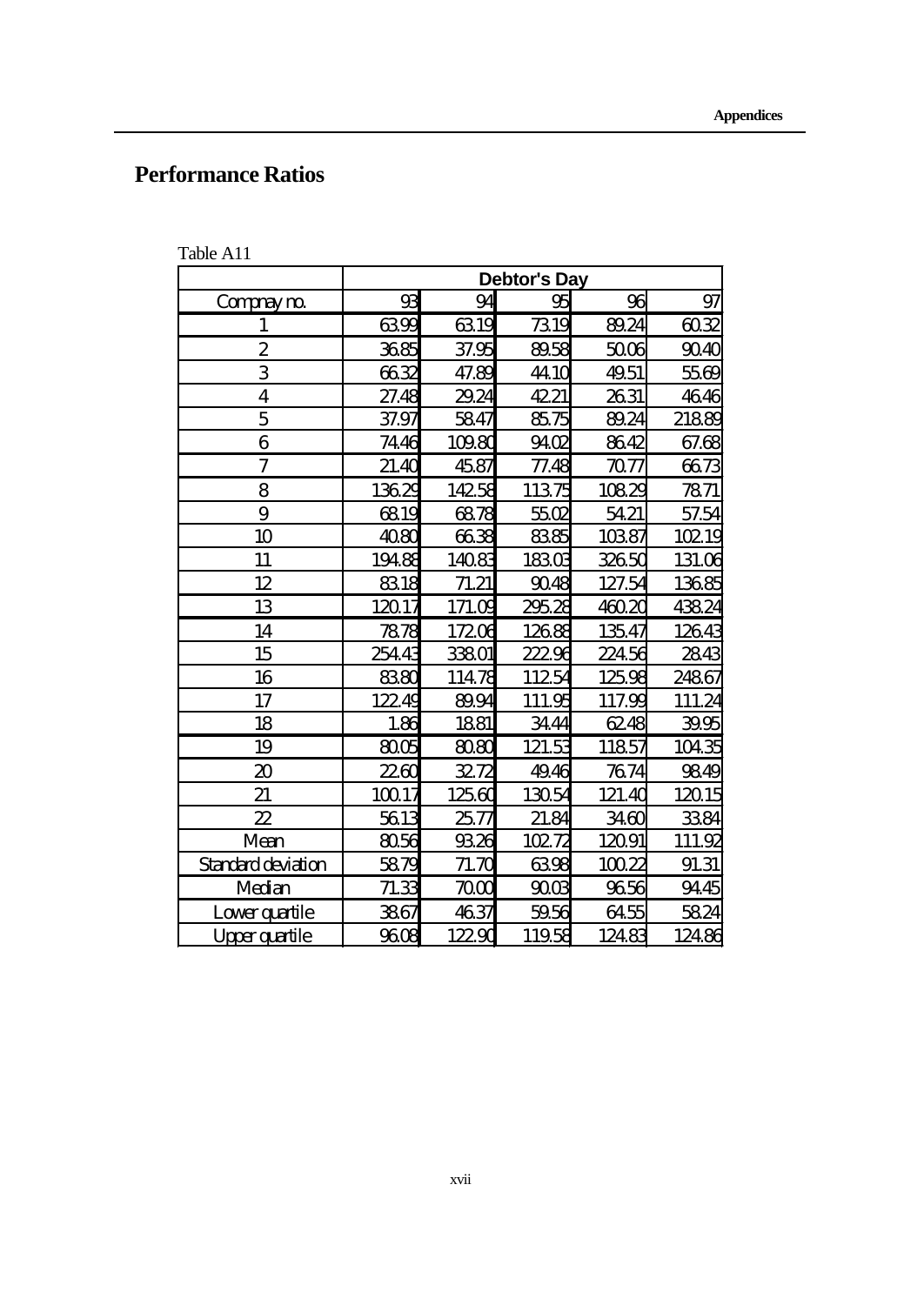|                             | <b>Sales to Total Assets</b> |                 |             |          |                  |  |  |
|-----------------------------|------------------------------|-----------------|-------------|----------|------------------|--|--|
| Companym                    | 93                           | 94              | 95          | 96       | 97               |  |  |
| $\mathbf{1}$                | 1.83                         | 1.79            | 1.49        | 1.07     | 1.4 <sup>c</sup> |  |  |
| $\overline{2}$              | 058                          | 061             | 027         | 050      | 034              |  |  |
| 3                           | 1.31                         | 1.58            | 1.83        | 212      | 233              |  |  |
| $\overline{\mathbf{4}}$     | Q12                          | OOB             | 005         | Q12      | 051              |  |  |
| 5                           | 064                          | 073             | O59         | 054      | 027              |  |  |
| 6                           | 318                          | 228             | 239         | 230      | <u> 294</u>      |  |  |
| 7                           | 024                          | 023             | $\Omega$ 18 | 021      | Q21              |  |  |
| 8                           | 1.51                         | 1.13            | 1.25        | 1.19     | 1.25             |  |  |
| 9                           | 1.35                         | 1.28            | 1.26        | 1.31     | 0 <sup>9</sup>   |  |  |
| 10                          | Q54                          | 058             | 044         | 027      | $\overline{023}$ |  |  |
| 11                          | 081                          | 082             | Q54         | 031      | 0 <sub>x</sub>   |  |  |
| 12                          | 027                          | 029             | 022         | Q19      | $\alpha$         |  |  |
| 13                          | Q <sub>19</sub>              | Q <sub>14</sub> | Q12         | 008      | 000              |  |  |
| 14                          | 209                          | 1.08            | 1.70        | 1.72     | 1.81             |  |  |
| 15                          | 005                          | OOR             | 001         | 001      | 007              |  |  |
| 16                          | 1.24                         | 1.01            | 089         | 053      | Q1 <sub>S</sub>  |  |  |
| 17                          | 082                          | 1.14            | O99         | Q84      | 072              |  |  |
| 18                          | Q41                          | 007             | 006         | $\Omega$ | $\alpha$         |  |  |
| 19                          | 1.27                         | 097             | 042         | 040      | 057              |  |  |
| $\boldsymbol{\mathfrak{D}}$ | 163                          | 1.46            | 1.89        | 1.74     | 1.57             |  |  |
| 21                          | 1.07                         | OQQ             | 098         | O39      | <b>Q94</b>       |  |  |
| $\boldsymbol{\mathcal{Z}}$  | Q <sub>12</sub>              | Q13             | Q14         | 024      | 032              |  |  |
| Mean                        | 097                          | <b>Q84</b>      | Q81         | 076      | 081              |  |  |
| <b>Standard deviation</b>   | 078                          | 062             | 071         | $\alpha$ | 0 <sub>x</sub>   |  |  |
| Median                      | 082                          | 089             | 057         | 052      | <u>054</u>       |  |  |
| Lowerquartile               | 030                          | 025             | Q19         | 022      | 021              |  |  |
| Upperquartile               | 1.34                         | 1.13            | 1.26        | 1.16     | 1.19             |  |  |

Table A12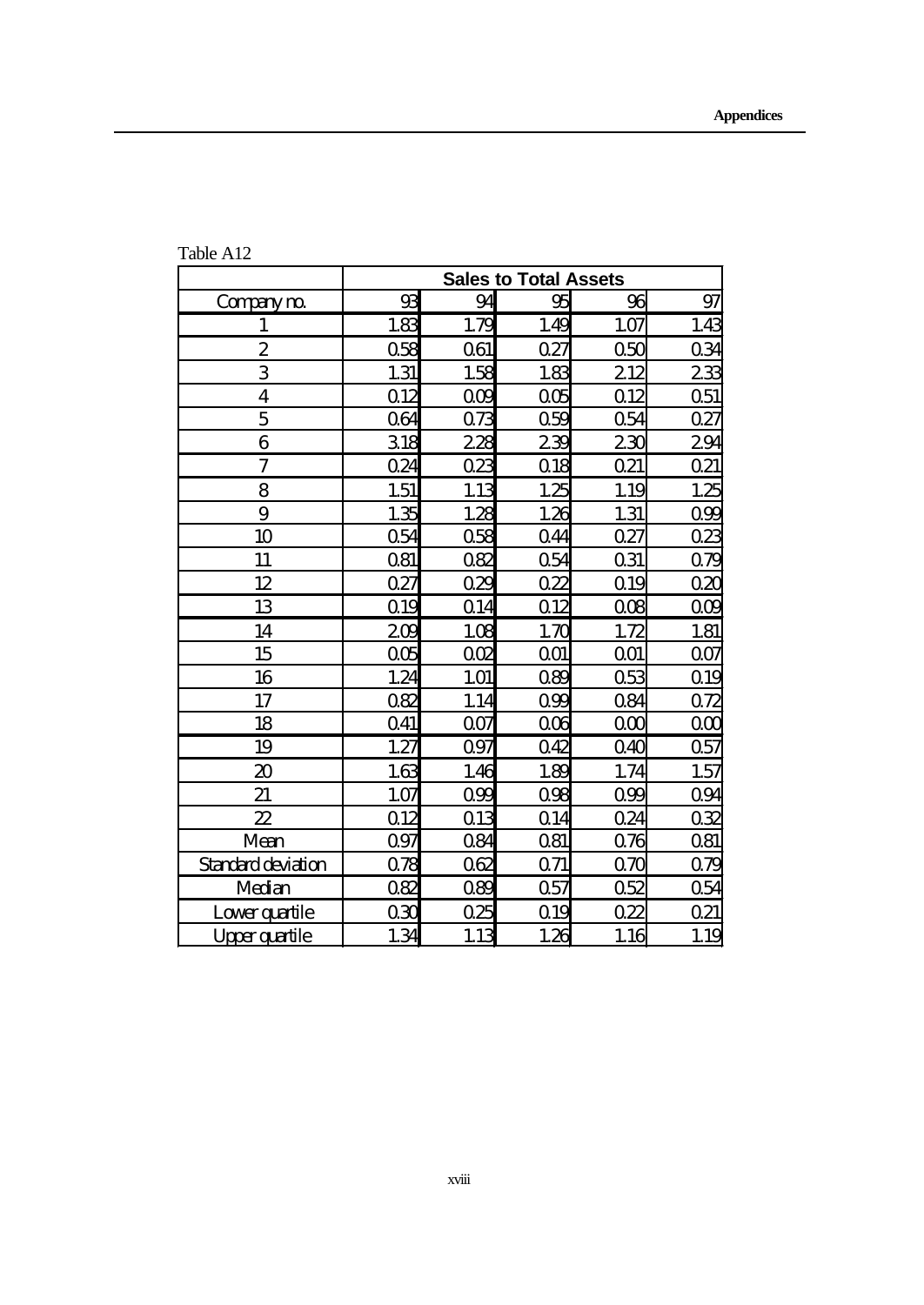|                             | <b>Turnover to Stock</b> |       |       |                 |            |  |
|-----------------------------|--------------------------|-------|-------|-----------------|------------|--|
| Companym                    | 93                       | 94    | 95    | 96              | 97         |  |
| $\mathbf{1}$                | 640                      | 7.17  | 489   | 298             | 324        |  |
| $\boldsymbol{2}$            | 095                      | 67.42 | 7.28  | 2459            | 1212       |  |
| 3                           | 550                      | 520   | 681   | 7.31            | 658        |  |
| $\overline{\mathbf{4}}$     | 859                      | 17.45 | 2072  | 3662            | 31386      |  |
| 5                           | 948                      | 17.39 | 532   | 11.06           | 685        |  |
| 6                           | 1904                     | 1235  | 1053  | 1051            | 1667       |  |
| $\overline{\mathbf{7}}$     | 661                      | 088   | 087   | 096             | 1.05       |  |
| 8                           | 1466                     | 1006  | 1932  | 21.82           | 4517       |  |
| 9                           | 1053                     | 963   | 7.83  | 976             | <b>806</b> |  |
| 10                          | 3011                     | 1979  | 1349  | 913             | 937        |  |
| 11                          | 290                      | 162   | 1.15  | 054             | 7.27       |  |
| 12                          | 7392                     | 14246 | 7997  | 3476            | 5561       |  |
| 13                          | 1597                     | 1406  | 855   | 7.41            | 1263       |  |
| 14                          | 1029                     | 982   | 1049  | 1609            | 1097       |  |
| 15                          |                          |       | N/A   |                 |            |  |
| 16                          | 4141.17                  | 397   | 608   | 398             | 076        |  |
| 17                          | 1071                     | 816   | 627   | 362             | 1.77       |  |
| 18                          |                          |       | N/A   |                 |            |  |
| 19                          | 1690                     | 920   | 859   | 90 <sup>8</sup> | 63C        |  |
| $\boldsymbol{\mathfrak{D}}$ | 1446                     | 659   | 979   | 7.76            | 816        |  |
| 21                          | 983                      | 543   | 568   | 1320            | 19680      |  |
| $\boldsymbol{\mathcal{Z}}$  | N/A                      | 9399  | 61.73 | 4944            | 4943       |  |
| Mean                        | 23200                    | 2313  | 1477  | 1403            | 3863       |  |
| Standard deviation          | 94678                    | 3622  | 2002  | 1312            | 7817       |  |
| Median                      | 1053                     | 972   | 819   | 945             | 876        |  |
| Lowerquartile               | 760                      | 630   | 597   | 647             | 651        |  |
| Upperquartile               | 1644                     | 17.40 | 11.27 | 17.52           | 2379       |  |

Table A13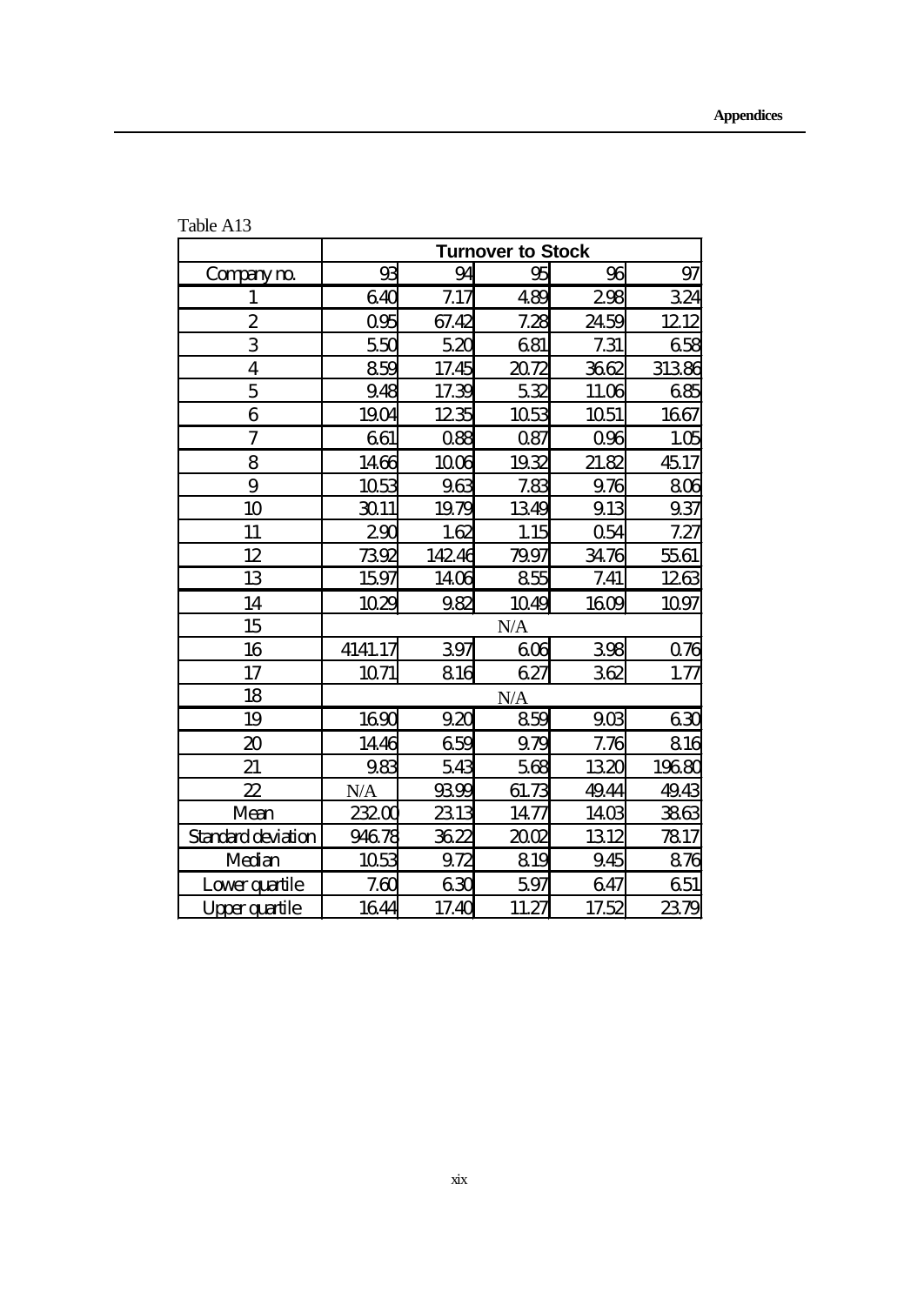# **Earning Ratios**

| Table A14 |  |  |  |  |
|-----------|--|--|--|--|
|-----------|--|--|--|--|

|                             | <b>Dividend Payout</b> |        |          |         |        |  |
|-----------------------------|------------------------|--------|----------|---------|--------|--|
| Company m                   | $\mathfrak{B}$         | 94     | 96       | 97      |        |  |
| 1                           | 47.94%                 | 61.86% | 67.66%   | 8570%   | 67.55% |  |
| $\overline{\mathcal{Z}}$    | 3581%                  | 3604%  | 3359%    | 717.34% | 3494%  |  |
| 3                           | 000%                   | 000%   | 000%     | 47.54%  | 4268%  |  |
| $\overline{\mathbf{4}}$     | 000%                   | 3363%  | 9360%    | 7423%   | 44.35% |  |
| 5                           | 47.53%                 | 1972%  | 2669%    | 2429%   | 3054%  |  |
| 6                           | 57.12%                 | 4595%  | 4301%    | 47.09%  | 5026%  |  |
| 7                           | 8365%                  | 6872%  | 6358%    | 5958%   | 5687%  |  |
| 8                           | 7.13%                  | 39.10% | 41.58%   | 000%    | 000%   |  |
| 9                           | 5063%                  | 5412%  | 5500%    | 9073%   | 4891%  |  |
| 10                          | 5051%                  | 21.00% | 5593%    | 4569%   | 32.29% |  |
| 11                          | 2620%                  | 1679%  | 069%     | 000%    | 000%   |  |
| 12                          | 3952%                  | 3929%  | 51.96%   | 5001%   | 4383%  |  |
| 13                          | 2503%                  | 24.24% | 5009%    | 1273%   | 2079%  |  |
| 14                          | 39.27%                 | 000%   | 000%     | 000%    | 21.05% |  |
| 15                          | 000%                   | 000%   | 000%     | 000%    | 000%   |  |
| 16                          | 4393%                  | 4076%  | 4553%    | 5256%   | 000%   |  |
| 17                          | 562%                   | 61.71% | 27.90%   | 2323%   | 000%   |  |
| 18                          | 25.26%                 | 4502%  | 1057%    | 3247%   | 1917%  |  |
| 19                          | 47.08%                 | 4517%  | 3862%    | 44.42%  | 21.25% |  |
| $\boldsymbol{\mathfrak{D}}$ | 6096%                  | 000%   | 5608%    | 3521%   | 3884%  |  |
| 21                          | 00%                    | 000%   | 000%     | 000%    | 000%   |  |
| $\mathbf{z}$                | 2812%                  | 1294%  | $8059\%$ | 3955%   | 2303%  |  |
| Mean                        | 3279%                  | 3028%  | 71.27%   | 67.38%  | 27.11% |  |
| Standard deviation          | 2325%                  | 22.18% | 16613%   | 147.73% | 2092%  |  |
| Median                      | 37.54%                 | 3484%  | 422%     | 41.98%  | 2678%  |  |
| Loverguartile               | 11.60%                 | 1390%  | 1460%    | 1535%   | 479%   |  |
| Upperquartile               | 47.84%                 | 4513%  | 5570%    | 51.92%  | 4355%  |  |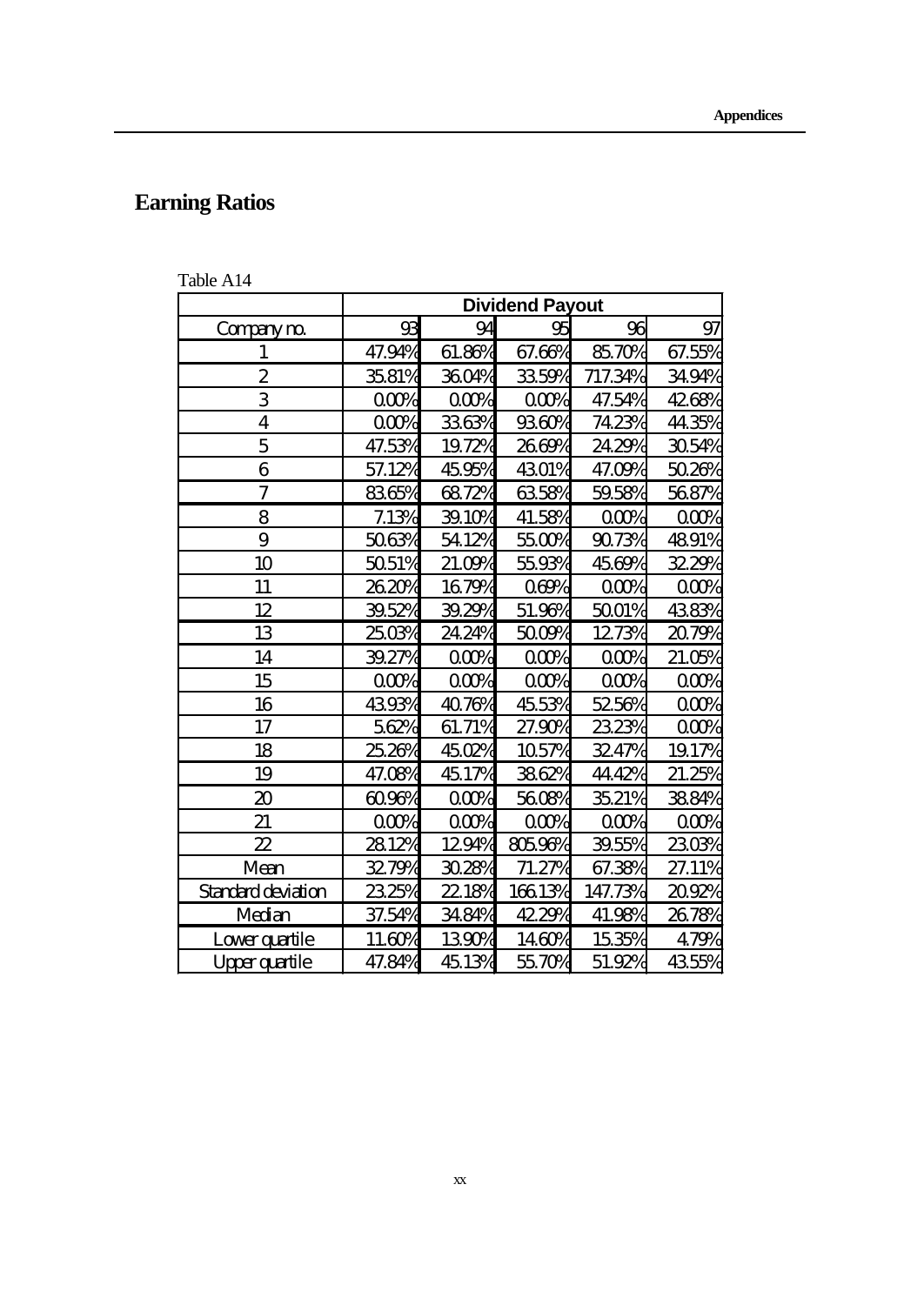|                             | <b>Interest Cover</b> |          |                  |          |                 |  |
|-----------------------------|-----------------------|----------|------------------|----------|-----------------|--|
| Companym                    | $\mathfrak{B}$        | 94       | 95               | 96       | 97              |  |
| $\mathbf{1}$                | 11512                 | 2233     | 6232             | 333      | 7.3C            |  |
| $\overline{2}$              | 2896                  | 7.42     | 434              | 287      | 298             |  |
| 3                           | 1380                  | $-272$   | 546              | $-480$   | 9091            |  |
| $\overline{4}$              | 1.87                  | 210      | 230              | 306      | 1.55            |  |
| 5                           | 11508                 | 6555     | 2314             | 1344     | 358             |  |
| 6                           | 37449                 | 2503     | 11.26            | 852      | 11.86           |  |
| 7                           | 1159250               | 14861    | 2657             | 4043     | 267.29          |  |
| 8                           | 1.54                  | 445      | $-226$           | $-71.55$ | $-21634$        |  |
| 9                           | N/A                   | 3424     | 692              | 643      | 90 <sup>2</sup> |  |
| 10                          | 1.74                  | 1.33     | 1.1 <sub>C</sub> | 1.74     | 1.67            |  |
| 11                          | 2356                  | 11.93    | 1.48             | 232      | $-677$          |  |
| 12                          | 1021                  | 761      | 439              | 440      | 599             |  |
| 13                          | 1212                  | 467      | 461              | 231      | <u>2289</u>     |  |
| 14                          | 97.00                 | $-4265$  | $-1385$          | 007      | 567             |  |
| 15                          | 482                   | 1070     | 1556             | 812      | 7.57            |  |
| 16                          | 11.36                 | 556      | 1.83             | 304      | $-7.18$         |  |
| 17                          | 942                   | 617      | 407              | 212      | 267             |  |
| 18                          |                       |          | N/A              |          |                 |  |
| 19                          | 2016                  | 2446     | 1.96             | 067      | <u>315</u>      |  |
| $\boldsymbol{\mathfrak{D}}$ | 59346                 | 644      | 10 <sup>6</sup>  | 975      | 3910            |  |
| 21                          | $-717.10$             | $-19569$ | $-6513$          | $-1941$  | $-7.34$         |  |
| $\boldsymbol{\mathcal{Z}}$  | 87.00                 | 551      | 1069             | 662      | 7.18            |  |
| Mean                        | 61986                 | 7.29     | 559              | 1.12     | 1204            |  |
| Standard deviation          | 250305                | 5867     | 21.99            | 1962     | 7943            |  |
| Median                      | 1698                  | 644      | 439              | 304      | 567             |  |
| Lowerquartile               | 827                   | 445      | 1.83             | 1.74     | 1.67            |  |
| <b>Upper quartile</b>       | 101.52                | 2233     | 1069             | 662      | 90 <sup>2</sup> |  |

Table A15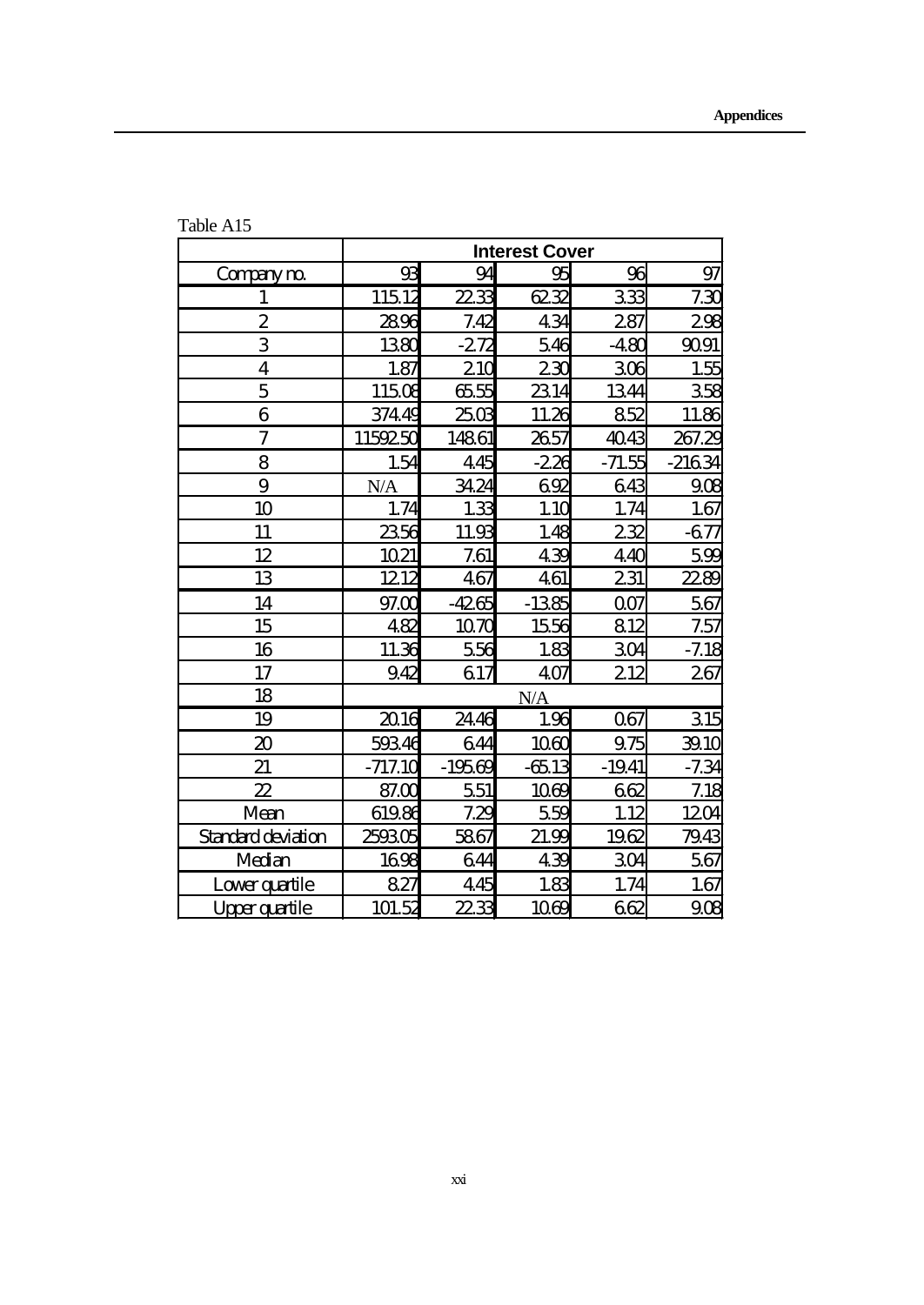|                             | <b>Earning Per Share</b> |                  |                 |                 |                |  |
|-----------------------------|--------------------------|------------------|-----------------|-----------------|----------------|--|
| Compaym                     | 93                       | 94               | 95              | 96              | 97             |  |
| $\mathbf{1}$                | Q18                      | $\overline{018}$ | Q14             | 006             | 000            |  |
| $\boldsymbol{2}$            | 061                      | O61              | 035             | 035             | 022            |  |
| 3                           | 001                      | 001              | 008             | 008             | Q12            |  |
| $\overline{\mathbf{4}}$     | 037                      | 037              | 073             | 068             | 047            |  |
| 5                           | Q19                      | 058              | 038             | 038             | 046            |  |
| 6                           | Q15                      | Q12              | 013             | Q <sub>13</sub> | <u>016</u>     |  |
| 7                           | 251                      | 378              | 440             | 440             | 566            |  |
| 8                           | 030                      | 006              | Q1 <sub>G</sub> | 010             | OOB            |  |
| 9                           | Q <sub>14</sub>          | Q14              | Q14             | Q14             | $\Omega$ 18    |  |
| 10                          | O99                      | O39              | 236             | 1.20            | 1.32           |  |
| 11                          | 012                      | Q12              | Q1C             | 008             | $-1.89$        |  |
| 12                          | 223                      | 272              | 211             | 211             | <u>286</u>     |  |
| 13                          | $\alpha$                 | $\alpha x$       | 019             | 029             | 042            |  |
| 14                          | 015                      | 007              | $-001$          | $-001$          | 006            |  |
| 15                          | 0 <sub>O</sub> 4         | OO4              | OOB             | 006             | 015            |  |
| 16                          | 021                      | O21              | 030             | Q12             | $-1.40$        |  |
| 17                          | 021                      | Q18              | Q16             | 016             | 010            |  |
| 18                          | 028                      | Q <sub>16</sub>  | 085             | 085             | 042            |  |
| 19                          | 019                      | 023              | Q <sub>13</sub> | 013             | 049            |  |
| $\boldsymbol{\mathfrak{D}}$ | OO4                      | 001              | OOB             | OOB             | 004            |  |
| 21                          | Q14                      | $-006$           | $-005$          | $-005$          | $-003$         |  |
| $\boldsymbol{\mathcal{Z}}$  | 018                      | 335              | 041             | Q41             | 0 <sup>9</sup> |  |
| Mean                        | 043                      | <b>Q64</b>       | 059             | 053             | 049            |  |
| <b>Standard deviation</b>   | 066                      | 1.11             | 1.06            | 100             | 1.45           |  |
| Median                      | Q <sub>19</sub>          | 018              | 015             | Q14             | <u>017</u>     |  |
| Lowerquartile               | Q <sub>14</sub>          | 008              | Q1Q             | 008             | 007            |  |
| Upperquartile               | 030                      | 053              | $Q_4Q$          | 040             | 047            |  |

Table A16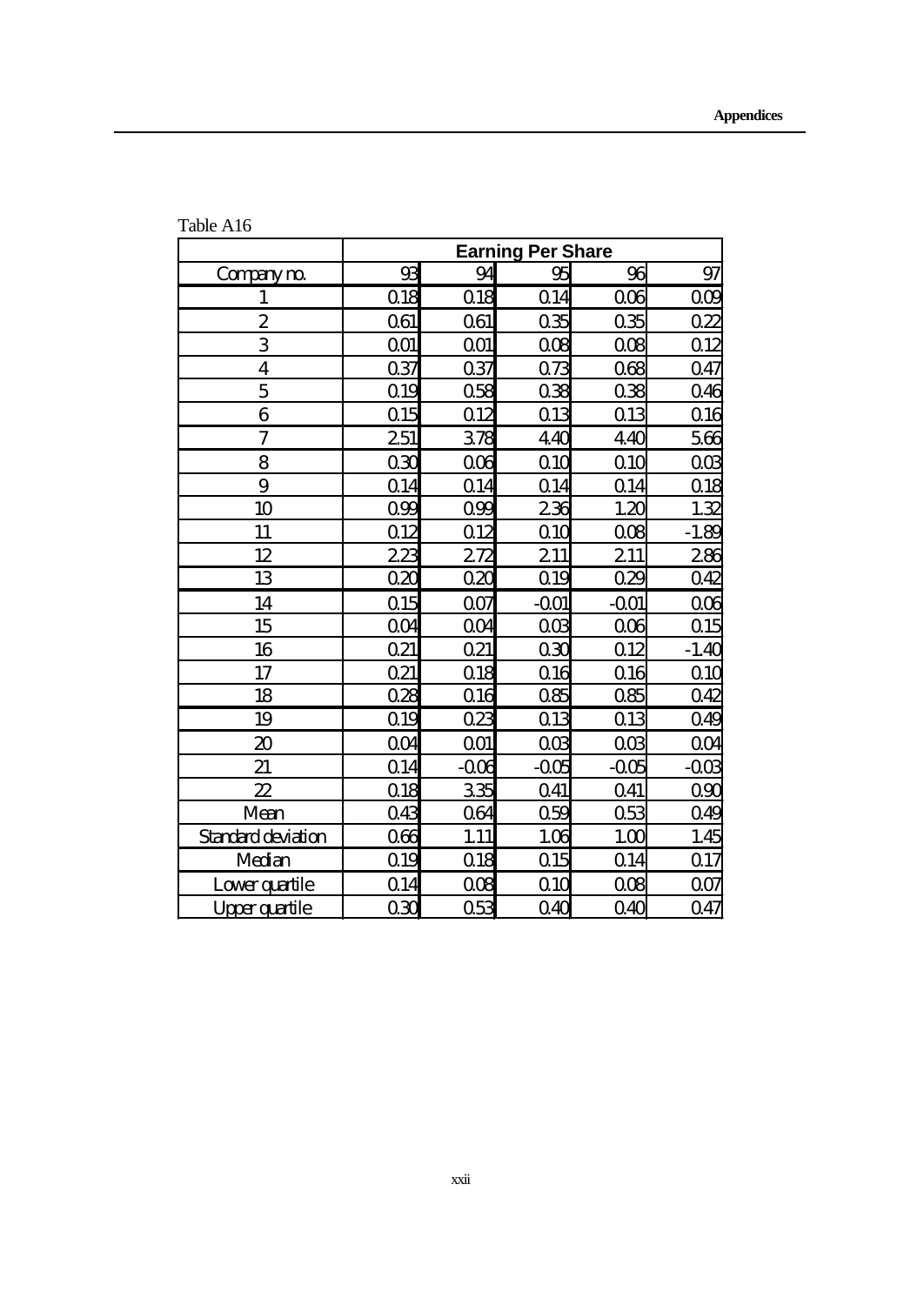|                             | <b>Price Earning</b> |       |          |       |                  |  |
|-----------------------------|----------------------|-------|----------|-------|------------------|--|
| Compaym                     | 93                   | 94    | 95       | 96    | 97               |  |
| $\mathbf{1}$                | 989                  | 520   | 453      | 982   | 696              |  |
| $\boldsymbol{2}$            | 248                  | 309   | 447      | 367   | 58               |  |
| 3                           | 57.14                | 12571 | 7.38     | 563   | 59               |  |
| $\overline{\mathbf{4}}$     | 3065                 | 1667  | 697      | 1265  | <u>7.23</u>      |  |
| 5                           | 577                  | 288   | 298      | 373   | 355              |  |
| 6                           | 594                  | 985   | 643      | 7.93  | 814              |  |
| 7                           | 8 <sup>0</sup>       | 959   | 963      | 1311  | 1215             |  |
| 8                           | 406                  | 1905  | 446      | 366   | 150 <sup>°</sup> |  |
| 9                           | 810                  | 824   | 650      | 818   | 59               |  |
| 10                          | 11.22                | 627   | 237      | 7.51  | 446              |  |
| 11                          | 21.30                | 7.56  | 860      | 865   | $\alpha$         |  |
| 12                          | 878                  | 7.91  | 1219     | 1700  | 1615             |  |
| 13                          | 17.44                | 7.07  | 608      | 693   | 43 <sup>°</sup>  |  |
| 14                          | 493                  | 913   | $\alpha$ | 000   | 785              |  |
| 15                          | 2900                 | 7.50  | 986      | 17.90 | 247              |  |
| 16                          | 684                  | 7.18  | 382      | 966   | $\alpha$         |  |
| 17                          | 7.64                 | 656   | 389      | 510   | 952              |  |
| 18                          | 574                  | 1218  | 1.67     | 1.63  | 392              |  |
| 19                          | 806                  | 940   | 976      | 1594  | <u>356</u>       |  |
| $\boldsymbol{\mathfrak{D}}$ | 1833                 | 7286  | 1093     | 11.11 | 987              |  |
| 21                          | 455                  | 000   | $\alpha$ | 000   | $\alpha$         |  |
| $\overline{\mathcal{Z}}$    | 1682                 | 1.99  | 1382     | 17.07 | 1035             |  |
| Mean                        | 1333                 | 1618  | 620      | 849   | 652              |  |
| Median                      | 835                  | 7.74  | 626      | 806   | 594              |  |
| Standard Deviation          | 1252                 | 2844  | 381      | 545   | 445              |  |
| Lower Quartile              | 581                  | 634   | 384      | 407   | 367              |  |
| <b>Upper Quartile</b>       | 17.29                | 979   | 937      | 1227  | 918              |  |

| Table A17 |  |  |
|-----------|--|--|
|-----------|--|--|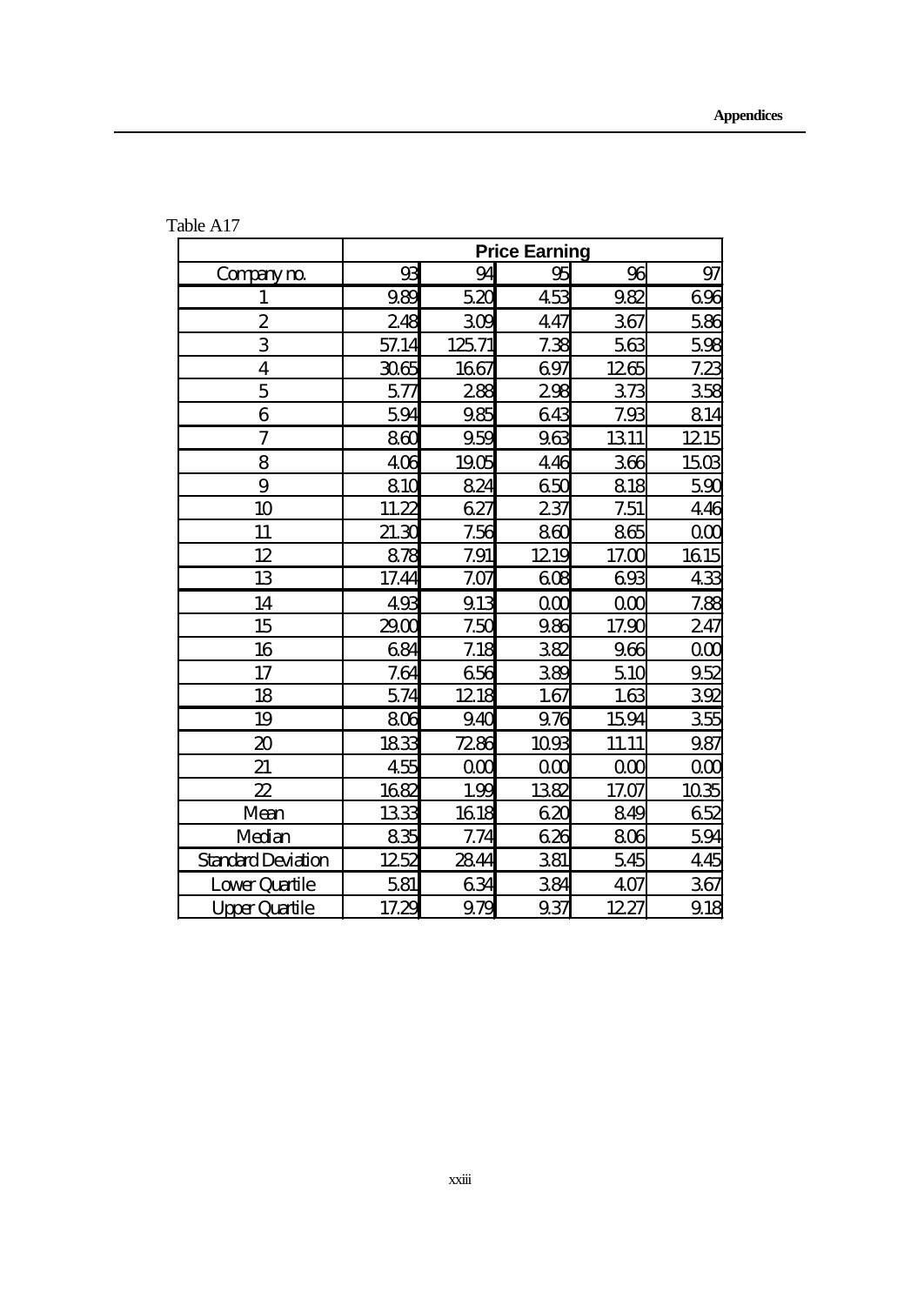# **Appendix E**

(~ Please refer to the Excel file for Appendix E ~)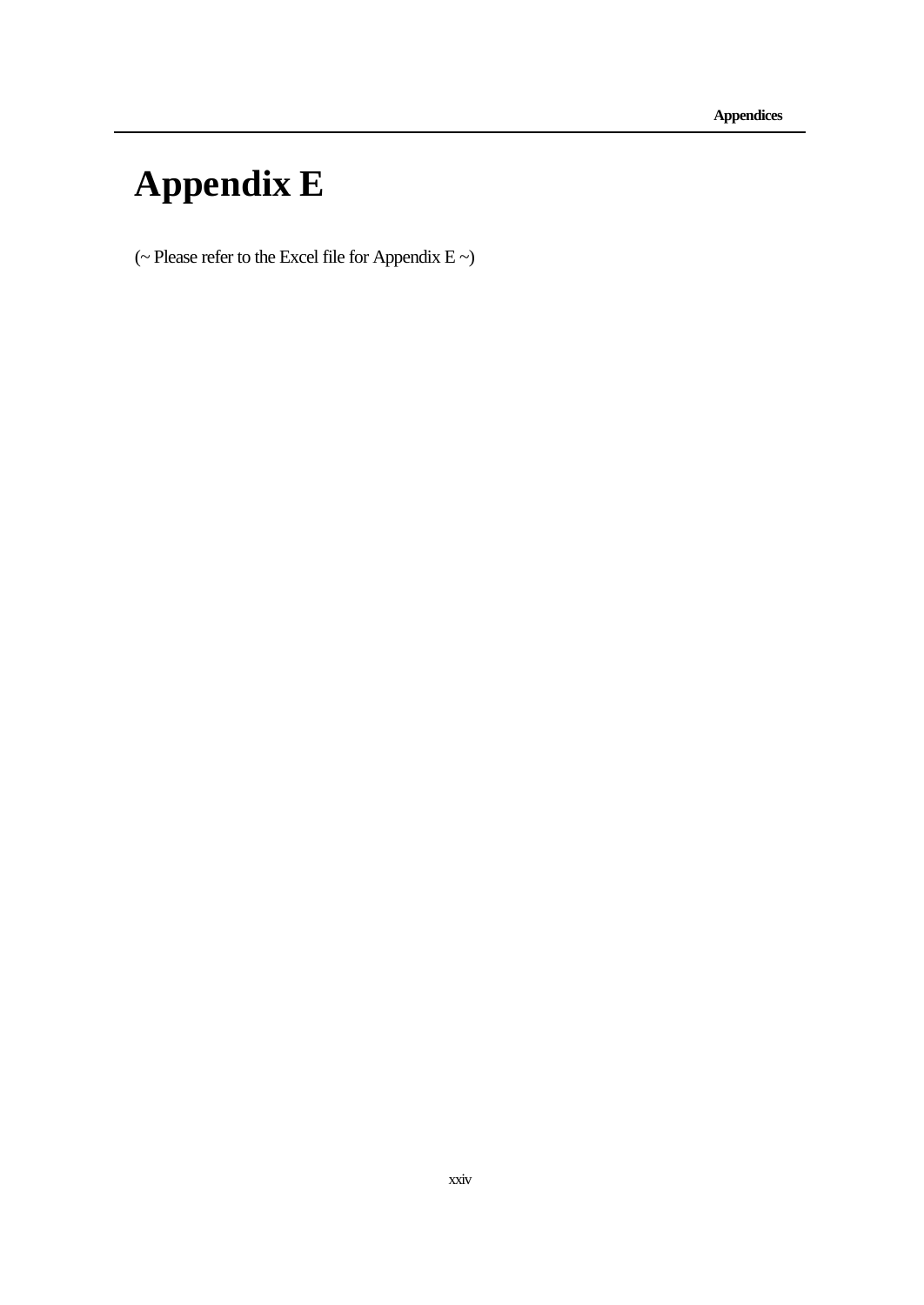# **Results of Simple Regression Analysis**

| Coefficients                 |             |              |                                                          |             |          |                                                  |                                |
|------------------------------|-------------|--------------|----------------------------------------------------------|-------------|----------|--------------------------------------------------|--------------------------------|
|                              |             |              | Unstandardized Coefficients Standardized Coefficients It |             | Sig.     |                                                  | 195% Confidence Interval for B |
| Model                        |             | Std. Error   | <b>I</b> Beta                                            |             |          | Lower Bound                                      | Upper Bound                    |
| (Constant)                   | -0.00662927 | 0.014899204  |                                                          | $-0.444941$ | 0.658018 | -0.03645327                                      | 0.023194725                    |
| KМ                           | 0.00460835  | 0.166461502L |                                                          |             |          | 0.003635084   0.027684   0.978009   -0.328600554 | 0.337817247                    |
| Dependent Variable: KJ<br>la |             |              |                                                          |             |          |                                                  |                                |

#### **Company no.1**

### **Company no. 2**

| Coefficients                 |            |              |                                                          |      |                                 |                               |
|------------------------------|------------|--------------|----------------------------------------------------------|------|---------------------------------|-------------------------------|
|                              |            |              | Unstandardized Coefficients Standardized Coefficients It | Sig. |                                 | 95% Confidence Interval for B |
| Model                        |            | Std. Error   | <b>I</b> Beta                                            |      | ILower Bound                    | Upper Bound                   |
| I (Constant)                 | 0.02534735 | 0.0217341071 |                                                          |      | .166248  0.248288  -0.018158189 | 0.068852897                   |
| KМ                           | 0.60286828 | 0.242824524  | 0.309944769 2.482732 0.015953                            |      | 0.116802183                     | 1.0889343791                  |
| Dependent Variable: KJ<br>la |            |              |                                                          |      |                                 |                               |

## **Company no. 3**

| Coefficients                 |                                                          |              |                               |      |                                    |              |
|------------------------------|----------------------------------------------------------|--------------|-------------------------------|------|------------------------------------|--------------|
|                              | Unstandardized Coefficients Standardized Coefficients It |              |                               | Sig. | 95% Confidence Interval for B      |              |
| Model                        |                                                          | Std. Error   | <b>IBeta</b>                  |      | ILower Bound                       | Upper Bound  |
| . (Constant)                 | 0.01022464                                               | 0.0271393171 |                               |      | 0.376746   0.707737   -0.044100606 | 0.064549887  |
| KM                           | 0.6760424                                                | 0.3032142841 | 0.280966015 2.229586 0.029661 |      | 0.069093059                        | 1.2829917361 |
| Dependent Variable: KJ<br>ıa |                                                          |              |                               |      |                                    |              |

### **Company no. 4**

| Coefficients                 |                                                          |              |                               |          |      |                                  |              |
|------------------------------|----------------------------------------------------------|--------------|-------------------------------|----------|------|----------------------------------|--------------|
|                              | Unstandardized Coefficients Standardized Coefficients It |              |                               |          | Sig. | [95% Confidence Interval for B ] |              |
| Model                        |                                                          | Std. Error   | Beta                          |          |      | Lower Bound                      | Upper Bound  |
| (Constant)                   | 0.01005198                                               | 0.0186284351 |                               | 0.539604 |      | 0.591536 -0.027236882            | 0.0473408471 |
| KM                           | 1.50010684                                               | 0.2081263691 | 0.687379184 7.207673 7.75E-10 |          |      | 1.083496645                      | 1.9167170351 |
| Dependent Variable: KJ<br>ıa |                                                          |              |                               |          |      |                                  |              |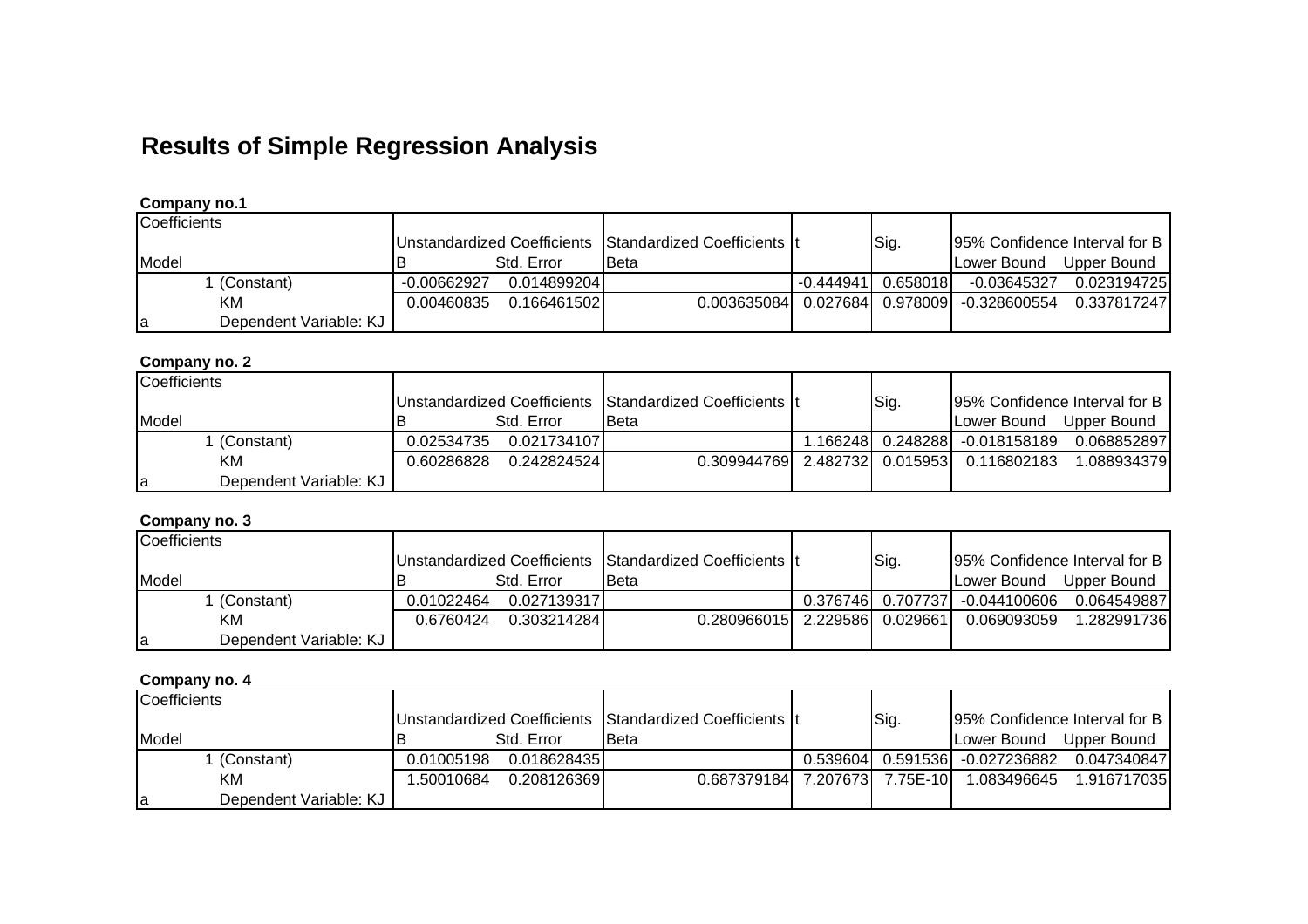| Coefficients                 |            |             |                                                          |         |      |                                           |                               |
|------------------------------|------------|-------------|----------------------------------------------------------|---------|------|-------------------------------------------|-------------------------------|
|                              |            |             | Unstandardized Coefficients Standardized Coefficients It |         | Sig. |                                           | 95% Confidence Interval for B |
| Model                        |            | Std. Error  | <b>Beta</b>                                              |         |      | Lower Bound                               | Upper Bound                   |
| (Constant)                   | 0.01139483 | 0.013406781 |                                                          | 0.84993 |      | 0.398859  -0.015441758                    | 0.03823142                    |
| KM                           | 0.64909735 | 0.149787394 |                                                          |         |      | 0.494554039 4.333458 5.91E-05 0.349265305 | 0.948929401                   |
| Dependent Variable: KJ<br>ıa |            |             |                                                          |         |      |                                           |                               |

#### **Company no. 6**

| <b>Coefficients</b>          |            |              |                                                          |          |          |              |                               |
|------------------------------|------------|--------------|----------------------------------------------------------|----------|----------|--------------|-------------------------------|
|                              |            |              | Unstandardized Coefficients Standardized Coefficients It |          | Sig.     |              | 95% Confidence Interval for B |
| Model                        |            | Std. Error   | <b>Beta</b>                                              |          |          | ILower Bound | Upper Bound                   |
| l (Constant)                 | 0.01568665 | 0.01865671   |                                                          | 0.840805 | 0.40391  | -0.021658814 | 0.053032114                   |
| KM.                          | 0.60222918 | 0.2084422771 | 0.354702285 2.889189                                     |          | 0.005423 | 0.184986629  | 1.019471734                   |
| Dependent Variable: KJ<br>la |            |              |                                                          |          |          |              |                               |

#### **Company no. 7**

| <b>Coefficients</b>          |            |              |                                                          |          |          |                       |                               |
|------------------------------|------------|--------------|----------------------------------------------------------|----------|----------|-----------------------|-------------------------------|
|                              |            |              | Unstandardized Coefficients Standardized Coefficients It |          | Sig.     |                       | 95% Confidence Interval for B |
| Model                        |            | Std. Error   | <b>Beta</b>                                              |          |          | Lower Bound           | Upper Bound                   |
| (Constant)                   | 0.23075193 | 0.081537464  |                                                          | 2.830011 | 0.006384 | 0.067536965           | 0.3939669                     |
| ΚM                           | 1.21745317 | 0.9109780941 | 0.172840086                                              | 1.336424 |          | 0.18663 - 0.606067628 | 3.040973958                   |
| Dependent Variable: KJ<br>la |            |              |                                                          |          |          |                       |                               |

| Coefficients                 |            |              |                                                          |      |                                |             |
|------------------------------|------------|--------------|----------------------------------------------------------|------|--------------------------------|-------------|
|                              |            |              | Unstandardized Coefficients Standardized Coefficients It | Sig. | 95% Confidence Interval for B  |             |
| <b>Model</b>                 |            | Std. Error   | Beta                                                     |      | Lower Bound                    | Upper Bound |
| l (Constant)                 | 0.03714929 | 0.046362318  |                                                          |      | 0.801282 0.426239 -0.055654971 | 0.129953557 |
| KМ                           | .20622428  | 0.5179834471 | 0.292408132 2.328693 0.023382                            |      | 0.169367753                    | 2.243080811 |
| Dependent Variable: KJ<br>la |            |              |                                                          |      |                                |             |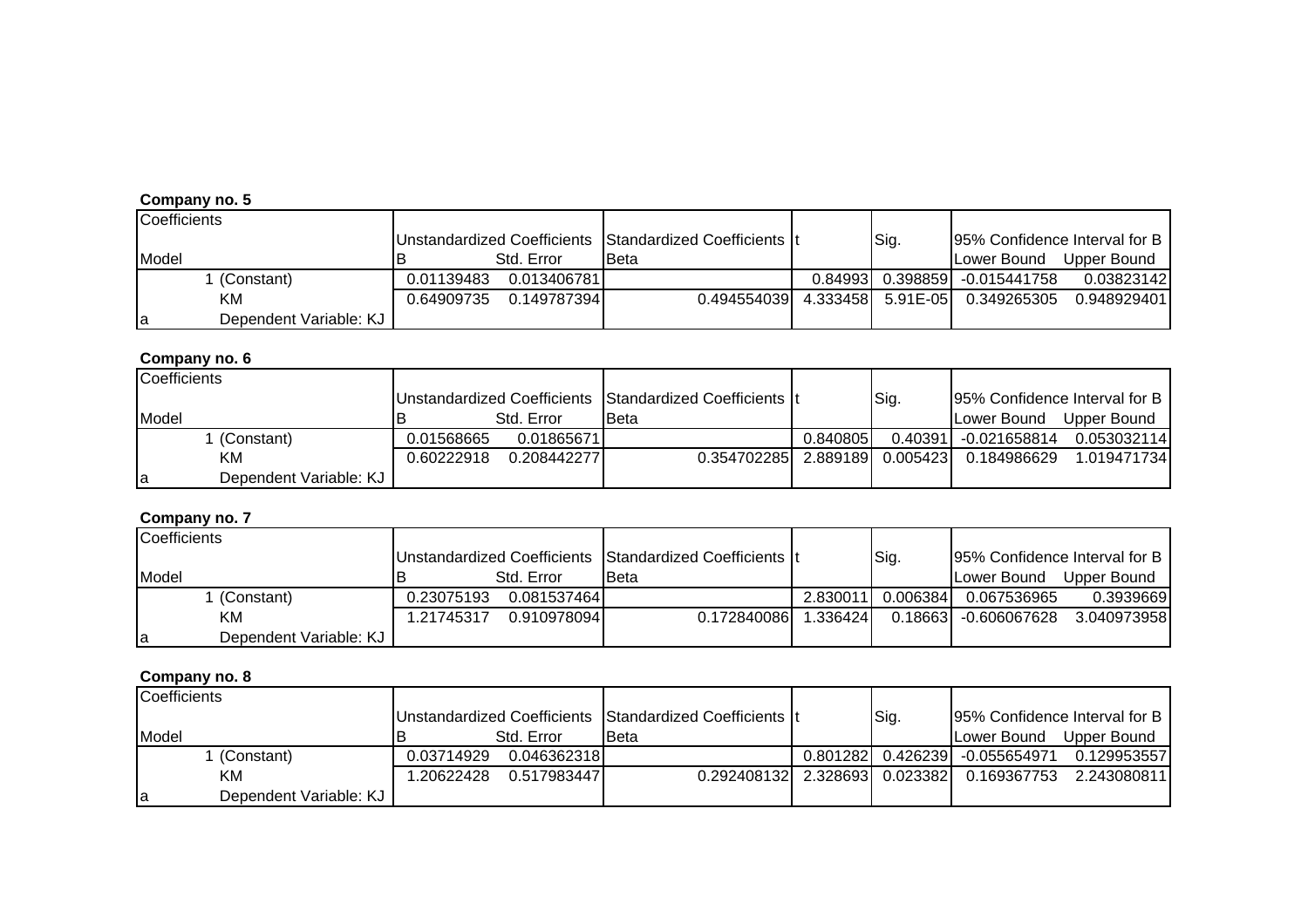| Coefficients |                        |            |              |                                                          |      |                                  |             |
|--------------|------------------------|------------|--------------|----------------------------------------------------------|------|----------------------------------|-------------|
|              |                        |            |              | Unstandardized Coefficients Standardized Coefficients It | Sig. | 95% Confidence Interval for B    |             |
| Model        |                        |            | Std. Error   | <b>Beta</b>                                              |      | ILower Bound                     | Upper Bound |
|              | 1 (Constant)           | 0.01198484 | 0.0173485871 |                                                          |      | 0.690825  0.492431  -0.022742132 | 0.046711809 |
|              | KМ                     | 0.56399593 | 0.193827255  | 0.356909864 2.909786 0.005121                            |      | 0.17600852                       | 0.951983336 |
| la           | Dependent Variable: KJ |            |              |                                                          |      |                                  |             |

#### **Company no.10**

| <b>Coefficients</b>          |            |             |                                                          |          |          |                               |             |
|------------------------------|------------|-------------|----------------------------------------------------------|----------|----------|-------------------------------|-------------|
|                              |            |             | Unstandardized Coefficients Standardized Coefficients It |          | Sig.     | 95% Confidence Interval for B |             |
| Model                        |            | Std. Error  | <b>Beta</b>                                              |          |          | ILower Bound                  | Upper Bound |
| (Constant)                   | 0.0408637  | 0.018923804 |                                                          | 2.159381 | 0.034968 | 0.002983589                   | 0.07874381  |
| KM                           | 0.20261223 | 0.211426387 | 0.12484787                                               | 0.958311 |          | 0.341884 -0.220603672         | 0.625828127 |
| Dependent Variable: KJ<br>la |            |             |                                                          |          |          |                               |             |

#### **Comapany no. 11**

| <b>Coefficients</b>          |            |              |                                                          |      |                                |                               |
|------------------------------|------------|--------------|----------------------------------------------------------|------|--------------------------------|-------------------------------|
|                              |            |              | Unstandardized Coefficients Standardized Coefficients It | Sig. |                                | 95% Confidence Interval for B |
| Model                        |            | Std. Error   | <b>Beta</b>                                              |      | Lower Bound                    | Upper Bound                   |
| ∣ (Constant)                 | 0.00445448 | 0.0222358651 |                                                          |      | 0.200329 0.841924 -0.040055442 | 0.0489644                     |
| KМ                           | 0.94485687 | 0.248430419  | 0.44678306 3.803306 0.000346                             |      | 0.447569352                    | 1.442144386                   |
| Dependent Variable: KJ<br>la |            |              |                                                          |      |                                |                               |

| Coefficients                 |            |              |                                                          |          |           |             |                               |
|------------------------------|------------|--------------|----------------------------------------------------------|----------|-----------|-------------|-------------------------------|
|                              |            |              | Unstandardized Coefficients Standardized Coefficients It |          | Sig.      |             | 95% Confidence Interval for B |
| Model                        |            | Std. Error   | <b>I</b> Beta                                            |          |           | Lower Bound | Upper Bound                   |
| 1 (Constant)                 | 0.06993857 | 0.024178953  |                                                          | 2.892539 | 0.0053731 | 0.021539134 | 0.1183380011                  |
| KМ                           | 1.1765301  | 0.2701395851 | 0.4964307971                                             | 4.355267 | 5.48E-05  | 0.635786962 | 1.7172732321                  |
| Dependent Variable: KJ<br>la |            |              |                                                          |          |           |             |                               |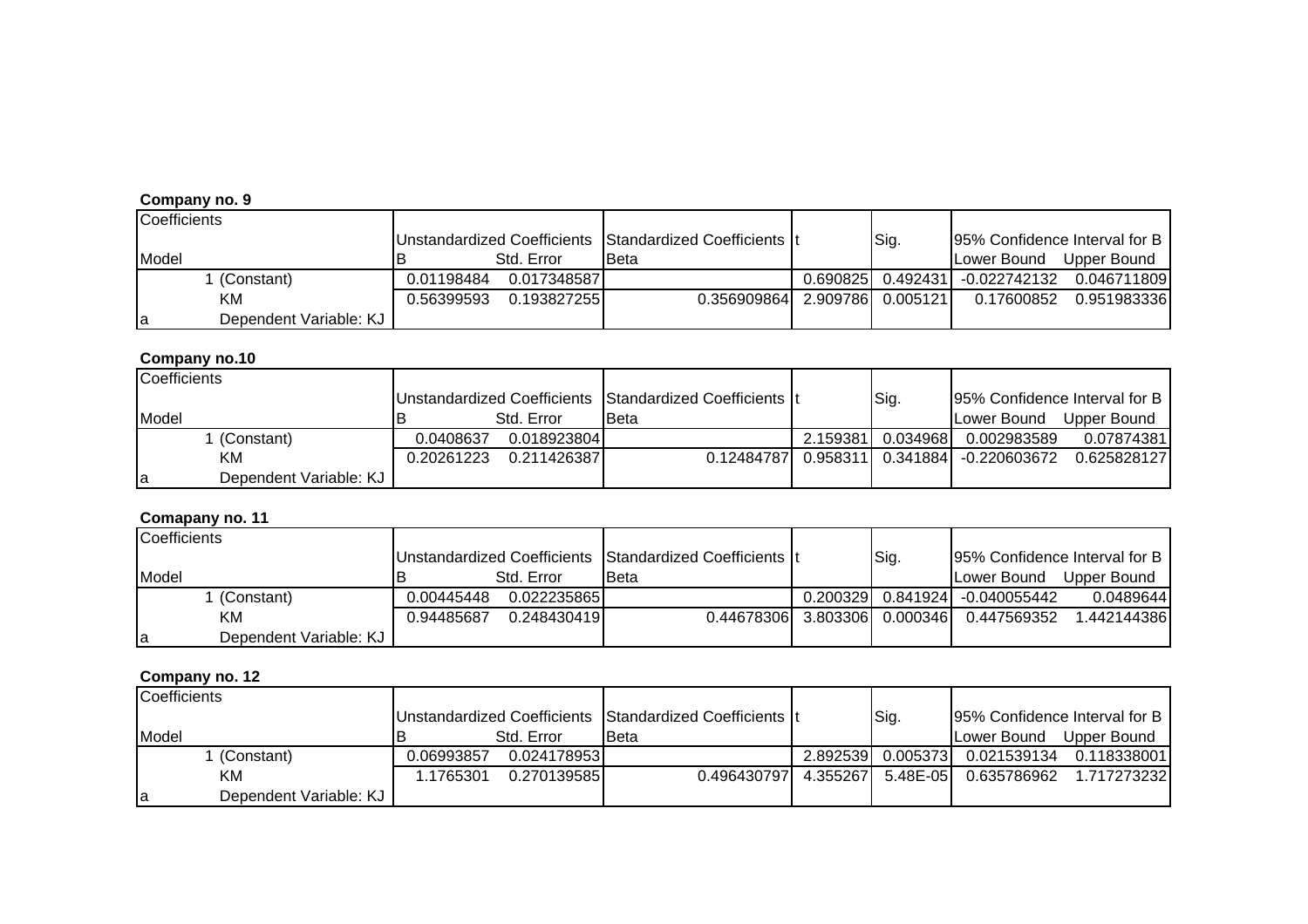| Coefficients                 |               |              |                                                          |          |                                   |             |
|------------------------------|---------------|--------------|----------------------------------------------------------|----------|-----------------------------------|-------------|
|                              |               |              | Unstandardized Coefficients Standardized Coefficients It | Sig.     | 95% Confidence Interval for B     |             |
| Model                        |               | Std. Error   | <b>I</b> Beta                                            |          | Lower Bound                       | Upper Bound |
| (Constant)                   | $-0.00825277$ | 0.0158775761 |                                                          |          | -0.519775  0.605198  -0.040035191 | 0.023529653 |
| KM                           | .14908081     | 0.1773923731 | 0.647893154 6.477622                                     | 1.99E-08 | 0.793991389                       | 1.504170222 |
| Dependent Variable: KJ<br>la |               |              |                                                          |          |                                   |             |

#### **Company no. 14**

| Coefficients                 |             |             |                                                          |             |         |                       |                               |
|------------------------------|-------------|-------------|----------------------------------------------------------|-------------|---------|-----------------------|-------------------------------|
|                              |             |             | Unstandardized Coefficients Standardized Coefficients It |             | Sig.    |                       | 95% Confidence Interval for B |
| Model                        |             | Std. Error  | <b>I</b> Beta                                            |             |         | ILower Bound          | Upper Bound                   |
| l (Constant)                 | -0.01099265 | 0.02027562  |                                                          | $-0.542161$ |         | 0.589785 -0.051578713 | 0.029593415                   |
| KM                           | 0.6885695   | 0.226529564 | 0.370689972 3.039645                                     |             | 0.00355 | 0.235121304           | 1.14201769                    |
| Dependent Variable: KJ<br>la |             |             |                                                          |             |         |                       |                               |

#### **Company no. 15**

| <b>Coefficients</b>          |             |             |                                                          |      |                                |                               |
|------------------------------|-------------|-------------|----------------------------------------------------------|------|--------------------------------|-------------------------------|
|                              |             |             | Unstandardized Coefficients Standardized Coefficients It | Sig. |                                | 95% Confidence Interval for B |
| Model                        |             | Std. Error  | <b>Beta</b>                                              |      | Lower Bound                    | Upper Bound                   |
| ∣ (Constant)                 | -0.00341134 | 0.019677731 |                                                          |      | -0.17336 0.862972 -0.042800597 | 0.035977917                   |
| KМ                           | 0.79872044  | 0.21984963  | 0.430558715 3.633031 0.000595                            |      | 0.358643593                    | 1.238797297                   |
| Dependent Variable: KJ<br>la |             |             |                                                          |      |                                |                               |

| Coefficients                 |            |              |                                                          |      |                                  |                               |
|------------------------------|------------|--------------|----------------------------------------------------------|------|----------------------------------|-------------------------------|
|                              |            |              | Unstandardized Coefficients Standardized Coefficients It | Sig. |                                  | 95% Confidence Interval for B |
| Model                        |            | Std. Error   | <b>I</b> Beta                                            |      | Lower Bound                      | Upper Bound                   |
| 1 (Constant)                 | 0.00167323 | 0.016017363  |                                                          |      | 0.104463  0.917162  -0.030389009 | 0.033735464                   |
| KМ                           | 0.6128478  | 0.1789541461 | 0.410116698 3.424608 0.001136                            |      | 0.254632158                      | 0.9710634491                  |
| Dependent Variable: KJ<br>la |            |              |                                                          |      |                                  |                               |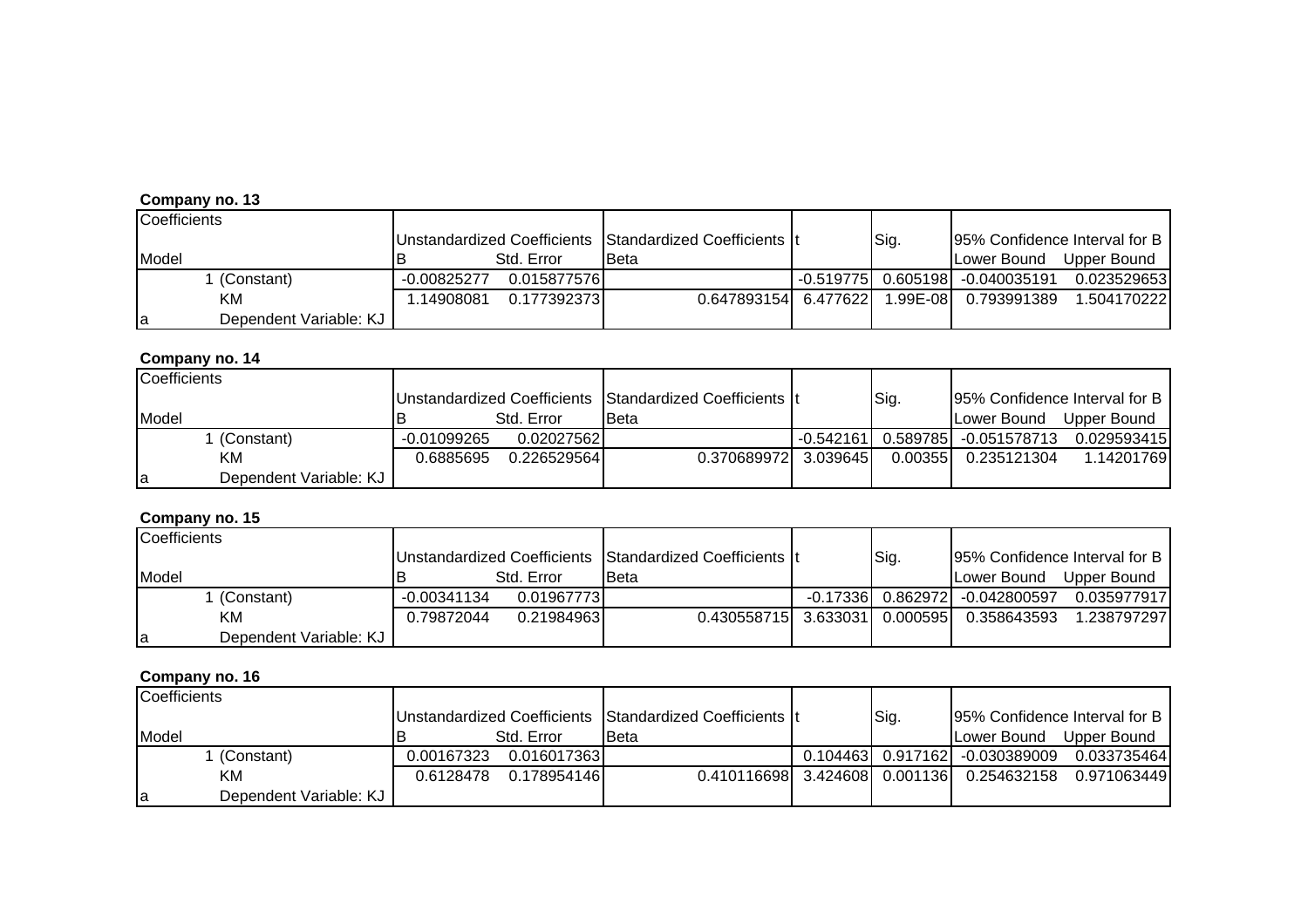| Coefficients                 |               |              |                                                          |      |                                   |             |
|------------------------------|---------------|--------------|----------------------------------------------------------|------|-----------------------------------|-------------|
|                              |               |              | Unstandardized Coefficients Standardized Coefficients It | Sig. | 95% Confidence Interval for B     |             |
| Model                        |               | Std. Error   | Beta                                                     |      | Lower Bound                       | Upper Bound |
| (Constant)                   | $-0.00510287$ | 0.01507571   |                                                          |      | -0.338483  0.736221  -0.035280186 | 0.025074439 |
| ΚM                           | 0.58254191    | 0.1684335141 | 0.413492955 3.458587 0.001024                            |      | 0.245385603                       | 0.919698226 |
| Dependent Variable: KJ<br>la |               |              |                                                          |      |                                   |             |

#### **Company no. 18**

| Coefficients                 |            |             |                                                          |          |         |             |                                |
|------------------------------|------------|-------------|----------------------------------------------------------|----------|---------|-------------|--------------------------------|
|                              |            |             | Unstandardized Coefficients Standardized Coefficients It |          | Sig.    |             | 195% Confidence Interval for B |
| Model                        |            | Std. Error  | <b>Beta</b>                                              |          |         | Lower Bound | Upper Bound                    |
| (Constant)                   | 0.00901051 | 0.009831643 |                                                          | 0.916481 | 0.36321 | -0.01066966 | 0.028690683                    |
| KM.                          | 0.30602557 | 0.109844123 | 0.343553272 2.785999 0.007199                            |          |         | 0.086148672 | 0.5259024781                   |
| Dependent Variable: KJ<br>la |            |             |                                                          |          |         |             |                                |

#### **Company no. 19**

| <b>Coefficients</b>          |            |              |                                                          |           |              |                        |                               |
|------------------------------|------------|--------------|----------------------------------------------------------|-----------|--------------|------------------------|-------------------------------|
|                              |            |              | Unstandardized Coefficients Standardized Coefficients It |           | Sig.         |                        | 95% Confidence Interval for B |
| Model                        |            | Std. Error   | <b>Beta</b>                                              |           |              | Lower Bound            | Upper Bound                   |
| l (Constant)                 | 0.01380019 | 0.0185566651 |                                                          | 0.7436781 |              | 0.460073  -0.023345015 | 0.0509453891                  |
| KM.                          | 0.97322316 | 0.207324522  | 0.524711214 4.694202                                     |           | $1.68E - 05$ | 0.558218033            | 1.3882282781                  |
| Dependent Variable: KJ<br>la |            |              |                                                          |           |              |                        |                               |

| Coefficients                 |             |              |                                                          |            |           |                      |                               |
|------------------------------|-------------|--------------|----------------------------------------------------------|------------|-----------|----------------------|-------------------------------|
|                              |             |              | Unstandardized Coefficients Standardized Coefficients It |            | Sig.      |                      | 95% Confidence Interval for B |
| Model                        |             | Std. Error   | <b>I</b> Beta                                            |            |           | Lower Bound          | Upper Bound                   |
| (Constant)                   | -0.00951735 | 0.0175684371 |                                                          | $-0.54173$ |           | 0.59008 -0.044684397 | 0.0256496991                  |
| KM                           | 0.70083845  | 0.1962835331 | 0.424496999 3.570541                                     |            | 0.0007241 | 0.30793427           | 1.0937426351                  |
| Dependent Variable: KJ<br>la |             |              |                                                          |            |           |                      |                               |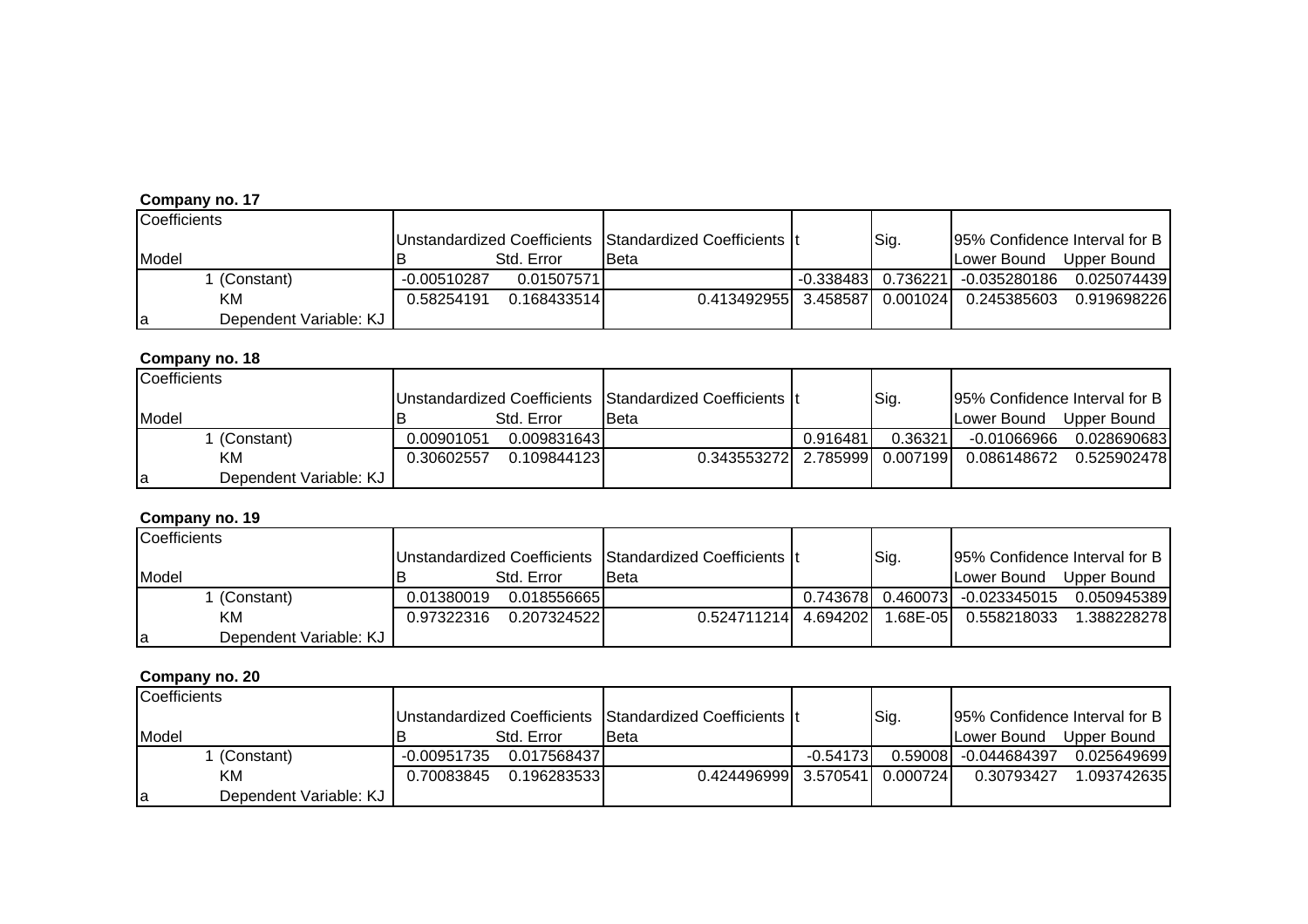| Coefficients                 |             |              |                                                          |      |                                                |             |
|------------------------------|-------------|--------------|----------------------------------------------------------|------|------------------------------------------------|-------------|
|                              |             |              | Unstandardized Coefficients Standardized Coefficients It | Sig. | 95% Confidence Interval for B                  |             |
| Model                        |             | Std. Error   | <b>Beta</b>                                              |      | Lower Bound                                    | Upper Bound |
| 1 (Constant)                 | 0.12308843  | 0.098190186  |                                                          |      | 1.253572  0.215027  -0.073460582               | 0.319637446 |
| KМ                           | -0.54489834 | 1.0970307971 |                                                          |      | -0.065082009 -0.496703  0.621276  -2.740844082 | 1.651047407 |
| Dependent Variable: KJ<br>la |             |              |                                                          |      |                                                |             |

| Coefficients                 |            |             |                                                          |         |      |                                           |                               |
|------------------------------|------------|-------------|----------------------------------------------------------|---------|------|-------------------------------------------|-------------------------------|
|                              |            |             | Unstandardized Coefficients Standardized Coefficients It |         | Sig. |                                           | 95% Confidence Interval for B |
| Model                        |            | Std. Error  | <b>I</b> Beta                                            |         |      | ILower Bound                              | Upper Bound                   |
| . (Constant)                 | 0.03162449 | 0.01582488  |                                                          | .998403 |      | 0.050368 -5.24475E-05                     | 0.063301429                   |
| KM                           | 1.08130666 | 0.176803618 |                                                          |         |      | 0.626145042 6.115863 8.55E-08 0.727395767 | 1.435217561                   |
| Dependent Variable: KJ<br>la |            |             |                                                          |         |      |                                           |                               |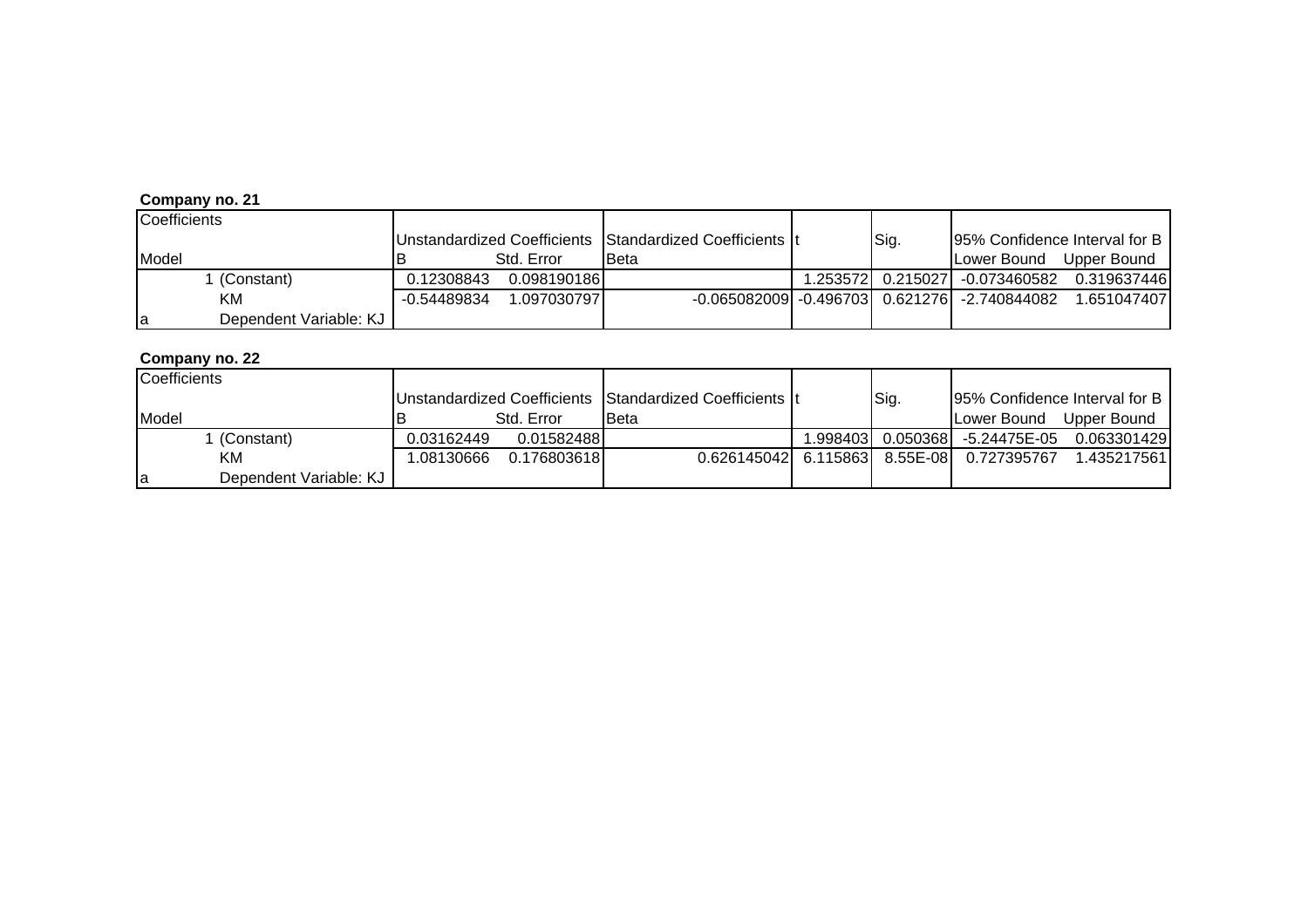# **Appendix F**

#### **Letter to Invite Questionnaire Completion**

Room 510 Hall C (HC 510) Southern Student Hostel Lingnan College Tuen Mun

6 February 1999

The Financial Controller XXX Ltd. XXX Building22 XXX Street Kowloon, Hong Kong

Dear Sir/Madam

#### **Invitation to Complete a Questionnaire**

We are final year Accounting students of the BBA (Honours) programme of Lingnan College. In fulfillment of the graduation requirements, we are conducting a research project on how construction companies are adapting to change of the economic environment of Hong Kong.

In order to identify the possible factors that affect the financial performance of construction companies in Hong Kong, we would like to invite some listed construction companies to participate our study. We would greatly appreciate if you would take a few minutes to complete the enclosed questionnaire. Your valuable opinion will be a great contribution to the success of our research project. All information collected will be kept strictly confidential and will only be used in this resea rch project.

May we express our heartfelt thanks you in advance for your efforts in completing the questionnaire. Our returning date is extended to 15<sup>th</sup> February 1999. If you have any questions, please feel free to contact Mabel at 92240040 or Alex at 92279953.

Yours faithfully

Hui Mei Yan, Mabel Tse Shun Kwong, Alex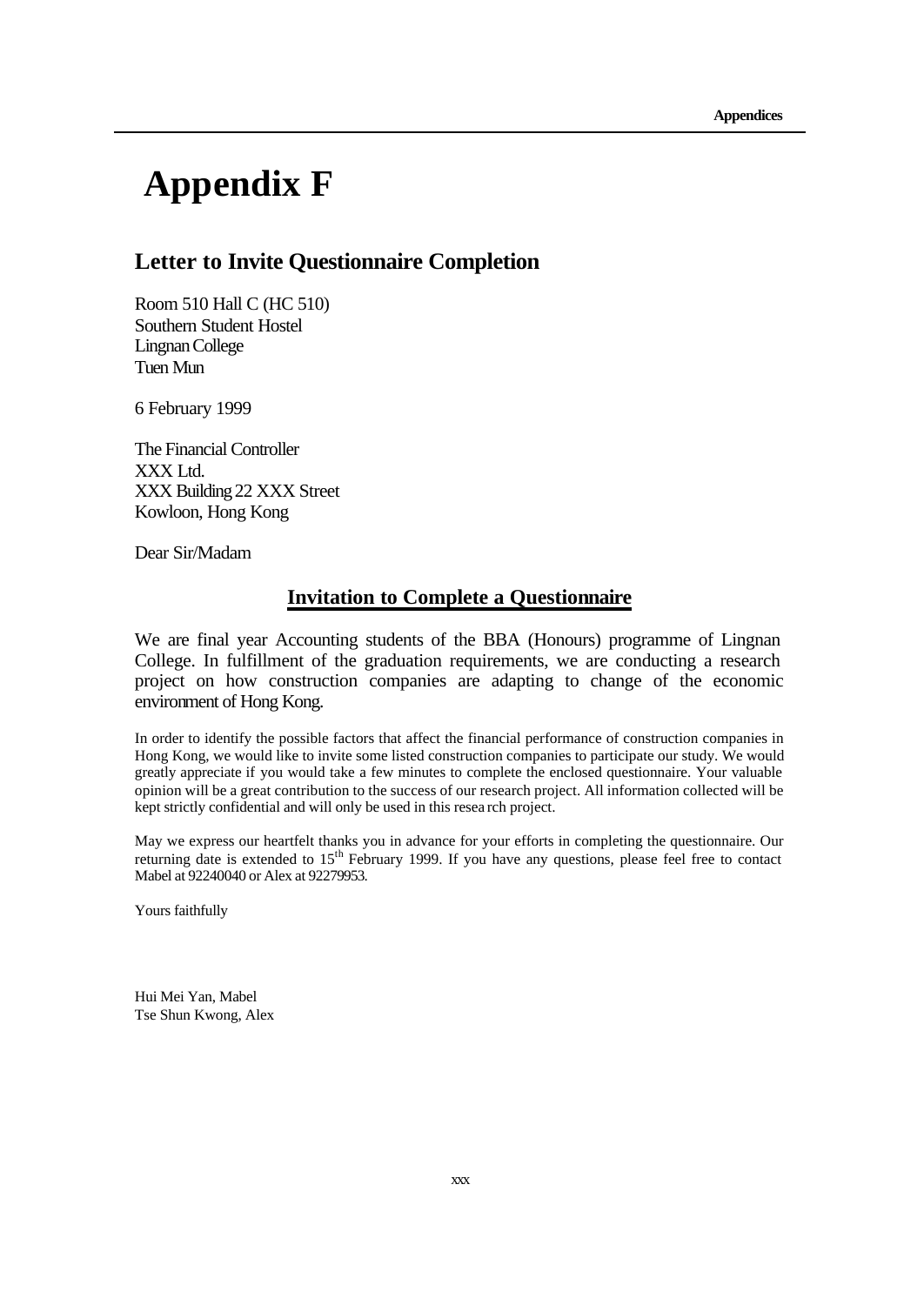# **Appendix G**

## **The Questionnaire**

**Section 1: Project sources**

Please tick the appropriate answer  $\checkmark$ 

1. Has your company participated in any government construction project in the past 5 years?

Yes No (Please go to 
$$
Q4
$$
)

2. Please indicate the proportion of gross profits derived from government construction projects and private construction projects in the past five years

Government construction projects Private construction projects

| 1993: | $= 100\%$ |
|-------|-----------|
| 1994: | $= 100\%$ |
| 1995: | $= 100\%$ |
| 1996: | $=100%$   |
| 1997: | $=100%$   |

3. Please identify the categories of construction work that your company was involved in government projects during the past 5 years by circling the related contract size. (You can choose more than one option.)  $\sqrt{}$ 

| A: under HK\$6 million | B: HK\$6 to HK\$30 million |              | C: over HK\$30 |  |
|------------------------|----------------------------|--------------|----------------|--|
| <b>Building</b>        |                            | $\mathsf{A}$ | R              |  |
| Port work              |                            | $\mathbf{A}$ | R              |  |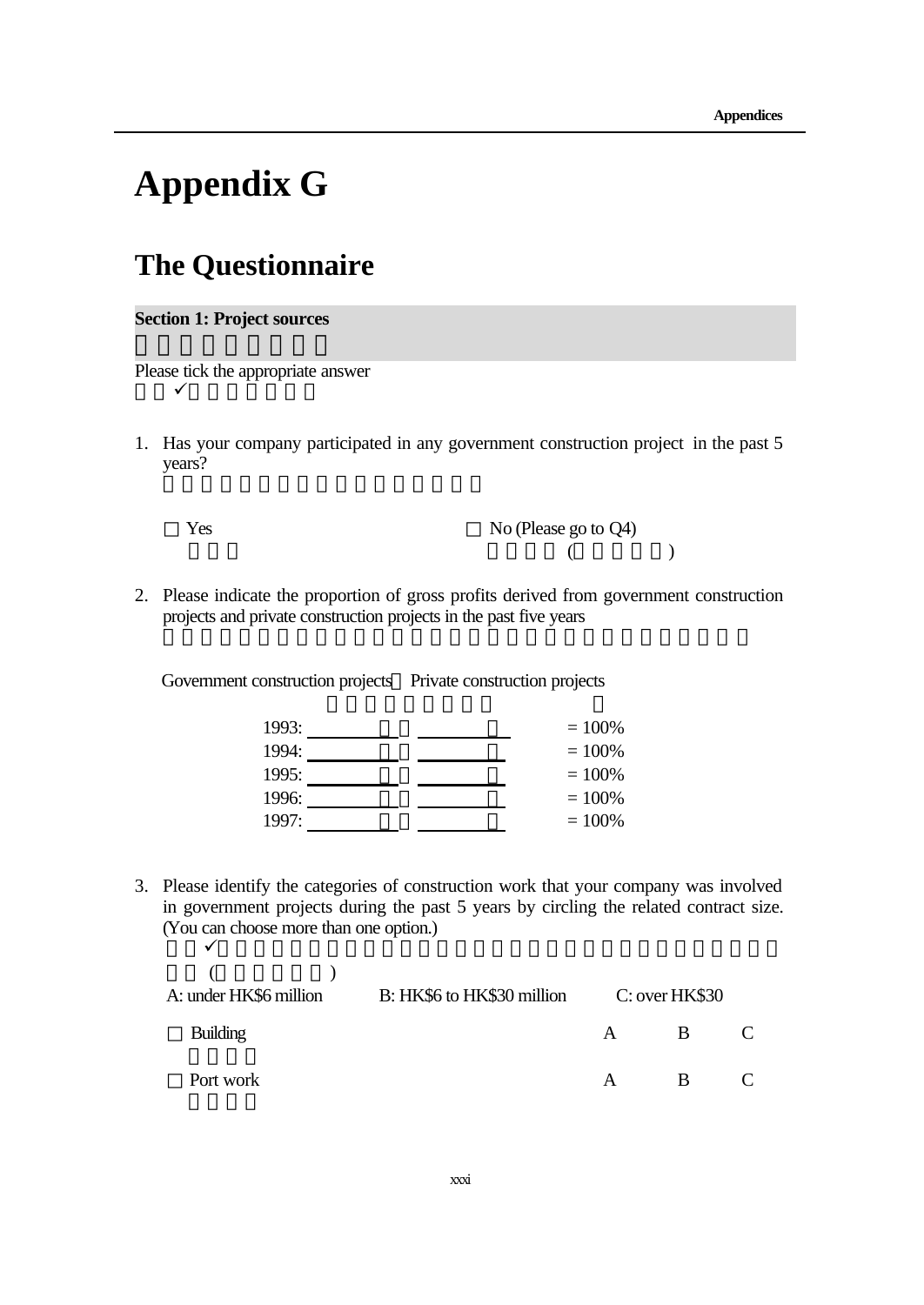|                         |   |   | <b>Appendices</b> |
|-------------------------|---|---|-------------------|
| Road and drainage       | A | B | C                 |
| Site formation          | A | B | C                 |
| Water works             | A | B | $\mathcal{C}$     |
| Others (Please specify) | А | B | C                 |
|                         |   |   |                   |

4. What is the proportion of contracts and subcontracts completed by your company in the past year?

|           | • Done by all contractors            |        | $\%$     |
|-----------|--------------------------------------|--------|----------|
|           | • Done by Labour only subcontractors |        |          |
| $\bullet$ | Done by fee subcontractors           |        |          |
|           |                                      | Total: | $(10\%)$ |

請粗略列出貴公司過去一年進行工程方式之比例.

5. On average, what is the proportion of the different projects undertaken by your company?

| $\bullet$ | Less than 6 months           |        | $\%$ |
|-----------|------------------------------|--------|------|
| $\bullet$ | 6 months to Less than a year |        |      |
| $\bullet$ | 1 to 2 years                 |        |      |
|           | $\bullet$ 3 to 4 years       |        |      |
| $\bullet$ | 5 to 6 years                 |        |      |
| $\bullet$ | 7 years of above             |        |      |
|           |                              | Total: | 0%   |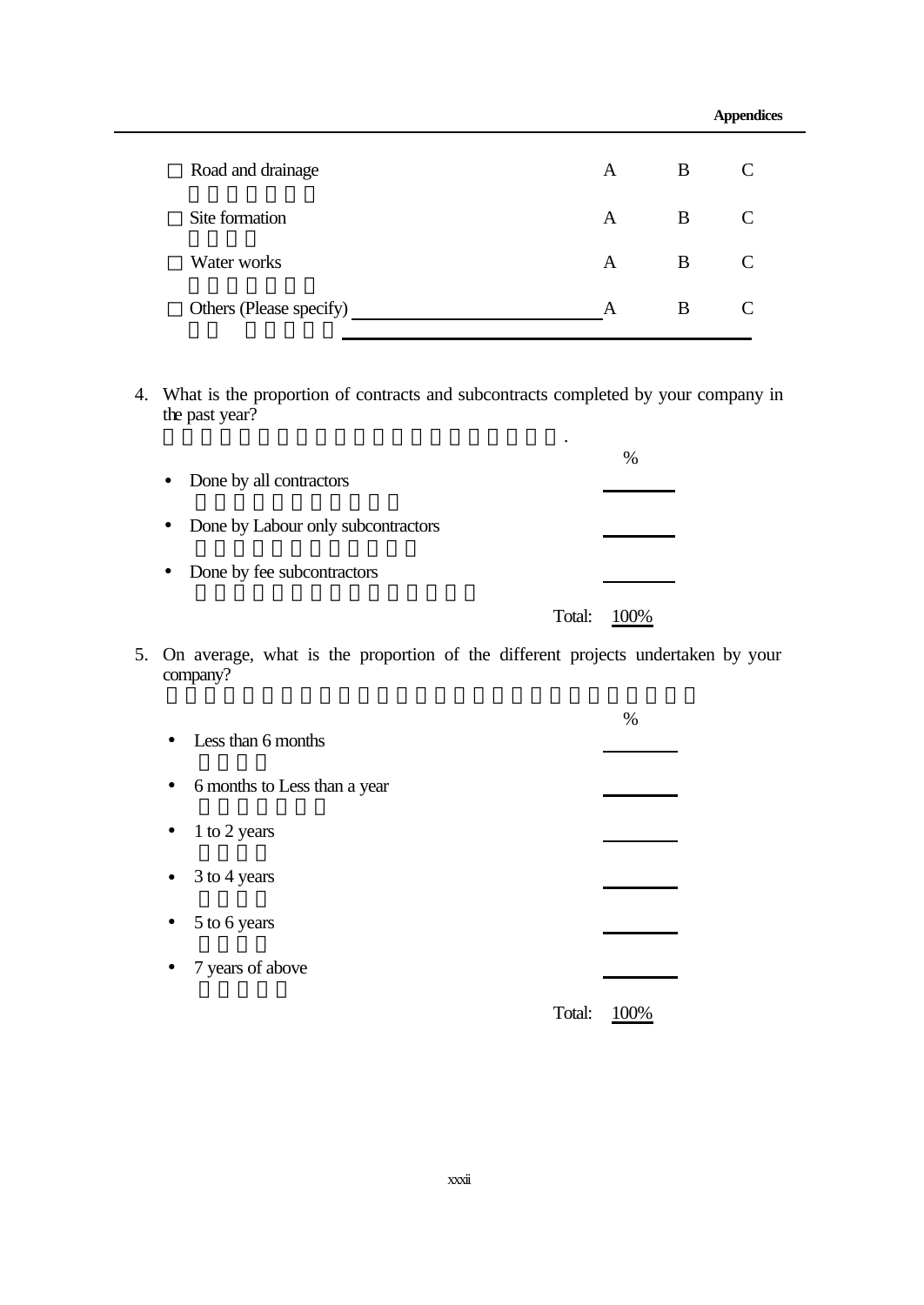### **Section 2: Factors affecting profits**

第二部分:影響公司盈利之因素

Listed below are factors that may affect the profitability of a construction company. Please circle the appropriate number, which shows the extent each of these factors negatively affect your company's profit during the PAST 5 YEARS. *(1=slighly affect; 6=greatly affect; 0=not applicable)*

以下是一些可影響建築公司盈利的因素. 請圈出在過去五年中,貴公司盈利有多

| $(O=$ | $6=$<br>$1 =$                                                            | $\mathcal{Y}$ |  |                   |                     |                          |
|-------|--------------------------------------------------------------------------|---------------|--|-------------------|---------------------|--------------------------|
|       | 6. Political uncertainty caused by sovereignty transformation            |               |  |                   |                     | $1\ 2\ 3\ 4\ 5\ 6\ 0$    |
|       | 7. Increasing housing supply by Housing Authority                        |               |  | $1\quad 2\quad 3$ |                     | $4\quad 5\quad 6\quad 0$ |
|       | 8. Government policies to cool property prices                           |               |  |                   | $1 \t2 \t3 \t4 \t5$ | 6 0                      |
|       | 9. The bank prime lending rate                                           |               |  |                   |                     | $1\ 2\ 3\ 4\ 5\ 6\ 0$    |
|       | 10. Decrease in suitable contract                                        |               |  |                   |                     | $1\ 2\ 3\ 4\ 5\ 6\ 0$    |
|       | 11. Fluctuation of the cost of construction materials                    |               |  |                   |                     | $1\ 2\ 3\ 4\ 5\ 6\ 0$    |
|       | 12. Increased cost of labour and materials due to inflation              |               |  |                   |                     | $1\ 2\ 3\ 4\ 5\ 6\ 0$    |
|       | 13. Shortage of quality and skilled labour in the construction<br>market |               |  |                   |                     | $1\ 2\ 3\ 4\ 5\ 6\ 0$    |
|       | 14. The performance of newly-recruited project managers                  |               |  |                   |                     | $1\ 2\ 3\ 4\ 5\ 6\ 0$    |
|       | 15. Inaccurate estimation of the project prices                          |               |  | $1\quad 2\quad 3$ |                     | $4\quad 5\quad 6\quad 0$ |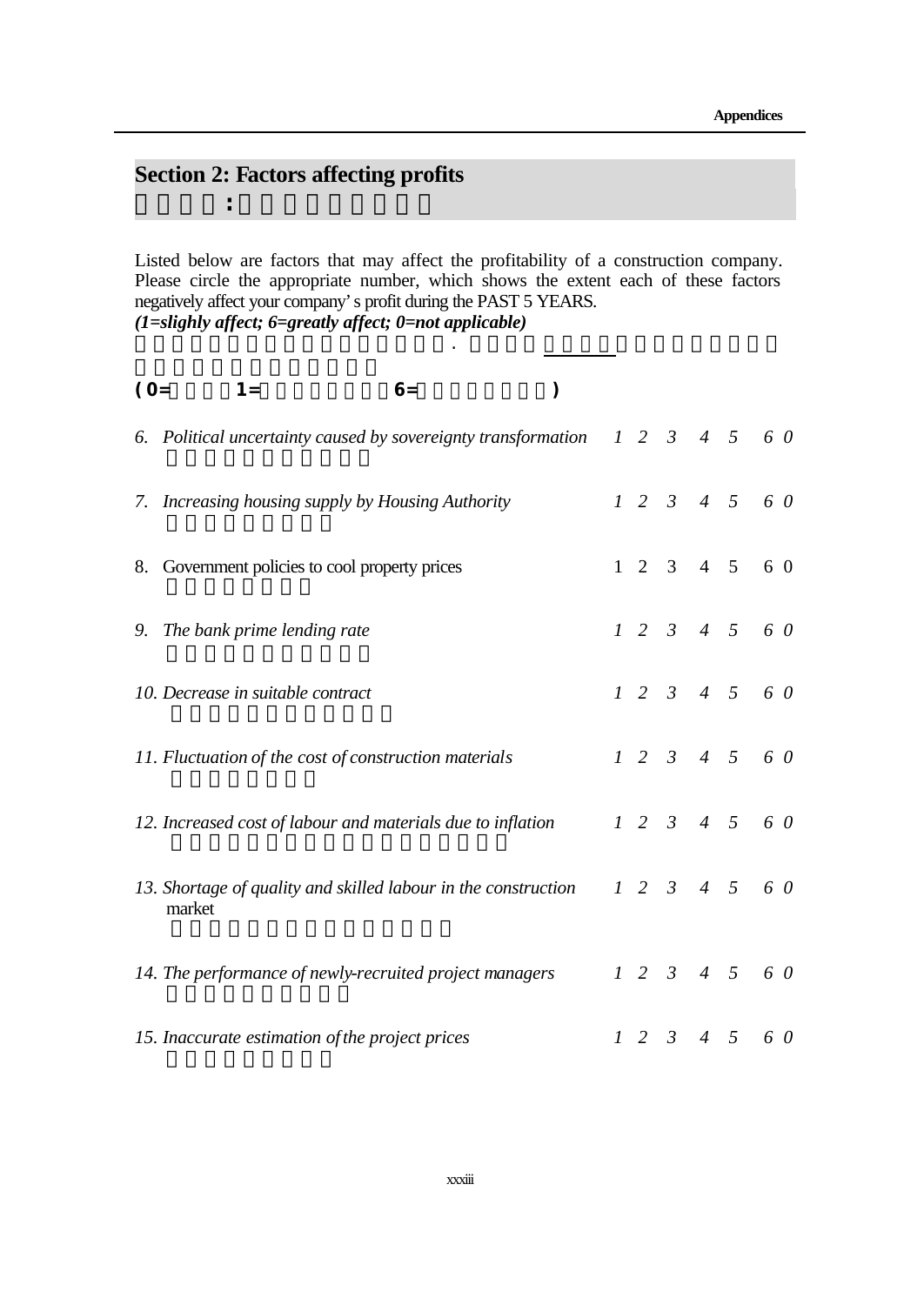|                                                                       |  |  | <b>Appendices</b> |  |                                                                                                                         |
|-----------------------------------------------------------------------|--|--|-------------------|--|-------------------------------------------------------------------------------------------------------------------------|
| 16. Losses caused by the delay in finishing projects                  |  |  |                   |  | $1\ 2\ 3\ 4\ 5\ 6\ 0$                                                                                                   |
| 17. Progress affected by bad weather                                  |  |  |                   |  | $1\ 2\ 3\ 4\ 5\ 6\ 0$                                                                                                   |
| 18. Others (Please specify)<br>a)<br>$\underline{b}$<br>$\mathcal{C}$ |  |  |                   |  | $\begin{array}{cccccc} 1 & 2 & 3 & 4 & 5 & 6 & 0 \\ 1 & 2 & 3 & 4 & 5 & 6 & 0 \\ 1 & 2 & 3 & 4 & 5 & 6 & 0 \end{array}$ |

### **Section 3: Factors affecting future profits**

第三部分:影響公司未來盈利之因素

Listed below are the factors that may affect the future profitability of a construction company. Please circle the appropriate number, which shows the extent each of these factors negatively affect your company's profit in the COMING YEAR. *(1=slightly affect; 6=greatly affect; 0=not applicable)*

以下是一些可影響建築公司盈利的因素. 請預計未來一年貴公司盈利有多大部分

| $(O=$  | $1 =$                                                          | $6=$ |  |  |                     |                       |
|--------|----------------------------------------------------------------|------|--|--|---------------------|-----------------------|
|        | 19. Government's policy to freeze land sales                   |      |  |  |                     | $1\ 2\ 3\ 4\ 5\ 6\ 0$ |
|        | 20. The bank prime leading rate                                |      |  |  |                     | $1\ 2\ 3\ 4\ 5\ 6\ 0$ |
|        | 21. Decrease in suitable contract                              |      |  |  |                     | $1\ 2\ 3\ 4\ 5\ 6\ 0$ |
|        | 22. Downturn of construction industry intensified competition  |      |  |  |                     | $1\ 2\ 3\ 4\ 5\ 6\ 0$ |
|        | 23. Fluctuation of construction material prices                |      |  |  |                     | $1\ 2\ 3\ 4\ 5\ 6\ 0$ |
| market | 24. Shortage of quality and skilled labour in the construction |      |  |  |                     | $1\ 2\ 3\ 4\ 5\ 6\ 0$ |
| turn   | 25. Decrease in property demand due to the economic down       |      |  |  | $1 \t2 \t3 \t4 \t5$ | 6 0                   |